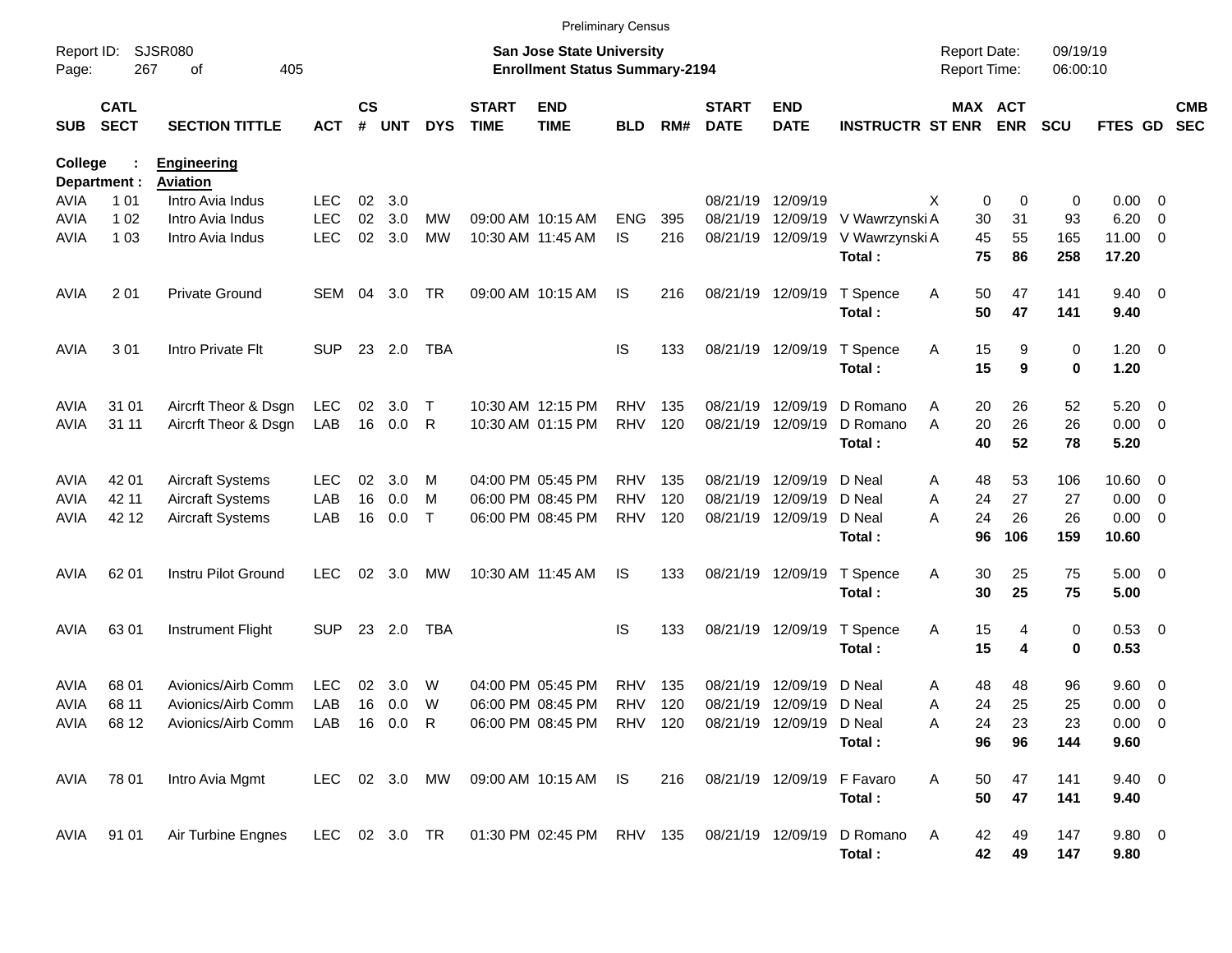|                      |                            |                                                                                     |                                        |                    |                      |                                 |                             |                                                                           | <b>Preliminary Census</b> |                   |                             |                                                                                     |                                         |                                     |                                       |                        |                                              |                                                      |  |
|----------------------|----------------------------|-------------------------------------------------------------------------------------|----------------------------------------|--------------------|----------------------|---------------------------------|-----------------------------|---------------------------------------------------------------------------|---------------------------|-------------------|-----------------------------|-------------------------------------------------------------------------------------|-----------------------------------------|-------------------------------------|---------------------------------------|------------------------|----------------------------------------------|------------------------------------------------------|--|
| Report ID:<br>Page:  | 268                        | <b>SJSR080</b><br>405<br>оf                                                         |                                        |                    |                      |                                 |                             | <b>San Jose State University</b><br><b>Enrollment Status Summary-2194</b> |                           |                   |                             |                                                                                     |                                         | <b>Report Date:</b><br>Report Time: |                                       | 09/19/19<br>06:00:10   |                                              |                                                      |  |
| <b>SUB</b>           | <b>CATL</b><br><b>SECT</b> | <b>SECTION TITTLE</b>                                                               | <b>ACT</b>                             | $\mathsf{cs}$<br># | <b>UNT</b>           | <b>DYS</b>                      | <b>START</b><br><b>TIME</b> | <b>END</b><br><b>TIME</b>                                                 | <b>BLD</b>                | RM#               | <b>START</b><br><b>DATE</b> | <b>END</b><br><b>DATE</b>                                                           | <b>INSTRUCTR ST ENR</b>                 | MAX ACT                             | <b>ENR</b>                            | <b>SCU</b>             | <b>FTES GD</b>                               | <b>CMB</b><br><b>SEC</b>                             |  |
| AVIA                 | 11301                      | Comm Prof Flight                                                                    | <b>SUP</b>                             |                    | 23 2.0               | TBA                             |                             |                                                                           | IS                        | 133               |                             | 08/21/19 12/09/19                                                                   | T Spence<br>Total:                      | Α<br>15<br>15                       | 4<br>4                                | 0<br>0                 | 0.53 0<br>0.53                               |                                                      |  |
| AVIA<br>AVIA         | 141 01<br>141 02           | Hum Fact Avia Envirn LEC<br>Hum Fact Avia Envirn LEC                                |                                        | 02                 | 3.0<br>3.0           | F                               |                             | 01:00 PM 03:45 PM                                                         | RHV                       | 135               |                             | 08/21/19 12/09/19                                                                   | D Wood<br>Total:                        | X<br>0<br>A<br>40<br>40             | 0<br>50<br>50                         | 0<br>150<br>150        | $0.00 \t 0$<br>$10.00 \t 0$<br>10.00         |                                                      |  |
| AVIA<br>AVIA         | 17701<br>17702             | Genl Av Ops & Mgmt LEC<br>Genl Av Ops & Mgmt LEC                                    |                                        | 02 <sub>o</sub>    | 02 3.0<br>3.0        | МW<br>F                         |                             | 07:30 AM 08:45 AM<br>07:30 AM 10:15 AM                                    | IS<br>IS                  | 216<br>216        | 08/21/19                    | 08/21/19 12/09/19                                                                   | 12/09/19 V Collom<br>V Collom<br>Total: | 40<br>Α<br>A<br>25<br>65            | 33<br>28<br>61                        | 99<br>84<br>183        | $6.60 \quad 0$<br>5.60 0<br>12.20            |                                                      |  |
| AVIA<br>AVIA         | 178 01<br>178 02           | Airport Plan & Mgmt<br>Airport Plan & Mgmt                                          | LEC<br><b>LEC</b>                      | 02                 | 3.0<br>3.0           | <b>TR</b>                       |                             | 04:30 PM 05:45 PM                                                         | <b>BBC</b>                | 105               |                             | 08/21/19 12/09/19                                                                   | R Swensen<br>Total:                     | 0<br>X<br>A<br>50<br>50             | 0<br>49<br>49                         | 0<br>147<br>147        | $0.00 \t 0$<br>9.80 0<br>9.80                |                                                      |  |
| AVIA<br>AVIA<br>AVIA | 180 01<br>180 02<br>180 03 | <b>Individual Studies</b><br><b>Individual Studies</b><br><b>Individual Studies</b> | <b>SUP</b><br><b>SUP</b><br><b>SUP</b> | 36<br>36<br>36     | 3.0<br>1.0<br>2.0    | TBA<br><b>TBA</b><br><b>TBA</b> |                             |                                                                           | IS                        | 133               | 08/21/19<br>08/21/19        | 12/09/19<br>12/09/19 F Barez<br>08/21/19 12/09/19 F Barez                           | F Barez<br>Total:                       | 20<br>Α<br>20<br>Α<br>20<br>А<br>60 | 0<br>0<br>6<br>6                      | 0<br>0<br>0<br>0       | $0.00 \t 0$<br>$0.00 \t 0$<br>0.80 0<br>0.80 |                                                      |  |
| AVIA<br>AVIA         |                            | 180H 01 Individual Studies<br>180H 02 Individual Studies                            | <b>SUP</b><br><b>SUP</b>               | 36<br>36           | 1.0<br>2.0           | TBA<br><b>TBA</b>               |                             |                                                                           | IS<br>IS                  | 133<br>133        |                             | 08/21/19 12/09/19<br>08/21/19 12/09/19                                              | F Barez<br>F Barez<br>Total:            | 20<br>Α<br>A<br>20<br>40            | 0<br>$\overline{7}$<br>$\overline{7}$ | 0<br>0<br>0            | $0.00 \t 0$<br>0.93 0<br>0.93                |                                                      |  |
| AVIA                 | 190 01                     | Senior Capstone                                                                     | <b>LEC</b>                             | 02                 | 3.0                  | MW                              |                             | 09:00 AM 10:15 AM                                                         | IS                        | 133               |                             | 08/21/19 12/09/19                                                                   | T Spence<br>Total:                      | 24<br>A<br>24                       | 29<br>29                              | 87<br>87               | 5.80 0<br>5.80                               |                                                      |  |
| AVIA<br>AVIA<br>AVIA | 19301<br>193 11<br>193 12  | Aerodynamics<br>Aerodynamics<br>Aerodynamics                                        | <b>LEC</b><br>LAB<br>LAB               | 02<br>16<br>16     | 3.0<br>0.0<br>0.0    | TR<br>$\top$<br>R               |                             | 08:00 AM 08:50 AM<br>09:00 AM 11:45 AM<br>09:00 AM 11:45 AM               | IS<br>IS<br>IS            | 216<br>133<br>133 | 08/21/19<br>08/21/19        | 12/09/19<br>12/09/19<br>08/21/19 12/09/19 P Kutler                                  | P Kutler<br>P Kutler<br>Total:          | 48<br>Α<br>24<br>A<br>24<br>Α       | 54<br>26<br>28<br>96 108              | 108<br>26<br>28<br>162 | 10.80 0<br>0.00<br>0.00<br>10.80             | $\overline{\phantom{0}}$<br>$\overline{\phantom{0}}$ |  |
| AVIA<br>AVIA<br>avia | 195 01<br>195 02<br>195 03 | Intern Avia Indust<br>Intern Avia Indust<br>Intern Avia Indust                      | <b>SUP</b><br><b>SUP</b><br><b>SUP</b> | 36<br>36           | 3.0<br>4.0<br>36 1.0 | TBA<br><b>TBA</b><br>TBA        |                             |                                                                           | IS<br>IS<br>IS            | 133<br>133<br>133 |                             | 08/21/19 12/09/19 F Barez<br>08/21/19 12/09/19 F Barez<br>08/21/19 12/09/19 F Barez | Total:                                  | 20<br>A<br>20<br>Α<br>20<br>Α<br>60 | 8<br>$\pmb{0}$<br>$\pmb{0}$<br>8      | 0<br>0<br>0<br>0       | 1.60 0<br>$0.00 \t 0$<br>$0.00 \t 0$<br>1.60 |                                                      |  |
| AVIA                 |                            | 199A 01 Special Topic Avia M                                                        | <b>SEM</b>                             |                    | 3.0                  |                                 |                             |                                                                           |                           |                   |                             |                                                                                     | Total:                                  | X<br>$\pmb{0}$<br>$\pmb{0}$         | 0<br>0                                | $\pmb{0}$<br>0         | $0.00 \t 0$<br>0.00                          |                                                      |  |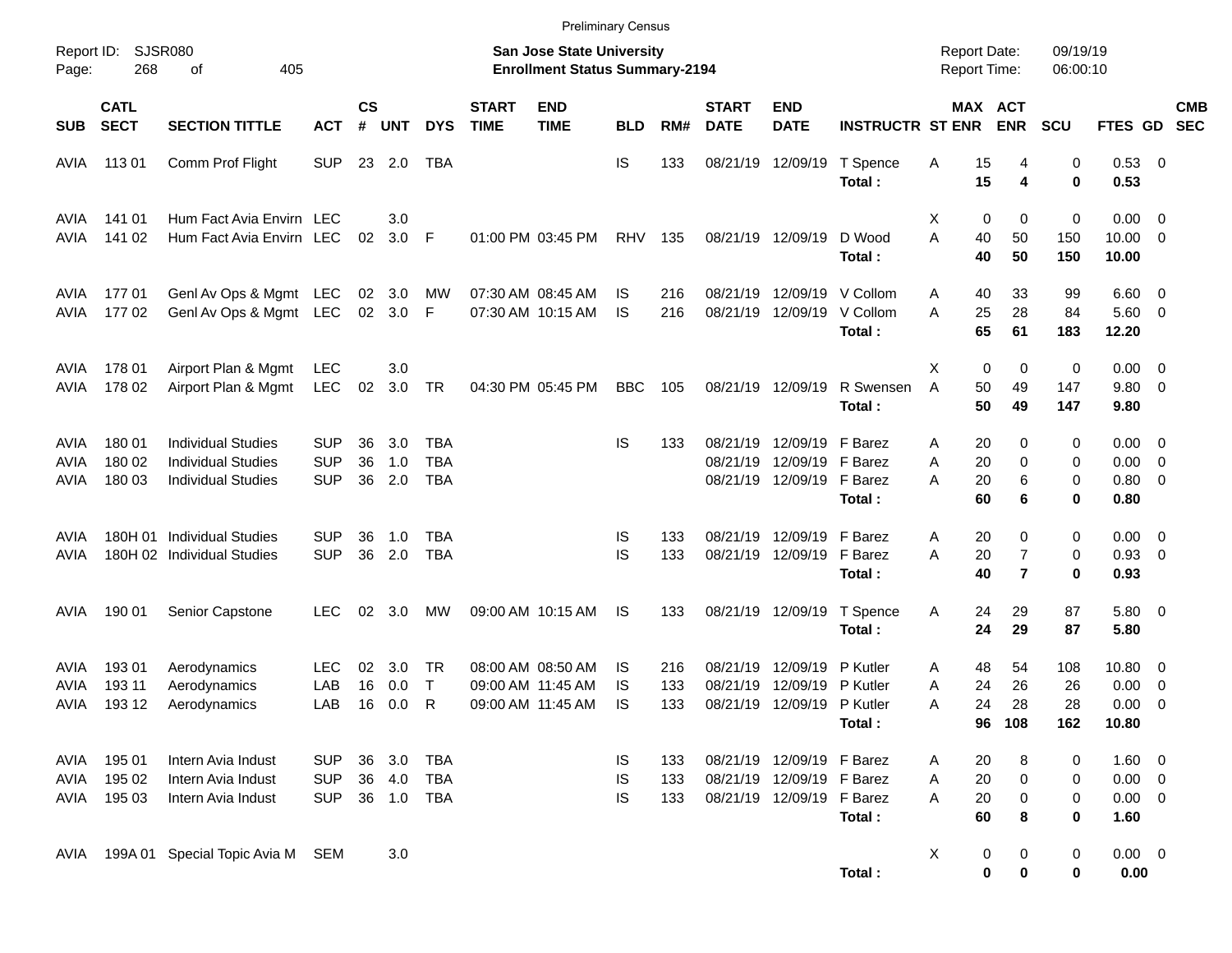|            |                            |     |                       |     |           |    |            |                             |                    | <b>Preliminary Census</b>                                                 |     |                             |                           |                         |                                     |                       |                      |             |            |
|------------|----------------------------|-----|-----------------------|-----|-----------|----|------------|-----------------------------|--------------------|---------------------------------------------------------------------------|-----|-----------------------------|---------------------------|-------------------------|-------------------------------------|-----------------------|----------------------|-------------|------------|
| Page:      | Report ID: SJSR080         | 269 | . of                  | 405 |           |    |            |                             |                    | <b>San Jose State University</b><br><b>Enrollment Status Summary-2194</b> |     |                             |                           |                         | Report Date:<br><b>Report Time:</b> |                       | 09/19/19<br>06:00:10 |             |            |
| <b>SUB</b> | <b>CATL</b><br><b>SECT</b> |     | <b>SECTION TITTLE</b> |     | ACT # UNT | СS | <b>DYS</b> | <b>START</b><br><b>TIME</b> | <b>END</b><br>TIME | <b>BLD</b>                                                                | RM# | <b>START</b><br><b>DATE</b> | <b>END</b><br><b>DATE</b> | <b>INSTRUCTR ST ENR</b> |                                     | MAX ACT<br><b>ENR</b> | <b>SCU</b>           | FTES GD SEC | <b>CMB</b> |

| Department : | Aviation | <b>Department Total:</b>  | 959 | 843 | 1872 | 130.40 |
|--------------|----------|---------------------------|-----|-----|------|--------|
|              |          | <b>Lower Division:</b>    | 509 | 521 | 1143 | 77.93  |
|              |          | <b>Upper Division:</b>    | 450 | 322 | 729  | 52.47  |
|              |          | <b>Graduate Division:</b> |     |     |      | 0.00   |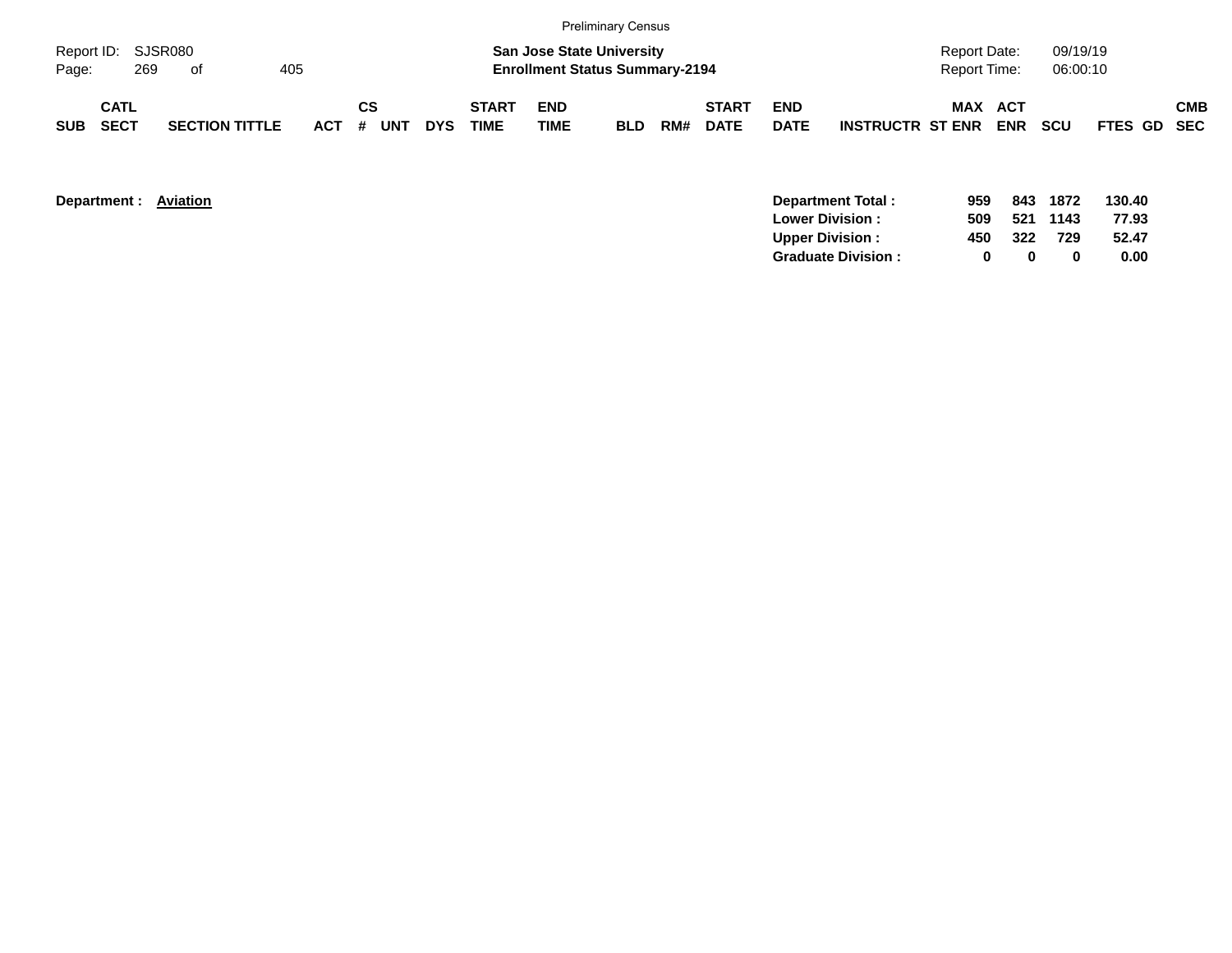|                     |                            |                                                              |            |                    |            |            |                             | <b>Preliminary Census</b>                                                 |            |     |                             |                           |                                       |   |                                     |                |                      |                     |                          |                          |
|---------------------|----------------------------|--------------------------------------------------------------|------------|--------------------|------------|------------|-----------------------------|---------------------------------------------------------------------------|------------|-----|-----------------------------|---------------------------|---------------------------------------|---|-------------------------------------|----------------|----------------------|---------------------|--------------------------|--------------------------|
| Report ID:<br>Page: | 270                        | <b>SJSR080</b><br>405<br>of                                  |            |                    |            |            |                             | <b>San Jose State University</b><br><b>Enrollment Status Summary-2194</b> |            |     |                             |                           |                                       |   | <b>Report Date:</b><br>Report Time: |                | 09/19/19<br>06:00:10 |                     |                          |                          |
| <b>SUB</b>          | <b>CATL</b><br><b>SECT</b> | <b>SECTION TITTLE</b>                                        | <b>ACT</b> | $\mathsf{cs}$<br># | <b>UNT</b> | <b>DYS</b> | <b>START</b><br><b>TIME</b> | <b>END</b><br><b>TIME</b>                                                 | <b>BLD</b> | RM# | <b>START</b><br><b>DATE</b> | <b>END</b><br><b>DATE</b> | <b>INSTRUCTR ST ENR</b>               |   | MAX ACT                             | <b>ENR</b>     | <b>SCU</b>           | FTES GD             |                          | <b>CMB</b><br><b>SEC</b> |
| College             | Department :               | <b>Engineering</b><br><b>Aerospace Engineering</b>           |            |                    |            |            |                             |                                                                           |            |     |                             |                           |                                       |   |                                     |                |                      |                     |                          |                          |
| AE                  | 15 01                      | Air & Space Flight                                           | <b>LEC</b> |                    | 1.0        |            |                             |                                                                           |            |     |                             |                           | Total:                                | Χ | 0<br>0                              | 0<br>$\bf{0}$  | 0<br>$\bf{0}$        | $0.00 \t 0$<br>0.00 |                          |                          |
| AE                  | 20 01                      | CAD for AEs                                                  | <b>LEC</b> | 01                 | 2.0        | т          |                             | 04:30 PM 05:20 PM                                                         | <b>BBC</b> | 004 | 08/21/19                    | 12/09/19                  | R Benzio                              | Α | 90                                  | 74             | 74                   | 9.87                | - 0                      |                          |
| AE                  | 20 02                      | CAD for AEs                                                  | LAB        | 16                 | 0.0        | т          |                             | 01:30 PM 04:20 PM                                                         | <b>ENG</b> | 407 | 08/21/19                    | 12/09/19                  | R Benzio                              | A | 30                                  | 30             | 30                   | 0.00                | $\mathbf 0$              |                          |
| AE                  | 20 03                      | CAD for AEs                                                  | LAB        | 16                 | 0.0        | т          |                             | 06:00 PM 08:50 PM                                                         | <b>ENG</b> | 407 | 08/21/19                    | 12/09/19                  | R Benzio                              | A | 30                                  | 29             | 29                   | 0.00                | $\mathbf 0$              |                          |
| AE                  | 20 04                      | CAD for AEs                                                  | LAB        | 16                 | 0.0        | R          |                             | 06:00 PM 08:50 PM                                                         | <b>ENG</b> | 407 | 08/21/19                    | 12/09/19                  | R Benzio                              | A | 30                                  | 15             | 15                   | 0.00                | $\overline{0}$           |                          |
|                     |                            |                                                              |            |                    |            |            |                             |                                                                           |            |     |                             |                           | Total:                                |   | 180                                 | 148            | 148                  | 9.87                |                          |                          |
| AE                  | 30 01                      | Program. for AEs                                             | <b>LEC</b> | 01                 | 2.0        | M          |                             | 01:30 PM 02:20 PM                                                         | <b>ENG</b> | 331 | 08/21/19                    | 12/09/19                  | L Lu                                  | Α | 90                                  | 46             | 46                   | 6.13                | $\overline{\phantom{0}}$ |                          |
| AE                  | 30 02                      | Program. for AEs                                             | LAB        | 16                 | 0.0        |            |                             |                                                                           |            |     | 08/21/19                    | 12/09/19                  |                                       | X | $\mathbf 0$                         | $\mathbf 0$    | 0                    | 0.00                | 0                        |                          |
| AE                  | 30 03                      | Program. for AEs                                             | LAB        | 16                 | 0.0        | м          |                             | 09:00 AM 11:50 AM                                                         | <b>ENG</b> | 407 | 08/21/19                    | 12/09/19                  | L Lu                                  | A | 30                                  | 14             | 14                   | 0.00                | $\overline{0}$           |                          |
| AE                  | 30 04                      | Program. for AEs                                             | LAB        | 16                 | 0.0        | W          |                             | 09:00 AM 11:50 AM                                                         | <b>ENG</b> | 407 | 08/21/19                    | 12/09/19                  | L Lu                                  | A | 30                                  | $\overline{7}$ | $\overline{7}$       | 0.00                | $\overline{0}$           |                          |
| AE                  | 30 05                      | Program. for AEs                                             | LAB        | 16                 | 0.0        | W          |                             | 01:30 PM 04:20 PM                                                         | <b>ENG</b> | 407 | 08/21/19                    | 12/09/19                  | L Lu                                  | А | 30                                  | 25             | 25                   | 0.00                | $\overline{0}$           |                          |
|                     |                            |                                                              |            |                    |            |            |                             |                                                                           |            |     |                             |                           | Total:                                |   | 180                                 | 92             | 92                   | 6.13                |                          |                          |
| AE                  | 100 02                     | Fund Aerospace Eng                                           | SEM        | 05                 | 3.0        | МW         |                             | 03:00 PM 04:15 PM                                                         | <b>CL</b>  | 243 | 08/21/19 12/09/19           |                           | S MontgomeryA<br>Total:               |   | 30<br>30                            | 8<br>8         | 24<br>24             | $1.60 \t 0$<br>1.60 |                          |                          |
| AE                  | 110 01                     | Space System Engr                                            | <b>LEC</b> | 01                 | 3.0        | МW         |                             | 09:00 AM 10:15 AM                                                         | <b>ENG</b> | 340 | 08/21/19 12/09/19           |                           | A Guarneros- A<br>Total:              |   | 30<br>30                            | 9<br>9         | 27<br>27             | $1.80 \ 0$<br>1.80  |                          |                          |
| AE                  | 112 01                     | Aerostructures I                                             | <b>LEC</b> | 01                 | 4.0        | MW         |                             | 10:30 AM 12:10 PM                                                         | <b>BBC</b> | 004 | 08/21/19 12/09/19           |                           | M Chierichet A<br>Total:              |   | 100<br>100                          | 44<br>44       | 176<br>176           | 11.87 2<br>11.87    |                          |                          |
| AE                  | 138 01                     | Aerospace Dynamics LEC                                       |            | 01                 | 3.0        | МW         |                             | 01:30 PM 02:45 PM                                                         | WSQ 109    |     | 08/21/19 12/09/19           |                           | J Hunter<br>Total:                    | A | 100<br>100                          | 54<br>54       | 162<br>162           | 10.80 0<br>10.80    |                          |                          |
| AE                  | 160 01                     | Aerodynamics I                                               |            |                    |            |            |                             | LEC 02 3.0 MW 09:00 AM 10:15 AM WSQ 109                                   |            |     |                             |                           | 08/21/19 12/09/19 B Andrade<br>Total: | Α | 100<br>100                          | 52<br>52       | 156<br>156           | 10.55 3<br>10.55    |                          |                          |
| AE                  | 164 01                     | Aerothermodynamics LEC 01 5.0 TRF 01:30 PM 02:55 PM ENG 341  |            |                    |            |            |                             |                                                                           |            |     |                             |                           | 08/21/19 12/09/19 F Vergine<br>Total: | Α | 90<br>90                            | 88<br>88       | 440<br>440           | 29.67 4<br>29.67    |                          |                          |
| AE                  | 168 01                     | Aero Vehicle Control SEM 04 3.0 MW 12:00 PM 01:15 PM ENG 341 |            |                    |            |            |                             |                                                                           |            |     | 08/21/19 12/09/19           |                           | L Lu<br>Total:                        | A | 90<br>90                            | 96<br>96       | 288<br>288           | 19.55 7<br>19.55    |                          |                          |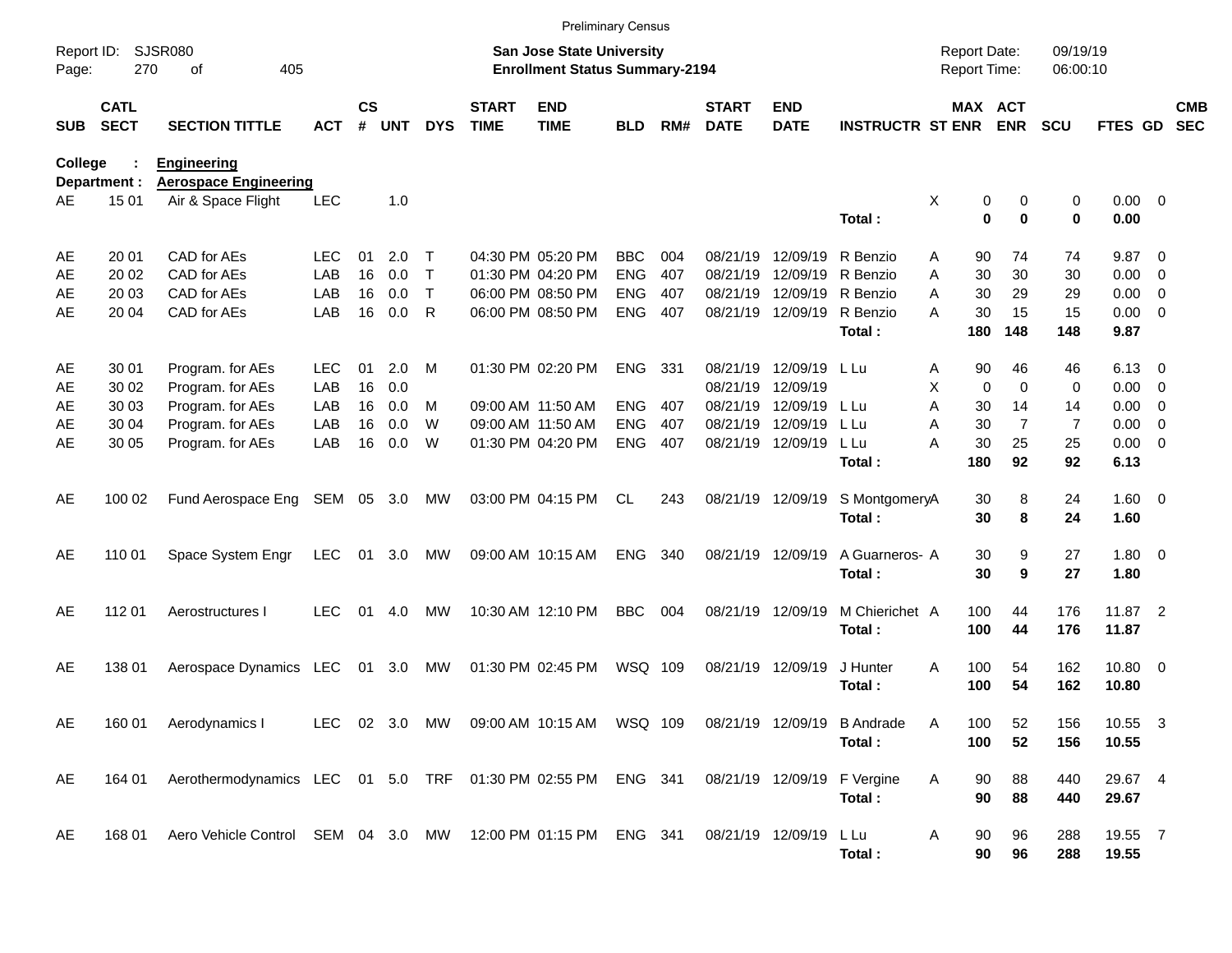|                     |                            |                           |               |                |            |              |                             | <b>Preliminary Census</b>                                                 |            |       |                             |                             |                                           |                                            |                       |                      |                 |                          |            |
|---------------------|----------------------------|---------------------------|---------------|----------------|------------|--------------|-----------------------------|---------------------------------------------------------------------------|------------|-------|-----------------------------|-----------------------------|-------------------------------------------|--------------------------------------------|-----------------------|----------------------|-----------------|--------------------------|------------|
| Report ID:<br>Page: | 271                        | SJSR080<br>405<br>οf      |               |                |            |              |                             | San Jose State University<br><b>Enrollment Status Summary-2194</b>        |            |       |                             |                             |                                           | <b>Report Date:</b><br><b>Report Time:</b> |                       | 09/19/19<br>06:00:10 |                 |                          |            |
| <b>SUB</b>          | <b>CATL</b><br><b>SECT</b> | <b>SECTION TITTLE</b>     | <b>ACT</b>    | <b>CS</b><br># | <b>UNT</b> | <b>DYS</b>   | <b>START</b><br><b>TIME</b> | <b>END</b><br><b>TIME</b>                                                 | <b>BLD</b> | RM#   | <b>START</b><br><b>DATE</b> | <b>END</b><br><b>DATE</b>   | <b>INSTRUCTR ST ENR</b>                   |                                            | MAX ACT<br><b>ENR</b> | <b>SCU</b>           | FTES GD SEC     |                          | <b>CMB</b> |
| AE                  | 171A 01                    | Aircraft Design I         | <b>LEC</b>    |                | 3.0        |              |                             |                                                                           |            |       |                             |                             |                                           | х                                          | 0<br>0                | 0                    | $0.00 \t 0$     |                          |            |
| AE                  |                            | 171A 02 Aircraft Design I | LEC           | 02             | $3.0$ F    |              |                             | 08:30 AM 11:15 AM                                                         | <b>ENG</b> | 343   |                             | 08/21/19 12/09/19           | G Mendoza<br>Total:                       | A<br>50<br>50                              | 49<br>49              | 147<br>147           | 9.80<br>9.80    | $\overline{0}$           |            |
| AE                  |                            | 172A 01 Spacecraft Dsgn I | <b>LEC</b>    |                | 02 3.0     | TR           |                             | 07:30 AM 08:45 AM                                                         | ENG        | - 341 |                             | 08/21/19 12/09/19           | P Papadopoul A<br>Total:                  | 50<br>50                                   | 38<br>38              | 114<br>114           | 7.60 0<br>7.60  |                          |            |
| AE                  | 17301                      | <b>UAV Deisgn</b>         | <b>LEC</b>    | 05             | 3.0        | МW           |                             | 04:30 PM 05:45 PM                                                         | <b>ENG</b> | 340   |                             | 08/21/19 12/09/19           | S Swei<br>Total:                          | 30<br>A<br>30                              | 23<br>23              | 69<br>69             | 4.70 2<br>4.70  |                          |            |
| AE                  | 180 01                     | <b>Individual Studies</b> | <b>SUP</b>    | 36             | 1.0        | $\top$       |                             | 12:00 PM 12:50 PM                                                         | <b>ENG</b> | 164   | 08/21/19                    | 12/09/19                    | N Mourtos                                 | 20<br>Α                                    | 1                     | 0                    | $0.07$ 0        |                          |            |
| AE                  | 180 02                     | <b>Individual Studies</b> | <b>SUP</b>    | 36             | 2.0        | <b>TR</b>    |                             | 12:00 PM 12:50 PM                                                         | <b>ENG</b> | 164   | 08/21/19                    | 12/09/19                    | N Mourtos                                 | 20<br>Α                                    | 0                     | 0                    | 0.00            | - 0                      |            |
| AE                  | 180 03                     | <b>Individual Studies</b> | <b>SUP</b>    | 36             | 3.0        | <b>TR</b>    |                             | 12:00 PM 01:15 PM                                                         | <b>ENG</b> | 164   |                             |                             | 08/21/19 12/09/19 N Mourtos               | Α<br>20                                    | 0                     | 0                    | 0.00            | - 0                      |            |
| AE                  | 180 04                     | <b>Individual Studies</b> | <b>SUP</b>    |                | 1.0        |              |                             |                                                                           |            |       |                             |                             |                                           | X                                          | $\mathbf 0$<br>0      | 0                    | 0.00            | - 0                      |            |
| AE                  | 180 05                     | <b>Individual Studies</b> | <b>SUP</b>    | 36             | 1.0        | W            |                             | 12:30 PM 01:20 PM                                                         |            |       | 08/21/19                    |                             | 12/09/19 M Chierichet A                   | 30                                         | $\overline{7}$        | 0                    | 0.47            | - 0                      |            |
| AE                  | 180 06                     | <b>Individual Studies</b> | <b>SUP</b>    | 36             | 1.0        | M            |                             | 03:00 PM 03:50 PM                                                         |            |       |                             | 08/21/19 12/09/19 J Hunter  |                                           | 30<br>Α                                    | 12                    | 0                    | 0.80            | - 0                      |            |
| AE                  | 180 07                     | <b>Individual Studies</b> | <b>SUP</b>    |                | 1.0        |              |                             |                                                                           |            |       |                             |                             |                                           | Χ                                          | 0<br>0                | 0                    | 0.00            | - 0                      |            |
| AE                  | 180 08                     | <b>Individual Studies</b> | <b>SUP</b>    |                | 1.0        |              |                             |                                                                           |            |       |                             |                             |                                           | Χ                                          | 0<br>0                | 0                    | 0.00            | - 0                      |            |
| AE                  | 180 09                     | <b>Individual Studies</b> | <b>SUP</b>    | 36             | 1.0        | W            |                             | 08:00 AM 08:50 AM                                                         |            |       | 08/21/19                    |                             | 12/09/19 B Andrade                        | A<br>30                                    | 5                     | 0                    | 0.33            | - 0                      |            |
| AE                  | 180 10                     | <b>Individual Studies</b> | <b>SUP</b>    | 36             | 1.0        | $\mathsf{T}$ |                             | 12:30 PM 01:20 PM                                                         |            |       | 08/21/19                    |                             | 12/09/19 E Aguilar                        | A<br>30                                    | 15                    | 0                    | 1.02            | $\overline{\phantom{0}}$ |            |
| AE                  | 180 11                     | <b>Individual Studies</b> | <b>SUP</b>    | 36             | 1.0        | $\mathsf{R}$ |                             | 12:30 PM 01:20 PM                                                         |            |       |                             | 08/21/19 12/09/19 E Aguilar |                                           | 30<br>Α                                    | 15                    | 0                    | 1.00            | $\overline{\phantom{0}}$ |            |
| AE                  | 180 12                     | <b>Individual Studies</b> | <b>SUP</b>    |                | 1.0        |              |                             |                                                                           |            |       |                             |                             |                                           | X<br>0                                     | $\Omega$              | 0                    | $0.00 \t 0$     |                          |            |
|                     |                            |                           |               |                |            |              |                             |                                                                           |            |       |                             |                             | Total:                                    | 210                                        | 55                    | 0                    | 3.68            |                          |            |
| AE                  | 210 01                     | Adv Space Sys Eng         | SEM 04 3.0 TR |                |            |              |                             | 07:30 PM 08:45 PM                                                         | <b>ENG</b> | 403   |                             | 08/21/19 12/09/19           | P Papadopoul A<br>Total:                  | 30<br>30                                   | 13<br>13              | 39<br>39             | 3.15 11<br>3.15 |                          |            |
| AE                  | 246 01                     | Ad Adrft Stab Con         | <b>LEC</b>    | 04             | 3.0        | МW           |                             | 06:00 PM 07:15 PM                                                         | <b>ENG</b> | 403   |                             | 08/21/19 12/09/19           | S Swei<br>Total:                          | 30<br>Α<br>30                              | 20<br>20              | 60<br>60             | 4.85 17<br>4.85 |                          |            |
| AE                  |                            | 264 01 Gas Dynamics       |               |                |            |              |                             | SEM 05 3.0 TR  04:30 PM 05:45 PM  ENG  340  08/21/19  12/09/19  F Vergine |            |       |                             |                             | Total:                                    | Α<br>40<br>40                              | 35<br>35              | 105<br>105           | 8.60 32<br>8.60 |                          |            |
| AE                  | 269 01                     | <b>Advanced CFD</b>       | LEC 01 3.0 TR |                |            |              |                             | 06:00 PM 07:15 PM ENG 403                                                 |            |       |                             |                             | 08/21/19 12/09/19 B Nagarkar A            | 40                                         | 26                    | 78                   | 6.35 23         |                          |            |
|                     |                            |                           |               |                |            |              |                             |                                                                           |            |       |                             |                             | Total:                                    | 40                                         | 26                    | 78                   | 6.35            |                          |            |
| AE                  | 271 01                     | Adv Air Design            |               |                |            |              |                             | LEC 04 3.0 MW 04:30 PM 05:45 PM ENG 401                                   |            |       |                             |                             | 08/21/19 12/09/19 S MontgomeryA<br>Total: | 30<br>30 <sup>°</sup>                      | 14<br>14              | 42<br>42             | 3.50 14<br>3.50 |                          |            |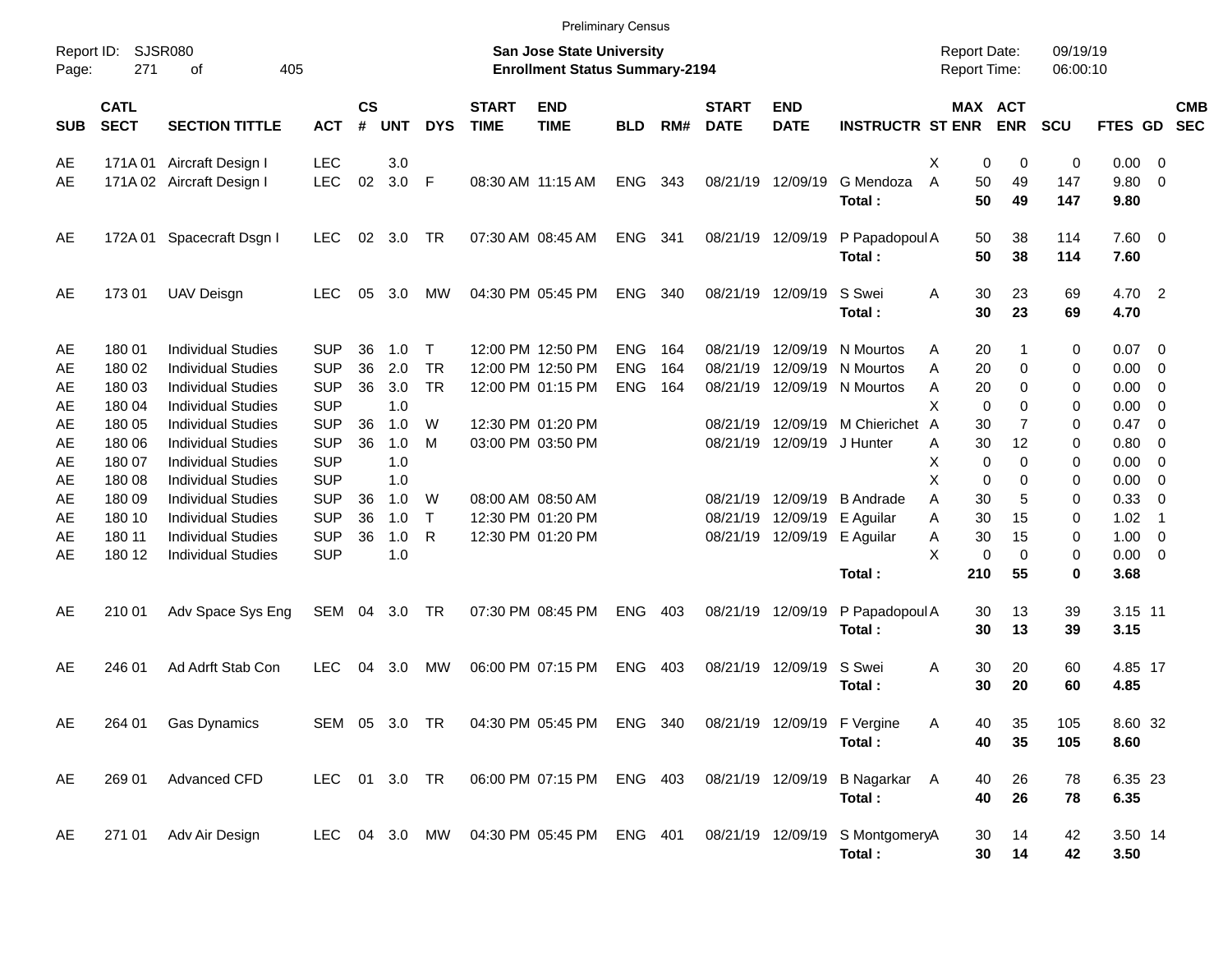|                     |                            |                                              |                          |                    |            |            |                             | <b>Preliminary Census</b>                                                 |                          |            |                             |                                                  |                                  |                                            |                    |                                     |                                       |                           |                                                       |                          |
|---------------------|----------------------------|----------------------------------------------|--------------------------|--------------------|------------|------------|-----------------------------|---------------------------------------------------------------------------|--------------------------|------------|-----------------------------|--------------------------------------------------|----------------------------------|--------------------------------------------|--------------------|-------------------------------------|---------------------------------------|---------------------------|-------------------------------------------------------|--------------------------|
| Report ID:<br>Page: | 272                        | <b>SJSR080</b><br>405<br>оf                  |                          |                    |            |            |                             | <b>San Jose State University</b><br><b>Enrollment Status Summary-2194</b> |                          |            |                             |                                                  |                                  | <b>Report Date:</b><br><b>Report Time:</b> |                    |                                     | 09/19/19<br>06:00:10                  |                           |                                                       |                          |
| <b>SUB</b>          | <b>CATL</b><br><b>SECT</b> | <b>SECTION TITTLE</b>                        | <b>ACT</b>               | $\mathsf{cs}$<br># | <b>UNT</b> | <b>DYS</b> | <b>START</b><br><b>TIME</b> | <b>END</b><br><b>TIME</b>                                                 | <b>BLD</b>               | RM#        | <b>START</b><br><b>DATE</b> | <b>END</b><br><b>DATE</b>                        | <b>INSTRUCTR ST ENR</b>          | <b>MAX</b>                                 |                    | <b>ACT</b><br><b>ENR</b>            | <b>SCU</b>                            | <b>FTES GD</b>            |                                                       | <b>CMB</b><br><b>SEC</b> |
| AE                  | 295A 01                    | Project I                                    | <b>SUP</b>               | 25                 | 3.0        | E          |                             | 04:30 PM 07:15 PM                                                         | <b>ENG</b>               | 164        | 08/21/19                    | 12/09/19                                         | N Mourtos<br>Total:              | A                                          | 25<br>25           | 11<br>11                            | 0<br>$\mathbf 0$                      | 2.75 11<br>2.75           |                                                       |                          |
| AE                  | 295B 01                    | Project II                                   | <b>SUP</b>               | 25                 | 3.0        | -F         |                             | 04:30 PM 07:15 PM                                                         | <b>ENG</b>               | 164        | 08/21/19                    | 12/09/19                                         | N Mourtos<br>Total:              | A                                          | 25<br>25           | $\overline{7}$<br>$\overline{7}$    | 0<br>$\mathbf 0$                      | 1.75<br>1.75              | $\overline{7}$                                        |                          |
| AE<br>AE            | 298 01<br>298 02           | Spec Proj in Aerospa<br>Spec Proj in Aerospa | <b>SUP</b><br><b>SUP</b> | 25<br>25           | 3.0<br>1.0 | -F<br>F    |                             | 12:00 PM 01:15 PM<br>12:00 PM 12:50 PM                                    | <b>ENG</b><br><b>ENG</b> | 164<br>164 | 08/21/19<br>08/21/19        | 12/09/19<br>12/09/19                             | N Mourtos<br>N Mourtos<br>Total: | A<br>A                                     | 10<br>10<br>20     | 0<br>$\overline{2}$<br>$\mathbf{2}$ | 0<br>$\overline{2}$<br>$\overline{2}$ | 0.00<br>0.17<br>0.17      | $\overline{\mathbf{0}}$<br>$\overline{\phantom{0}}^2$ |                          |
| AE                  | 299 01                     | <b>AE Thesis</b>                             | <b>SUP</b>               | 25                 | 3.0        | -F         |                             | 04:30 PM 07:15 PM                                                         | <b>ENG</b>               | 164        | 08/21/19                    | 12/09/19                                         | N Mourtos<br>Total:              | A                                          | 10<br>10           | $\mathbf 1$                         | 0<br>$\bf{0}$                         | 0.25<br>0.25              | - 1                                                   |                          |
|                     | Department :               | <b>Aerospace Engineering</b>                 |                          |                    |            |            |                             |                                                                           |                          |            |                             | <b>Lower Division:</b><br><b>Upper Division:</b> | <b>Department Total:</b>         |                                            | 1490<br>360<br>880 | 885<br>240<br>516                   | 2169<br>240<br>1603                   | 158.98<br>16.00<br>111.62 |                                                       |                          |

**Graduate Division : 250 129 326 31.37**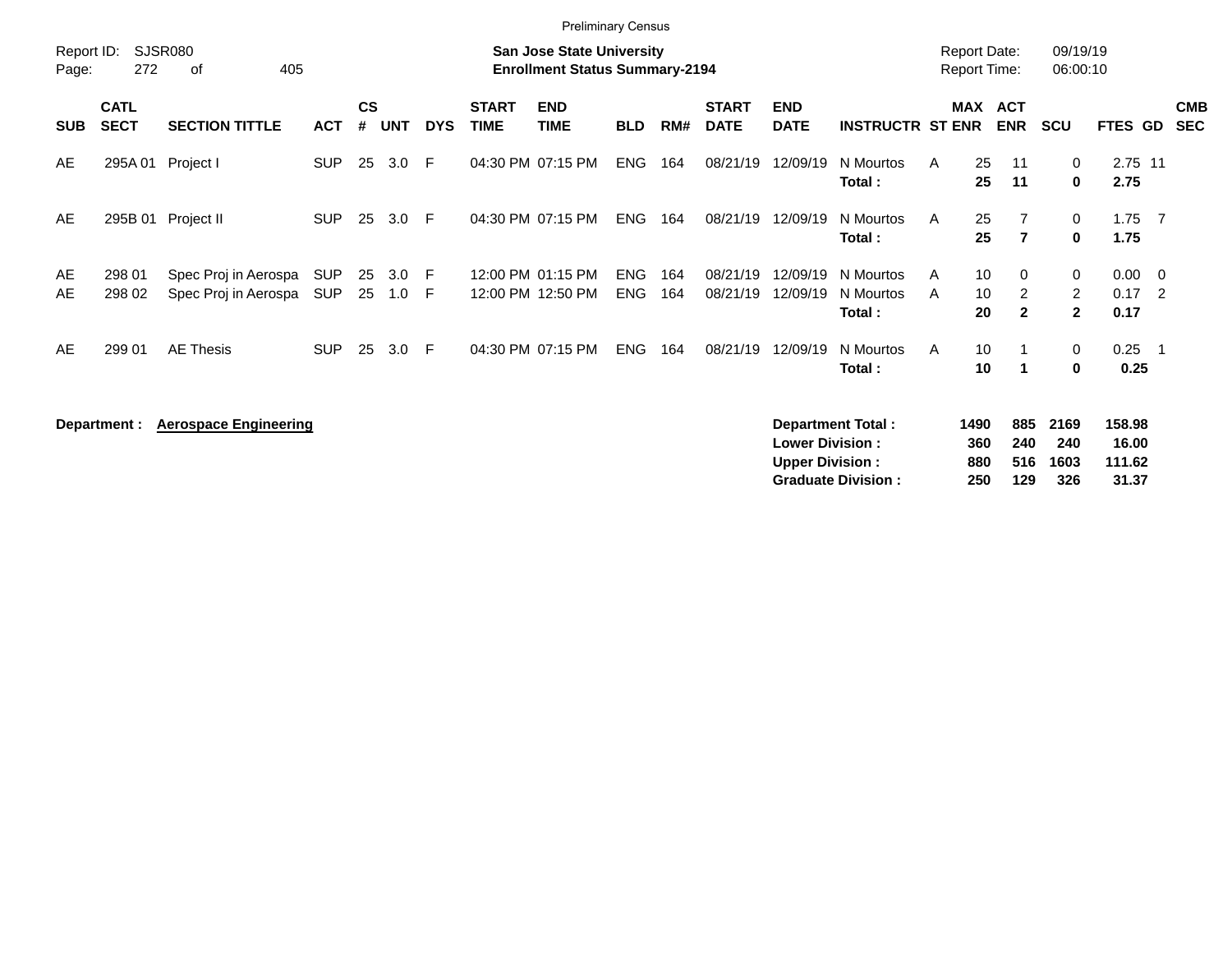|                |                            |                                                         |            |                    |            |              |                             |                                                                    | <b>Preliminary Census</b> |       |                             |                           |                                |                                            |                            |                      |                |                          |                          |
|----------------|----------------------------|---------------------------------------------------------|------------|--------------------|------------|--------------|-----------------------------|--------------------------------------------------------------------|---------------------------|-------|-----------------------------|---------------------------|--------------------------------|--------------------------------------------|----------------------------|----------------------|----------------|--------------------------|--------------------------|
| Page:          | Report ID: SJSR080<br>273  | 405<br>оf                                               |            |                    |            |              |                             | San Jose State University<br><b>Enrollment Status Summary-2194</b> |                           |       |                             |                           |                                | <b>Report Date:</b><br><b>Report Time:</b> |                            | 09/19/19<br>06:00:10 |                |                          |                          |
| <b>SUB</b>     | <b>CATL</b><br><b>SECT</b> | <b>SECTION TITTLE</b>                                   | <b>ACT</b> | $\mathsf{cs}$<br># | <b>UNT</b> | <b>DYS</b>   | <b>START</b><br><b>TIME</b> | <b>END</b><br><b>TIME</b>                                          | <b>BLD</b>                | RM#   | <b>START</b><br><b>DATE</b> | <b>END</b><br><b>DATE</b> | <b>INSTRUCTR ST ENR</b>        |                                            | MAX ACT<br><b>ENR</b>      | <b>SCU</b>           | <b>FTES GD</b> |                          | <b>CMB</b><br><b>SEC</b> |
| <b>College</b> |                            | <b>Engineering</b>                                      |            |                    |            |              |                             |                                                                    |                           |       |                             |                           |                                |                                            |                            |                      |                |                          |                          |
| <b>CHE</b>     | Department :<br>109 01     | <b>Chemical Engineering</b><br><b>Heat Trans Electr</b> | <b>LEC</b> |                    | 3.0        |              |                             |                                                                    |                           |       |                             |                           |                                | X                                          | 0<br>0                     | 0                    | $0.00 \t 0$    |                          |                          |
| MЕ             | 109 01                     | <b>Heat Trans Electr</b>                                | <b>LEC</b> |                    | 3.0        |              |                             |                                                                    |                           |       |                             |                           |                                | X                                          | 0<br>0                     | 0                    | $0.00 \t 0$    |                          |                          |
|                |                            |                                                         |            |                    |            |              |                             |                                                                    |                           |       |                             |                           | Total:                         |                                            | $\mathbf 0$<br>0           | 0                    | 0.00           |                          |                          |
| <b>CHE</b>     | 115 01                     | Indus Chem Calc                                         | <b>LEC</b> |                    | 3.0        |              |                             |                                                                    |                           |       |                             |                           |                                | X                                          | 0<br>0                     | 0                    | $0.00 \t 0$    |                          |                          |
| <b>CHE</b>     | 115 02                     | Indus Chem Calc                                         | <b>LEC</b> |                    | 3.0        |              |                             |                                                                    |                           |       |                             |                           |                                | X                                          | 0<br>$\mathbf 0$           | 0                    | 0.00           | $\overline{\phantom{0}}$ |                          |
| <b>CHE</b>     | 115 03                     | Indus Chem Calc                                         | <b>LEC</b> | 02                 | 3.0        | TR           |                             | 06:00 PM 07:15 PM                                                  | SCI                       | 164   |                             | 08/21/19 12/09/19         | C Riche                        | A<br>70                                    | 44                         | 132                  | 8.90           | $\overline{2}$           |                          |
|                |                            |                                                         |            |                    |            |              |                             |                                                                    |                           |       |                             |                           | Total:                         | 70                                         | 44                         | 132                  | 8.90           |                          |                          |
| <b>CHE</b>     | 158 01                     | Kin and React Des                                       | SEM        | 04                 | 3.0        | W            |                             | 04:00 PM 05:50 PM                                                  | <b>ENG</b>                | 189   | 08/21/19                    | 12/09/19                  | A Ramasubran                   | 66                                         | 56                         | 112                  | 11.45 5        |                          |                          |
| <b>CHE</b>     | 158 02                     | Kin and React Des                                       | LAB        | 16                 | 0.0        | $\mathsf{T}$ |                             | 09:00 AM 11:45 AM                                                  | <b>ENG</b>                | 333   | 08/21/19                    | 12/09/19                  | A Ramasubran                   | 33                                         | 23                         | 23                   | 0.00           | $\overline{\mathbf{3}}$  |                          |
| <b>CHE</b>     | 158 03                     | Kin and React Des                                       | LAB        | 16                 | 0.0        | $\top$       |                             | 01:30 PM 04:15 PM                                                  | <b>ENG</b>                | 333   |                             | 08/21/19 12/09/19         | A Ramasubran                   | 33                                         | 33                         | 33                   | $0.00$ 2       |                          |                          |
|                |                            |                                                         |            |                    |            |              |                             |                                                                    |                           |       |                             |                           | Total:                         | 132                                        | 112                        | 168                  | 11.45          |                          |                          |
| <b>CHE</b>     |                            | 160B 01 Unit Oper II                                    | <b>SEM</b> | 04                 | 4.0        | МW           |                             | 12:00 PM 01:15 PM                                                  | <b>ENG</b>                | 333   | 08/21/19                    | 12/09/19                  | K Kao                          | 50<br>A                                    | 55                         | 165                  | 14.93 4        |                          |                          |
| <b>CHE</b>     |                            | 160B 02 Unit Oper II                                    | LAB        | 16                 | 0.0        | R            |                             | 09:00 AM 11:45 AM                                                  | <b>ENG</b>                | 333   | 08/21/19                    | 12/09/19                  | D Wagner                       | 25<br>A                                    | 30                         | 30                   | 0.00           | $\overline{\phantom{1}}$ |                          |
| <b>CHE</b>     |                            | 160B 03 Unit Oper II                                    | LAB        | 16                 | 0.0        | R            |                             | 01:30 PM 04:15 PM                                                  | <b>ENG</b>                | 333   |                             | 08/21/19 12/09/19         | K Kao                          | 25<br>A                                    | 25                         | 25                   | $0.00 \quad 3$ |                          |                          |
|                |                            |                                                         |            |                    |            |              |                             |                                                                    |                           |       |                             |                           | Total:                         | 100                                        | 110                        | 220                  | 14.93          |                          |                          |
| <b>CHE</b>     | 161 01                     | Proc Sfty Engr Ethic                                    | SEM        | 04                 | 1.0        | R            |                             | 04:30 PM 05:20 PM                                                  | <b>BBC</b>                | 202   |                             | 08/21/19 12/09/19 X Sinha |                                | 60<br>A                                    | 60                         | 60                   | $4.00 \ 0$     |                          |                          |
| <b>CHE</b>     | 161 02                     | Proc Sfty Engr Ethic                                    | <b>SEM</b> |                    | 1.0        |              |                             |                                                                    |                           |       |                             |                           |                                | X                                          | 0<br>0                     | 0                    | $0.00 \t 0$    |                          |                          |
| <b>CHE</b>     | 161 03                     | Proc Sfty Engr Ethic                                    | <b>SEM</b> |                    | 1.0        |              |                             |                                                                    |                           |       |                             |                           |                                | X                                          | 0<br>0                     | 0                    | 0.00           | $\overline{\phantom{0}}$ |                          |
| <b>CHE</b>     | 161 04                     | Proc Sfty Engr Ethic                                    | SEM        | 04                 | 1.0        | M            |                             | 06:00 PM 08:45 PM                                                  | <b>BBC</b>                | 108   |                             | 08/21/19 12/09/19         | X Sinha                        | Α<br>45                                    | 10                         | 10                   | $0.67$ 0       |                          |                          |
|                |                            |                                                         |            |                    |            |              |                             |                                                                    |                           |       |                             |                           | Total:                         | 105                                        | 70                         | 70                   | 4.67           |                          |                          |
| <b>CHE</b>     |                            | 161L 01 UG ChE Engr Lab                                 | <b>LEC</b> | 02                 | 2.0        | M            |                             | 01:30 PM 02:20 PM                                                  | CL.                       | 222   | 08/21/19                    | 12/09/19                  | M Mcneil                       | 65<br>A                                    | 51                         | 51                   | $6.80$ 0       |                          |                          |
| <b>CHE</b>     |                            | 161L 02 UG ChE Engr Lab                                 | LAB        | 16                 | 0.0        | M            |                             | 03:00 PM 05:45 PM                                                  | <b>ENG</b>                | 205   | 08/21/19                    | 12/09/19                  | M Mcneil                       | 12<br>Α                                    | 12                         | 12                   | 0.00           | $\overline{\mathbf{0}}$  |                          |
| <b>CHE</b>     |                            | 161L 03 UG ChE Engr Lab                                 | LAB        | 16                 | 0.0        | $\top$       |                             | 01:30 PM 04:15 PM                                                  | <b>ENG</b>                | 205   |                             | 08/21/19 12/09/19         | M Mcneil                       | 12<br>Α                                    | $\overline{7}$             | $\overline{7}$       | 0.00           | $\overline{\mathbf{0}}$  |                          |
| <b>CHE</b>     |                            | 161L 04 UG ChE Engr Lab                                 | LAB        | 16                 | 0.0        | R            |                             | 01:30 PM 04:15 PM                                                  | <b>ENG</b>                | 205   |                             |                           | 08/21/19 12/09/19 S Schobey    | 12<br>A                                    | 9                          | 9                    | 0.00           | $\overline{\phantom{0}}$ |                          |
| <b>CHE</b>     |                            | 161L 05 UG ChE Engr Lab                                 | LAB        | 16                 | 0.0        | F            |                             | 09:00 AM 11:45 AM                                                  | <b>ENG</b>                | 205   |                             |                           | 08/21/19 12/09/19 A Portillo R | 12<br>A                                    | 12                         | 12                   | $0.00 \t 0$    |                          |                          |
| <b>CHE</b>     |                            | 161L06 UG ChE Engr Lab                                  | LAB        | 16                 | 0.0 F      |              |                             | 03:00 PM 05:45 PM                                                  | ENG 205                   |       |                             | 08/21/19 12/09/19         | A Lualhati                     | 12<br>A                                    | 12                         | 12                   | $0.00$ 1       |                          |                          |
|                |                            |                                                         |            |                    |            |              |                             |                                                                    |                           |       |                             |                           | Total:                         | 125                                        | 103                        | 103                  | 6.80           |                          |                          |
| <b>CHE</b>     | 162 01                     | <b>Engr Stat Analysis</b>                               | <b>LEC</b> | 01                 | 2.0        | - W          |                             | 04:30 PM 05:20 PM                                                  | ENG 341                   |       |                             | 08/21/19 12/09/19 S Amin  |                                | 90<br>A                                    | 55                         | 55                   | 7.37 1 C       |                          |                          |
| <b>ISE</b>     | 162 01                     | <b>Engr Stat Analysis</b>                               | <b>LEC</b> | 01                 | 2.0        | W            |                             | 04:30 PM 05:20 PM                                                  | ENG                       | - 341 |                             | 08/21/19 12/09/19 S Amin  |                                | Α                                          | $\mathbf 0$<br>$\mathbf 0$ | 0                    | $0.00 \t 0 C$  |                          |                          |
| <b>CHE</b>     | 162 02                     | <b>Engr Stat Analysis</b>                               | LAB        | 16                 | 0.0        | W            |                             | 05:30 PM 08:15 PM                                                  | ENG 341                   |       |                             | 08/21/19 12/09/19 S Amin  |                                | $90\,$<br>Α                                | 55                         | 55                   | 0.00           | $1\,C$                   |                          |
| <b>ISE</b>     | 162 02                     | <b>Engr Stat Analysis</b>                               | LAB        |                    | 16  0.0    | W            |                             | 05:30 PM 08:15 PM                                                  | ENG 341                   |       |                             | 08/21/19 12/09/19 S Amin  |                                | Α                                          | $\pmb{0}$<br>0             | 0                    | $0.00 \t 0 C$  |                          |                          |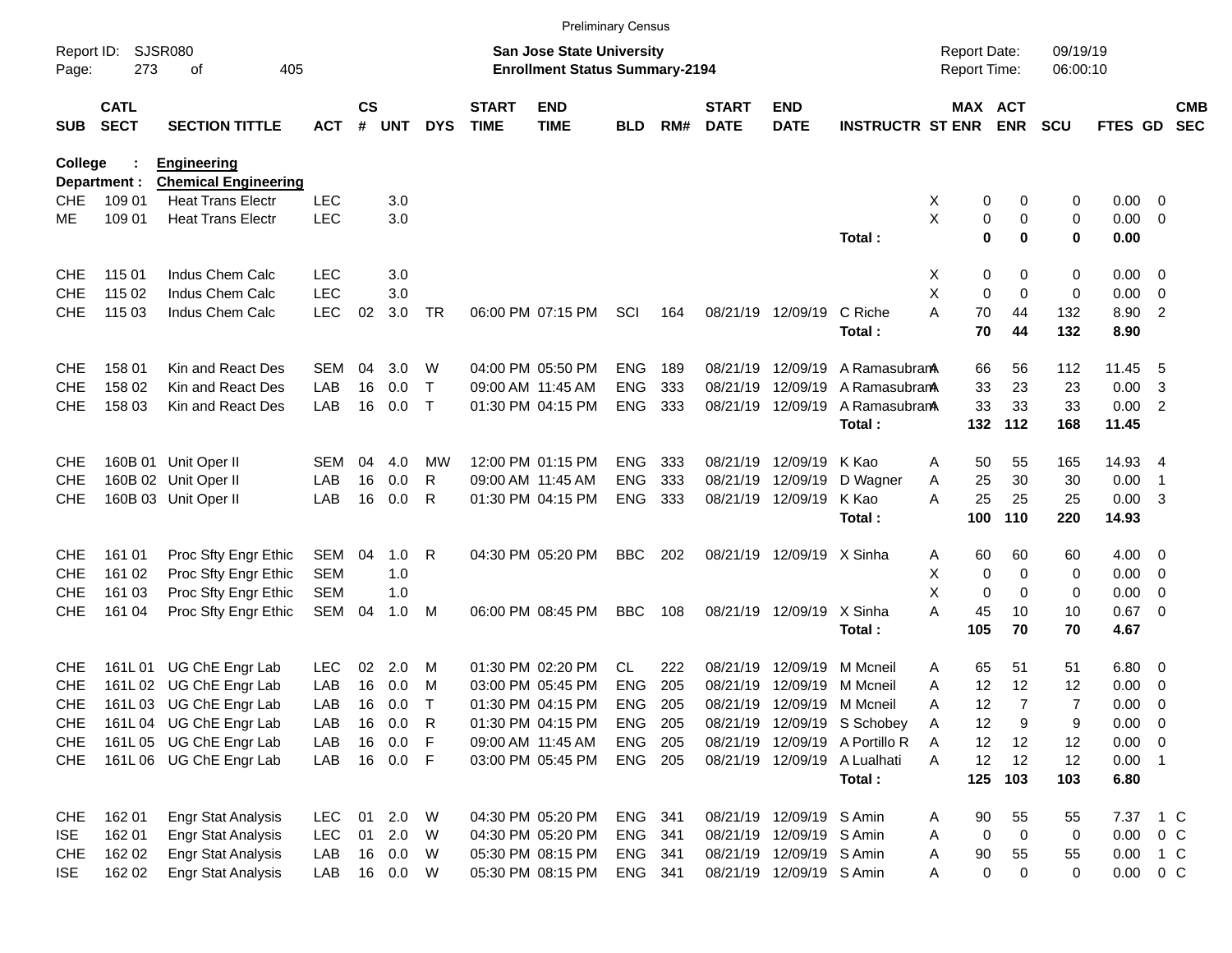|                                        |                                        |                                                                                     |                                        |                    |                   |                          |                             | <b>Preliminary Census</b>                                          |                          |            |                               |                                                 |                                                       |                                            |                         |                                         |                      |                                                   |                       |                          |
|----------------------------------------|----------------------------------------|-------------------------------------------------------------------------------------|----------------------------------------|--------------------|-------------------|--------------------------|-----------------------------|--------------------------------------------------------------------|--------------------------|------------|-------------------------------|-------------------------------------------------|-------------------------------------------------------|--------------------------------------------|-------------------------|-----------------------------------------|----------------------|---------------------------------------------------|-----------------------|--------------------------|
| Page:                                  | Report ID: SJSR080<br>274<br>405<br>οf |                                                                                     |                                        |                    |                   |                          |                             | San Jose State University<br><b>Enrollment Status Summary-2194</b> |                          |            |                               |                                                 |                                                       | <b>Report Date:</b><br><b>Report Time:</b> |                         |                                         | 09/19/19<br>06:00:10 |                                                   |                       |                          |
| <b>SUB</b>                             | <b>CATL</b><br><b>SECT</b>             | <b>SECTION TITTLE</b>                                                               | <b>ACT</b>                             | $\mathsf{cs}$<br># | <b>UNT</b>        | <b>DYS</b>               | <b>START</b><br><b>TIME</b> | <b>END</b><br><b>TIME</b>                                          | <b>BLD</b>               | RM#        | <b>START</b><br><b>DATE</b>   | <b>END</b><br><b>DATE</b>                       | <b>INSTRUCTR ST ENR</b>                               |                                            |                         | <b>MAX ACT</b><br><b>ENR</b>            | <b>SCU</b>           | FTES GD                                           |                       | <b>CMB</b><br><b>SEC</b> |
|                                        |                                        |                                                                                     |                                        |                    |                   |                          |                             |                                                                    |                          |            |                               |                                                 | Total:                                                |                                            |                         | 180 110                                 | 110                  | 7.37                                              |                       |                          |
| <b>CHE</b><br><b>CHE</b>               |                                        | 165A 01 Plant Design I<br>165A 02 Plant Design I                                    | LAB<br>LAB                             | 16<br>16           | 1.0<br>$1.0$ F    | -F                       |                             | 12:00 PM 02:45 PM<br>12:00 PM 02:45 PM                             | <b>ENG</b><br><b>ENG</b> | 333<br>339 | 08/21/19 12/09/19             | 08/21/19 12/09/19                               | D Wagner<br>X Sinha<br>Total:                         | A<br>A                                     | 50<br>30<br>80          | 52<br>$\mathbf 0$<br>52                 | 52<br>0<br>52        | 3.48<br>$0.00 \t 0$<br>3.48                       | $\blacksquare$ 1      |                          |
| CHE                                    | 174 01<br>GEOL 174 01                  | <b>Hazardous Materials</b><br><b>Hazardous Materials</b>                            | <b>SEM</b><br>SEM                      | 04<br>04           | 3.0<br>$3.0$ T    | $\top$                   |                             | 06:00 PM 08:45 PM<br>06:00 PM 08:45 PM                             | CL<br><b>CL</b>          | 202<br>202 | 08/21/19<br>08/21/19 12/09/19 | 12/09/19                                        | J Oberdorfer A<br>J Oberdorfer A<br>Total:            |                                            | 45<br>$\mathbf 0$<br>45 | 14<br>$\overline{4}$<br>18              | 42<br>12<br>54       | 3.30 10 C<br>0.85<br>4.15                         | $1\,C$                |                          |
| <b>CHE</b>                             | 176 01                                 | <b>Energy Storage Sys</b>                                                           | <b>LEC</b>                             |                    | 02 3.0 R          |                          |                             | 06:00 PM 08:45 PM                                                  | CL                       | 202        | 08/21/19 12/09/19             |                                                 | N Matsumura A<br>Total:                               |                                            | 35<br>35                | $\overline{7}$<br>$\overline{7}$        | 21<br>21             | $1.50$ 2<br>1.50                                  |                       |                          |
| <b>CHE</b><br><b>CHE</b><br><b>CHE</b> | 180 01<br>180 02<br>180 03             | <b>Individual Studies</b><br><b>Individual Studies</b><br><b>Individual Studies</b> | <b>SUP</b><br><b>SUP</b><br><b>SUP</b> | 36<br>36<br>36     | 1.0<br>2.0<br>3.0 | TBA<br><b>TBA</b><br>TBA |                             |                                                                    |                          |            | 08/21/19<br>08/21/19          | 12/09/19<br>12/09/19<br>08/21/19 12/09/19       | L Rosenfeld A<br>L Rosenfeld<br>L Rosenfeld<br>Total: | A<br>A                                     | 20<br>20<br>20<br>60    | 7<br>$\overline{2}$<br>$\mathbf 0$<br>9 | 0<br>0<br>0<br>0     | $0.47 \quad 0$<br>$0.27$ 0<br>$0.00 \t 0$<br>0.73 |                       |                          |
| <b>CHE</b><br><b>CHE</b>               | 190 01<br>190 02                       | Intro to Tran Phen<br>Intro to Tran Phen                                            | <b>LEC</b><br><b>LEC</b>               | 02                 | 3.0<br>3.0        | TR                       |                             | 03:00 PM 04:15 PM                                                  | <b>ENG</b>               | 341        |                               | 08/21/19 12/09/19                               | L Rosenfeld<br>Total:                                 | X<br>A                                     | $\mathbf 0$<br>55<br>55 | 0<br>53<br>53                           | 0<br>159<br>159      | $0.00 \t 0$<br>10.80 4<br>10.80                   |                       |                          |
| <b>CHE</b>                             | 192 01                                 | Intro Biochem Engr                                                                  | SEM 04 3.0 R                           |                    |                   |                          |                             | 06:00 PM 08:45 PM                                                  | CL.                      | 224        | 08/21/19 12/09/19             |                                                 | P Kambam<br>Total:                                    | A                                          | 45<br>45                | 9<br>9                                  | 27<br>27             | $1.95 \quad 3$<br>1.95                            |                       |                          |
| <b>CHE</b>                             | 199 01<br>MATE 199 01                  | Special Topics ChE & SEM 04 3.0<br>Special Topics ChE & SEM                         |                                        |                    | 04 3.0            | R<br>- R                 |                             | 06:00 PM 08:45 PM<br>06:00 PM 08:45 PM                             | <b>ENG</b><br><b>ENG</b> | 327<br>327 | 08/21/19<br>08/21/19 12/09/19 | 12/09/19                                        | D Wagner<br>D Wagner<br>Total:                        | A<br>A                                     | 30<br>$\mathbf 0$<br>30 | 7<br>$\overline{2}$<br>9                | 21<br>6<br>27        | 1.55<br>0.40<br>1.95                              | 3 C<br>0 <sup>o</sup> |                          |
| CHE.                                   | 211 01                                 | Adv Ch Engr Thermo SEM 05 3.0 M                                                     |                                        |                    |                   |                          |                             | 06:00 PM 08:45 PM                                                  | ENG 333                  |            |                               | 08/21/19 12/09/19 L Aarons                      | Total:                                                | Α                                          | 35<br>35                | 21<br>21                                | 63<br>63             | 5.20 20<br>5.20                                   |                       |                          |
|                                        | CHE 219 01                             | <b>Transport Proc</b>                                                               | SEM 05 3.0 W                           |                    |                   |                          |                             | 06:00 PM 08:45 PM                                                  | ENG 333                  |            |                               | 08/21/19 12/09/19                               | L Rosenfeld A<br>Total:                               |                                            | 35<br>35                | 22<br>22                                | 66<br>66             | 5.45 21<br>5.45                                   |                       |                          |
|                                        | CHE 293 01<br>CHEM 293 01              | <b>Appl Bioinformatics</b><br><b>Appl Bioinformatics</b>                            | SEM<br>SEM 04 3.0 T                    |                    | 04 3.0 T          |                          |                             | 06:00 PM 08:45 PM<br>06:00 PM 08:45 PM                             | DH<br>DH.                | 503<br>503 |                               | 08/21/19 12/09/19 B Lustig<br>08/21/19 12/09/19 | <b>B</b> Lustig<br>Total:                             | Α<br>Α                                     | 15<br>$\pmb{0}$<br>15   | 8<br>6<br>14                            | 24<br>18<br>42       | 2.00 8 C<br>1.50 6 C<br>3.50                      |                       |                          |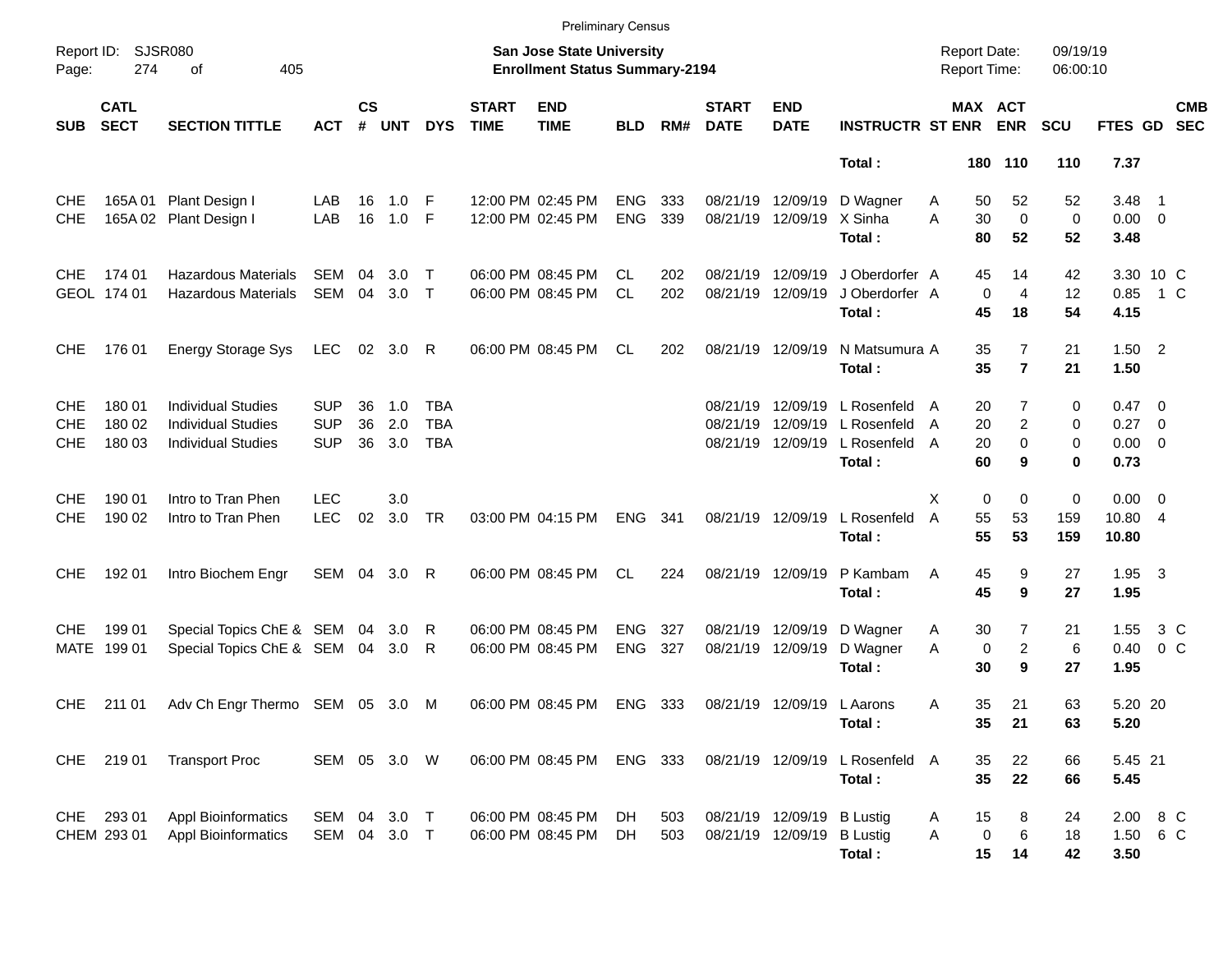|                                        |                            |                                                           |                                        |                |                   |                 |                             | <b>Preliminary Census</b>                                                 |            |     |                                  |                                                  |                                       |                                            |                                 |                       |                                     |     |                          |
|----------------------------------------|----------------------------|-----------------------------------------------------------|----------------------------------------|----------------|-------------------|-----------------|-----------------------------|---------------------------------------------------------------------------|------------|-----|----------------------------------|--------------------------------------------------|---------------------------------------|--------------------------------------------|---------------------------------|-----------------------|-------------------------------------|-----|--------------------------|
| Report ID:<br>Page:                    | 275                        | SJSR080<br>405<br>οf                                      |                                        |                |                   |                 |                             | <b>San Jose State University</b><br><b>Enrollment Status Summary-2194</b> |            |     |                                  |                                                  |                                       | <b>Report Date:</b><br><b>Report Time:</b> |                                 | 09/19/19<br>06:00:10  |                                     |     |                          |
| <b>SUB</b>                             | <b>CATL</b><br><b>SECT</b> | <b>SECTION TITTLE</b>                                     | <b>ACT</b>                             | <b>CS</b><br># | <b>UNT</b>        | <b>DYS</b>      | <b>START</b><br><b>TIME</b> | <b>END</b><br><b>TIME</b>                                                 | <b>BLD</b> | RM# | <b>START</b><br><b>DATE</b>      | <b>END</b><br><b>DATE</b>                        | <b>INSTRUCTR ST ENR</b>               |                                            | MAX ACT<br><b>ENR</b>           | <b>SCU</b>            | <b>FTES GD</b>                      |     | <b>CMB</b><br><b>SEC</b> |
| <b>CHE</b><br><b>CHE</b><br><b>CHE</b> | 298 01<br>298 02<br>298 03 | MS Res Project<br>MS Res Project<br><b>MS Res Project</b> | <b>SUP</b><br><b>SUP</b><br><b>SUP</b> | 25<br>25<br>25 | 1.0<br>2.0<br>2.0 | TBA<br>TBA<br>F |                             | 03:00 PM 05:45 PM                                                         | ENG        | 329 | 08/21/19<br>08/21/19<br>08/21/19 | 12/09/19<br>12/09/19<br>12/09/19                 | S Diaz<br>S Diaz<br>S Diaz<br>Total : | 25<br>A<br>25<br>A<br>40<br>A<br>90        | $\Omega$<br>6<br>$\overline{7}$ | 0<br>1<br>6<br>7      | $0.00 \t 0$<br>0.17<br>1.00<br>1.17 | - 6 |                          |
| <b>CHE</b><br><b>CHE</b>               | 299 01<br>299 02           | Master's Thesis<br>Master's Thesis                        | <b>SUP</b><br><b>SUP</b>               | 25<br>25       | 3.0<br>3.0        | <b>TBA</b><br>F |                             | 03:00 PM 05:45 PM                                                         | <b>ENG</b> | 329 | 08/21/19<br>08/21/19             | 12/09/19<br>12/09/19                             | S Diaz<br>S Diaz<br>Total :           | 25<br>A<br>20<br>A<br>45                   | 2<br>$\Omega$<br>$\mathbf{2}$   | 6<br>$\mathbf 0$<br>6 | $0.50$ 2<br>$0.00 \t 0$<br>0.50     |     |                          |
|                                        | Department :               | <b>Chemical Engineering</b>                               |                                        |                |                   |                 |                             |                                                                           |            |     |                                  | <b>Lower Division:</b><br><b>Upper Division:</b> | <b>Department Total:</b>              | 1282<br>1062                               | 772<br>0<br>$\bf{0}$<br>706     | 1327<br>0<br>1143     | 94.50<br>0.00<br>78.68              |     |                          |

**Graduate Division : 220 66 184 15.82**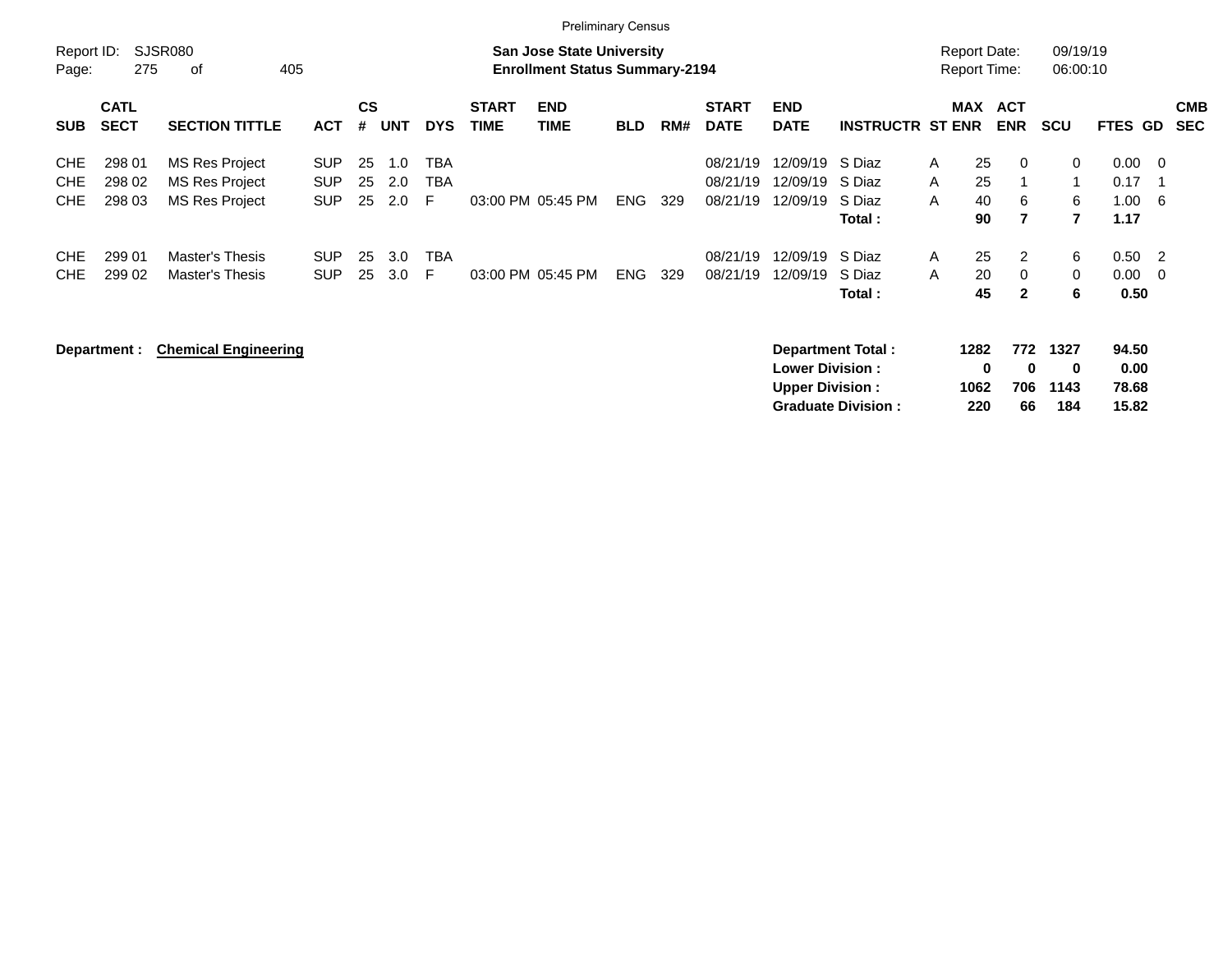|                     |                            |                                              |            |                    |            |              |                             |                                                                           | <b>Preliminary Census</b> |     |                             |                           |                         |                                     |                       |                      |             |                          |                          |
|---------------------|----------------------------|----------------------------------------------|------------|--------------------|------------|--------------|-----------------------------|---------------------------------------------------------------------------|---------------------------|-----|-----------------------------|---------------------------|-------------------------|-------------------------------------|-----------------------|----------------------|-------------|--------------------------|--------------------------|
| Report ID:<br>Page: | 276                        | <b>SJSR080</b><br>of<br>405                  |            |                    |            |              |                             | <b>San Jose State University</b><br><b>Enrollment Status Summary-2194</b> |                           |     |                             |                           |                         | <b>Report Date:</b><br>Report Time: |                       | 09/19/19<br>06:00:10 |             |                          |                          |
| <b>SUB</b>          | <b>CATL</b><br><b>SECT</b> | <b>SECTION TITTLE</b>                        | <b>ACT</b> | $\mathsf{cs}$<br># | <b>UNT</b> | <b>DYS</b>   | <b>START</b><br><b>TIME</b> | <b>END</b><br><b>TIME</b>                                                 | <b>BLD</b>                | RM# | <b>START</b><br><b>DATE</b> | <b>END</b><br><b>DATE</b> | <b>INSTRUCTR ST ENR</b> |                                     | MAX ACT<br><b>ENR</b> | <b>SCU</b>           | FTES GD     |                          | <b>CMB</b><br><b>SEC</b> |
| College             |                            | <b>Engineering</b>                           |            |                    |            |              |                             |                                                                           |                           |     |                             |                           |                         |                                     |                       |                      |             |                          |                          |
|                     | Department :               | <b>Civil &amp; Environmental Engineering</b> |            |                    |            |              |                             |                                                                           |                           |     |                             |                           |                         |                                     |                       |                      |             |                          |                          |
| <b>CE</b>           | 801                        | <b>Plane Surveying</b>                       | <b>SEM</b> | 02                 | 3.0        | TR           |                             | 08:00 AM 08:50 AM                                                         | <b>ENG</b>                | 331 | 08/21/19                    | 12/09/19                  | W GreenwoodA            | 72                                  | 69                    | 138                  | 13.90       | $\overline{2}$           |                          |
| <b>CE</b>           | 802                        | <b>Plane Surveying</b>                       | LAB        | 16                 | 0.0        | $\top$       |                             | 09:00 AM 11:45 AM                                                         | <b>ENG</b>                | 132 | 08/21/19                    | 12/09/19                  | S Koosha                | 18<br>Α                             | 17                    | 17                   | 0.00        | 0                        |                          |
| <b>CE</b>           | 803                        | <b>Plane Surveying</b>                       | LAB        | 16                 | 0.0        | $\mathsf{T}$ |                             | 01:30 PM 04:15 PM                                                         | <b>ENG</b>                | 132 | 08/21/19                    | 12/09/19                  | S Koosha                | А<br>18                             | 16                    | 16                   | 0.00        | -1                       |                          |
| <b>CE</b>           | 804                        | <b>Plane Surveying</b>                       | LAB        | 16                 | 0.0        | R            |                             | 09:00 AM 11:45 AM                                                         | <b>ENG</b>                | 132 | 08/21/19                    | 12/09/19                  | W GreenwoodA            | 18                                  | 18                    | 18                   | 0.00        | 0                        |                          |
| <b>CE</b>           | 8 0 5                      | <b>Plane Surveying</b>                       | LAB        | 16                 | 0.0        | R            |                             | 01:30 PM 04:15 PM                                                         | <b>ENG</b>                | 132 |                             | 08/21/19 12/09/19         | W GreenwoodA            | 18                                  | 18                    | 18                   | 0.00        | -1                       |                          |
| <b>CE</b>           | 8 0 6                      | <b>Plane Surveying</b>                       | LAB        |                    | 0.0        |              |                             |                                                                           |                           |     |                             |                           |                         | X<br>0                              | $\Omega$              | $\mathbf 0$          | 0.00        | $\overline{0}$           |                          |
|                     |                            |                                              |            |                    |            |              |                             |                                                                           |                           |     |                             |                           | Total:                  | 144                                 | 138                   | 207                  | 13.90       |                          |                          |
| <b>CE</b>           | 20 01                      | Graphics/CAD/Prog                            | <b>SEM</b> | 02                 | 3.0        | <b>TR</b>    |                             | 12:00 PM 12:50 PM                                                         | <b>ENG</b>                | 331 |                             | 08/21/19 12/09/19         | A Wong                  | 72<br>A                             | 52                    | 104                  | 10.45       | - 1                      |                          |
| <b>CE</b>           | 20 02                      | Graphics/CAD/Prog                            | LAB        | 16                 | 0.0        | $\top$       |                             | 09:00 AM 11:45 AM                                                         | <b>ENG</b>                | 407 | 08/21/19                    | 12/09/19                  | A Wong                  | 18<br>Α                             | 17                    | 17                   | 0.00        | -1                       |                          |
| <b>CE</b>           | 20 03                      | Graphics/CAD/Prog                            | LAB        | 16                 | 0.0        | т            |                             | 01:30 PM 04:15 PM                                                         | <b>ENG</b>                | 388 |                             | 08/21/19 12/09/19         | A Wong                  | 18<br>Α                             | 20                    | 20                   | 0.00        | 0                        |                          |
| <b>CE</b>           | 20 04                      | Graphics/CAD/Prog                            | LAB        | 16                 | 0.0        | R            |                             | 09:00 AM 11:45 AM                                                         | <b>ENG</b>                | 407 |                             | 08/21/19 12/09/19         | A Wong                  | 18<br>Α                             | 15                    | 15                   | 0.00        | 0                        |                          |
| <b>CE</b>           | 20 05                      | Graphics/CAD/Prog                            | LAB        |                    | 0.0        |              |                             |                                                                           |                           |     |                             |                           |                         | X<br>0                              | $\Omega$              | $\mathbf 0$          | 0.00        | $\mathbf 0$              |                          |
|                     |                            |                                              |            |                    |            |              |                             |                                                                           |                           |     |                             |                           | Total:                  | 126                                 | 104                   | 156                  | 10.45       |                          |                          |
| <b>CE</b>           | 95 01                      | <b>Theory App Statics</b>                    | <b>LEC</b> | 02                 | 3.0        | <b>TR</b>    |                             | 09:00 AM 10:15 AM                                                         | <b>BBC</b>                | 220 |                             | 08/21/19 12/09/19         | S Vukazich              | 55<br>A                             | 52                    | 156                  | 10.55       | 3                        |                          |
| <b>CE</b>           | 95 02                      | <b>Theory App Statics</b>                    | <b>LEC</b> |                    | 3.0        |              |                             |                                                                           |                           |     |                             |                           |                         | X<br>$\mathbf 0$                    | $\mathbf 0$           | 0                    | 0.00        | 0                        |                          |
| СE                  | 95 03                      | <b>Theory App Statics</b>                    | <b>LEC</b> | 02                 | 3.0        | <b>TR</b>    |                             | 10:30 AM 11:45 AM                                                         | <b>ENG</b>                | 331 |                             | 08/21/19 12/09/19         | A Ghafooripo A          | 55                                  | 33                    | 99                   | 6.70        | $\overline{2}$           |                          |
| <b>CE</b>           | 95 04                      | <b>Theory App Statics</b>                    | LEC        | 02                 | 3.0        | <b>MW</b>    |                             | 09:00 AM 10:15 AM                                                         | <b>ENG</b>                | 331 |                             | 08/21/19 12/09/19         | R Lukkoor               | 55<br>А                             | 44                    | 132                  | 9.00        | - 4                      |                          |
|                     |                            |                                              |            |                    |            |              |                             |                                                                           |                           |     |                             |                           | Total:                  | 165                                 | 129                   | 387                  | 26.25       |                          |                          |
| <b>CE</b>           | 99 01                      | Intro Statics                                | <b>LEC</b> | 02                 | 2.0        | MW           |                             | 08:00 AM 08:50 AM                                                         | <b>ENG</b>                | 331 |                             | 08/21/19 12/09/19         | M Maaz                  | Α<br>60                             | 37                    | 74                   | 5.00        | $\overline{\phantom{0}}$ |                          |
|                     |                            |                                              |            |                    |            |              |                             |                                                                           |                           |     |                             |                           | Total:                  | 60                                  | 37                    | 74                   | 5.00        |                          |                          |
| <b>CE</b>           | 112 01                     | Mech of Matls                                | LEC        | 02                 | 3.0        | МW           |                             | 10:30 AM 11:45 AM                                                         | <b>ENG</b>                | 339 | 08/21/19                    | 12/09/19                  | K McMullin              | 55                                  | 37                    | 111                  | 7.55        |                          |                          |
| <b>CE</b>           | 112 02                     | Mech of Matls                                | <b>LEC</b> | 02                 | 3.0        | <b>TR</b>    |                             | 12:00 PM 01:15 PM                                                         | <b>ENG</b>                | 341 | 08/21/19                    | 12/09/19                  | A Ghafooripo A          | A<br>55                             | 57                    | 171                  | 11.60       | 3<br>$\overline{4}$      |                          |
| CЕ                  | 112 03                     | Mech of Matls                                | <b>LEC</b> | 02                 | 3.0        | МW           |                             | 09:00 AM 10:15 AM                                                         | <b>ENG</b>                | 343 | 08/21/19                    | 12/09/19                  | M Soliman               | 55<br>Α                             | 58                    | 174                  | 11.75       | 3                        |                          |
| <b>CE</b>           | 112 04                     | Mech of Matls                                | <b>LEC</b> | 02                 | 3.0        | TR           |                             | 04:30 PM 05:45 PM                                                         | <b>ENG</b>                | 343 |                             | 08/21/19 12/09/19 H Park  |                         | 55<br>Α                             | 54                    | 162                  | 11.20       | 8                        |                          |
| <b>CE</b>           | 112 05                     | Mech of Matls                                | <b>LEC</b> |                    | 3.0        |              |                             |                                                                           |                           |     |                             |                           |                         | X<br>0                              | 0                     | 0                    | $0.00 \t 0$ |                          |                          |
|                     |                            |                                              |            |                    |            |              |                             |                                                                           |                           |     |                             |                           | Total:                  | 220                                 | 206                   | 618                  | 42.10       |                          |                          |
|                     |                            |                                              |            |                    |            |              |                             |                                                                           |                           |     |                             |                           |                         |                                     |                       |                      |             |                          |                          |
| CE                  | 120 01                     | Construc Matl Lab                            | LAB        |                    | 16 1.0     | M            |                             | 06:00 PM 08:45 PM                                                         | ENG 134                   |     |                             | 08/21/19 12/09/19 M Maaz  |                         | 15<br>A                             | 17                    | 17                   | $1.15$ 1    |                          |                          |
| CE                  | 120 02                     | Construc Matl Lab                            | LAB        |                    | 16 1.0     | $\top$       |                             | 06:00 PM 08:45 PM                                                         | ENG 134                   |     |                             | 08/21/19 12/09/19 M Maaz  |                         | 15<br>A                             | 16                    | 16                   | $1.10$ 2    |                          |                          |
| CE                  | 120 03                     | Construc Matl Lab                            | LAB        |                    | 16 1.0     | W            |                             | 06:00 PM 08:45 PM                                                         | ENG 134                   |     |                             | 08/21/19 12/09/19 M Maaz  |                         | 15<br>Α                             | 16                    | 16                   | $1.07 \t 0$ |                          |                          |
| CE                  | 120 04                     | Construc Matl Lab                            | LAB        |                    | 16 1.0     | R            |                             | 06:00 PM 08:45 PM                                                         | ENG 134                   |     |                             | 08/21/19 12/09/19 M Maaz  |                         | 15<br>Α                             | 16                    | 16                   | 1.08        | $\overline{1}$           |                          |
| CE                  | 120 05                     | Construc Matl Lab                            | LAB        |                    | 16 1.0 F   |              |                             | 01:30 PM 04:15 PM                                                         | ENG 134                   |     |                             | 08/21/19 12/09/19         | M Maaz                  | 15<br>A                             | 0                     | 0                    | $0.00 \t 0$ |                          |                          |
|                     |                            |                                              |            |                    |            |              |                             |                                                                           |                           |     |                             |                           | Total:                  | 75                                  | 65                    | 65                   | 4.40        |                          |                          |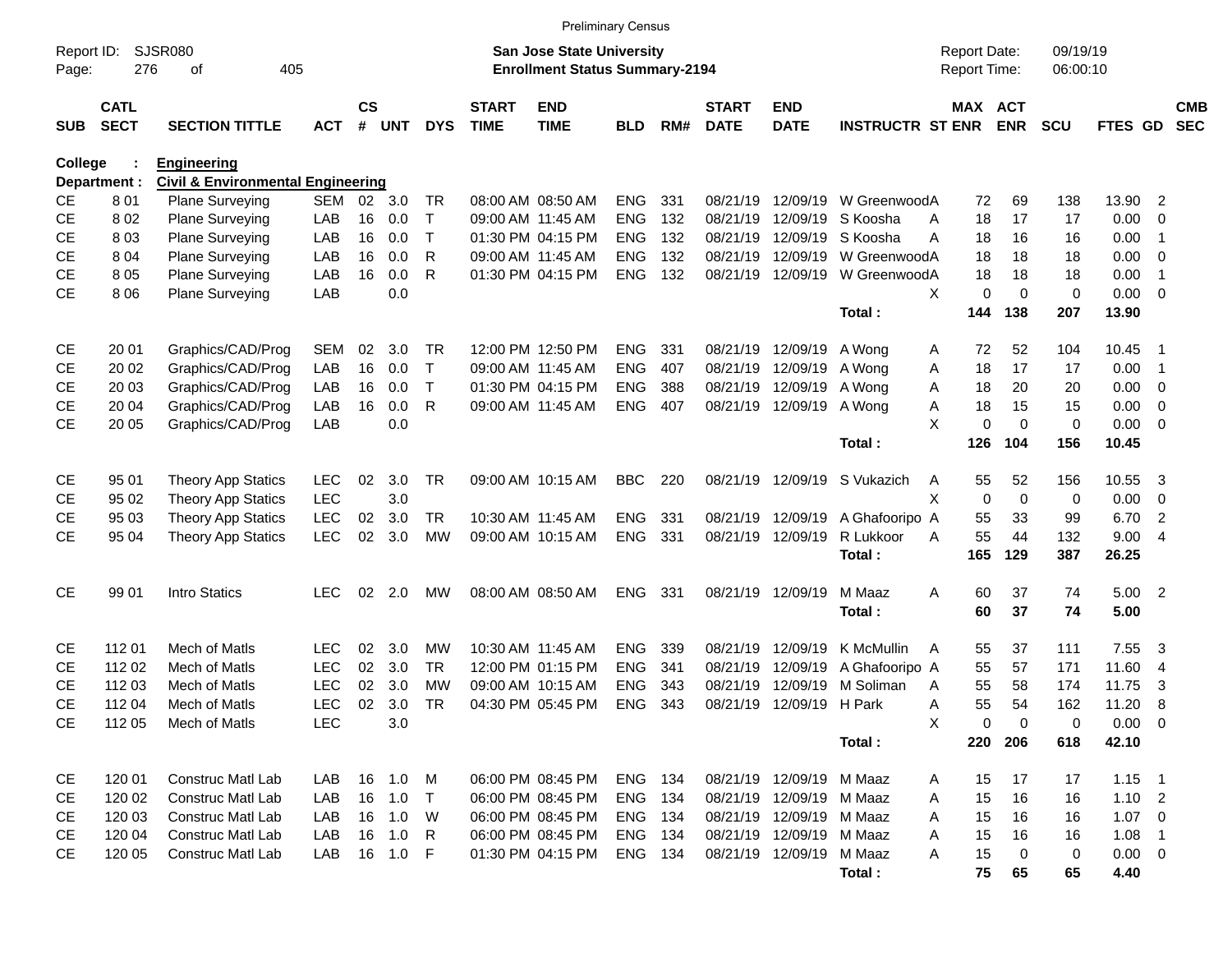|                     |                            |                                  |               |                    |            |            |                             |                                                                           | <b>Preliminary Census</b> |       |                             |                           |                             |                                            |           |                       |                      |                     |                          |                          |
|---------------------|----------------------------|----------------------------------|---------------|--------------------|------------|------------|-----------------------------|---------------------------------------------------------------------------|---------------------------|-------|-----------------------------|---------------------------|-----------------------------|--------------------------------------------|-----------|-----------------------|----------------------|---------------------|--------------------------|--------------------------|
| Report ID:<br>Page: | 277                        | SJSR080<br>405<br>οf             |               |                    |            |            |                             | <b>San Jose State University</b><br><b>Enrollment Status Summary-2194</b> |                           |       |                             |                           |                             | <b>Report Date:</b><br><b>Report Time:</b> |           |                       | 09/19/19<br>06:00:10 |                     |                          |                          |
| <b>SUB</b>          | <b>CATL</b><br><b>SECT</b> | <b>SECTION TITTLE</b>            | <b>ACT</b>    | $\mathsf{cs}$<br># | <b>UNT</b> | <b>DYS</b> | <b>START</b><br><b>TIME</b> | <b>END</b><br><b>TIME</b>                                                 | <b>BLD</b>                | RM#   | <b>START</b><br><b>DATE</b> | <b>END</b><br><b>DATE</b> | <b>INSTRUCTR ST ENR</b>     |                                            |           | MAX ACT<br><b>ENR</b> | <b>SCU</b>           | <b>FTES GD</b>      |                          | <b>CMB</b><br><b>SEC</b> |
| СE                  | 121 01                     | <b>Transp Engrg</b>              | <b>LEC</b>    | 02                 | 3.0        | МW         |                             | 10:30 AM 11:20 AM                                                         | CL.                       | 222   | 08/21/19                    | 12/09/19                  | J Botha                     | A                                          | 54        | 50                    | 100                  | $10.00 \t 0$        |                          |                          |
| СE                  | 121 02                     | <b>Transp Engrg</b>              | LAB           | 16                 | 0.0        | M          |                             | 01:30 PM 04:15 PM                                                         | <b>ENG</b>                | 339   | 08/21/19                    | 12/09/19                  | J Botha                     | A                                          | 18        | 16                    | 16                   | 0.00                | 0                        |                          |
| СE                  | 121 03                     | <b>Transp Engrg</b>              | LAB           | 16                 | 0.0        | W          |                             | 01:30 PM 04:15 PM                                                         | <b>ENG</b>                | 339   | 08/21/19                    | 12/09/19                  | J Botha                     | A                                          | 18        | 17                    | 17                   | 0.00                | 0                        |                          |
| СE                  | 121 04                     | <b>Transp Engrg</b>              | LAB           | 16                 | 0.0        | $\top$     |                             | 01:30 PM 04:15 PM                                                         | <b>ENG</b>                | 339   | 08/21/19                    | 12/09/19                  | J Botha                     | A                                          | 18        | 17                    | 17                   | 0.00                | 0                        |                          |
| СE                  | 121 05                     | <b>Transp Engrg</b>              | <b>LEC</b>    | 02                 | 3.0        | <b>TR</b>  |                             | 12:00 PM 12:50 PM                                                         | <b>ENG</b>                | 327   | 08/21/19                    |                           | 12/09/19 S Koosha           | A                                          | 12        | 10                    | 20                   | 2.00                | 0                        |                          |
| <b>CE</b>           | 121 06                     | <b>Transp Engrg</b>              | LAB           | 16                 | 0.0        | R          |                             | 06:00 PM 08:45 PM                                                         | <b>ENG</b>                | 395   |                             | 08/21/19 12/09/19         | S Koosha<br>Total:          | А                                          | 12<br>132 | 10<br>120             | 10<br>180            | 0.00<br>12.00       | $\overline{\mathbf{0}}$  |                          |
| <b>CE</b>           | 122 01                     | <b>Traffic Engrg</b>             | SEM 04        |                    | 3.0        | R          |                             | 01:30 PM 04:15 PM                                                         | <b>ENG</b>                | - 131 |                             | 08/21/19 12/09/19         | D Pitton<br>Total:          | A                                          | 30<br>30  | 29<br>29              | 87<br>87             | 5.95 3<br>5.95      |                          |                          |
| <b>CE</b>           | 123 01                     | Highway & Stree Des SEM 04 3.0 T |               |                    |            |            |                             | 06:00 PM 08:45 PM                                                         | DMH 234                   |       |                             | 08/21/19 12/09/19         | S Koosha<br>Total:          | A                                          | 30<br>30  | 34<br>34              | 102<br>102           | $6.80$ 0<br>6.80    |                          |                          |
| СE                  | 130 01                     | CE Econ Analysis                 | <b>LEC</b>    | 02                 | 2.0        | M          |                             | 06:00 PM 07:50 PM                                                         | CL.                       | 202   |                             | 08/21/19 12/09/19         | J Tang                      | A                                          | 45        | 45                    | 90                   | 6.07 2              |                          |                          |
| <b>CE</b>           | 130 02                     | <b>CE Econ Analysis</b>          | <b>LEC</b>    | 02                 | 2.0        | M          |                             | 08:00 PM 09:50 PM                                                         | <b>CL</b>                 | 202   |                             | 08/21/19 12/09/19         | J Tang                      | A                                          | 45        | 15                    | 30                   | 2.03                | $\overline{\phantom{0}}$ |                          |
|                     |                            |                                  |               |                    |            |            |                             |                                                                           |                           |       |                             |                           | Total:                      |                                            | 90        | 60                    | 120                  | 8.10                |                          |                          |
| СE                  | 131 01                     | Intr to Const Engr               | <b>LEC</b>    | 02                 | 3.0        | МW         |                             | 06:00 PM 07:15 PM                                                         | CL.                       | 224   |                             | 08/21/19 12/09/19         | J Pyeon                     | A                                          | 45        | 42                    | 126                  | 8.45                | $\overline{\phantom{1}}$ |                          |
| <b>CE</b>           | 131 02                     | Intr to Const Engr               | <b>LEC</b>    | 02                 | 3.0        | <b>MW</b>  |                             | 07:30 PM 08:45 PM                                                         | <b>CL</b>                 | 224   |                             | 08/21/19 12/09/19         | J Pyeon<br>Total:           | A                                          | 45<br>90  | 19<br>61              | 57<br>183            | 3.80 0<br>12.25     |                          |                          |
| <b>CE</b>           | 134 01                     |                                  | SEM           | 04                 | 3.0        | $\top$     |                             | 01:30 PM 04:15 PM                                                         | <b>ENG</b>                | 131   |                             | 08/21/19 12/09/19         | J Pyeon                     |                                            | 30        | 35                    | 105                  | $7.05$ 1            |                          |                          |
|                     |                            | Proj Mgt Const                   |               |                    |            |            |                             |                                                                           |                           |       |                             |                           | Total:                      | A                                          | 30        | 35                    | 105                  | 7.05                |                          |                          |
| СE                  | 140 01                     | Geotech Engr                     | SEM           | 02                 | 3.0        | <b>TR</b>  |                             | 09:00 AM 09:50 AM                                                         | <b>ENG</b>                | 343   | 08/21/19                    | 12/09/19                  | A Moore                     | A                                          | 54        | 57                    | 114                  | 11.45               | - 1                      |                          |
| СE                  | 140 02                     | Geotech Engr                     | LAB           | 16                 | 0.0        | $\top$     |                             | 01:30 PM 04:15 PM                                                         | <b>ENG</b>                | 209   | 08/21/19                    | 12/09/19                  | R Lukkoor                   | A                                          | 18        | 19                    | 19                   | 0.00                | $\overline{\phantom{0}}$ |                          |
| СE                  | 140 03                     | Geotech Engr                     | LAB           | 16                 | 0.0        | W          |                             | 01:30 PM 04:15 PM                                                         | <b>ENG</b>                | 209   | 08/21/19                    | 12/09/19                  | R Lukkoor                   | A                                          | 18        | 20                    | 20                   | 0.00                | - 1                      |                          |
| <b>CE</b>           | 140 04                     | Geotech Engr                     | LAB           | 16                 | 0.0        | R          |                             | 01:30 PM 04:15 PM                                                         | <b>ENG</b>                | 209   |                             | 08/21/19 12/09/19 A Moore |                             | A                                          | 18        | 18                    | 18                   | 0.00                | $\overline{0}$           |                          |
| CЕ                  | 140 05                     | Geotech Engr                     | SEM           |                    | 02 3.0 TR  |            |                             | 08:00 AM 08:50 AM                                                         | ENG 327                   |       |                             | 08/21/19 12/09/19 A Moore |                             | Α                                          | 12        | 15                    | 30                   | $3.05$ 1            |                          |                          |
| <b>CE</b>           | 140 06                     | Geotech Engr                     | LAB           |                    | 16  0.0  T |            |                             | 06:00 PM 08:45 PM                                                         | <b>ENG 209</b>            |       |                             |                           | 08/21/19 12/09/19 R Lukkoor | A                                          | 12        | 15                    | 15                   | $0.00$ 1            |                          |                          |
|                     |                            |                                  |               |                    |            |            |                             |                                                                           |                           |       |                             |                           | Total:                      |                                            |           | 132 144               | 216                  | 14.50               |                          |                          |
| CE                  | 145 01                     | <b>Foundation Engr</b>           | LEC 02 3.0 W  |                    |            |            |                             | 06:00 PM 08:45 PM                                                         | DMH 161                   |       |                             | 08/21/19 12/09/19         | M ThummaluruA<br>Total:     |                                            | 30<br>30  | 30<br>30              | 90<br>90             | $6.00 \t 0$<br>6.00 |                          |                          |
| CE                  | 150 01                     | Hydro and Hydrau                 | SEM 02 3.0 MW |                    |            |            |                             | 12:00 PM 12:50 PM                                                         | ENG 343                   |       |                             | 08/21/19 12/09/19 W Wang  |                             | A                                          | 54        | 61                    | 122                  | $12.20 \t 0$        |                          |                          |
| <b>CE</b>           | 150 02                     | Hydro and Hydrau                 | LAB 16 0.0 M  |                    |            |            |                             | 01:30 PM 04:15 PM                                                         | ENG 150                   |       |                             | 08/21/19 12/09/19 W Wang  |                             | A                                          | 18        | 21                    | 21                   | $0.00 \t 0$         |                          |                          |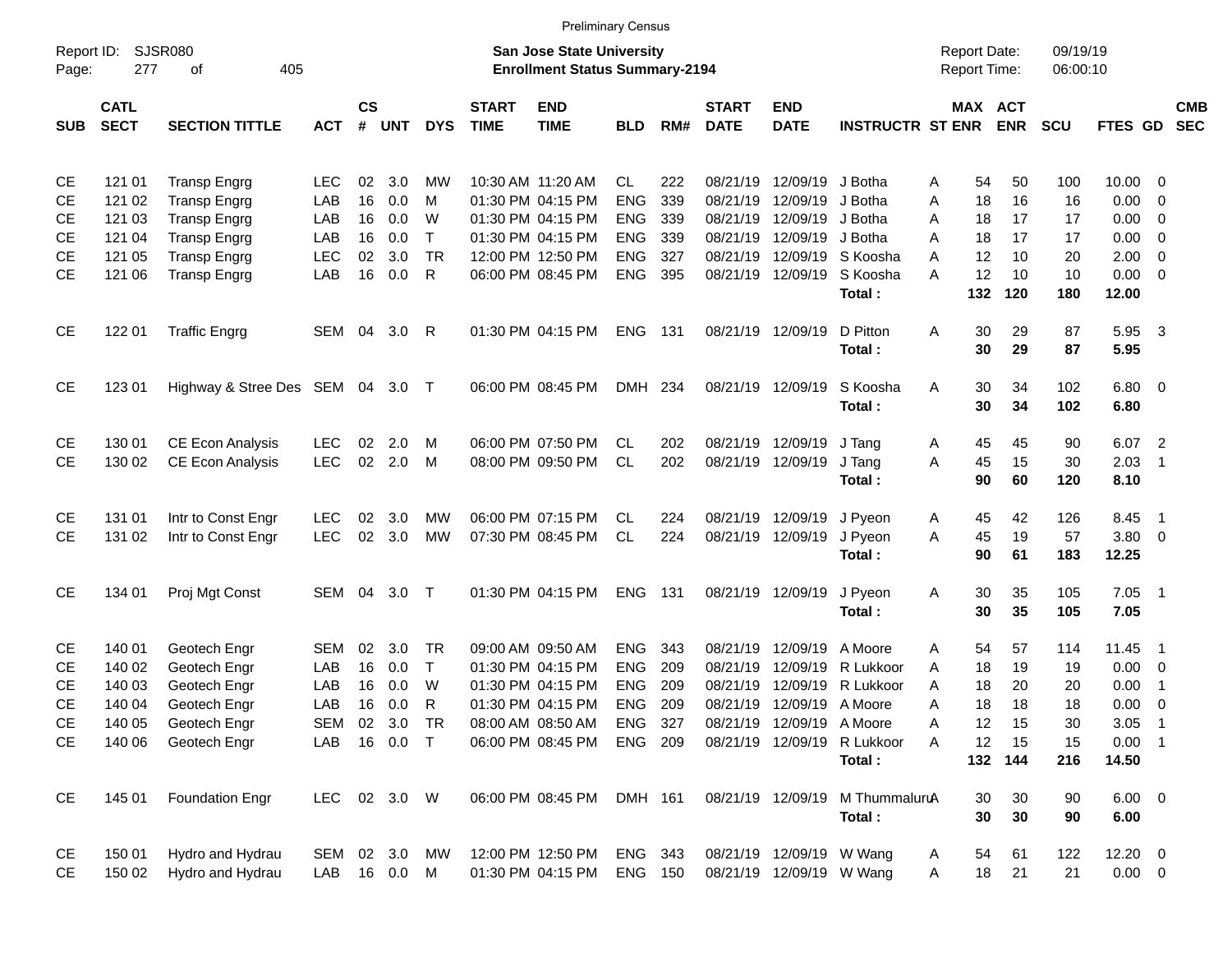|  | <b>Preliminary Census</b> |
|--|---------------------------|
|  |                           |

|                     |                            |                           |              |                    |            |              |                             |                                                                    | <b>Preliminary Census</b> |     |                             |                           |                         |   |                                            |            |                      |             |                          |                          |
|---------------------|----------------------------|---------------------------|--------------|--------------------|------------|--------------|-----------------------------|--------------------------------------------------------------------|---------------------------|-----|-----------------------------|---------------------------|-------------------------|---|--------------------------------------------|------------|----------------------|-------------|--------------------------|--------------------------|
| Report ID:<br>Page: | 278                        | SJSR080<br>405<br>οf      |              |                    |            |              |                             | San Jose State University<br><b>Enrollment Status Summary-2194</b> |                           |     |                             |                           |                         |   | <b>Report Date:</b><br><b>Report Time:</b> |            | 09/19/19<br>06:00:10 |             |                          |                          |
| <b>SUB</b>          | <b>CATL</b><br><b>SECT</b> | <b>SECTION TITTLE</b>     | <b>ACT</b>   | $\mathsf{cs}$<br># | <b>UNT</b> | <b>DYS</b>   | <b>START</b><br><b>TIME</b> | <b>END</b><br><b>TIME</b>                                          | <b>BLD</b>                | RM# | <b>START</b><br><b>DATE</b> | <b>END</b><br><b>DATE</b> | <b>INSTRUCTR ST ENR</b> |   | MAX ACT                                    | <b>ENR</b> | <b>SCU</b>           | FTES GD     |                          | <b>CMB</b><br><b>SEC</b> |
| CE                  | 150 03                     | Hydro and Hydrau          | LAB          | 16                 | 0.0        | R            |                             | 01:30 PM 04:15 PM                                                  | <b>ENG</b>                | 150 | 08/21/19                    | 12/09/19                  | P Laikijrung            | A | 18                                         | 20         | 20                   | 0.00        | $\overline{\phantom{0}}$ |                          |
| <b>CE</b>           | 150 04                     | Hydro and Hydrau          | LAB          | 16                 | 0.0        | W            |                             | 01:30 PM 04:15 PM                                                  | <b>ENG</b>                | 150 | 08/21/19                    | 12/09/19                  | W Wang                  | Α | 18                                         | 20         | 20                   | 0.00        | $\overline{\mathbf{0}}$  |                          |
| CЕ                  | 150 05                     | Hydro and Hydrau          | <b>SEM</b>   | 02                 | 3.0        | <b>MW</b>    |                             | 04:30 PM 05:20 PM                                                  | <b>ENG</b>                | 327 | 08/21/19                    | 12/09/19                  | W Wang                  | Α | 12                                         | 18         | 36                   | 3.70        | $\overline{2}$           |                          |
| <b>CE</b>           | 150 06                     | Hydro and Hydrau          | LAB          | 16                 | 0.0        | W            |                             | 06:00 PM 08:45 PM                                                  | <b>ENG</b>                | 150 | 08/21/19                    | 12/09/19                  | <b>B</b> Tailor         | Α | 12                                         | 18         | 18                   | 0.00        | $\overline{2}$           |                          |
|                     |                            |                           |              |                    |            |              |                             |                                                                    |                           |     |                             |                           | Total:                  |   | 132                                        | 158        | 237                  | 15.90       |                          |                          |
| <b>CE</b>           | 152 01                     | Engr Hydrology            | <b>SEM</b>   | 04                 | 3.0        | $\top$       |                             | 06:00 PM 08:45 PM                                                  | <b>ENG</b>                | 340 | 08/21/19                    | 12/09/19                  | W Wang                  | Α | 30                                         | 16         | 48                   | 3.35        | $\overline{3}$           |                          |
|                     |                            |                           |              |                    |            |              |                             |                                                                    |                           |     |                             |                           | Total:                  |   | 30                                         | 16         | 48                   | 3.35        |                          |                          |
| <b>CE</b>           | 154 01                     | <b>Hydraulic Design</b>   | <b>SEM</b>   | 04                 | 3.0        | R            |                             | 06:00 PM 08:45 PM                                                  | <b>DMH</b>                | 160 | 08/21/19                    | 12/09/19                  | <b>B</b> Kassab         | A | 30                                         | 24         | 72                   | 4.85        | $\overline{\phantom{0}}$ |                          |
|                     |                            |                           |              |                    |            |              |                             |                                                                    |                           |     |                             |                           | Total:                  |   | 30                                         | 24         | 72                   | 4.85        |                          |                          |
| <b>CE</b>           | 160 01                     | <b>Struc Anlys</b>        | <b>SEM</b>   | 02                 | 3.0        | <b>TR</b>    |                             | 10:30 AM 11:20 AM                                                  | <b>ENG</b>                | 341 | 08/21/19                    | 12/09/19                  | S Vukazich              | Α | 54                                         | 45         | 90                   | 9.05        | $\overline{1}$           |                          |
| <b>CE</b>           | 160 02                     | <b>Struc Anlys</b>        | LAB          | 16                 | 0.0        | $\mathsf{T}$ |                             | 01:30 PM 04:15 PM                                                  | <b>ENG</b>                | 340 | 08/21/19                    | 12/09/19                  | P Tun                   | Α | 18                                         | 17         | 17                   | $0.00 \t 0$ |                          |                          |
| <b>CE</b>           | 160 03                     | <b>Struc Anlys</b>        | LAB          | 16                 | 0.0        | R            |                             | 01:30 PM 04:15 PM                                                  | <b>ENG</b>                | 340 | 08/21/19                    | 12/09/19                  | P Tun                   | Α | 18                                         | 13         | 13                   | 0.00        | $\overline{\phantom{0}}$ |                          |
| <b>CE</b>           | 160 04                     | <b>Struc Anlys</b>        | LAB          | 16                 | 0.0        | M            |                             | 01:30 PM 04:15 PM                                                  | <b>ENG</b>                | 340 | 08/21/19                    | 12/09/19                  | S Kulkarni              | Α | 18                                         | 15         | 15                   | 0.00        | $\overline{1}$           |                          |
| <b>CE</b>           | 160 05                     | <b>Struc Anlys</b>        | <b>SEM</b>   | 02                 | 3.0        | <b>TR</b>    |                             | 04:30 PM 05:20 PM                                                  | <b>ENG</b>                | 395 | 08/21/19                    | 12/09/19                  | P Feenstra              | Α | 12                                         | 12         | 24                   | 2.45        | $\overline{1}$           |                          |
| <b>CE</b>           | 160 06                     | <b>Struc Anlys</b>        | LAB          | 16                 | 0.0        | R            |                             | 06:00 PM 08:45 PM                                                  | <b>ENG</b>                | 340 | 08/21/19                    | 12/09/19                  | P Feenstra              | Α | 12                                         | 12         | 12                   | 0.00        | $\overline{\phantom{0}}$ |                          |
|                     |                            |                           |              |                    |            |              |                             |                                                                    |                           |     |                             |                           | Total:                  |   | 132                                        | 114        | 171                  | 11.50       |                          |                          |
| <b>CE</b>           | 162 01                     | <b>Struc Concrete Des</b> | <b>SEM</b>   | 04                 | 3.0        | <b>TR</b>    |                             | 10:30 AM 11:20 AM                                                  | <b>ENG</b>                | 329 | 08/21/19                    | 12/09/19                  | A Al-Manasee A          |   | 54                                         | 49         | 98                   | 9.80        | $\overline{\mathbf{0}}$  |                          |
| <b>CE</b>           | 162 02                     | <b>Struc Concrete Des</b> | LAB          | 16                 | 0.0        | $\mathsf{T}$ |                             | 01:30 PM 04:15 PM                                                  | <b>ENG</b>                | 134 | 08/21/19                    | 12/09/19                  | M Soliman               | A | 18                                         | 17         | 17                   | 0.00        | $\overline{\phantom{0}}$ |                          |
| <b>CE</b>           | 162 03                     | <b>Struc Concrete Des</b> | LAB          | 16                 | 0.0        | W            |                             | 01:30 PM 04:15 PM                                                  | <b>ENG</b>                | 134 | 08/21/19                    | 12/09/19                  | M Soliman               | Α | 18                                         | 15         | 15                   | 0.00        | $\overline{\phantom{0}}$ |                          |
| <b>CE</b>           | 162 04                     | <b>Struc Concrete Des</b> | LAB          | 16                 | 0.0        | R            |                             | 01:30 PM 04:15 PM                                                  | <b>ENG</b>                | 134 | 08/21/19                    | 12/09/19                  | M Soliman               | Α | 18                                         | 17         | 17                   | 0.00        | $\overline{0}$           |                          |
| <b>CE</b>           | 162 05                     | <b>Struc Concrete Des</b> | <b>SEM</b>   | 04                 | 3.0        | <b>TR</b>    |                             | 10:30 AM 11:20 AM                                                  | <b>ENG</b>                | 395 | 08/21/19                    | 12/09/19                  | M Soliman               | Α | 18                                         | 31         | 62                   | 6.20        | $\overline{\mathbf{0}}$  |                          |
| <b>CE</b>           | 162 06                     | <b>Struc Concrete Des</b> | LAB          | 16                 | 0.0        | R            |                             | 06:00 PM 08:45 PM                                                  | <b>ENG</b>                | 131 | 08/21/19                    | 12/09/19                  | M Soliman               | Α | 18                                         | 17         | 17                   | 0.00        | $\overline{0}$           |                          |
| <b>CE</b>           | 162 07                     | <b>Struc Concrete Des</b> | LAB          | 16                 | 0.0        | M            |                             | 01:30 PM 04:15 PM                                                  | <b>ENG</b>                | 134 | 08/21/19                    | 12/09/19                  | M Soliman               | Α | 18                                         | 14         | 14                   | 0.00        | $\overline{0}$           |                          |
|                     |                            |                           |              |                    |            |              |                             |                                                                    |                           |     |                             |                           | Total:                  |   | 162                                        | 160        | 240                  | 16.00       |                          |                          |
| <b>CE</b>           | 164 01                     | Design Wood Struc         | <b>SEM</b>   | 04                 | 3.0        | W            |                             | 01:30 PM 04:15 PM                                                  | <b>ENG</b>                | 301 | 08/21/19                    | 12/09/19                  | K McMullin              | A | 30                                         | 27         | 81                   | 5.70        | - 6                      |                          |
|                     |                            |                           |              |                    |            |              |                             |                                                                    |                           |     |                             |                           | Total:                  |   | 30 <sub>o</sub>                            | 27         | 81                   | 5.70        |                          |                          |
| CE                  | 165 01                     | <b>Erthquk Resis Dsgn</b> | SEM 05 3.0 M |                    |            |              |                             | 01:30 PM 04:15 PM ENG 301                                          |                           |     |                             | 08/21/19 12/09/19         | K McMullin              | A | 30                                         | 27         | 81                   | 5.65 5      |                          |                          |
|                     |                            |                           |              |                    |            |              |                             |                                                                    |                           |     |                             |                           | Total:                  |   | 30                                         | 27         | 81                   | 5.65        |                          |                          |
| CE                  | 170 01                     | Prin Environ Engr         | <b>LEC</b>   |                    | 02 3.0     | МW           |                             | 09:00 AM 09:50 AM                                                  | ENG 339                   |     |                             | 08/21/19 12/09/19         | U Ndon                  | A | 54                                         | 54         | 108                  | 10.80 0     |                          |                          |
| CE                  | 170 02                     | Prin Environ Engr         | LAB          | 16                 | 0.0        | M            |                             | 01:30 PM 04:15 PM                                                  | <b>ENG 395</b>            |     |                             | 08/21/19 12/09/19         | U Ndon                  | Α | 18                                         | 19         | 19                   | $0.00 \t 0$ |                          |                          |
| CE                  | 170 03                     | Prin Environ Engr         | LAB          |                    | 16 0.0     | $\top$       |                             | 01:30 PM 04:15 PM                                                  | <b>ENG 395</b>            |     |                             | 08/21/19 12/09/19 U Ndon  |                         | Α | 18                                         | 18         | 18                   | $0.00 \t 0$ |                          |                          |
| CE                  | 170 04                     | Prin Environ Engr         | LAB          |                    | 16  0.0  R |              |                             | 01:30 PM 04:15 PM                                                  | ENG 395                   |     |                             | 08/21/19 12/09/19 U Ndon  |                         | Α | 18                                         | 17         | 17                   | $0.00 \t 0$ |                          |                          |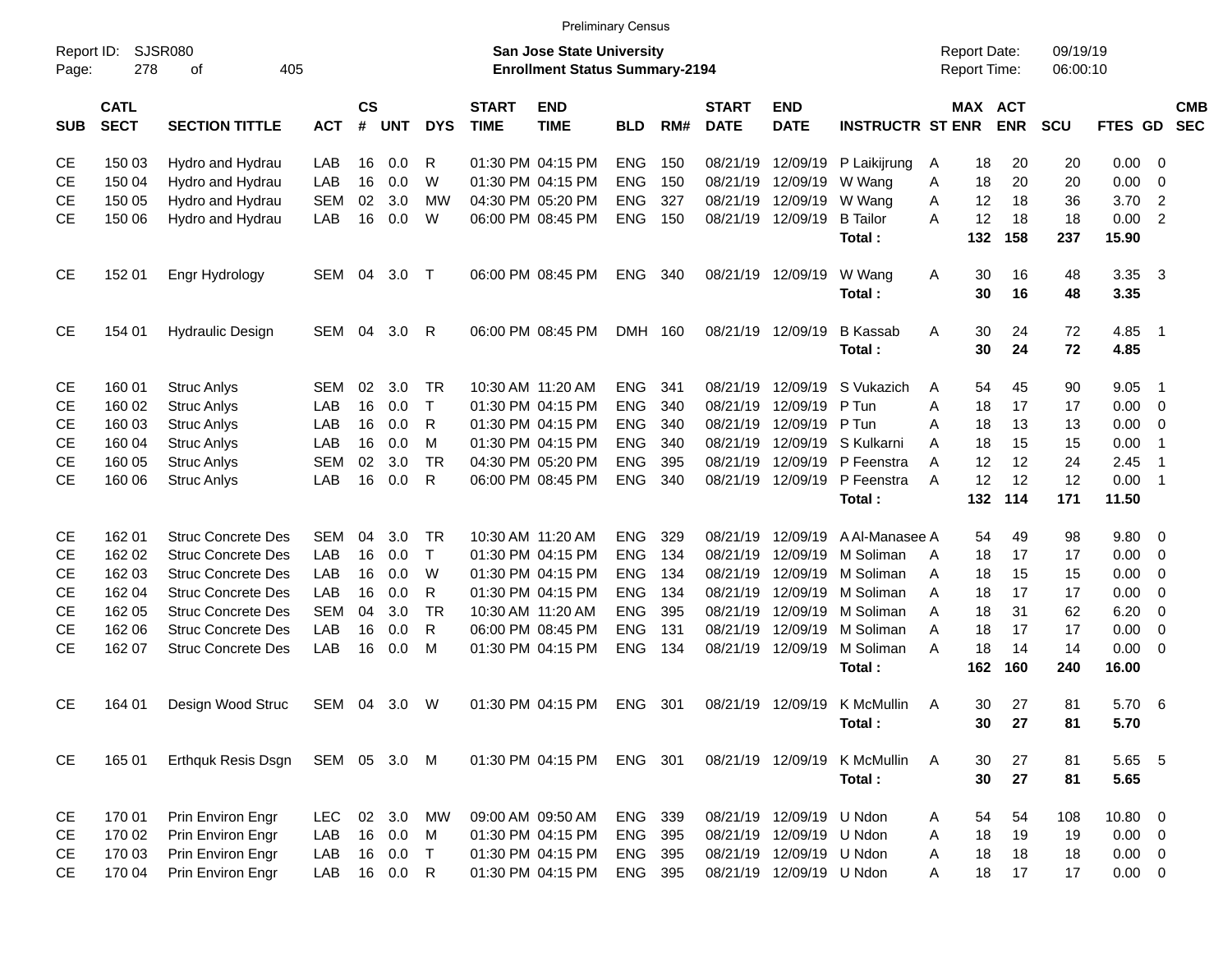|                                                  |                                      |                                                                          |                                        |                      |                          |                           |                             | <b>Preliminary Census</b>                                                        |                                                      |                          |                              |                                        |                                                                                                                    |                                            |                            |                             |                                                     |                          |            |
|--------------------------------------------------|--------------------------------------|--------------------------------------------------------------------------|----------------------------------------|----------------------|--------------------------|---------------------------|-----------------------------|----------------------------------------------------------------------------------|------------------------------------------------------|--------------------------|------------------------------|----------------------------------------|--------------------------------------------------------------------------------------------------------------------|--------------------------------------------|----------------------------|-----------------------------|-----------------------------------------------------|--------------------------|------------|
| Report ID:<br>Page:                              | 279                                  | SJSR080<br>405<br>οf                                                     |                                        |                      |                          |                           |                             | <b>San Jose State University</b><br><b>Enrollment Status Summary-2194</b>        |                                                      |                          |                              |                                        |                                                                                                                    | <b>Report Date:</b><br><b>Report Time:</b> |                            | 09/19/19<br>06:00:10        |                                                     |                          |            |
| <b>SUB</b>                                       | <b>CATL</b><br><b>SECT</b>           | <b>SECTION TITTLE</b>                                                    | <b>ACT</b>                             | $\mathsf{cs}$<br>#   | <b>UNT</b>               | <b>DYS</b>                | <b>START</b><br><b>TIME</b> | <b>END</b><br><b>TIME</b>                                                        | <b>BLD</b>                                           | RM#                      | <b>START</b><br><b>DATE</b>  | <b>END</b><br><b>DATE</b>              | <b>INSTRUCTR ST ENR</b>                                                                                            |                                            | MAX ACT<br><b>ENR</b>      | <b>SCU</b>                  | FTES GD SEC                                         |                          | <b>CMB</b> |
| <b>CE</b><br><b>CE</b>                           | 170 05<br>170 06                     | Prin Environ Engr<br>Prin Environ Engr                                   | <b>LEC</b><br>LAB                      | 02<br>16             | 3.0<br>0.0               | МW<br>W                   |                             | 10:30 AM 11:20 AM<br>01:30 PM 04:15 PM                                           | <b>ENG</b><br><b>ENG</b>                             | 395<br>395               |                              | 08/21/19 12/09/19<br>08/21/19 12/09/19 | U Ndon<br>U Ndon<br>Total:                                                                                         | 12<br>A<br>12<br>A<br>132                  | 15<br>15<br>138            | 30<br>15<br>207             | $3.00 \ 0$<br>$0.00 \t 0$<br>13.80                  |                          |            |
| <b>CE</b>                                        | 174 01                               | Wtr Dist WW Coll                                                         | <b>SEM</b>                             | 05                   | 3.0                      | M                         |                             | 06:00 PM 08:45 PM                                                                | <b>ENG</b>                                           | 232                      |                              | 08/21/19 12/09/19                      | <b>B</b> Kassab<br>Total:                                                                                          | 30<br>A<br>30                              | 28<br>28                   | 84<br>84                    | $5.65$ 1<br>5.65                                    |                          |            |
| <b>CE</b><br><b>CE</b><br><b>CE</b><br><b>CE</b> | 181 01<br>181 02<br>181 03<br>181 04 | Civ Eng Systems<br>Civ Eng Systems<br>Civ Eng Systems<br>Civ Eng Systems | SEM<br><b>SEM</b><br><b>SEM</b><br>SEM | 05<br>05<br>05<br>05 | 3.0<br>3.0<br>3.0<br>3.0 | МW<br>M<br>W<br><b>MW</b> |                             | 09:00 AM 10:15 AM<br>06:00 PM 08:45 PM<br>06:00 PM 08:45 PM<br>10:30 AM 11:45 AM | <b>ENG</b><br><b>ENG</b><br><b>ENG</b><br><b>ENG</b> | 327<br>327<br>327<br>301 |                              | 08/21/19 12/09/19<br>08/21/19 12/09/19 | I Jeyachandr A<br>08/21/19 12/09/19 V De Loza He A<br>08/21/19 12/09/19 V De Loza He A<br>I Jeyachandr A<br>Total: | 18<br>18<br>18<br>18<br>72                 | 19<br>20<br>20<br>20<br>79 | 57<br>60<br>60<br>60<br>237 | 3.80 0<br>$4.00 \ 0$<br>4.00<br>$4.00 \ 0$<br>15.80 | $\overline{\phantom{0}}$ |            |
| <b>CE</b><br><b>CE</b>                           | 190 01<br>190 02                     | Numer Solu CE Prob<br>Numer Solu CE Prob LEC                             | <b>LEC</b>                             | 02                   | 2.0<br>02 2.0 F          | $\top$                    |                             | 06:00 PM 07:50 PM<br>10:00 AM 11:50 AM                                           | DMH 160<br><b>ENG</b>                                | 331                      |                              | 08/21/19 12/09/19<br>08/21/19 12/09/19 | A Wong<br>A Wong<br>Total:                                                                                         | 45<br>A<br>45<br>A<br>90                   | 44<br>30<br>74             | 88<br>60<br>148             | 5.93<br>4.10 3<br>10.03                             | $\overline{2}$           |            |
| <b>CE</b><br><b>CE</b>                           | 192 01<br>192 02                     | Prob Models for CE<br>Prob Models for CE                                 | SEM<br>SEM                             | 02<br>02             | 2.0<br>2.0               | R<br>-F                   |                             | 06:00 PM 07:50 PM<br>08:00 AM 09:50 AM                                           | <b>DMH</b><br><b>ENG</b>                             | 234<br>303               |                              | 08/21/19 12/09/19<br>08/21/19 12/09/19 | A Wong<br>A Wong<br>Total:                                                                                         | 50<br>A<br>A<br>40<br>90                   | 37<br>15<br>52             | 74<br>30<br>104             | 4.97 1<br>$2.00 \t 0$<br>6.97                       |                          |            |
| <b>CE</b>                                        | 220 01                               | Pavement Design                                                          | SEM                                    | 05                   | 3.0                      | W                         |                             | 06:00 PM 08:45 PM                                                                | DMH 160                                              |                          |                              | 08/21/19 12/09/19                      | S Koosha<br>Total:                                                                                                 | 30<br>A<br>30                              | 14<br>14                   | 42<br>42                    | 3.50 14<br>3.50                                     |                          |            |
| <b>CE</b>                                        | 222 01                               | Transp Engr Plan                                                         | SEM                                    | 05                   | 3.0                      | M                         |                             | 06:00 PM 08:45 PM                                                                | <b>CL</b>                                            | 234                      |                              | 08/21/19 12/09/19                      | J Bhattachar A<br>Total:                                                                                           | 40<br>40                                   | 40<br>40                   | 120<br>120                  | 10.00 40<br>10.00                                   |                          |            |
| <b>CE</b>                                        | 236 01                               | Constr Op Analysis                                                       | SEM 05                                 |                      | 3.0                      | R                         |                             | 06:00 PM 08:45 PM                                                                | <b>ENG</b>                                           | 301                      |                              | 08/21/19 12/09/19                      | H Tooryani<br>Total:                                                                                               | 40<br>A<br>40                              | 44<br>44                   | 132<br>132                  | 11.00 44<br>11.00                                   |                          |            |
| <b>CE</b>                                        |                                      | 238 01 Adv Constr Prjt Mgmt SEM 05 3.0 T                                 |                                        |                      |                          |                           |                             |                                                                                  |                                                      |                          |                              |                                        | 06:00 PM 08:45 PM CL 224 08/21/19 12/09/19 L Battersby A<br>Total:                                                 | 40<br>40                                   | 43<br>43                   | 129<br>129                  | 10.75 43<br>10.75                                   |                          |            |
| CE                                               | 243 01                               | Adv Found Design                                                         | LEC 02 3.0 M                           |                      |                          |                           |                             | 06:00 PM 08:45 PM DMH 160 08/21/19 12/09/19 S Huang                              |                                                      |                          |                              |                                        | Total:                                                                                                             | 30<br>A<br>30                              | 7<br>$\overline{7}$        | 21<br>21                    | $1.75$ 7<br>1.75                                    |                          |            |
| CE                                               | 251 01                               | Hydr Open Channels SEM 05 3.0 W                                          |                                        |                      |                          |                           |                             | 06:00 PM 08:45 PM CL                                                             |                                                      |                          | 202 08/21/19 12/09/19 W Wang |                                        | Total:                                                                                                             | 40<br>A<br>40                              | 19<br>19                   | 57<br>57                    | 4.75 19<br>4.75                                     |                          |            |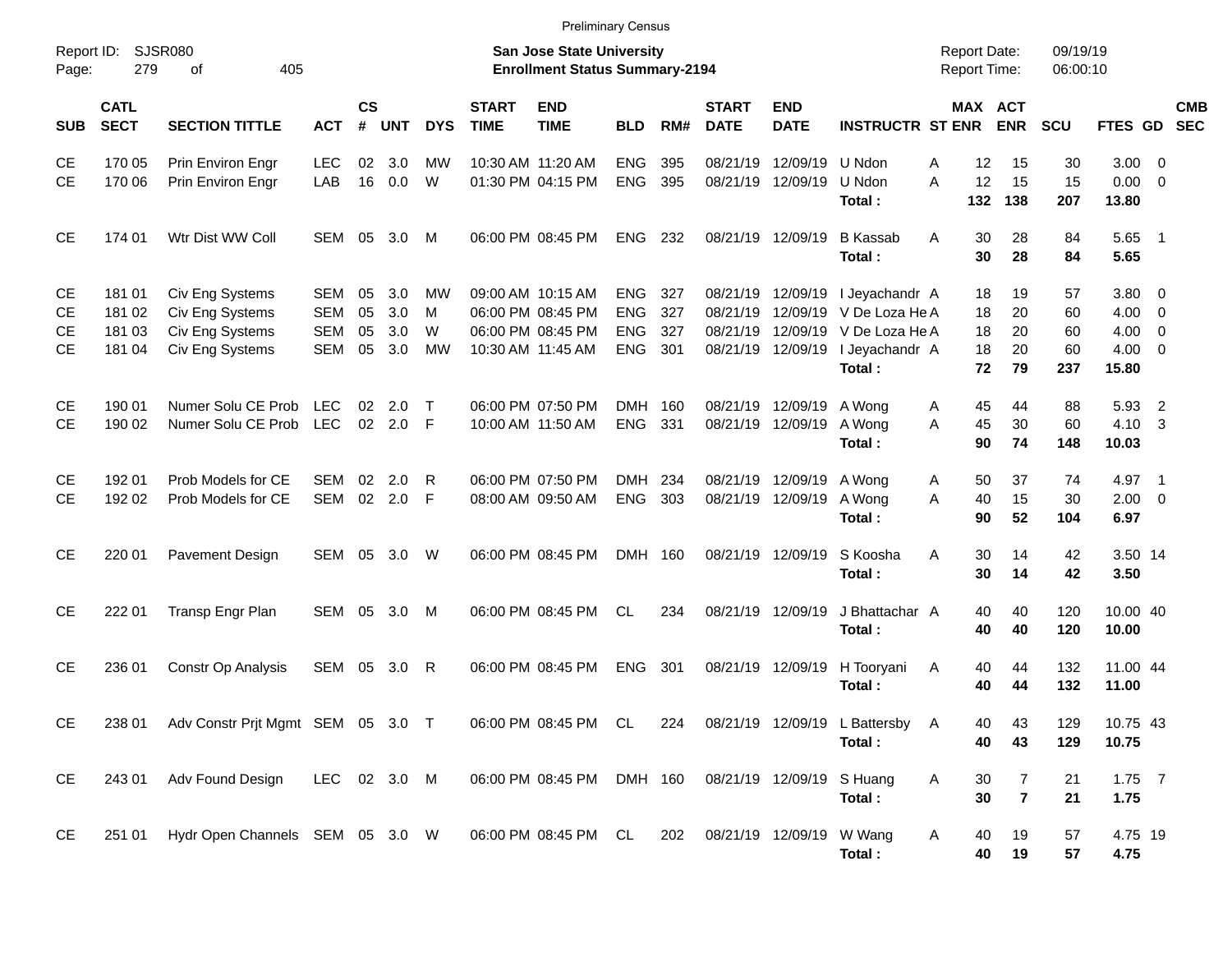|                        |                            |                                                    |                          |                    |            |                          |                             | <b>Preliminary Census</b>                                                 |            |     |                             |                                                      |                         |                                            |                                  |                      |                                    |                          |
|------------------------|----------------------------|----------------------------------------------------|--------------------------|--------------------|------------|--------------------------|-----------------------------|---------------------------------------------------------------------------|------------|-----|-----------------------------|------------------------------------------------------|-------------------------|--------------------------------------------|----------------------------------|----------------------|------------------------------------|--------------------------|
| Report ID:<br>Page:    | 280                        | <b>SJSR080</b><br>405<br>οf                        |                          |                    |            |                          |                             | <b>San Jose State University</b><br><b>Enrollment Status Summary-2194</b> |            |     |                             |                                                      |                         | <b>Report Date:</b><br><b>Report Time:</b> |                                  | 09/19/19<br>06:00:10 |                                    |                          |
| <b>SUB</b>             | <b>CATL</b><br><b>SECT</b> | <b>SECTION TITTLE</b>                              | <b>ACT</b>               | $\mathsf{cs}$<br># | <b>UNT</b> | <b>DYS</b>               | <b>START</b><br><b>TIME</b> | <b>END</b><br><b>TIME</b>                                                 | <b>BLD</b> | RM# | <b>START</b><br><b>DATE</b> | <b>END</b><br><b>DATE</b>                            | <b>INSTRUCTR ST ENR</b> |                                            | <b>MAX ACT</b><br><b>ENR</b>     | <b>SCU</b>           | <b>FTES GD</b>                     | <b>CMB</b><br><b>SEC</b> |
| <b>CE</b>              | 260 01                     | <b>Matrix Anal Struct</b>                          | SEM 05                   |                    | 3.0        | R.                       |                             | 06:00 PM 08:45 PM                                                         | DMH 161    |     | 08/21/19                    | 12/09/19                                             | A Singhal<br>Total:     | 40<br>A<br>40                              | 16<br>16                         | 48<br>48             | 4.00 16<br>4.00                    |                          |
| <b>CE</b>              | 265 01                     | Adv Seismic Design                                 | SEM 05                   |                    | $3.0$ T    |                          |                             | 06:00 PM 08:45 PM                                                         | DMH 161    |     | 08/21/19                    | 12/09/19                                             | K McMullin<br>Total:    | 40<br>A<br>40                              | 19<br>19                         | 57<br>57             | 4.75 19<br>4.75                    |                          |
| <b>CE</b>              | 271 01                     | Physico-Chemical Pro SEM 04 3.0 T                  |                          |                    |            |                          |                             | 06:00 PM 08:45 PM                                                         | DMH 348    |     | 08/21/19                    | 12/09/19                                             | X Zhou<br>Total:        | Α<br>40<br>40                              | $\overline{7}$<br>$\overline{7}$ | 21<br>21             | $1.75$ 7<br>1.75                   |                          |
| <b>CE</b>              | 273 01                     | <b>Water Tr Plant Des</b>                          | SEM                      | 05                 | 3.0        | R                        |                             | 06:00 PM 08:45 PM                                                         | DMH        | 348 | 08/21/19                    | 12/09/19                                             | R Mukhar<br>Total:      | 40<br>Α<br>40                              | 16<br>16                         | 48<br>48             | 4.00 16<br>4.00                    |                          |
| <b>CE</b><br><b>CE</b> | 298 01<br>298 02           | <b>Special Problems</b><br><b>Special Problems</b> | <b>SUP</b><br><b>SUP</b> | 25<br>25           | 3.0<br>3.0 | <b>TBA</b><br><b>TBA</b> |                             |                                                                           |            |     | 08/21/19<br>08/21/19        | 12/09/19<br>12/09/19                                 | J Pyeon<br>Total:       | 10<br>A<br>10<br>A<br>20                   | 0<br>0<br>0                      | 0<br>0<br>0          | $0.00 \t 0$<br>$0.00 \t 0$<br>0.00 |                          |
| <b>CE</b><br><b>CE</b> | 299 01<br>299 02           | <b>Masters Thesis</b><br><b>Masters Thesis</b>     | <b>SUP</b><br><b>SUP</b> | 25<br>25           | 3.0<br>3.0 | <b>TBA</b><br><b>TBA</b> |                             |                                                                           |            |     | 08/21/19<br>08/21/19        | 12/09/19<br>12/09/19                                 | Total:                  | 10<br>A<br>10<br>A<br>20                   | 0<br>0<br>0                      | 0<br>0<br>0          | $0.00 \t 0$<br>$0.00 \t 0$<br>0.00 |                          |
|                        |                            | $\sim$ $\sim$ $\sim$ $\sim$ $\sim$ $\sim$ $\sim$   |                          |                    |            |                          |                             |                                                                           |            |     |                             | $\sim$<br><b>Contract Contract Contract Contract</b> | .                       |                                            | $-0.001$ $-0.011$ $-0.000$       |                      | $\sim$ $\sim$ $\sim$               |                          |

**Department : Civil & Environmental Engineering** 

| Department Total:         |      | 2734 2314 4975 |        | 346.20 |
|---------------------------|------|----------------|--------|--------|
| <b>Lower Division:</b>    | 495  | 408            | 824    | 55.60  |
| <b>Upper Division:</b>    | 1819 | 1681           | - 3476 | 234.35 |
| <b>Graduate Division:</b> | 420  | 225            | 675    | 56.25  |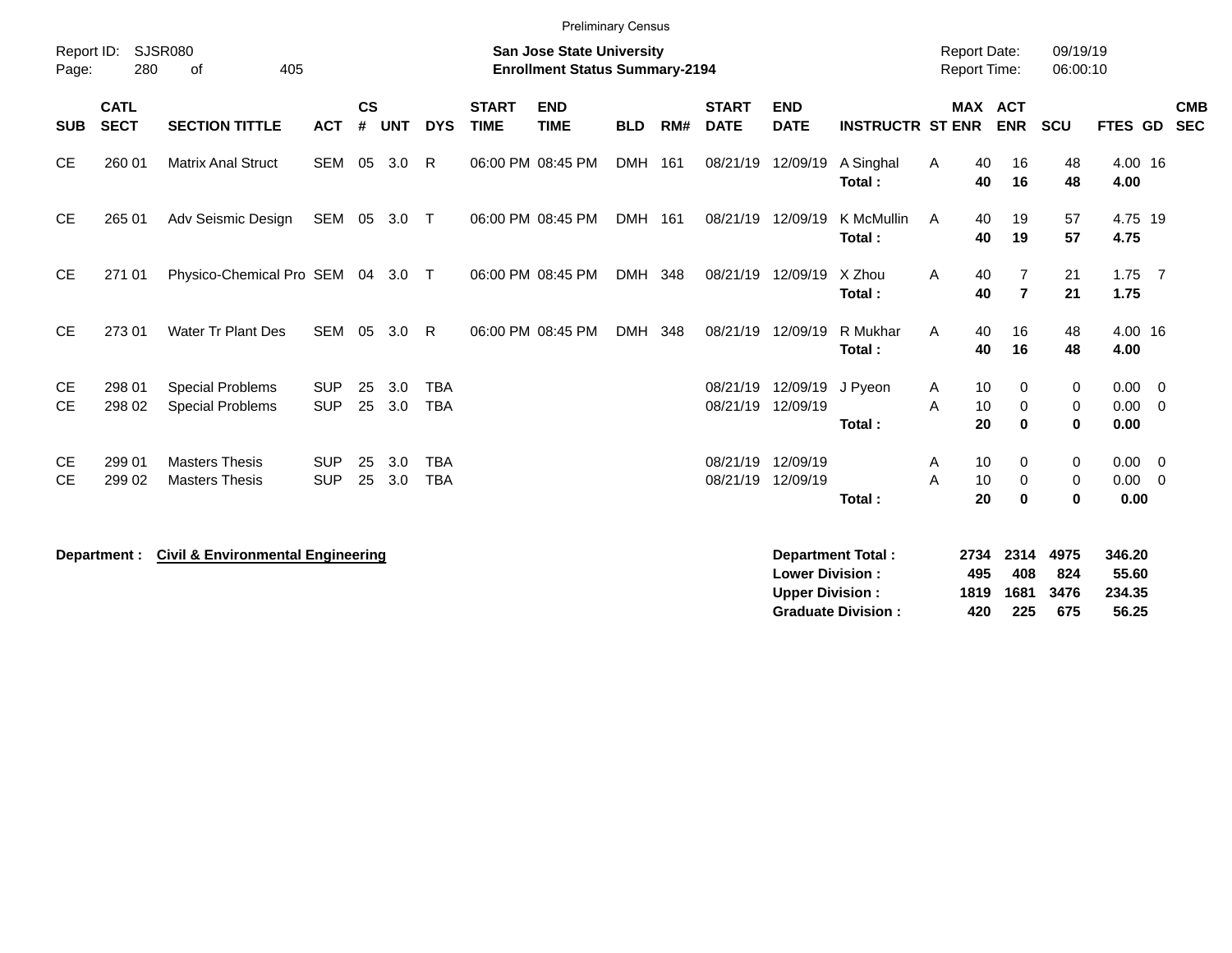|                     |                            |                                                   |            |                    |     |              |                             | <b>Preliminary Census</b>                                                 |                |     |                             |                           |                         |   |             |                                     |                      |                |                            |                          |
|---------------------|----------------------------|---------------------------------------------------|------------|--------------------|-----|--------------|-----------------------------|---------------------------------------------------------------------------|----------------|-----|-----------------------------|---------------------------|-------------------------|---|-------------|-------------------------------------|----------------------|----------------|----------------------------|--------------------------|
| Report ID:<br>Page: | 281                        | <b>SJSR080</b><br>405<br>οf                       |            |                    |     |              |                             | <b>San Jose State University</b><br><b>Enrollment Status Summary-2194</b> |                |     |                             |                           |                         |   |             | <b>Report Date:</b><br>Report Time: | 09/19/19<br>06:00:10 |                |                            |                          |
| <b>SUB</b>          | <b>CATL</b><br><b>SECT</b> | <b>SECTION TITTLE</b>                             | <b>ACT</b> | $\mathsf{cs}$<br># | UNT | <b>DYS</b>   | <b>START</b><br><b>TIME</b> | <b>END</b><br><b>TIME</b>                                                 | <b>BLD</b>     | RM# | <b>START</b><br><b>DATE</b> | <b>END</b><br><b>DATE</b> | <b>INSTRUCTR ST ENR</b> |   |             | MAX ACT<br><b>ENR</b>               | <b>SCU</b>           | <b>FTES GD</b> |                            | <b>CMB</b><br><b>SEC</b> |
| <b>College</b>      | Department :               | <b>Engineering</b><br><b>Computer Engineering</b> |            |                    |     |              |                             |                                                                           |                |     |                             |                           |                         |   |             |                                     |                      |                |                            |                          |
| CMPE 30 01          |                            | Programming Concept LEC                           |            | 01                 | 3.0 | TR           |                             | 08:00 AM 08:50 AM                                                         | <b>ENG</b>     | 337 | 08/21/19                    | 12/09/19                  | F Mortezaie             | A | 60          | 60                                  | 120                  | 12.00          | $\overline{\mathbf{0}}$    |                          |
| CMPE 30 02          |                            | Programming Concept LAB                           |            | 16                 | 0.0 | R            |                             | 05:45 PM 08:35 PM                                                         | <b>ENG</b>     | 405 | 08/21/19                    | 12/09/19                  | C Abboud                | A | 30          | 31                                  | 31                   | 0.00           | 0                          |                          |
|                     | CMPE 30 03                 | Programming Concept LAB                           |            | 16                 | 0.0 | $\mathsf T$  |                             | 05:45 PM 08:35 PM                                                         | <b>ENG</b>     | 405 | 08/21/19                    | 12/09/19                  | C Abboud                | Α | 30          | 29                                  | 29                   | 0.00           | $\overline{\mathbf{0}}$    |                          |
|                     |                            |                                                   |            |                    |     |              |                             |                                                                           |                |     |                             |                           | Total:                  |   | 120         | 120                                 | 180                  | 12.00          |                            |                          |
| CMPE 50 01          |                            | Object Orient Concep LEC                          |            | 01                 | 3.0 | TR.          |                             | 04:30 PM 05:20 PM                                                         | <b>ENG</b>     | 337 | 08/21/19                    | 12/09/19                  | C Tarng                 | A | 90          | 46                                  | 92                   | 9.20           | $\overline{\mathbf{0}}$    |                          |
|                     | CMPE 50 02                 | Object Orient Concep LAB                          |            | 16                 | 0.0 | $\mathsf{T}$ |                             | 01:30 PM 04:20 PM                                                         | <b>ENG</b>     | 489 | 08/21/19                    | 12/09/19                  | C Tarng                 | A | 30          | 28                                  | 28                   | 0.00           | 0                          |                          |
| CMPE 50 03          |                            | Object Orient Concep LAB                          |            | 16                 | 0.0 | R            |                             | 01:30 PM 04:20 PM                                                         | <b>ENG</b>     | 489 | 08/21/19                    | 12/09/19                  | C Tarng                 | A | 30          | 18                                  | 18                   | 0.00           | 0                          |                          |
|                     | CMPE 50 04                 | Object Orient Concep LAB                          |            | 16                 | 0.0 | W            |                             | 01:30 PM 04:20 PM                                                         | <b>ENG</b>     | 489 | 08/21/19                    | 12/09/19                  |                         | A | 30          | $\mathbf 0$                         | 0                    | 0.00           | $\overline{0}$             |                          |
|                     |                            |                                                   |            |                    |     |              |                             |                                                                           |                |     |                             |                           | Total:                  |   | 180         | 92                                  | 138                  | 9.20           |                            |                          |
|                     | CMPE 102 01                | Assembly Language PrSEM                           |            | 04                 | 3.0 | TR           |                             | 09:00 AM 10:15 AM                                                         | <b>ENG</b>     | 337 | 08/21/19                    | 12/09/19                  | F Mortezaie             | A | 50          | 55                                  | 165                  | 11.00          | $\overline{\mathbf{0}}$    |                          |
|                     | CMPE 102 02                | Assembly Language PrSEM                           |            | 04                 | 3.0 | T.           |                             | 06:00 PM 08:45 PM                                                         | <b>CL</b>      | 310 | 08/21/19                    | 12/09/19                  | K Nguyen                | A | 50          | 41                                  | 123                  | 8.20           | 0                          |                          |
|                     | CMPE 102 03                | Assembly Language PrSEM                           |            | 04                 | 3.0 | <b>MW</b>    |                             | 10:30 AM 11:45 AM                                                         | <b>ENG</b>     | 325 | 08/21/19                    | 12/09/19                  | I Cokgor                | A | 50          | 50                                  | 150                  | 10.00          | $\overline{\mathbf{0}}$    |                          |
|                     |                            |                                                   |            |                    |     |              |                             |                                                                           |                |     |                             |                           | Total:                  |   | 150         | 146                                 | 438                  | 29.20          |                            |                          |
|                     | CMPE 110 01                | <b>Electronics Comp</b>                           | <b>LEC</b> | 01                 | 3.0 | МW           |                             | 12:00 PM 12:50 PM                                                         | <b>ENG</b>     | 337 | 08/21/19                    | 12/09/19                  | A Bindal                | A | 50          | 39                                  | 78                   | 7.80           | $\overline{\mathbf{0}}$    |                          |
|                     | CMPE 110 02                | <b>Electronics Comp</b>                           | LAB        | 16                 | 0.0 | Т            |                             | 01:30 PM 04:20 PM                                                         | ENG            | 286 | 08/21/19                    | 12/09/19                  | A Bindal                | Α | 25          | 19                                  | 19                   | 0.00           | 0                          |                          |
|                     | CMPE 110 03                | <b>Electronics Comp</b>                           | LAB        | 16                 | 0.0 | T            |                             | 04:30 PM 07:20 PM                                                         | <b>ENG</b>     | 286 | 08/21/19                    | 12/09/19                  | A Bindal                | Α | 25          | 20                                  | 20                   | 0.00           | 0                          |                          |
|                     | CMPE 110 04                | <b>Electronics Comp</b>                           | LEC        | 01                 | 3.0 | МW           |                             | 06:00 PM 06:50 PM                                                         | <b>DMH</b>     | 150 | 08/21/19                    | 12/09/19                  | J Ghofraniha A          |   | 50          | 35                                  | 70                   | 7.00           | 0                          |                          |
|                     | CMPE 110 05                | <b>Electronics Comp</b>                           | LAB        | 16                 | 0.0 | M            |                             | 07:00 PM 09:50 PM                                                         | <b>ENG</b>     | 278 | 08/21/19                    | 12/09/19                  | J Ghofraniha A          |   | 25          | 9                                   | 9                    | 0.00           | $\overline{0}$             |                          |
|                     | CMPE 110 06                | <b>Electronics Comp</b>                           | LAB        | 16                 | 0.0 | W            |                             | 07:00 PM 09:50 PM                                                         | <b>ENG</b>     | 286 | 08/21/19                    | 12/09/19                  | J Ghofraniha A          |   | 25          | 26                                  | 26                   | 0.00           | - 0                        |                          |
|                     |                            |                                                   |            |                    |     |              |                             |                                                                           |                |     |                             |                           | Total:                  |   | 200         | 148                                 | 222                  | 14.80          |                            |                          |
|                     | CMPE 120 01                | Computer Org & Arch SEM 04                        |            |                    | 3.0 | <b>TR</b>    |                             | 12:00 PM 01:15 PM                                                         | <b>ENG</b>     | 337 | 08/21/19                    | 12/09/19                  | J Sun                   | Α | 70          | 68                                  | 204                  | 13.60          | $\overline{\mathbf{0}}$    |                          |
|                     | CMPE 120 02                | Computer Org & Arch SEM                           |            |                    | 3.0 |              |                             |                                                                           |                |     |                             |                           |                         | X | $\mathbf 0$ | $\mathbf 0$                         | 0                    | 0.00           | 0                          |                          |
|                     | CMPE 120 03                | Computer Org & Arch SEM                           |            | 04                 | 3.0 | TR           |                             | 12:00 PM 01:15 PM                                                         | <b>DMH</b>     | 160 | 08/21/19                    | 12/09/19                  | Y Cui                   | A | 40          | 41                                  | 123                  | 8.20           | 0                          |                          |
|                     |                            |                                                   |            |                    |     |              |                             |                                                                           |                |     |                             |                           | Total:                  |   | 110         | 109                                 | 327                  | 21.80          |                            |                          |
|                     | CMPE 124 01                | Digital Design I                                  | <b>SEM</b> | 01                 | 3.0 | <b>MW</b>    |                             | 01:30 PM 02:20 PM                                                         | ENG            | 329 |                             | 08/21/19 12/09/19         | A Bindal                | Α | 50          | 24                                  | 48                   | 4.85           | - 1                        |                          |
|                     | CMPE 124 02                | Digital Design I                                  | LAB        | 16                 | 0.0 | M            |                             | 02:30 PM 05:20 PM                                                         | <b>ENG 286</b> |     | 08/21/19                    | 12/09/19                  | A Bindal                | Α | 25          | 18                                  | 18                   | $0.00 \t 0$    |                            |                          |
|                     | CMPE 124 03                | Digital Design I                                  | LAB        | 16                 | 0.0 | M            |                             | 05:30 PM 08:20 PM                                                         | <b>ENG 286</b> |     | 08/21/19                    | 12/09/19                  | A Bindal                | A | 25          | $\,6\,$                             | $\,6$                | 0.00           | $\overline{\phantom{0}}$ 1 |                          |
|                     | CMPE 124 04                | Digital Design I                                  | <b>SEM</b> | 01                 | 3.0 | <b>TR</b>    |                             | 12:00 PM 12:50 PM                                                         | ENG 325        |     | 08/21/19                    | 12/09/19                  | A Uludemir              | A | 40          | 42                                  | 84                   | 8.40           | $\overline{\mathbf{0}}$    |                          |
|                     | CMPE 124 05                | Digital Design I                                  | LAB        | 16                 | 0.0 | $\mathsf{T}$ |                             | 09:00 AM 11:50 AM                                                         | ENG 278        |     | 08/21/19                    | 12/09/19                  | A Uludemir              | Α | 20          | 19                                  | 19                   | 0.00           | $\overline{\phantom{0}}$   |                          |
|                     | CMPE 124 06                | Digital Design I                                  | LAB        | 16                 | 0.0 | R            |                             | 01:30 PM 04:20 PM                                                         | ENG 278        |     | 08/21/19                    | 12/09/19                  | A Uludemir              | A | 20          | 23                                  | 23                   | $0.00 \t 0$    |                            |                          |
|                     |                            |                                                   |            |                    |     |              |                             |                                                                           |                |     |                             |                           | Total:                  |   | 180         | 132                                 | 198                  | 13.25          |                            |                          |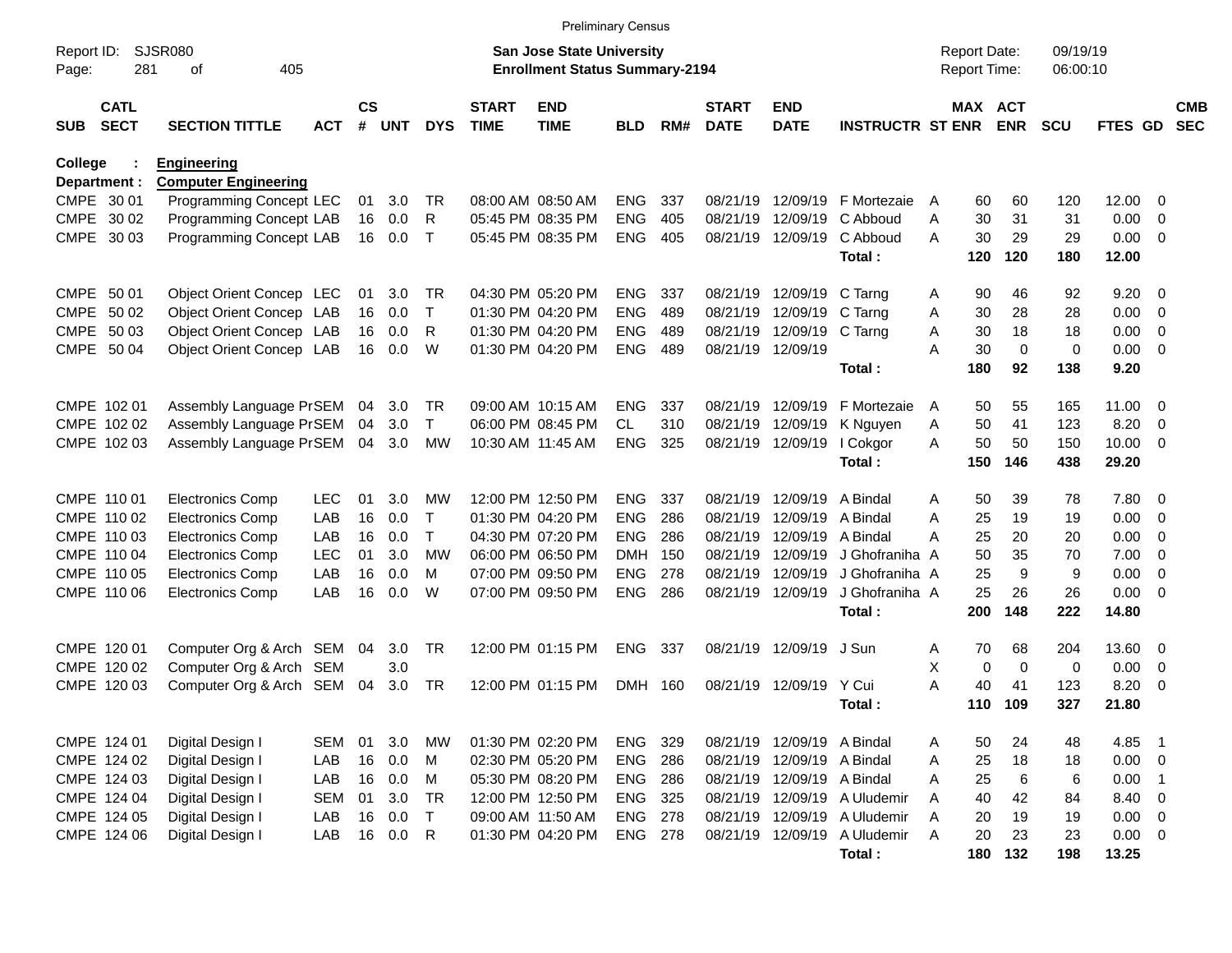|                           |                       |              |           |               |            |              |                                       | <b>Preliminary Census</b> |         |              |                            |                                  |                     |            |             |                |                            |            |
|---------------------------|-----------------------|--------------|-----------|---------------|------------|--------------|---------------------------------------|---------------------------|---------|--------------|----------------------------|----------------------------------|---------------------|------------|-------------|----------------|----------------------------|------------|
| Report ID:                | SJSR080               |              |           |               |            |              | San Jose State University             |                           |         |              |                            |                                  | <b>Report Date:</b> |            | 09/19/19    |                |                            |            |
| 282<br>Page:              | 405<br>οf             |              |           |               |            |              | <b>Enrollment Status Summary-2194</b> |                           |         |              |                            |                                  | Report Time:        |            | 06:00:10    |                |                            |            |
| <b>CATL</b>               |                       |              | <b>CS</b> |               |            | <b>START</b> | <b>END</b>                            |                           |         | <b>START</b> | <b>END</b>                 |                                  | <b>MAX ACT</b>      |            |             |                |                            | <b>CMB</b> |
| <b>SECT</b><br><b>SUB</b> | <b>SECTION TITTLE</b> | <b>ACT</b>   |           | # UNT         | <b>DYS</b> | <b>TIME</b>  | <b>TIME</b>                           | <b>BLD</b>                | RM#     | <b>DATE</b>  | <b>DATE</b>                | <b>INSTRUCTR ST ENR</b>          |                     | <b>ENR</b> | <b>SCU</b>  | <b>FTES GD</b> |                            | <b>SEC</b> |
| CMPE 125 01               | Digital Design 2      | SEM          | 04        | 3.0           | МW         |              | 10:30 AM 11:20 AM                     | <b>ENG</b>                | 337     |              | 08/21/19 12/09/19 D Hung   |                                  | 75<br>A             | 74         | 148         | 14.80 0        |                            |            |
| CMPE 125 02               | Digital Design 2      | LAB          | 16        | 0.0           | м          |              | 02:30 PM 05:20 PM                     | <b>ENG</b>                | 288     |              | 08/21/19 12/09/19 D Hung   |                                  | 25<br>Α             | 26         | 26          | 0.00           | - 0                        |            |
| CMPE 125 03               | Digital Design 2      | LAB          | 16        | 0.0           | м          |              | 06:00 PM 08:50 PM                     | <b>ENG</b>                | 288     |              | 08/21/19 12/09/19 D Hung   |                                  | 25<br>A             | 26         | 26          | 0.00           | - 0                        |            |
| CMPE 125 04               | Digital Design 2      | LAB          | 16        | 0.0           | $\top$     |              | 02:30 PM 05:20 PM                     | <b>ENG</b>                | 288     |              | 08/21/19 12/09/19 D Hung   |                                  | A<br>25             | 22         | 22          | 0.00           | - 0                        |            |
| CMPE 125 05               | Digital Design 2      | LAB          | 16        | 0.0           | W          |              | 06:00 PM 08:50 PM                     | <b>ENG</b>                | 288     |              | 08/21/19 12/09/19          |                                  | A<br>25             | $\Omega$   | $\mathbf 0$ | 0.00           | $\overline{\mathbf{0}}$    |            |
|                           |                       |              |           |               |            |              |                                       |                           |         |              |                            | Total:                           | 175                 | 148        | 222         | 14.80          |                            |            |
| CMPE 126 01               | Alg & Data Str Des    | <b>LEC</b>   | 01        | 3.0           | МW         |              | 03:00 PM 03:50 PM                     | <b>ENG</b>                | 325     |              | 08/21/19 12/09/19          | F Lin                            | Α<br>48             | 51         | 102         | $10.20 \t 0$   |                            |            |
| CMPE 126 02               | Alg & Data Str Des    | LAB          | 16        | 0.0           | м          |              | 12:00 PM 02:50 PM                     | <b>ENG</b>                | 206     | 08/21/19     | 12/09/19                   | F Lin                            | Α<br>24             | 26         | 26          | 0.00           | $\overline{0}$             |            |
| CMPE 126 03               | Alg & Data Str Des    | LAB          | 16        | 0.0           | W          |              | 12:00 PM 02:50 PM                     | <b>ENG</b>                | 206     |              | 08/21/19 12/09/19          | F Lin                            | A<br>24             | 25         | 25          | 0.00           | $\overline{\phantom{0}}$   |            |
|                           |                       |              |           |               |            |              |                                       |                           |         |              |                            | Total:                           | 96                  | 102        | 153         | 10.20          |                            |            |
| CMPE 127 01               | Microproc Design 1    | SEM          | 04        | 3.0           | МW         |              | 09:00 AM 09:50 AM                     | <b>ENG</b>                | 325     |              |                            | 08/21/19 12/09/19 N Karimianba A | 48                  | 45         | 90          | $9.00 \t 0$    |                            |            |
| CMPE 127 02               | Microproc Design 1    | LAB          | 16        | 0.0           | W          |              | 02:30 PM 05:20 PM                     | <b>ENG</b>                | 268     | 08/21/19     |                            | 12/09/19 V VenkateshwA           | 24                  | 22         | 22          | 0.00           | $\overline{0}$             |            |
| CMPE 127 03               | Microproc Design 1    | LAB          | 16        | 0.0           | м          |              | 01:30 PM 04:20 PM                     | <b>ENG</b>                | 268     | 08/21/19     |                            | 12/09/19 V VenkateshwA           | 24                  | 23         | 23          | 0.00           | - 0                        |            |
| CMPE 127 04               | Microproc Design 1    | SEM          | 04        | 3.0           | <b>MW</b>  |              | 08:00 AM 08:50 AM                     | <b>ENG</b>                | 337     |              | 08/21/19 12/09/19 I Cokgor |                                  | 50<br>A             | 46         | 92          | 9.25           | $\overline{1}$             |            |
| CMPE 127 05               | Microproc Design 1    | LAB          | 16        | 0.0           | м          |              | 06:00 PM 08:50 PM                     | <b>ENG</b>                | 268     |              | 08/21/19 12/09/19 I Cokgor |                                  | 24<br>Α             | 24         | 24          | 0.00           | $\overline{0}$             |            |
| CMPE 127 06               | Microproc Design 1    | LAB          | 16        | 0.0           | W          |              | 06:00 PM 08:50 PM                     | <b>ENG</b>                | 268     |              | 08/21/19 12/09/19          | I Cokgor                         | 24<br>A             | 22         | 22          | 0.00           | $\overline{\phantom{0}}$ 1 |            |
|                           |                       |              |           |               |            |              |                                       |                           |         |              |                            | Total:                           | 194                 | 182        | 273         | 18.25          |                            |            |
| CMPE 130 01               | Adv Alg Des           | <b>LEC</b>   | 02        | 3.0           | R          |              | 06:00 PM 08:45 PM                     | CL.                       | 117     |              |                            | 08/21/19 12/09/19 G Saldamli     | 50<br>A             | 25         | 75          | $5.00 \t 0$    |                            |            |
| CMPE 130 02               | Adv Alg Des           | <b>LEC</b>   | 02        | 3.0           | <b>TR</b>  |              | 01:30 PM 02:45 PM                     | SCI                       | 258     |              | 08/21/19 12/09/19          | M Agumbe SurA                    | 50                  | 31         | 93          | 6.20           | $\overline{\phantom{0}}$   |            |
|                           |                       |              |           |               |            |              |                                       |                           |         |              |                            | Total:                           | 100                 | 56         | 168         | 11.20          |                            |            |
| CMPE 131 01               | Software Engr I       | SEM          | 04        | 3.0           | МW         |              | 04:30 PM 05:45 PM                     | <b>BBC</b>                | 004     |              | 08/21/19 12/09/19 C Rojas  |                                  | 50<br>A             | 44         | 132         | $8.80\ 0$      |                            |            |
| CMPE 131 02               | Software Engr I       | SEM          | 04        | 3.0           | м          |              | 06:00 PM 08:45 PM                     | CL                        | 310     | 08/21/19     | 12/09/19                   | K Nguyen                         | Α<br>50             | 32         | 96          | 6.40           | 0                          |            |
| CMPE 131 03               | Software Engr I       | SEM          | 04        | 3.0           | <b>TR</b>  |              | 01:30 PM 02:45 PM                     | ENG                       | 325     | 08/21/19     | 12/09/19 H Li              |                                  | A<br>50             | 46         | 138         | 9.20           | - 0                        |            |
| CMPE 131 04               | Software Engr I       | SEM          | 04        | 3.0           | R.         |              | 06:00 PM 08:45 PM                     | CL                        | 310     | 08/21/19     | 12/09/19 F Butt            |                                  | 50<br>A             | 32         | 96          | 6.40           | 0                          |            |
| CMPE 131 05               | Software Engr I       | SEM          | 04        | 3.0           | <b>MW</b>  |              | 03:00 PM 04:15 PM                     | <b>BBC</b>                | 004     |              | 08/21/19 12/09/19 C Rojas  |                                  | 50<br>A             | 50         | 150         | 10.00          | - 0                        |            |
|                           |                       |              |           |               |            |              |                                       |                           |         |              |                            | Total:                           | 250                 | 204        | 612         | 40.80          |                            |            |
| CMPE 132 01               | Inf Security          |              |           | SEM 04 3.0    | MW         |              | 04:30 PM 05:45 PM                     |                           | DMH 160 |              | 08/21/19 12/09/19 C Tarng  |                                  | Α<br>45             | 39         | 117         | 7.80 0         |                            |            |
|                           |                       |              |           |               |            |              |                                       |                           |         |              |                            | Total:                           | 45                  | 39         | 117         | 7.80           |                            |            |
| CMPE 133 01               | Soft Eng II           | LEC 01 3.0 W |           |               |            |              | 06:00 PM 08:45 PM                     |                           | ENG 337 |              | 08/21/19 12/09/19          | <b>B</b> Eswar                   | 60<br>Α             | 57         | 171         | $11.40 \t 0$   |                            |            |
|                           |                       |              |           |               |            |              |                                       |                           |         |              |                            | Total:                           | 60                  | 57         | 171         | 11.40          |                            |            |
| CMPE 135 01               | Obj Orient Anl Des    |              |           | SEM 04 3.0 TR |            |              | 01:30 PM 02:45 PM                     | CL                        | 222     |              | 08/21/19 12/09/19 R Mak    |                                  | 50<br>A             | 23         | 69          | 4.60 0 C       |                            |            |
| SE<br>135 01              | Obj Orient Anl Des    |              |           | SEM 04 3.0 TR |            |              | 01:30 PM 02:45 PM                     | CL                        | 222     |              | 08/21/19 12/09/19 R Mak    |                                  | $\mathbf 0$<br>Α    | 0          | 0           | $0.00 \t 0 C$  |                            |            |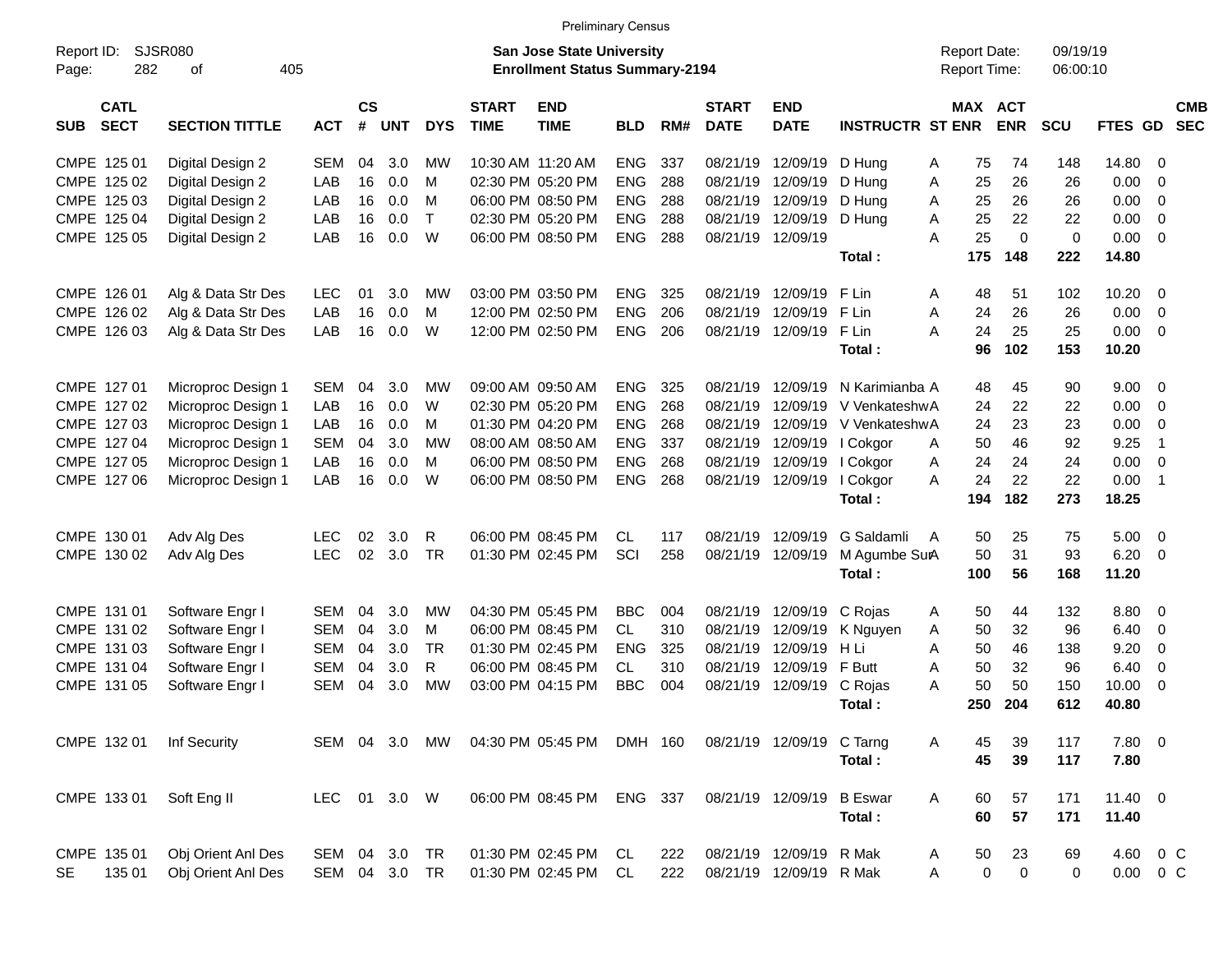|                     |                            |                             |              |                    |            |            |                             |                                                                    | <b>Preliminary Census</b> |     |                             |                           |                         |   |                     |                       |                      |               |                          |                          |
|---------------------|----------------------------|-----------------------------|--------------|--------------------|------------|------------|-----------------------------|--------------------------------------------------------------------|---------------------------|-----|-----------------------------|---------------------------|-------------------------|---|---------------------|-----------------------|----------------------|---------------|--------------------------|--------------------------|
| Report ID:<br>Page: | 283                        | <b>SJSR080</b><br>405<br>оf |              |                    |            |            |                             | San Jose State University<br><b>Enrollment Status Summary-2194</b> |                           |     |                             |                           |                         |   | <b>Report Date:</b> | <b>Report Time:</b>   | 09/19/19<br>06:00:10 |               |                          |                          |
| <b>SUB</b>          | <b>CATL</b><br><b>SECT</b> | <b>SECTION TITTLE</b>       | <b>ACT</b>   | $\mathsf{cs}$<br># | <b>UNT</b> | <b>DYS</b> | <b>START</b><br><b>TIME</b> | <b>END</b><br><b>TIME</b>                                          | <b>BLD</b>                | RM# | <b>START</b><br><b>DATE</b> | <b>END</b><br><b>DATE</b> | <b>INSTRUCTR ST ENR</b> |   |                     | MAX ACT<br><b>ENR</b> | <b>SCU</b>           | FTES GD       |                          | <b>CMB</b><br><b>SEC</b> |
|                     |                            |                             |              |                    |            |            |                             |                                                                    |                           |     |                             |                           | Total:                  |   | 50                  | 23                    | 69                   | 4.60          |                          |                          |
|                     | CMPE 137 01                | Mobile Software Engi SEM    |              | 05                 | 3.0        | W          |                             | 03:00 PM 05:45 PM                                                  | <b>DMH</b>                | 150 | 08/21/19                    | 12/09/19                  | K Perry                 | A | 50                  | 25                    | 75                   | 5.00          | $0\,C$                   |                          |
| <b>SE</b>           | 137 01                     | Mobile Software Engi SEM    |              | 05                 | 3.0        | W          |                             | 03:00 PM 05:45 PM                                                  | <b>DMH</b>                | 150 | 08/21/19                    | 12/09/19                  | K Perry                 | A | $\mathbf 0$         | $\overline{4}$        | 12                   | 0.80          | $0\,C$                   |                          |
|                     |                            |                             |              |                    |            |            |                             |                                                                    |                           |     |                             |                           | Total:                  |   | 50                  | 29                    | 87                   | 5.80          |                          |                          |
|                     | CMPE 138 01                | Database Systems I          | SEM 04 3.0   |                    |            | TR         |                             | 04:30 PM 05:45 PM                                                  | WSQ 109                   |     | 08/21/19 12/09/19           |                           | K Li                    | Α | 40                  | 36                    | 108                  | $7.30$ 2      |                          |                          |
|                     |                            |                             |              |                    |            |            |                             |                                                                    |                           |     |                             |                           | Total:                  |   | 40                  | 36                    | 108                  | 7.30          |                          |                          |
|                     | CMPE 140 01                | Comp Arch & Design          | SEM          | 04                 | 3.0        | MW         |                             | 03:00 PM 03:50 PM                                                  | CL                        | 222 | 08/21/19                    | 12/09/19                  | H Jeon                  | A | 75                  | 75                    | 150                  | 15.00 0       |                          |                          |
|                     | CMPE 140 02                | Comp Arch & Design          | LAB          | 16                 | 0.0        | м          |                             | 11:30 AM 02:20 PM                                                  | <b>ENG</b>                | 288 | 08/21/19                    | 12/09/19                  | T Wong                  | A | 25                  | 24                    | 24                   | $0.00 \t 0$   |                          |                          |
|                     | CMPE 140 03                | Comp Arch & Design          | LAB          | 16                 | 0.0        | $\top$     |                             | 11:30 AM 02:20 PM                                                  | <b>ENG</b>                | 288 | 08/21/19                    | 12/09/19                  | I Swanson               | Α | 25                  | 29                    | 29                   | $0.00 \t 0$   |                          |                          |
|                     | CMPE 140 04                | Comp Arch & Design          | LAB          |                    | 0.0        |            |                             |                                                                    |                           |     |                             |                           |                         | X | $\mathbf 0$         | $\Omega$              | 0                    | $0.00 \t 0$   |                          |                          |
|                     | CMPE 140 05                | Comp Arch & Design LAB      |              | 16                 | 0.0        | $\top$     |                             | 08:30 AM 11:20 AM                                                  | <b>ENG</b>                | 288 |                             | 08/21/19 12/09/19         | H Jeon                  | А | 25                  | 22                    | 22                   | $0.00 \t 0$   |                          |                          |
|                     |                            |                             |              |                    |            |            |                             |                                                                    |                           |     |                             |                           | Total:                  |   | 150                 | 150                   | 225                  | 15.00         |                          |                          |
|                     | CMPE 142 01                | <b>Operating Systems</b>    | <b>SEM</b>   | 04                 | 3.0        | $\top$     |                             | 06:00 PM 08:45 PM                                                  | <b>ENG</b>                | 325 | 08/21/19                    | 12/09/19                  | J Gomez                 | Α | 50                  | 44                    | 132                  | 8.85          | $\overline{\phantom{1}}$ |                          |
|                     | CMPE 142 02                | <b>Operating Systems</b>    | <b>SEM</b>   | 04                 | 3.0        | W          |                             | 06:00 PM 08:45 PM                                                  | CL                        | 226 | 08/21/19                    | 12/09/19                  | Y Cui                   | A | 50                  | 25                    | 75                   | $5.00 \t 0$   |                          |                          |
|                     |                            |                             |              |                    |            |            |                             |                                                                    |                           |     |                             |                           | Total:                  |   | 100                 | 69                    | 207                  | 13.85         |                          |                          |
|                     | CMPE 146 01                | RT Embedded CoDes SEM       |              | 04                 | 3.0        | F          |                             | 08:00 AM 09:40 AM                                                  | <b>ENG</b>                | 337 | 08/21/19                    | 12/09/19                  | P Kang                  | A | 30                  | 27                    | 54                   | $5.40 \ 0$    |                          |                          |
|                     | CMPE 146 02                | RT Embedded CoDes LAB       |              | 16                 | 0.0        | м          |                             | 06:00 PM 08:45 PM                                                  | <b>ENG</b>                | 489 | 08/21/19                    | 12/09/19                  | P Kang                  | Α | 30                  | 27                    | 27                   | $0.00 \t 0$   |                          |                          |
|                     | CMPE 146 03                | RT Embedded CoDes SEM       |              | 04                 | 3.0        | МW         |                             | 12:00 PM 12:50 PM                                                  | <b>ENG</b>                | 325 | 08/21/19                    | 12/09/19                  | W Wu                    | A | 50                  | 38                    | 76                   | $7.60 \t 0$   |                          |                          |
|                     | CMPE 146 04                | RT Embedded CoDes LAB       |              | 16                 | 0.0        | м          |                             | 01:30 PM 04:20 PM                                                  | <b>ENG</b>                | 405 | 08/21/19                    | 12/09/19                  | W Wu                    | A | 25                  | 28                    | 28                   | $0.00 \t 0$   |                          |                          |
|                     | CMPE 146 05                | RT Embedded CoDes LAB       |              | 16                 | 0.0        | $\top$     |                             | 01:30 PM 04:20 PM                                                  | <b>ENG</b>                | 405 |                             | 08/21/19 12/09/19         | W Wu                    | A | 25                  | 10                    | 10                   | $0.00 \t 0$   |                          |                          |
|                     |                            |                             |              |                    |            |            |                             |                                                                    |                           |     |                             |                           | Total:                  |   | 160                 | 130                   | 195                  | 13.00         |                          |                          |
|                     | CMPE 148 01                | <b>Comptr Networks I</b>    | <b>SEM</b>   | 04                 | 3.0        | TR         |                             | 10:30 AM 11:45 AM                                                  | <b>ENG</b>                | 337 | 08/21/19                    | 12/09/19                  | R Fatoohi               | Α | 70                  | 68                    | 204                  | 13.60 0       |                          |                          |
|                     | CMPE 148 02                | <b>Comptr Networks I</b>    | <b>SEM</b>   | 04                 | 3.0        | MW         |                             | 04:30 PM 05:45 PM                                                  | <b>ENG</b>                | 337 | 08/21/19                    | 12/09/19                  | F Lin                   | A | 60                  | 79                    | 237                  | 15.80 0       |                          |                          |
|                     |                            |                             |              |                    |            |            |                             |                                                                    |                           |     |                             |                           | Total :                 |   | 130                 | 147                   | 441                  | 29.40         |                          |                          |
|                     | CMPE 152 01                | Compiler Design             | LEC.         | 01                 | 3.0        | <b>TR</b>  |                             | 03:00 PM 04:15 PM                                                  | CL                        | 310 |                             | 08/21/19 12/09/19 R Mak   |                         | A | 60                  | 59                    | 177                  | 11.80 0       |                          |                          |
|                     | CMPE 152 02                | Compiler Design             | LEC          |                    | 01 3.0 R   |            |                             | 06:30 PM 09:15 PM                                                  | <b>BBC</b>                | 022 |                             | 08/21/19 12/09/19 YLi     |                         | A | 50                  | 32                    | 96                   | $6.40\quad 0$ |                          |                          |
|                     |                            |                             |              |                    |            |            |                             |                                                                    |                           |     |                             |                           | Total:                  |   | 110                 | 91                    | 273                  | 18.20         |                          |                          |
|                     | CMPE 163 01                | Intro CG & AR               | SEM 04 3.0 R |                    |            |            |                             | 06:00 PM 08:45 PM                                                  | CL.                       | 111 |                             | 08/21/19 12/09/19 H Li    |                         | A | 45                  | 11                    | 33                   | 2.20 0 C      |                          |                          |
| SE                  | 16301                      | Intro CG & AR               | SEM 04 3.0 R |                    |            |            |                             | 06:00 PM 08:45 PM                                                  | CL                        | 111 |                             | 08/21/19 12/09/19         | H Li                    | Α | $\pmb{0}$           | $\mathbf 0$           | 0                    | $0.00 \t 0 C$ |                          |                          |
|                     |                            |                             |              |                    |            |            |                             |                                                                    |                           |     |                             |                           | Total:                  |   | 45                  | 11                    | 33                   | 2.20          |                          |                          |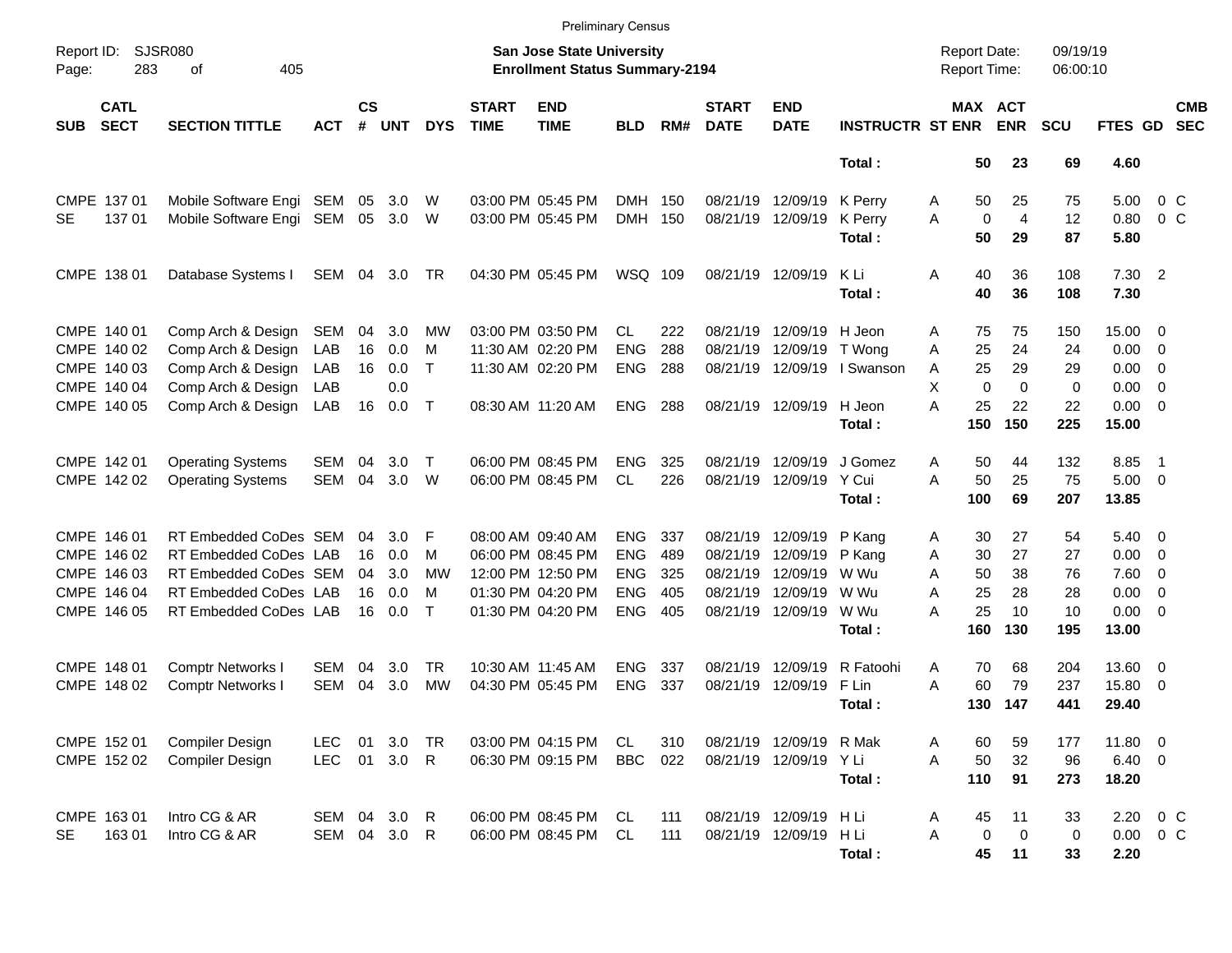|           |                            |                                                          |                          |                    |            |                          |                             |                                                                    | <b>Preliminary Census</b> |     |                             |                           |                              |                                            |                                |                      |                       |                   |            |
|-----------|----------------------------|----------------------------------------------------------|--------------------------|--------------------|------------|--------------------------|-----------------------------|--------------------------------------------------------------------|---------------------------|-----|-----------------------------|---------------------------|------------------------------|--------------------------------------------|--------------------------------|----------------------|-----------------------|-------------------|------------|
| Page:     | Report ID: SJSR080<br>284  | 405<br>of                                                |                          |                    |            |                          |                             | San Jose State University<br><b>Enrollment Status Summary-2194</b> |                           |     |                             |                           |                              | <b>Report Date:</b><br><b>Report Time:</b> |                                | 09/19/19<br>06:00:10 |                       |                   |            |
| SUB       | <b>CATL</b><br><b>SECT</b> | <b>SECTION TITTLE</b>                                    | <b>ACT</b>               | $\mathsf{cs}$<br># | <b>UNT</b> | <b>DYS</b>               | <b>START</b><br><b>TIME</b> | <b>END</b><br><b>TIME</b>                                          | <b>BLD</b>                | RM# | <b>START</b><br><b>DATE</b> | <b>END</b><br><b>DATE</b> | <b>INSTRUCTR ST ENR</b>      |                                            | MAX ACT<br><b>ENR</b>          | <b>SCU</b>           | FTES GD SEC           |                   | <b>CMB</b> |
|           | CMPE 165 01                | SW Eng Process Mng SEM 05 3.0                            |                          |                    |            | МW                       |                             | 03:00 PM 04:15 PM                                                  | <b>ENG</b>                | 337 | 08/21/19                    | 12/09/19                  | <b>B</b> Eswar               | 60<br>Α                                    | 63                             | 189                  | $12.60 \t 0$          |                   |            |
|           | CMPE 165 02                | SW Eng Process Mng SEM 05 3.0 T                          |                          |                    |            |                          |                             | 06:00 PM 08:45 PM                                                  | <b>ENG</b>                | 331 | 08/21/19                    | 12/09/19                  | <b>B</b> Eswar<br>Total:     | A<br>60<br>120                             | 36<br>99                       | 108<br>297           | $7.20 \t 0$<br>19.80  |                   |            |
|           | CMPE 172 01                | <b>Enterprise Software</b>                               | <b>LEC</b>               | 02                 | 3.0        |                          |                             |                                                                    |                           |     |                             | 08/21/19 12/09/19         |                              | Х                                          | 0<br>0                         | 0                    | $0.00 \t 0$           |                   |            |
|           | CMPE 172 02<br>CMPE 172 03 | <b>Enterprise Software</b><br><b>Enterprise Software</b> | <b>LEC</b><br><b>LEC</b> | 02                 | 3.0<br>3.0 | - F                      |                             | 06:00 PM 08:45 PM                                                  | <b>ENG</b>                | 343 |                             | 08/21/19 12/09/19 S Garje |                              | X<br>A<br>56                               | 0<br>$\mathbf 0$<br>44         | 0<br>132             | $0.00 \t 0$<br>8.80 0 |                   |            |
|           |                            |                                                          |                          |                    |            |                          |                             |                                                                    |                           |     |                             |                           | Total:                       | 56                                         | 44                             | 132                  | 8.80                  |                   |            |
|           | CMPE 180 01                | <b>Individual Studies</b>                                | <b>SUP</b>               | 36                 | 1.0        | TBA                      |                             |                                                                    |                           |     | 08/21/19                    | 12/09/19                  |                              | 15<br>A                                    | 0                              | 0                    | 0.00                  | $0\,$ C           |            |
| SE.       | 180 01<br>CMPE 180 02      | <b>Individual Studies</b><br><b>Individual Studies</b>   | <b>SUP</b><br><b>SUP</b> | 36<br>36           | 1.0<br>3.0 | <b>TBA</b><br><b>TBA</b> |                             |                                                                    |                           |     | 08/21/19<br>08/21/19        | 12/09/19                  | 12/09/19 S Meldal            | Α<br>15<br>A                               | $\mathbf 0$<br>$\Omega$<br>11  | 0<br>0               | 0.00<br>2.20          | $0\,$ C<br>$0\,C$ |            |
| <b>SE</b> | 180 02                     | <b>Individual Studies</b>                                | <b>SUP</b>               | 36                 | 3.0        | <b>TBA</b>               |                             |                                                                    |                           |     |                             | 08/21/19 12/09/19         | S Meldal                     | A                                          | $\mathbf 0$<br>$\Omega$        | 0                    | 0.00                  | 0 <sup>o</sup>    |            |
|           |                            |                                                          |                          |                    |            |                          |                             |                                                                    |                           |     |                             |                           | Total:                       | 30                                         | 11                             | 0                    | 2.20                  |                   |            |
|           |                            | CMPE 180A 01 Data Struc/Alg C++                          | <b>LEC</b>               | 01                 | 3.0        | $\top$                   |                             | 03:00 PM 05:45 PM                                                  | DMH 227                   |     |                             | 08/21/19 12/09/19         | F Lin                        | 60<br>A                                    | 41                             | 123                  | 10.25 41              |                   |            |
|           |                            | CMPE 180A 02 Data Struc/Alg C++                          | <b>LEC</b>               |                    | 3.0        |                          |                             |                                                                    |                           |     |                             |                           |                              | X<br>A                                     | $\mathbf 0$<br>$\mathbf 0$     | 0                    | $0.00 \t 0$           |                   |            |
|           |                            | CMPE 180A 03 Data Struc/Alg C++                          | <b>LEC</b>               | 01                 | 3.0        | R                        |                             | 06:00 PM 08:45 PM                                                  | <b>BBC</b>                | 322 |                             | 08/21/19 12/09/19         | J Gomez<br>Total:            | 90<br>150                                  | 59<br>100                      | 177<br>300           | 14.70 58<br>24.95     |                   |            |
|           |                            | CMPE 180B 01 Database Systems                            | <b>LEC</b>               | 01                 | 3.0        | TR                       |                             | 04:30 PM 05:45 PM                                                  | WSQ 109                   |     |                             | 08/21/19 12/09/19         | K Li<br>Total:               | 50<br>Α<br>50                              | 39<br>39                       | 117<br>117           | 9.75 39<br>9.75       |                   |            |
|           |                            | CMPE 180C 01 Operating Systems                           | <b>LEC</b>               | 01                 | 3.0        | - F                      |                             | 01:00 PM 03:45 PM                                                  | <b>ENG</b>                | 337 |                             | 08/21/19 12/09/19         | H Li<br>Total:               | 70<br>Α<br>70                              | 82<br>82                       | 246<br>246           | 20.50 82<br>20.50     |                   |            |
|           |                            | CMPE 180D 01 Digital Design                              | <b>LEC</b>               |                    | 3.0        |                          |                             |                                                                    |                           |     |                             |                           | Total:                       | X                                          | 0<br>0<br>$\bf{0}$<br>$\bf{0}$ | 0<br>0               | $0.00 \t 0$<br>0.00   |                   |            |
|           | CMPE 181 01                | <b>IoT Platforms</b>                                     | LEC.                     | 02                 | 3.0        | MW                       |                             | 01:30 PM 02:45 PM                                                  | <b>ENG</b>                | 325 |                             | 08/21/19 12/09/19         | K Liu<br>Total:              | 50<br>A                                    | 20<br>50 20                    | 60<br>60             | $4.00 \ 0$<br>4.00    |                   |            |
|           | CMPE 182 01                | <b>IoT Security</b>                                      | LEC 02 3.0 TR            |                    |            |                          |                             | 03:00 PM 04:15 PM ENG 337                                          |                           |     |                             | 08/21/19 12/09/19         | G Saldamli<br>Total:         | A<br>50<br>50                              | 19<br>19                       | 57<br>57             | $3.80\ 0$<br>3.80     |                   |            |
|           | CMPE 187 01                | Soft Quality Engr                                        | SEM 04 3.0 M             |                    |            |                          |                             | 06:00 PM 08:45 PM                                                  | ENG 337                   |     |                             | 08/21/19 12/09/19         | <b>B</b> Eswar<br>Total:     | Α<br>70<br>70                              | 73<br>73                       | 219<br>219           | 14.60 0<br>14.60      |                   |            |
|           | CMPE 188 01                | Mach Learning/BD                                         | LEC 02 3.0 TR            |                    |            |                          |                             | 10:30 AM 11:45 AM ENG 325                                          |                           |     |                             |                           | 08/21/19 12/09/19 M Eirinaki | A                                          | 40 37                          | 111                  | 7.40 0 C              |                   |            |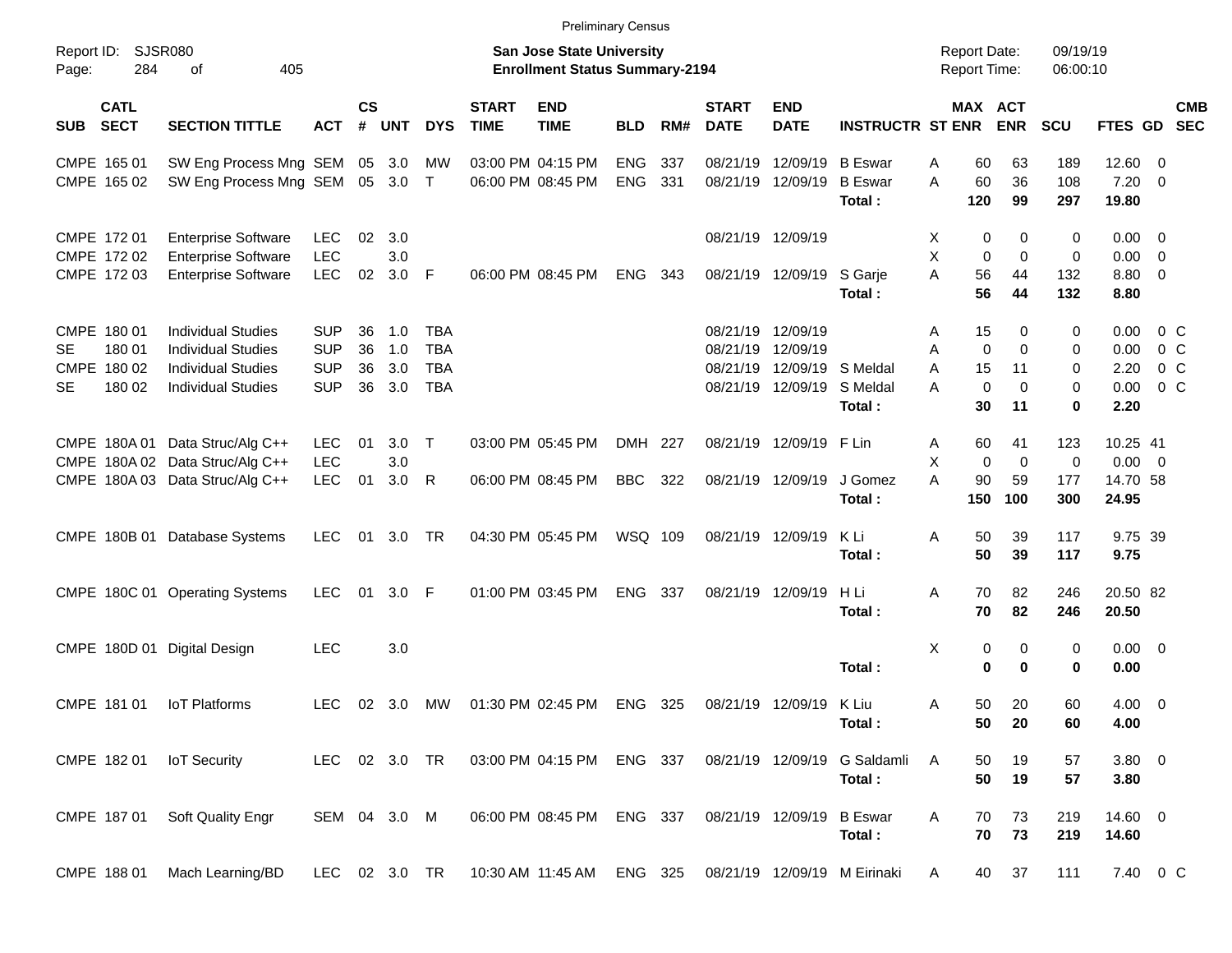| <b>Preliminary Census</b> |  |
|---------------------------|--|
|                           |  |

| Page:      | <b>SJSR080</b><br>Report ID:<br>285<br>405<br>of |                                                              |                                        |                    |                   |              |                             | <b>San Jose State University</b><br><b>Enrollment Status Summary-2194</b> |                                        |                   |                                           |                                        |                                                                | <b>Report Date:</b><br><b>Report Time:</b>    |                               | 09/19/19<br>06:00:10     |                                             |            |
|------------|--------------------------------------------------|--------------------------------------------------------------|----------------------------------------|--------------------|-------------------|--------------|-----------------------------|---------------------------------------------------------------------------|----------------------------------------|-------------------|-------------------------------------------|----------------------------------------|----------------------------------------------------------------|-----------------------------------------------|-------------------------------|--------------------------|---------------------------------------------|------------|
| <b>SUB</b> | <b>CATL</b><br><b>SECT</b>                       | <b>SECTION TITTLE</b>                                        | <b>ACT</b>                             | $\mathsf{cs}$<br># | <b>UNT</b>        | <b>DYS</b>   | <b>START</b><br><b>TIME</b> | <b>END</b><br><b>TIME</b>                                                 | <b>BLD</b>                             | RM#               | <b>START</b><br><b>DATE</b>               | <b>END</b><br><b>DATE</b>              | <b>INSTRUCTR ST ENR</b>                                        |                                               | MAX ACT<br><b>ENR</b>         | SCU                      | FTES GD SEC                                 | <b>CMB</b> |
| <b>SE</b>  | 18801                                            | Mach Learning/BD                                             | <b>LEC</b>                             | 02                 | 3.0               | TR           |                             | 10:30 AM 11:45 AM                                                         | <b>ENG</b>                             | 325               | 08/21/19 12/09/19                         |                                        | M Eirinaki<br>Total:                                           | Α<br>40                                       | 0<br>4<br>41                  | 12<br>123                | $0.80 \t 0 C$<br>8.20                       |            |
|            | CMPE 189 01                                      | Spcl Topics in CmpE                                          | SEM 04 3.0                             |                    |                   | TR           |                             | 03:00 PM 04:15 PM                                                         | <b>ENG</b>                             | 325               | 08/21/19 12/09/19                         |                                        | W Wu<br>Total:                                                 | A<br>30<br>30                                 | 12<br>12                      | 36<br>36                 | $2.40 \ 0$<br>2.40                          |            |
|            |                                                  | CMPE 195A 01 Sr Design Project                               | LAB                                    | 16                 | 2.0               | W            |                             | 06:00 PM 08:45 PM                                                         | <b>ENG</b>                             | 189               | 08/21/19 12/09/19                         |                                        | R Fatoohi<br>Total:                                            | 70<br>A<br>70                                 | 69<br>69                      | 138<br>138               | $9.20 \ 0$<br>9.20                          |            |
|            |                                                  | CMPE 195B 01 Sr Design Project II                            | LAB                                    | 16                 | 3.0               | W            |                             | 06:00 PM 08:45 PM                                                         | <b>ENG</b>                             | 189               | 08/21/19 12/09/19                         |                                        | R Fatoohi<br>Total:                                            | 70<br>A<br>70                                 | 49<br>49                      | 147<br>147               | 9.80 0<br>9.80                              |            |
|            |                                                  | CMPE 195E 01 Sr Design Project                               | LAB                                    | 16                 | 1.0               | W            |                             | 06:00 PM 08:45 PM                                                         | <b>ENG</b>                             | 189               | 08/21/19 12/09/19                         |                                        | R Fatoohi<br>Total:                                            | 70<br>A<br>70                                 | 55<br>55                      | 55<br>55                 | $3.67$ 0<br>3.67                            |            |
|            |                                                  | CMPE 195F 01 Snr Design Proj II                              | LAB                                    | 16                 | 3.0               | W            |                             | 06:00 PM 08:45 PM                                                         | <b>ENG</b>                             | 189               | 08/21/19 12/09/19                         |                                        | R Fatoohi<br>Total:                                            | 70<br>A<br>70                                 | 72<br>72                      | 216<br>216               | $14.40 \ 0$<br>14.40                        |            |
|            | CMPE 200 01<br>CMPE 200 02<br>CMPE 200 03        | Comp Architecture<br>Comp Architecture<br>Comp Architecture  | LEC.<br><b>LEC</b><br><b>LEC</b>       | 01<br>01           | 3.0<br>3.0<br>3.0 | $\top$<br>M  |                             | 06:00 PM 08:45 PM<br>06:30 PM 09:15 PM                                    | <b>ENG</b><br><b>BBC</b>               | 337<br>220        |                                           | 08/21/19 12/09/19<br>08/21/19 12/09/19 | H Jeon<br>B Yu<br>Total:                                       | 50<br>A<br>X<br>$\mathbf 0$<br>A<br>50<br>100 | 48<br>$\mathbf 0$<br>32<br>80 | 144<br>0<br>96<br>240    | 12.00 48<br>$0.00 \t 0$<br>8.00 32<br>20.00 |            |
|            | CMPE 202 01<br>CMPE 202 02<br>CMPE 202 03        | <b>SW Systems Engr</b><br>SW Systems Engr<br>SW Systems Engr | <b>LEC</b><br><b>LEC</b><br><b>LEC</b> | 01<br>01<br>01     | 3.0<br>3.0<br>3.0 | -R<br>S<br>S |                             | 06:00 PM 08:45 PM<br>12:00 PM 02:45 PM<br>12:00 PM 02:45 PM               | <b>BBC</b><br><b>ENG</b><br><b>ENG</b> | 107<br>189<br>337 | 08/21/19<br>08/21/19<br>08/21/19 12/09/19 | 12/09/19<br>12/09/19                   | G Vinodh<br>P Nguyen<br>G Vinodh<br>Total:                     | 50<br>A<br>65<br>Α<br>65<br>А<br>180          | 60<br>47<br>65<br>172         | 180<br>141<br>195<br>516 | 15.00 60<br>11.75 47<br>16.25 65<br>43.00   |            |
|            | CMPE 206 01                                      | Comp Netwk Design                                            | <b>LEC</b>                             | 01                 | 3.0 TR            |              |                             | 04:30 PM 05:45 PM                                                         | CL                                     | 226               | 08/21/19 12/09/19                         |                                        | M Agumbe SurA<br>Total:                                        | 80<br>80                                      | 21<br>21                      | 63<br>63                 | 5.25 21<br>5.25                             |            |
|            | CMPE 207 01                                      | Net Prog & Appl                                              | LEC 04 3.0 W                           |                    |                   |              |                             | 06:00 PM 08:45 PM ENG 325                                                 |                                        |                   |                                           | 08/21/19 12/09/19 A Bond               | Total:                                                         | 50<br>Α<br>50                                 | 22<br>22                      | 66<br>66                 | 5.50 22<br>5.50                             |            |
|            | CMPE 208 01                                      | Net Arch & Proto                                             | LEC 04 3.0 R                           |                    |                   |              |                             | 06:00 PM 08:45 PM                                                         | ENG 341                                |                   |                                           | 08/21/19 12/09/19                      | S Silberman A<br>Total:                                        | 80<br>80                                      | 10<br>10                      | 30<br>30                 | 2.50 10<br>2.50                             |            |
| EE         | CMPE 209 01<br>209 01                            | <b>Network Security</b><br><b>Network Security</b>           | LEC 01 3.0 T<br>LEC 01 3.0 T           |                    |                   |              |                             | 06:00 PM 08:45 PM<br>06:00 PM 08:45 PM                                    | BBC 202<br>BBC 202                     |                   |                                           |                                        | 08/21/19 12/09/19 G Saldamli<br>08/21/19 12/09/19 G Saldamli A | 65<br>A                                       | 10<br>$\mathbf 0$<br>25       | 30<br>75                 | 2.50 10 C<br>6.25 25 C                      |            |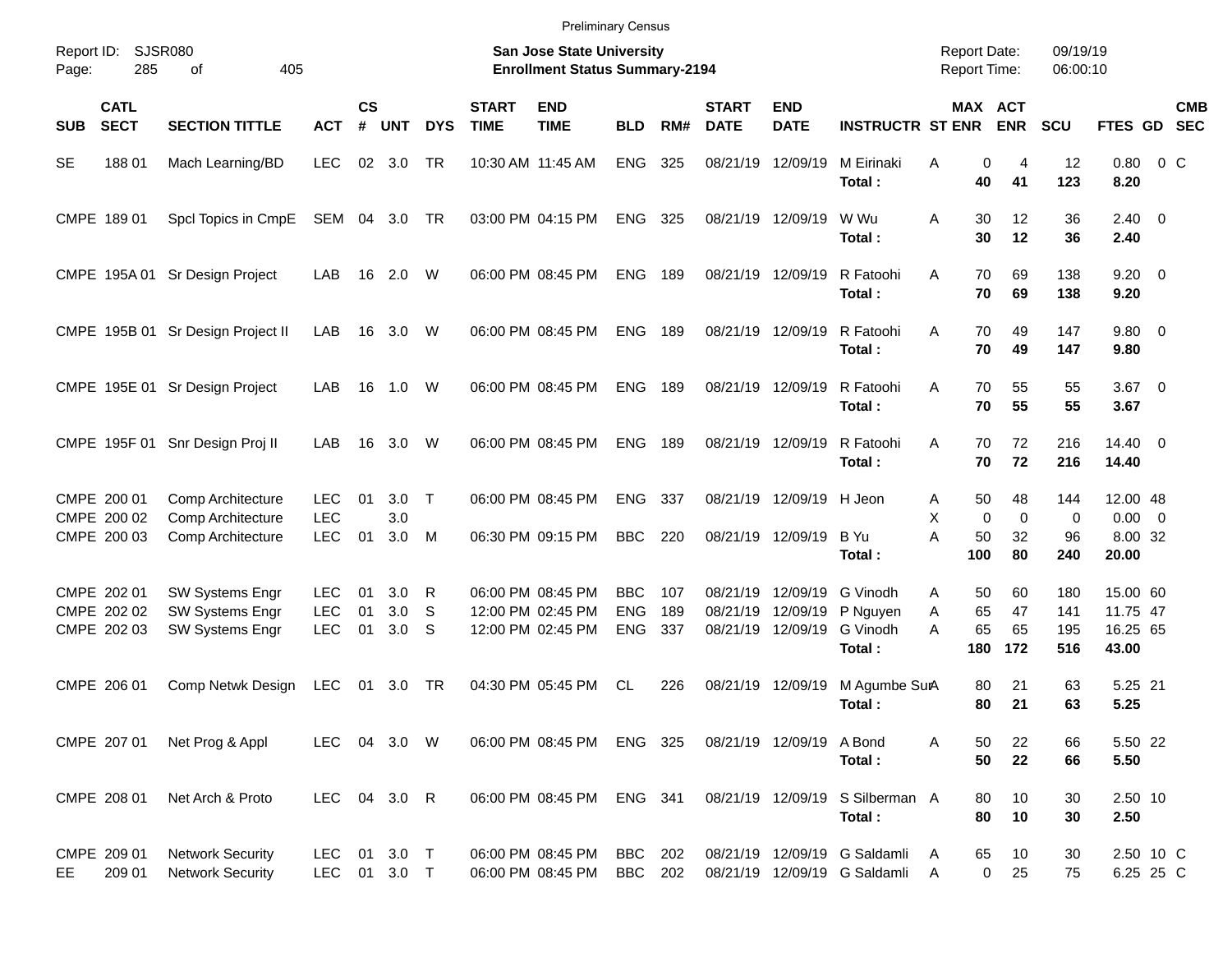|                                          |                                                    |                          |                |                       |                        |                             | <b>Preliminary Census</b>                                          |                          |            |                             |                                                   |                                                            |                                            |                                |                      |                               |     |            |
|------------------------------------------|----------------------------------------------------|--------------------------|----------------|-----------------------|------------------------|-----------------------------|--------------------------------------------------------------------|--------------------------|------------|-----------------------------|---------------------------------------------------|------------------------------------------------------------|--------------------------------------------|--------------------------------|----------------------|-------------------------------|-----|------------|
| Report ID:<br>286<br>Page:               | SJSR080<br>405<br>οf                               |                          |                |                       |                        |                             | San Jose State University<br><b>Enrollment Status Summary-2194</b> |                          |            |                             |                                                   |                                                            | <b>Report Date:</b><br><b>Report Time:</b> |                                | 09/19/19<br>06:00:10 |                               |     |            |
| <b>CATL</b><br><b>SECT</b><br><b>SUB</b> | <b>SECTION TITTLE</b>                              | <b>ACT</b>               | <b>CS</b><br># | <b>UNT</b>            | <b>DYS</b>             | <b>START</b><br><b>TIME</b> | <b>END</b><br><b>TIME</b>                                          | <b>BLD</b>               | RM#        | <b>START</b><br><b>DATE</b> | <b>END</b><br><b>DATE</b>                         | <b>INSTRUCTR ST ENR</b>                                    |                                            | <b>MAX ACT</b><br><b>ENR</b>   | <b>SCU</b>           | FTES GD SEC                   |     | <b>CMB</b> |
| CMPE 209 02<br>209 02<br>EE              | <b>Network Security</b><br><b>Network Security</b> | <b>LEC</b><br><b>LEC</b> | 01<br>01       | 3.0<br>3.0            | <b>TR</b><br><b>TR</b> |                             | 03:00 PM 04:15 PM<br>03:00 PM 04:15 PM                             | <b>ENG</b><br><b>ENG</b> | 345<br>345 |                             | 08/21/19 12/09/19 C Tarng<br>08/21/19 12/09/19    | C Tarng<br>Total:                                          | 55<br>Α<br>A<br>120                        | 8<br>12<br>$\mathbf 0$<br>55   | 24<br>36<br>165      | 2.00<br>2.90 10 C<br>13.65    | 8 C |            |
| CMPE 210 01                              | SDN and NFV                                        | <b>LEC</b>               | 01             | 3.0                   | M                      |                             | 03:00 PM 05:45 PM                                                  | <b>BBC</b>               | 204        |                             | 08/21/19 12/09/19                                 | S Shim<br>Total:                                           | 40<br>A<br>40                              | 10<br>10                       | 30<br>30             | 2.50 10<br>2.50               |     |            |
| CMPE 213 01                              | <b>Parallel Computing</b>                          | <b>LEC</b>               |                | 3.0                   |                        |                             |                                                                    |                          |            |                             |                                                   | Total:                                                     | X                                          | 0<br>0<br>$\bf{0}$<br>$\bf{0}$ | $\mathbf 0$<br>0     | $0.00 \t 0$<br>0.00           |     |            |
| CMPE 220 01<br>CMPE 220 02               | <b>System Software</b><br><b>System Software</b>   | <b>LEC</b><br><b>LEC</b> | 01<br>01       | 3.0<br>3.0            | W<br><b>TR</b>         |                             | 06:00 PM 08:45 PM<br>04:30 PM 05:45 PM                             | SCI<br><b>BBC</b>        | 258<br>320 | 08/21/19                    | 12/09/19<br>08/21/19 12/09/19                     | H Abuzaina<br><b>B</b> Vinnakota<br>Total:                 | 70<br>A<br>60<br>A<br>130                  | 24<br>59<br>83                 | 72<br>177<br>249     | 6.00 24<br>14.75 59<br>20.75  |     |            |
| CMPE 226 01                              | Database Design                                    | <b>LEC</b>               |                | 01 3.0                | МW                     |                             | 01:30 PM 02:45 PM                                                  | <b>ENG</b>               | 303        |                             | 08/21/19 12/09/19                                 | K Li<br>Total:                                             | 40<br>Α<br>40                              | 19<br>19                       | 57<br>57             | 4.75 19<br>4.75               |     |            |
| CMPE 240 01<br>CMPE 240 02               | Adv Comp Design<br>Adv Comp Design                 | <b>LEC</b><br><b>LEC</b> | 01<br>01       | 3.0<br>3.0            | W<br>MW                |                             | 06:00 PM 08:45 PM<br>03:00 PM 04:15 PM                             | DMH<br><b>BBC</b>        | 348<br>201 | 08/21/19                    | 12/09/19<br>08/21/19 12/09/19                     | N Karimianba A<br>H Li<br>Total:                           | 40<br>A<br>60<br>100                       | 32<br>62<br>94                 | 96<br>186<br>282     | 8.00 32<br>15.50 62<br>23.50  |     |            |
| CMPE 244 01                              | <b>Embedded Software</b>                           | LEC                      |                | 01 3.0 T              |                        |                             | 06:00 PM 08:45 PM                                                  | <b>ENG</b>               | 401        |                             | 08/21/19 12/09/19                                 | P Kang<br>Total:                                           | 60<br>Α<br>60                              | 34<br>34                       | 102<br>102           | 8.45 33<br>8.45               |     |            |
| CMPE 245 01                              | <b>Embd Wireless Arch</b>                          | LEC                      |                | 01 3.0                | МW                     |                             | 04:30 PM 05:45 PM                                                  | <b>BBC</b>               | 205        |                             | 08/21/19 12/09/19                                 | H Li<br>Total:                                             | 40<br>Α<br>40                              | 19<br>19                       | 57<br>57             | 4.75 19<br>4.75               |     |            |
| CMPE 255 01<br>CMPE 255 02               | Data Mining<br>Data Mining                         | <b>LEC</b><br><b>LEC</b> | 01<br>01       | 3.0<br>3.0            | R<br>$\top$            |                             | 06:00 PM 08:45 PM<br>06:00 PM 08:45 PM                             | DMH<br><b>BBC</b>        | 227<br>222 |                             | 08/21/19 12/09/19                                 | 08/21/19 12/09/19 C Zuniga Bar A<br>V Pendyala A<br>Total: | 50<br>50<br>100                            | 49<br>55<br>104                | 147<br>165<br>312    | 12.25 49<br>13.75 55<br>26.00 |     |            |
| CMPE 256 01<br>CMPE 256 02               | Lrg Scale Analytic<br>Lrg Scale Analytic           | <b>LEC</b><br><b>LEC</b> |                | 01 3.0<br>01 3.0 TR   | TR                     |                             | 01:30 PM 02:45 PM<br>10:30 AM 11:45 AM                             | ENG<br>ENG               | 337<br>339 |                             | 08/21/19 12/09/19 G Guzun                         | 08/21/19 12/09/19 M Eirinaki<br>Total:                     | 50<br>Α<br>A<br>50<br>100                  | 50<br>44<br>94                 | 150<br>132<br>282    | 12.45 49<br>11.00 44<br>23.45 |     |            |
| CMPE 257 01<br>CMPE 257 02               | Machine Learning<br>Machine Learning               | <b>LEC</b><br><b>LEC</b> |                | 01 3.0 W<br>01 3.0 TR |                        |                             | 06:00 PM 08:45 PM<br>10:30 AM 11:45 AM                             | <b>BBC</b><br>DMH 227    | 204        |                             | 08/21/19 12/09/19 Z Gao<br>08/21/19 12/09/19 W Wu | Total:                                                     | 70<br>A<br>50<br>Α<br>120                  | 38<br>50<br>88                 | 114<br>150<br>264    | 9.50 38<br>12.50 50<br>22.00  |     |            |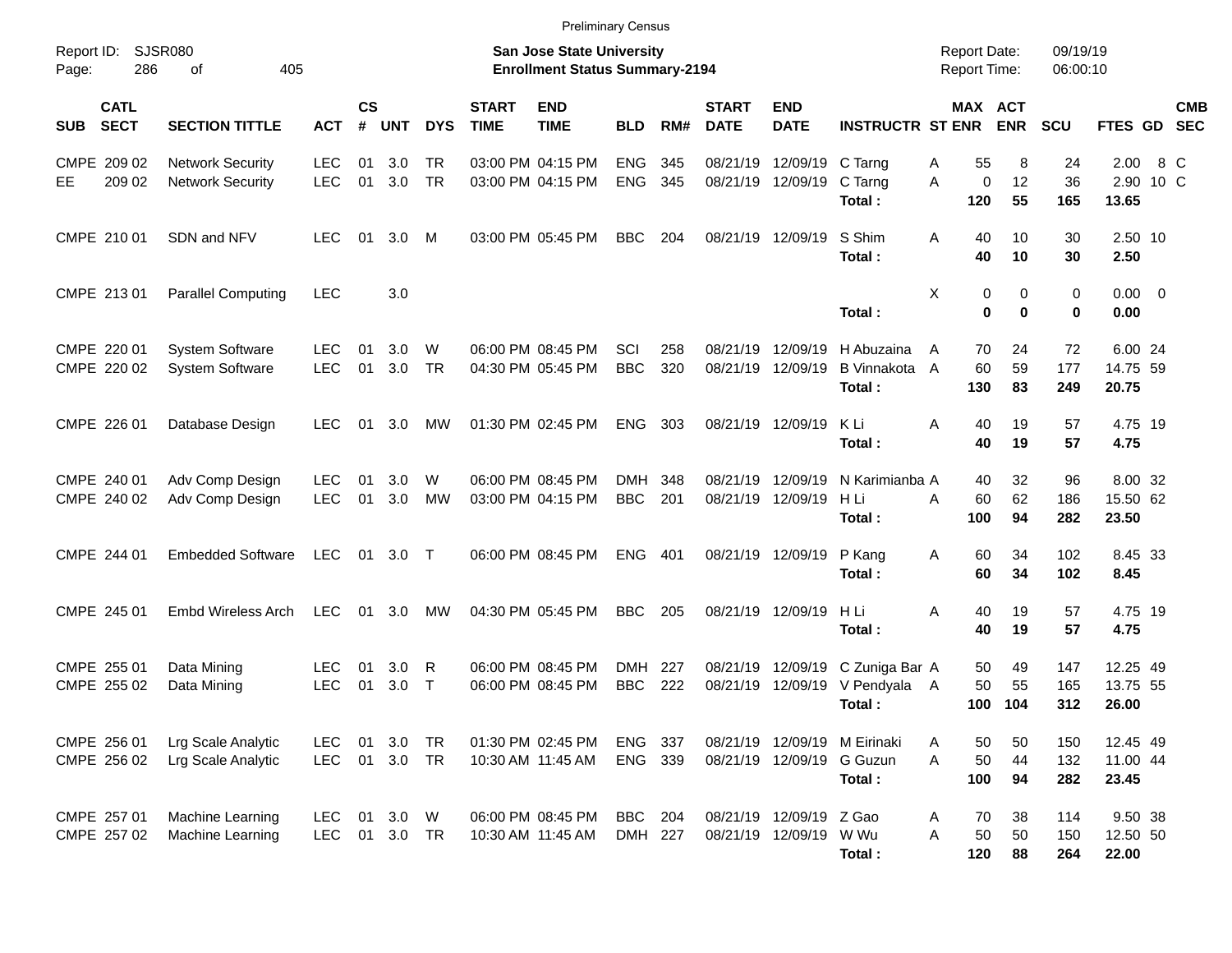|                     |                            |                                                        |                            |                    |                     |                   |                             | <b>Preliminary Census</b>                                                 |                          |            |                             |                               |                                            |                                     |                         |                      |                                |            |
|---------------------|----------------------------|--------------------------------------------------------|----------------------------|--------------------|---------------------|-------------------|-----------------------------|---------------------------------------------------------------------------|--------------------------|------------|-----------------------------|-------------------------------|--------------------------------------------|-------------------------------------|-------------------------|----------------------|--------------------------------|------------|
| Report ID:<br>Page: | 287                        | <b>SJSR080</b><br>405<br>of                            |                            |                    |                     |                   |                             | <b>San Jose State University</b><br><b>Enrollment Status Summary-2194</b> |                          |            |                             |                               |                                            | <b>Report Date:</b><br>Report Time: |                         | 09/19/19<br>06:00:10 |                                |            |
| SUB                 | <b>CATL</b><br><b>SECT</b> | <b>SECTION TITTLE</b>                                  | <b>ACT</b>                 | $\mathsf{cs}$<br># | <b>UNT</b>          | <b>DYS</b>        | <b>START</b><br><b>TIME</b> | <b>END</b><br><b>TIME</b>                                                 | <b>BLD</b>               | RM#        | <b>START</b><br><b>DATE</b> | <b>END</b><br><b>DATE</b>     | <b>INSTRUCTR ST ENR</b>                    | MAX ACT                             | <b>ENR</b>              | <b>SCU</b>           | FTES GD SEC                    | <b>CMB</b> |
|                     | CMPE 258 01                | Deep Learning                                          | <b>LEC</b>                 | 01                 | 3.0                 | W                 |                             | 06:00 PM 08:45 PM                                                         | CL.                      | 310        |                             | 08/21/19 12/09/19             | S Chang<br>Total:                          | 45<br>Α<br>45                       | 21<br>21                | 63<br>63             | 5.25 21<br>5.25                |            |
|                     | CMPE 265 01                | Hi Speed Dig Des                                       | <b>LEC</b>                 |                    | 3.0                 |                   |                             |                                                                           |                          |            |                             |                               | Total:                                     | Χ<br>0<br>$\bf{0}$                  | 0<br>$\bf{0}$           | 0<br>0               | $0.00 \t 0$<br>0.00            |            |
|                     | CMPE 266 01<br>CMPE 266 02 | Big Data Eng/Analyt<br>Big Data Eng/Analyt             | LEC<br><b>LEC</b>          | 01                 | 3.0<br>3.0          | R                 |                             | 03:00 PM 05:45 PM                                                         | <b>BBC</b>               | 326        |                             | 08/21/19 12/09/19             | W Yu<br>Total:                             | $\mathbf 0$<br>X<br>A<br>60<br>60   | $\mathbf 0$<br>21<br>21 | 0<br>63<br>63        | $0.00 \t 0$<br>5.25 21<br>5.25 |            |
|                     | CMPE 272 01<br>CMPE 272 02 | <b>Enterprise SW Plat</b><br><b>Enterprise SW Plat</b> | <b>LEC</b><br><b>LEC</b>   | 01<br>01           | 3.0<br>3.0          | W<br>S            |                             | 06:00 PM 08:45 PM<br>09:15 AM 12:00 PM                                    | <b>BBC</b><br><b>ENG</b> | 202<br>189 | 08/21/19                    | 12/09/19<br>08/21/19 12/09/19 | R Ranjan<br>R Sinn<br>Total:               | Α<br>90<br>90<br>A<br>180           | 100<br>70<br>170        | 300<br>210<br>510    | 25.00100<br>17.50 70<br>42.50  |            |
|                     | CMPE 273 01<br>CMPE 273 02 | <b>Ent Dist Systems</b><br>Ent Dist Systems            | <b>LEC</b><br><b>LEC</b>   | 01<br>01           | 3.0<br>3.0          | W<br>$\mathsf{T}$ |                             | 03:00 PM 05:45 PM<br>06:00 PM 08:45 PM                                    | CL.<br><b>CL</b>         | 226<br>226 | 08/21/19                    | 12/09/19<br>08/21/19 12/09/19 | S Shim<br>H Li<br>Total:                   | Α<br>80<br>70<br>A<br>150           | 71<br>34<br>105         | 213<br>102<br>315    | 17.75 71<br>8.50 34<br>26.25   |            |
|                     | CMPE 274 01<br>CMPE 274 02 | <b>Bus Intel Tech</b><br><b>Bus Intel Tech</b>         | <b>LEC</b><br><b>LEC</b>   | 04                 | 3.0<br>3.0          | $\top$            |                             | 03:00 PM 05:45 PM                                                         | <b>CL</b>                | 222        |                             | 08/21/19 12/09/19             | W Yu<br>Total:                             | $\mathbf 0$<br>X<br>A<br>70<br>70   | $\mathbf 0$<br>19<br>19 | 0<br>57<br>57        | $0.00 \t 0$<br>4.75 19<br>4.75 |            |
|                     | CMPE 275 01<br>CMPE 275 02 | Enterprise App Dev<br>Enterprise App Dev               | <b>LEC</b><br><b>LEC</b>   | 01<br>01           | 3.0<br>3.0          | R<br>M            |                             | 06:00 PM 08:45 PM<br>06:00 PM 08:45 PM                                    | <b>ENG</b><br>CL.        | 325<br>117 | 08/21/19                    | 12/09/19<br>08/21/19 12/09/19 | C Zhang<br>J Gash<br>Total:                | 50<br>A<br>60<br>A<br>110           | 44<br>41<br>85          | 132<br>123<br>255    | 11.00 44<br>10.25 41<br>21.25  |            |
|                     | CMPE 277 01                | Smartphone App Dev LEC                                 |                            | 01                 | 3.0                 | R                 |                             | 06:00 PM 08:45 PM                                                         | CL                       | 222        |                             | 08/21/19 12/09/19             | H Li<br>Total:                             | 60<br>Α<br>60                       | 47<br>47                | 141<br>141           | 11.75 47<br>11.75              |            |
|                     | CMPE 279 01                | <b>SW Security Techs</b>                               | <b>LEC</b>                 | 01                 | $3.0$ T             |                   |                             | 06:00 PM 08:45 PM                                                         | DMH 227                  |            |                             | 08/21/19 12/09/19 M Larkin    | Total:                                     | 60<br>Α<br>60                       | 36<br>36                | 108<br>108           | 9.00 36<br>9.00                |            |
|                     | CMPE 280 01<br>CMPE 280 02 | Web UI Design<br>Web UI Design                         | LEC<br>LEC                 |                    | 01 3.0<br>01 3.0 TR | $\mathsf{R}$      |                             | 06:30 PM 09:15 PM<br>10:30 AM 11:45 AM                                    | CL<br>CL.                | 226<br>222 |                             | 08/21/19 12/09/19 R Mak       | 08/21/19 12/09/19 C Vuppalapat A<br>Total: | 50<br>50<br>A<br>100                | 27<br>52<br>79          | 81<br>156<br>237     | 6.75 27<br>13.00 52<br>19.75   |            |
|                     | CMPE 281 01<br>CMPE 281 02 | Cloud Technologies<br><b>Cloud Technologies</b>        | <b>LEC</b><br>LEC 01 3.0 T |                    | 01 3.0 S            |                   |                             | 09:00 AM 11:45 AM<br>06:00 PM 08:45 PM                                    | ENG 337<br>ENG 341       |            |                             | 08/21/19 12/09/19 Z Gao       | 08/21/19 12/09/19 P Nguyen<br>Total:       | 80<br>A<br>A<br>90                  | 54<br>61<br>170 115     | 162<br>183<br>345    | 13.50 54<br>15.25 61<br>28.75  |            |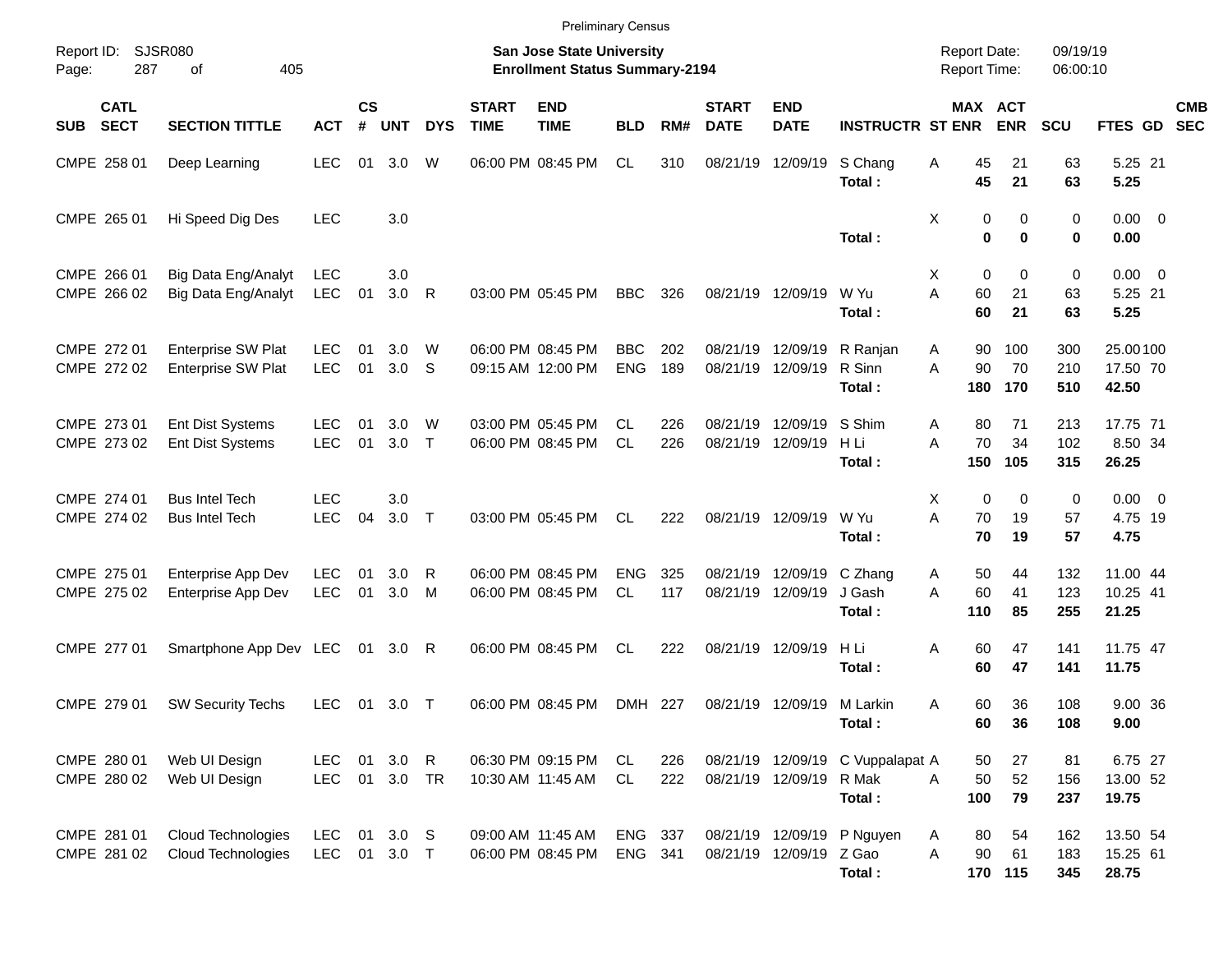|                                                                                                                                                                                                                                                                                                                                                                                         |                                                                                                                                                                                      |                                                                                                |                                                          |                                                                              |                                                                                                                                                 |                             | <b>Preliminary Census</b>                                                                                                                                            |                                                                                                                                                                |                                                                    |                                                                                                          |                                                                                                                                                                         |                                                                                                                                  |                                                                                                                                   |                                                                                              |                                                                             |                                                                                                                                                        |                          |
|-----------------------------------------------------------------------------------------------------------------------------------------------------------------------------------------------------------------------------------------------------------------------------------------------------------------------------------------------------------------------------------------|--------------------------------------------------------------------------------------------------------------------------------------------------------------------------------------|------------------------------------------------------------------------------------------------|----------------------------------------------------------|------------------------------------------------------------------------------|-------------------------------------------------------------------------------------------------------------------------------------------------|-----------------------------|----------------------------------------------------------------------------------------------------------------------------------------------------------------------|----------------------------------------------------------------------------------------------------------------------------------------------------------------|--------------------------------------------------------------------|----------------------------------------------------------------------------------------------------------|-------------------------------------------------------------------------------------------------------------------------------------------------------------------------|----------------------------------------------------------------------------------------------------------------------------------|-----------------------------------------------------------------------------------------------------------------------------------|----------------------------------------------------------------------------------------------|-----------------------------------------------------------------------------|--------------------------------------------------------------------------------------------------------------------------------------------------------|--------------------------|
| Report ID:<br>288<br>Page:                                                                                                                                                                                                                                                                                                                                                              | <b>SJSR080</b><br>405<br>οf                                                                                                                                                          |                                                                                                |                                                          |                                                                              |                                                                                                                                                 |                             | <b>San Jose State University</b><br><b>Enrollment Status Summary-2194</b>                                                                                            |                                                                                                                                                                |                                                                    |                                                                                                          |                                                                                                                                                                         |                                                                                                                                  | <b>Report Date:</b><br><b>Report Time:</b>                                                                                        |                                                                                              | 09/19/19<br>06:00:10                                                        |                                                                                                                                                        |                          |
| <b>CATL</b><br><b>SECT</b><br><b>SUB</b>                                                                                                                                                                                                                                                                                                                                                | <b>SECTION TITTLE</b>                                                                                                                                                                | <b>ACT</b>                                                                                     | <b>CS</b><br>#                                           | <b>UNT</b>                                                                   | <b>DYS</b>                                                                                                                                      | <b>START</b><br><b>TIME</b> | <b>END</b><br><b>TIME</b>                                                                                                                                            | <b>BLD</b>                                                                                                                                                     | RM#                                                                | <b>START</b><br><b>DATE</b>                                                                              | <b>END</b><br><b>DATE</b>                                                                                                                                               | <b>INSTRUCTR ST ENR</b>                                                                                                          |                                                                                                                                   | MAX ACT<br><b>ENR</b>                                                                        | <b>SCU</b>                                                                  | <b>FTES GD</b>                                                                                                                                         | <b>CMB</b><br><b>SEC</b> |
| CMPE 283 01                                                                                                                                                                                                                                                                                                                                                                             | <b>Virtual Techniques</b>                                                                                                                                                            | <b>LEC</b>                                                                                     |                                                          | 01 3.0                                                                       | M                                                                                                                                               |                             | 06:00 PM 08:45 PM                                                                                                                                                    | <b>BBC</b>                                                                                                                                                     | 202                                                                |                                                                                                          | 08/21/19 12/09/19                                                                                                                                                       | M Larkin<br>Total:                                                                                                               | 80<br>Α<br>80                                                                                                                     | 39<br>39                                                                                     | 117<br>117                                                                  | 9.75 39<br>9.75                                                                                                                                        |                          |
| CMPE 285 01                                                                                                                                                                                                                                                                                                                                                                             | Sw Engr Processes                                                                                                                                                                    | LEC                                                                                            |                                                          | 01 3.0 M                                                                     |                                                                                                                                                 |                             | 06:00 PM 08:45 PM                                                                                                                                                    | CL                                                                                                                                                             | 226                                                                |                                                                                                          | 08/21/19 12/09/19                                                                                                                                                       | R Sinn<br>Total:                                                                                                                 | 60<br>Α<br>60                                                                                                                     | 48<br>48                                                                                     | 144<br>144                                                                  | 12.00 48<br>12.00                                                                                                                                      |                          |
| CMPE 287 01                                                                                                                                                                                                                                                                                                                                                                             | <b>SW Qual Assur Test</b>                                                                                                                                                            | LEC                                                                                            |                                                          | 01 3.0                                                                       | R                                                                                                                                               |                             | 06:00 PM 08:45 PM                                                                                                                                                    | <b>ENG</b>                                                                                                                                                     | 331                                                                |                                                                                                          | 08/21/19 12/09/19                                                                                                                                                       | Z Gao<br>Total:                                                                                                                  | 70<br>Α<br>70                                                                                                                     | 49<br>49                                                                                     | 147<br>147                                                                  | 12.15 47<br>12.15                                                                                                                                      |                          |
| CMPE 294 01<br>CMPE 294 02<br>CMPE 294 03<br>CMPE 294 04<br>CMPE 294 05<br>CMPE 294 06<br>CMPE 294 07<br>CMPE 294 08                                                                                                                                                                                                                                                                    | <b>CMPE Seminar</b><br><b>CMPE Seminar</b><br><b>CMPE Seminar</b><br><b>CMPE Seminar</b><br><b>CMPE Seminar</b><br><b>CMPE Seminar</b><br><b>CMPE Seminar</b><br><b>CMPE Seminar</b> | SEM<br><b>SEM</b><br><b>SEM</b><br><b>SEM</b><br><b>SEM</b><br><b>SEM</b><br><b>SEM</b><br>SEM | 04<br>04<br>04<br>04<br>04<br>04<br>04<br>04             | 3.0<br>3.0<br>3.0<br>3.0<br>3.0<br>3.0<br>3.0<br>3.0                         | M<br>R<br>W<br>$\top$<br>R<br>M<br>$\top$<br>W<br><b>TBA</b>                                                                                    |                             | 06:00 PM 08:45 PM<br>12:00 PM 02:45 PM<br>06:00 PM 08:45 PM<br>06:30 PM 09:15 PM<br>06:00 PM 08:45 PM<br>12:30 PM 03:15 PM<br>12:00 PM 02:45 PM<br>06:00 PM 08:45 PM | <b>ENG</b><br><b>ENG</b><br><b>ENG</b><br><b>ENG</b><br><b>ENG</b><br><b>ENG</b><br><b>ENG</b><br>CL.                                                          | 492<br>401<br>492<br>492<br>492<br>492<br>492<br>111               | 08/21/19<br>08/21/19<br>08/21/19<br>08/21/19<br>08/21/19<br>08/21/19<br>08/21/19                         | 12/09/19<br>12/09/19 R Bruce<br>12/09/19 R Bruce<br>08/21/19 12/09/19                                                                                                   | 12/09/19 T Chatterjee<br>12/09/19 D Hunter<br>M Highby<br>12/09/19 T Chatterjee<br>12/09/19 A Megwalu<br>B Murphy-WesA<br>Total: | 25<br>A<br>25<br>A<br>25<br>Α<br>25<br>A<br>25<br>A<br>25<br>Α<br>25<br>A<br>25<br>200                                            | 26<br>25<br>25<br>25<br>24<br>28<br>25<br>27<br>205                                          | 78<br>75<br>75<br>75<br>72<br>84<br>75<br>81<br>615                         | 6.50 26<br>6.25 25<br>6.25 25<br>6.25 25<br>6.00 24<br>7.00 28<br>6.25 25<br>6.75 27<br>51.25                                                          |                          |
| CMPE 295A 01<br>CMPE 295A 02 Master Project I<br>CMPE 295A 03 Master Project I<br>CMPE 295A 04 Master Project I<br>CMPE 295A 05 Master Project I<br>CMPE 295A 06 Master Project I<br>CMPE 295A 07 Master Project I<br>CMPE 295A 08 Master Project I<br>CMPE 295A 09 Master Project I<br>CMPE 295A 10 Master Project I<br>CMPE 295A 11 Master Project I<br>CMPE 295A 12 Master Project I | Master Project I                                                                                                                                                                     | LAB<br>LAB<br>LAB<br>LAB<br>LAB<br>LAB<br>LAB<br>LAB<br>LAB<br>LAB<br>LAB<br>LAB               | 16<br>16<br>16<br>16<br>16<br>16<br>16<br>16<br>16<br>16 | 3.0<br>3.0<br>3.0<br>3.0<br>3.0<br>3.0<br>3.0<br>3.0<br>3.0<br>3.0<br>16 3.0 | <b>TBA</b><br><b>TBA</b><br><b>TBA</b><br><b>TBA</b><br><b>TBA</b><br><b>TBA</b><br><b>TBA</b><br><b>TBA</b><br><b>TBA</b><br>TBA<br>16 3.0 TBA |                             |                                                                                                                                                                      | <b>ENG</b><br><b>ENG</b><br><b>ENG</b><br><b>ENG</b><br><b>ENG</b><br><b>ENG</b><br><b>ENG</b><br><b>ENG</b><br><b>ENG</b><br><b>ENG</b><br>ENG 405<br>ENG 487 | 405<br>206<br>206<br>276<br>492<br>276<br>489<br>405<br>405<br>405 | 08/21/19<br>08/21/19<br>08/21/19<br>08/21/19<br>08/21/19<br>08/21/19<br>08/21/19<br>08/21/19<br>08/21/19 | 12/09/19<br>12/09/19<br>12/09/19<br>12/09/19<br>12/09/19<br>12/09/19<br>12/09/19<br>12/09/19<br>12/09/19<br>08/21/19 12/09/19<br>08/21/19 12/09/19<br>08/21/19 12/09/19 | Total:                                                                                                                           | 30<br>Α<br>30<br>Α<br>30<br>Α<br>30<br>Α<br>30<br>Α<br>Α<br>30<br>30<br>Α<br>30<br>Α<br>30<br>Α<br>30<br>Α<br>Α<br>30<br>Α<br>360 | 32<br>31<br>40<br>39<br>38<br>31<br>32<br>22<br>$\Omega$<br>$\Omega$<br>30<br>0<br>16<br>281 | 96<br>93<br>120<br>117<br>114<br>93<br>96<br>66<br>0<br>0<br>0<br>48<br>843 | 8.00 32<br>7.75 31<br>10.00 40<br>9.75 39<br>9.50 38<br>7.75 31<br>8.00 32<br>5.50 22<br>$0.00 \t 0$<br>$0.00 \t 0$<br>$0.00 \t 0$<br>4.00 16<br>70.25 |                          |
|                                                                                                                                                                                                                                                                                                                                                                                         | CMPE 295B 01 Master Project II<br>CMPE 295B 02 Master Project II<br>CMPE 295B 03 Master Project II<br>CMPE 295B 04 Master Project II<br>CMPE 295B 05 Master Project II               | LAB<br>LAB<br>LAB<br>LAB<br>LAB                                                                |                                                          | 16 3.0<br>16 3.0<br>16 3.0<br>16 3.0                                         | <b>TBA</b><br><b>TBA</b><br>TBA<br><b>TBA</b><br>16 3.0 TBA                                                                                     |                             |                                                                                                                                                                      | ENG 489<br>ENG 278<br>ENG 489<br>ENG 268<br>ENG 268                                                                                                            |                                                                    |                                                                                                          | 08/21/19 12/09/19<br>08/21/19 12/09/19<br>08/21/19 12/09/19<br>08/21/19 12/09/19<br>08/21/19 12/09/19                                                                   |                                                                                                                                  | 30<br>Α<br>30<br>Α<br>30<br>Α<br>30<br>Α<br>30<br>Α                                                                               | 30<br>30<br>30<br>30<br>19                                                                   | 90<br>90<br>90<br>90<br>57                                                  | 7.50 30<br>7.50 30<br>7.50 30<br>7.50 30<br>4.75 19                                                                                                    |                          |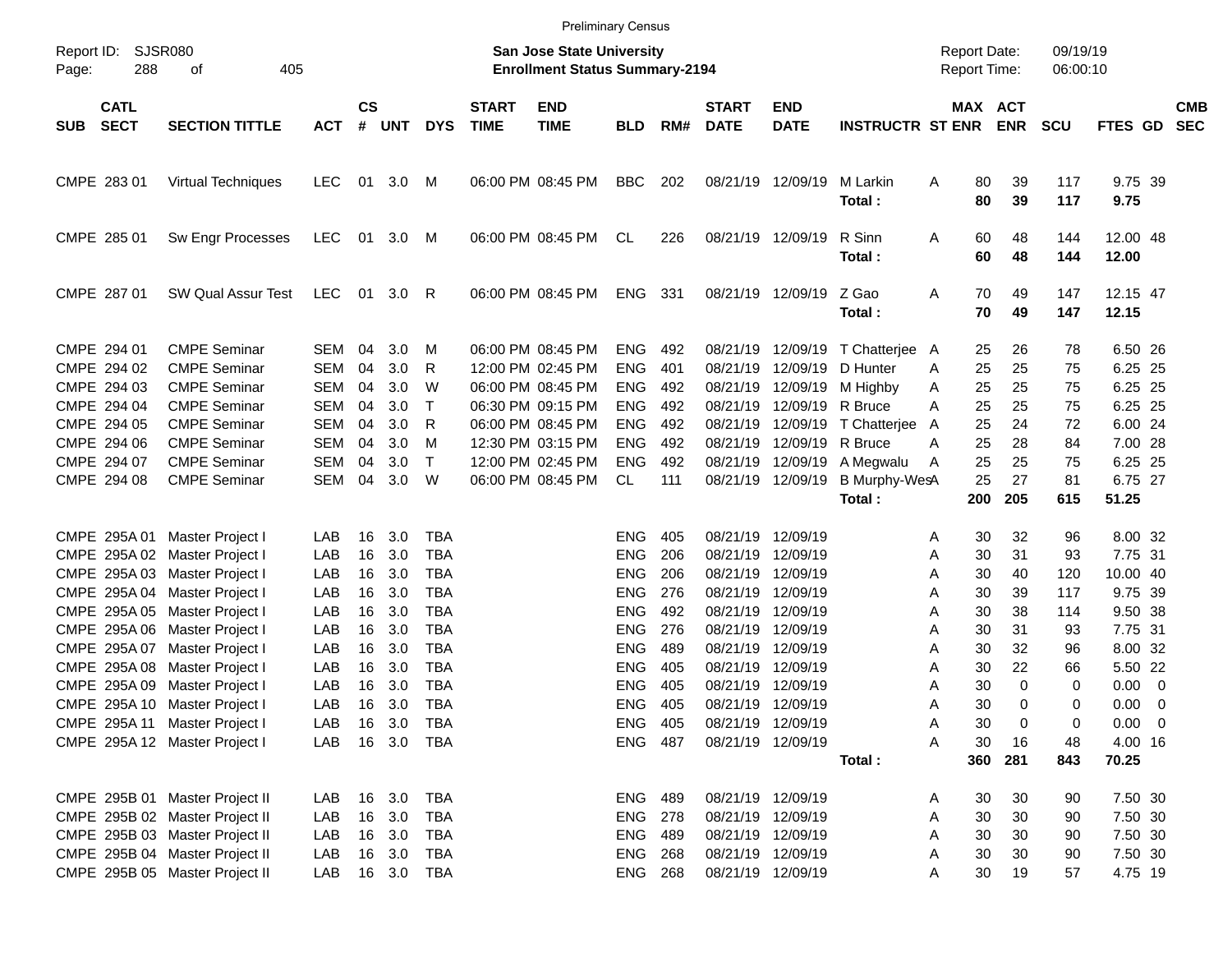|                                          |                                |                |                |            |              |                             |                                                                           | <b>Preliminary Census</b> |     |                             |                           |                            |   |                                            |                          |                      |          |                          |
|------------------------------------------|--------------------------------|----------------|----------------|------------|--------------|-----------------------------|---------------------------------------------------------------------------|---------------------------|-----|-----------------------------|---------------------------|----------------------------|---|--------------------------------------------|--------------------------|----------------------|----------|--------------------------|
| Report ID:<br>289<br>Page:               | SJSR080<br>405<br>οf           |                |                |            |              |                             | <b>San Jose State University</b><br><b>Enrollment Status Summary-2194</b> |                           |     |                             |                           |                            |   | <b>Report Date:</b><br><b>Report Time:</b> |                          | 09/19/19<br>06:00:10 |          |                          |
| <b>CATL</b><br><b>SECT</b><br><b>SUB</b> | <b>SECTION TITTLE</b>          | <b>ACT</b>     | <b>CS</b><br># | <b>UNT</b> | <b>DYS</b>   | <b>START</b><br><b>TIME</b> | <b>END</b><br><b>TIME</b>                                                 | <b>BLD</b>                | RM# | <b>START</b><br><b>DATE</b> | <b>END</b><br><b>DATE</b> | <b>INSTRUCTR ST ENR</b>    |   | MAX                                        | <b>ACT</b><br><b>ENR</b> | <b>SCU</b>           | FTES GD  | <b>CMB</b><br><b>SEC</b> |
|                                          | CMPE 295B 06 Master Project II | LAB            | 16             | 3.0        | <b>TBA</b>   |                             |                                                                           | ENG                       | 405 | 08/21/19                    | 12/09/19                  |                            | A | 30                                         | 5                        | 15                   | 1.25     | -5                       |
|                                          | CMPE 295B 07 Master Project II | LAB            | 16             | 3.0        | <b>TBA</b>   |                             |                                                                           | <b>ENG</b>                | 268 | 08/21/19                    | 12/09/19                  |                            | Α | 30                                         | 2                        | 6                    | 0.50     | 2                        |
|                                          | CMPE 295B 08 Master Project II | LAB            | 16             | 3.0        | <b>TBA</b>   |                             |                                                                           | <b>ENG</b>                | 276 | 08/21/19                    | 12/09/19                  |                            | A | 30                                         | 7                        | 21                   | 1.75     | -7                       |
|                                          | CMPE 295B 09 Master Project II | LAB            | 16             | 3.0        | <b>TBA</b>   |                             |                                                                           | <b>ENG</b>                | 487 | 08/21/19                    | 12/09/19                  |                            | Α | 30                                         | 5                        | 15                   | 1.25     | 5                        |
|                                          | CMPE 295B 10 Master Project II | LAB            | 16             | 3.0        | <b>TBA</b>   |                             |                                                                           | <b>ENG</b>                | 487 | 08/21/19                    | 12/09/19                  |                            | Α | 30                                         | 0                        | 0                    | 0.00     | 0                        |
| CMPE 295B 11                             | Master Project II              | LAB            | 16             | 3.0        | <b>TBA</b>   |                             |                                                                           | <b>ENG</b>                | 268 | 08/21/19                    | 12/09/19                  |                            | Α | 30                                         | 0                        | 0                    | 0.00     | 0                        |
|                                          | CMPE 295B 12 Master Project II | LAB            | 16             | 3.0        | <b>TBA</b>   |                             |                                                                           | <b>ENG</b>                | 206 | 08/21/19                    | 12/09/19                  |                            | Α | 30                                         | 0                        | 0                    | 0.00     | - 0                      |
|                                          |                                |                |                |            |              |                             |                                                                           |                           |     |                             |                           | Total:                     |   | 360                                        | 158                      | 474                  | 39.50    |                          |
| CMPE 297 01                              | <b>Special Topics</b>          | <b>SEM</b>     | 02             | 3.0        | м            |                             | 06:00 PM 08:45 PM                                                         | <b>ENG</b>                | 325 | 08/21/19                    | 12/09/19                  | A Rayes                    | A | 50                                         | 49                       | 147                  | 12.25 49 |                          |
| CMPE 297 02                              | <b>Special Topics</b>          | <b>SEM</b>     | 02             | 3.0        | $\mathsf{T}$ |                             | 06:00 PM 08:45 PM                                                         | <b>CL</b>                 | 117 | 08/21/19                    | 12/09/19 K Liu            |                            | Α | 30                                         | 9                        | 27                   | 2.20     | - 8                      |
| CMPE 297 03                              | <b>Special Topics</b>          | <b>SEM</b>     |                | 3.0        |              |                             |                                                                           |                           |     |                             |                           |                            | X | 0                                          | 0                        | 0                    | 0.00     | - 0                      |
| CMPE 297 04                              | <b>Special Topics</b>          | <b>SEM</b>     | 02             | 3.0        | W            |                             | 06:00 PM 08:45 PM                                                         | <b>BBC</b>                | 126 | 08/21/19                    | 12/09/19                  | R Bruce                    | A | 30                                         | 12                       | 36                   | 2.95 11  |                          |
|                                          |                                |                |                |            |              |                             |                                                                           |                           |     |                             |                           | Total:                     |   | 110                                        | 70                       | 210                  | 17.40    |                          |
| CMPE 298 01                              | <b>Special Problems</b>        | <b>SUP</b>     | 25             | 1.0        | TBA          |                             |                                                                           |                           |     | 08/21/19                    | 12/09/19                  | D Harkey                   | A | 20                                         | 0                        | 0                    | 0.00     | $\overline{\mathbf{0}}$  |
|                                          |                                |                |                |            |              |                             |                                                                           |                           |     |                             |                           | Total:                     |   | 20                                         | $\bf{0}$                 | 0                    | 0.00     |                          |
| CMPE 298131                              | <b>CMPE/SE Internship</b>      | <b>SUP</b>     | 48             | 3.0        | <b>TBA</b>   |                             |                                                                           |                           |     | 08/21/19                    | 12/09/19                  | <b>B</b> Eswar             | A | 25                                         | 25                       | 25                   | 6.25 25  |                          |
| CMPE 298I 32                             | <b>CMPE/SE Internship</b>      | <b>SUP</b>     | 48             | 3.0        | <b>TBA</b>   |                             |                                                                           |                           |     | 08/21/19                    | 12/09/19                  | <b>B</b> Eswar             | Α | 25                                         | 25                       | 25                   | 6.25 25  |                          |
| CMPE 2981 33                             | <b>CMPE/SE Internship</b>      | <b>SUP</b>     | 48             | 3.0        | <b>TBA</b>   |                             |                                                                           |                           |     | 08/21/19                    | 12/09/19                  | <b>B</b> Eswar             | A | 25                                         | 24                       | 24                   | 6.00 24  |                          |
| CMPE 298I 34                             | <b>CMPE/SE Internship</b>      | <b>SUP</b>     | 48             | 3.0        | <b>TBA</b>   |                             |                                                                           |                           |     | 08/21/19                    | 12/09/19                  | <b>B</b> Eswar             | Α | 25                                         | 25                       | 25                   | 6.25 25  |                          |
| CMPE 298I 35                             | <b>CMPE/SE Internship</b>      | <b>SUP</b>     | 48             | 3.0        | <b>TBA</b>   |                             |                                                                           |                           |     | 08/21/19                    | 12/09/19 B Eswar          |                            | Α | 25                                         | 24                       | 24                   | 6.00 24  |                          |
| CMPE 2981 36                             | <b>CMPE/SE Internship</b>      | <b>SUP</b>     | 48             | 3.0        | <b>TBA</b>   |                             |                                                                           |                           |     | 08/21/19                    | 12/09/19                  | <b>B</b> Eswar             | Α | 25                                         | 13                       | 13                   | 3.25 13  |                          |
| CMPE 298I 37                             | <b>CMPE/SE Internship</b>      | <b>SUP</b>     | 48             | 3.0        | <b>TBA</b>   |                             |                                                                           |                           |     | 08/21/19                    | 12/09/19                  | <b>B</b> Eswar             | Α | 25                                         | 0                        | 0                    | 0.00     | 0                        |
| CMPE 2981 38                             | <b>CMPE/SE Internship</b>      | <b>SUP</b>     | 48             | 3.0        | <b>TBA</b>   |                             |                                                                           |                           |     | 08/21/19                    | 12/09/19                  | <b>B</b> Eswar             | Α | 25                                         | 0                        | 0                    | 0.00     | 0                        |
| CMPE 298I 39                             | <b>CMPE/SE Internship</b>      | <b>SUP</b>     | 48             | 3.0        | <b>TBA</b>   |                             |                                                                           |                           |     | 08/21/19                    | 12/09/19 B Eswar          |                            | Α | 25                                         | 0                        | 0                    | 0.00     | 0                        |
| CMPE 2981 40                             | <b>CMPE/SE Internship</b>      | <b>SUP</b>     | 48             | 3.0        | <b>TBA</b>   |                             |                                                                           |                           |     | 08/21/19                    | 12/09/19                  | <b>B</b> Eswar             | Α | 25                                         | 0                        | 0                    | 0.00     | 0                        |
| CMPE 298I 41                             | <b>CMPE/SE Internship</b>      | <b>SUP</b>     | 48             | 3.0        | <b>TBA</b>   |                             |                                                                           |                           |     | 08/21/19                    | 12/09/19                  | <b>B</b> Eswar             | Α | 25                                         | 0                        | 0                    | 0.00     | 0                        |
| CMPE 298142                              | <b>CMPE/SE Internship</b>      | <b>SUP</b>     | 48             | 3.0        | <b>TBA</b>   |                             |                                                                           |                           |     | 08/21/19                    | 12/09/19 B Eswar          |                            | Α | 25                                         | -1                       | 1                    | 0.25     | $\overline{1}$           |
|                                          |                                |                |                |            |              |                             |                                                                           |                           |     |                             |                           | Total:                     |   |                                            | 300 137                  | 137                  | 34.25    |                          |
| CMPE 299A 01 Master Thesis I             |                                | SUP 25 3.0 TBA |                |            |              |                             |                                                                           |                           |     |                             |                           | 08/21/19 12/09/19 D Harkey | A | 15                                         | 3                        | 0                    | $0.75$ 3 |                          |
|                                          |                                |                |                |            |              |                             |                                                                           |                           |     |                             |                           | Total:                     |   | 15                                         | $\mathbf{3}$             | 0                    | 0.75     |                          |
|                                          | CMPE 299B 01 Master Thesis II  | SUP 25 3.0 TBA |                |            |              |                             |                                                                           |                           |     |                             |                           | 08/21/19 12/09/19 D Harkey | A | 10                                         | 7                        | 0                    | $1.75$ 7 |                          |
|                                          |                                |                |                |            |              |                             |                                                                           |                           |     |                             |                           | Total:                     |   | 10                                         | $\overline{7}$           | 0                    | 1.75     |                          |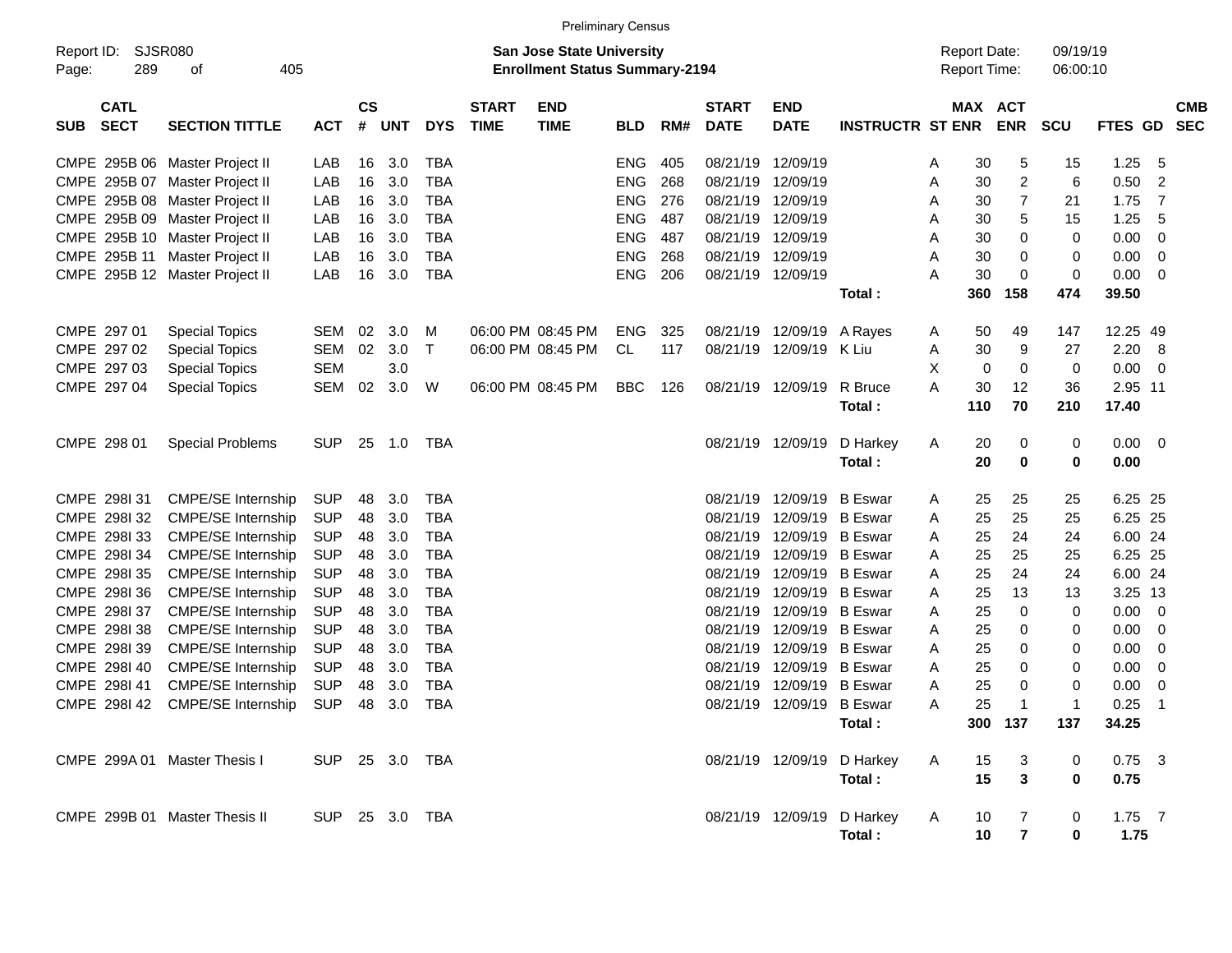|                                          |                             |            |                |            |                      |                                                                           | <b>Preliminary Census</b> |     |                             |                           |                         |                                            |                   |                      |                  |            |
|------------------------------------------|-----------------------------|------------|----------------|------------|----------------------|---------------------------------------------------------------------------|---------------------------|-----|-----------------------------|---------------------------|-------------------------|--------------------------------------------|-------------------|----------------------|------------------|------------|
| Report ID: SJSR080<br>290<br>Page:       | 405<br>of                   |            |                |            |                      | <b>San Jose State University</b><br><b>Enrollment Status Summary-2194</b> |                           |     |                             |                           |                         | <b>Report Date:</b><br><b>Report Time:</b> |                   | 09/19/19<br>06:00:10 |                  |            |
| <b>CATL</b><br><b>SECT</b><br><b>SUB</b> | <b>SECTION TITTLE</b>       | <b>ACT</b> | CS<br>#<br>UNT | <b>DYS</b> | <b>START</b><br>TIME | <b>END</b><br><b>TIME</b>                                                 | <b>BLD</b>                | RM# | <b>START</b><br><b>DATE</b> | <b>END</b><br><b>DATE</b> | <b>INSTRUCTR ST ENR</b> | MAX                                        | ACT<br><b>ENR</b> | <b>SCU</b>           | FTES GD SEC      | <b>CMB</b> |
| Department :                             | <b>Computer Engineering</b> |            |                |            |                      |                                                                           |                           |     |                             | <b>Lower Division:</b>    | Department Total:       | 7621<br>300                                | 212               | 5606 14496<br>318    | 1129.72<br>21.20 |            |

**Upper Division : 3491 2874 6922 478.92**

**Graduate Division : 3830 2520 7256 629.60**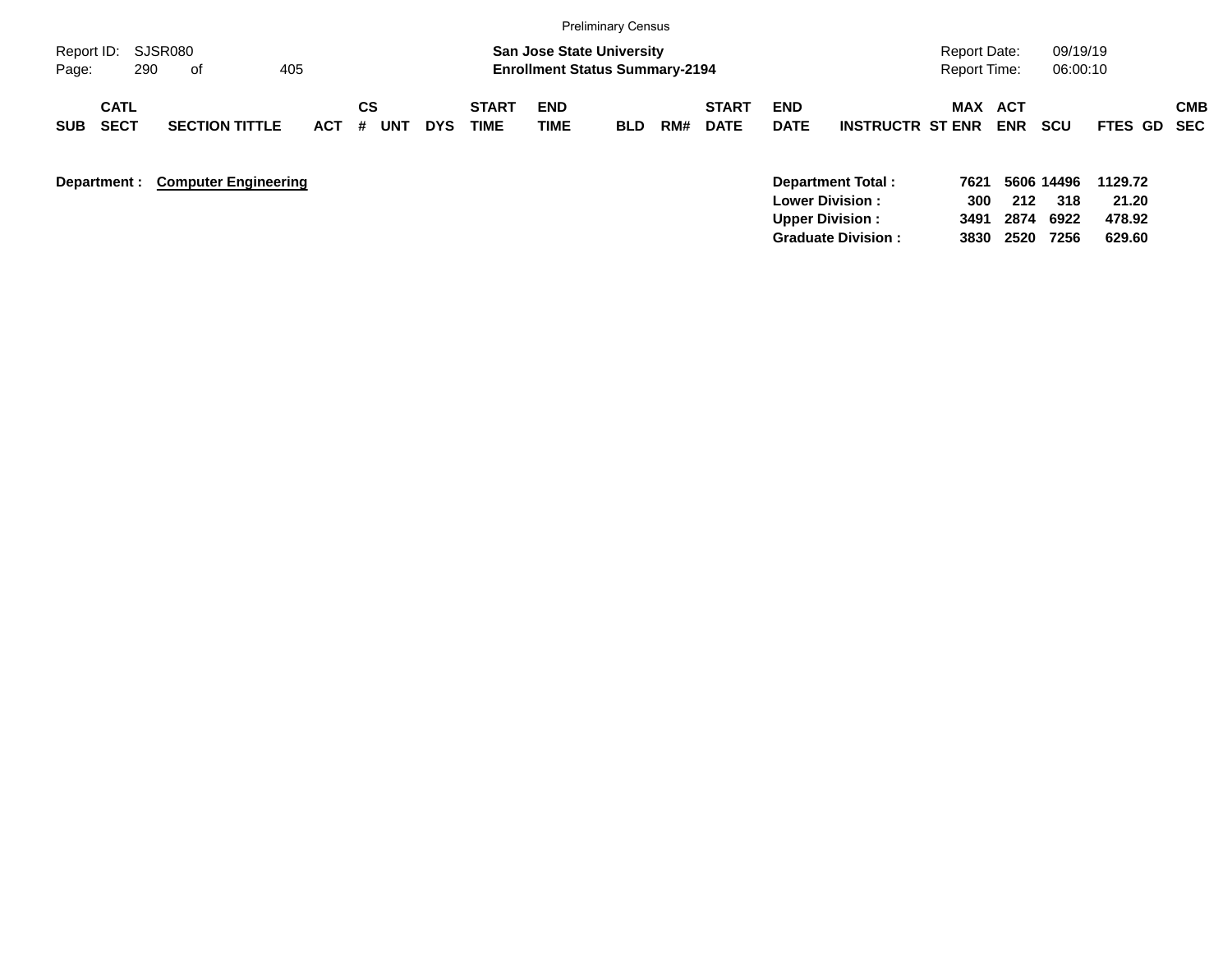|                     |                            |                                               |            |                |            |              |                             |                                                                           | <b>Preliminary Census</b> |      |                             |                                     |                          |        |                                     |            |                      |                         |                          |                          |
|---------------------|----------------------------|-----------------------------------------------|------------|----------------|------------|--------------|-----------------------------|---------------------------------------------------------------------------|---------------------------|------|-----------------------------|-------------------------------------|--------------------------|--------|-------------------------------------|------------|----------------------|-------------------------|--------------------------|--------------------------|
| Report ID:<br>Page: | 291                        | <b>SJSR080</b><br>405<br>оf                   |            |                |            |              |                             | <b>San Jose State University</b><br><b>Enrollment Status Summary-2194</b> |                           |      |                             |                                     |                          |        | <b>Report Date:</b><br>Report Time: |            | 09/19/19<br>06:00:10 |                         |                          |                          |
| SUB                 | <b>CATL</b><br><b>SECT</b> | <b>SECTION TITTLE</b>                         | <b>ACT</b> | <b>CS</b><br># | <b>UNT</b> | <b>DYS</b>   | <b>START</b><br><b>TIME</b> | <b>END</b><br><b>TIME</b>                                                 | <b>BLD</b>                | RM#  | <b>START</b><br><b>DATE</b> | <b>END</b><br><b>DATE</b>           | <b>INSTRUCTR ST ENR</b>  |        | MAX ACT                             | <b>ENR</b> | <b>SCU</b>           | FTES GD                 |                          | <b>CMB</b><br><b>SEC</b> |
| <b>College</b>      |                            | <b>Engineering</b>                            |            |                |            |              |                             |                                                                           |                           |      |                             |                                     |                          |        |                                     |            |                      |                         |                          |                          |
| <b>BME</b>          | Department :<br>25 01      | <b>Biomedical Engineering</b><br>Intro BioMed | <b>LEC</b> | 04             | 3.0        | м            |                             | 06:00 PM 07:50 PM                                                         | <b>ENG</b>                | 331  | 08/21/19                    |                                     |                          |        | 86                                  | 87         | 174                  | 17.40 0                 |                          |                          |
| <b>BME</b>          | 25 02                      | Intro BioMed                                  | LAB        | 16             | 0.0        | $\mathsf{T}$ |                             | 02:00 PM 04:50 PM                                                         | <b>ENG</b>                | 394  | 08/21/19                    | 12/09/19<br>12/09/19                | C Rappleye<br>Y Baloda   | A<br>Α | 28                                  | 28         | 28                   | 0.00                    | - 0                      |                          |
| <b>BME</b>          | 25 03                      | Intro BioMed                                  | LAB        | 16             | 0.0        | R            |                             | 02:00 PM 04:50 PM                                                         | <b>ENG</b>                | 407  | 08/21/19                    | 12/09/19                            | J Villacis F             | Α      | 30                                  | 29         | 29                   | 0.00                    | $\overline{\phantom{0}}$ |                          |
| <b>BME</b>          | 25 04                      | Intro BioMed                                  | LAB        | 16             | 0.0        | W            |                             | 06:00 PM 08:50 PM                                                         | <b>ENG</b>                | 407  |                             | 08/21/19 12/09/19                   | S Roy ChowdhA            |        | 30                                  | 30         | 30                   | $0.00 \t 0$             |                          |                          |
|                     |                            |                                               |            |                |            |              |                             |                                                                           |                           |      |                             |                                     | Total:                   |        | 174                                 | 174        | 261                  | 17.40                   |                          |                          |
| BME                 | 68 01                      | <b>BME Appl Mtls Crmc</b>                     | LEC        | 01             | 3.0        | МW           |                             | 03:00 PM 04:20 PM                                                         | <b>ENG</b>                | 343  |                             | 08/21/19 12/09/19                   | M Leineweber A<br>Total: |        | 60<br>60                            | 39<br>39   | 117<br>117           | 8.15 7<br>8.15          |                          |                          |
| <b>BME</b>          | 115 01                     | Fndtns Biomed Engr                            | LEC        | 04             | 4.0        | <b>TR</b>    |                             | 01:30 PM 02:50 PM                                                         | <b>ENG</b>                | 343  | 08/21/19                    | 12/09/19                            | P Jurney                 | Α      | 64                                  | 64         | 192                  | 17.93 13                |                          |                          |
| <b>BME</b>          | 115 02                     | <b>Fndtns Biomed Engr</b>                     | LAB        | 16             | 0.0        | F            |                             | 09:00 AM 11:45 AM                                                         | <b>ENG</b>                | 233C | 08/21/19                    | 12/09/19                            | P Jurney                 | A      | 16                                  | 14         | 14                   | 0.00                    | 5                        |                          |
| <b>BME</b>          | 115 03                     | Fndtns Biomed Engr                            | LAB        | 16             | 0.0        | R            |                             | 09:00 AM 11:45 AM                                                         | <b>ENG</b>                | 233C | 08/21/19                    | 12/09/19                            | K Christense A           |        | 16                                  | 17         | 17                   | 0.00                    | 3                        |                          |
| <b>BME</b>          | 115 04                     | Fndtns Biomed Engr                            | LAB        | 16             | 0.0        | F            |                             | 01:30 PM 04:15 PM                                                         | <b>ENG</b>                | 233C | 08/21/19                    | 12/09/19                            | K Bencini                | A      | 16                                  | 16         | 16                   | 0.00                    | -3                       |                          |
| <b>BME</b>          | 115 05                     | Fndtns Biomed Engr                            | LAB        | 16             | 0.0        | $\mathsf{T}$ |                             | 09:00 AM 11:45 AM                                                         | <b>ENG</b>                | 233C | 08/21/19                    | 12/09/19                            |                          | Α      | 16                                  | $\Omega$   | 0                    | 0.00                    | $\overline{0}$           |                          |
| <b>BME</b>          | 115 06                     | Fndtns Biomed Engr                            | LAB        | 16             | 0.0        | W            |                             | 06:00 PM 08:45 PM                                                         | <b>ENG</b>                | 233C | 08/21/19 12/09/19           |                                     | D Serna                  | A      | 16                                  | 17         | 17                   | 0.00                    | $\overline{2}$           |                          |
|                     |                            |                                               |            |                |            |              |                             |                                                                           |                           |      |                             |                                     | Total:                   |        | 144                                 | 128        | 256                  | 17.93                   |                          |                          |
| BME                 | 117 01                     | <b>Biotransport Phen</b>                      | <b>LEC</b> | 02             | 3.0        | <b>TR</b>    |                             | 12:00 PM 01:20 PM                                                         | <b>ENG</b>                | 343  |                             | 08/21/19 12/09/19                   | A Bellofiore             | A      | 45                                  | 19         | 57                   | 4.15                    | $\overline{7}$           |                          |
|                     |                            |                                               |            |                |            |              |                             |                                                                           |                           |      |                             |                                     | Total:                   |        | 45                                  | 19         | 57                   | 4.15                    |                          |                          |
| <b>BME</b>          | 130 01                     | Num. Methods BME                              | <b>LEC</b> | 01             | 3.0        | МW           |                             | 12:00 PM 12:50 PM                                                         | CL.                       | 222  | 08/21/19                    | 12/09/19                            | M Leineweber A           |        | 90                                  | 73         | 146                  | 14.70                   | $\overline{\phantom{0}}$ |                          |
| <b>BME</b>          | 130 02                     | Num. Methods BME                              | LAB        | 16             | 0.0        | W            |                             | 01:30 PM 04:15 PM                                                         | <b>ENG</b>                | 333  | 08/21/19                    | 12/09/19                            | P Chhibber               | A      | 45                                  | 39         | 39                   | 0.00                    | 2                        |                          |
| <b>BME</b>          | 130 03                     | Num. Methods BME                              | LAB        | 16             | 0.0        | W            |                             | 09:00 AM 11:45 AM                                                         | <b>ENG</b>                | 333  | 08/21/19                    | 12/09/19                            | P Jain                   | A      | 45                                  | 34         | 34                   | $0.00 \t 0$             |                          |                          |
|                     |                            |                                               |            |                |            |              |                             |                                                                           |                           |      |                             |                                     | Total:                   |        | 180                                 | 146        | 219                  | 14.70                   |                          |                          |
| BME                 | 14701                      | Stat BioMed Engr                              | <b>LEC</b> | 02             | 3.0        | W            |                             | 06:00 PM 08:45 PM                                                         | CL                        | 222  |                             | 08/21/19 12/09/19                   | A Bellofiore<br>Total:   | A      | 80<br>80                            | 82<br>82   | 246<br>246           | 16.95 11<br>16.95       |                          |                          |
| BME                 | 168 01                     | Med Biol Polymers                             | LEC        | 01             | 3.0        | MW           |                             | 10:30 AM 11:20 AM                                                         | WSQ 109                   |      |                             | 08/21/19 12/09/19 M Simon           |                          | Α      | 100                                 | 58         | 116                  | 11.80 4                 |                          |                          |
| <b>BME</b>          | 168 02                     | Med Biol Polymers                             | LAB        | 16             | 0.0        | R            |                             | 01:30 PM 04:15 PM                                                         | ENG                       |      | 233C 08/21/19               | 12/09/19                            | P Jain                   | Α      | 20                                  | 18         | 18                   | 0.00                    | $\blacksquare$ 1         |                          |
| BME                 | 168 03                     | Med Biol Polymers                             | LAB        |                | 16 0.0     | M            |                             | 01:30 PM 04:15 PM                                                         |                           |      |                             | ENG 233C 08/21/19 12/09/19 M Simon  |                          | Α      | 20                                  | 19         | 19                   | $0.00 \t 0$             |                          |                          |
| BME                 | 168 04                     | Med Biol Polymers                             | LAB        |                | 0.0        |              |                             |                                                                           |                           |      |                             |                                     |                          | X      | 0                                   | 0          | 0                    | $0.00 \t 0$             |                          |                          |
| BME                 | 168 05                     | Med Biol Polymers                             | LAB        | 16             | 0.0        | T            |                             | 06:00 PM 08:45 PM                                                         |                           |      |                             | ENG 233C 08/21/19 12/09/19 N Lapnet | Total:                   | Α      | 19<br>159                           | 21<br>116  | 21<br>174            | $0.00 \quad 3$<br>11.80 |                          |                          |
| BME                 | 17701                      | Physiol for Engr                              | <b>LEC</b> | 01             | 3.0        | MW           |                             | 04:30 PM 05:20 PM                                                         | <b>BBC</b>                | 108  |                             | 08/21/19 12/09/19 M Simon           |                          | A      | 60                                  | 36         | 72                   | 7.75 11 C               |                          |                          |
|                     | BIOL 177 01                | Physiol for Engr                              | <b>LEC</b> |                | 01 3.0     | MW           |                             | 04:30 PM 05:20 PM                                                         | <b>BBC</b> 108            |      |                             | 08/21/19 12/09/19 M Simon           |                          | Α      | 0                                   | 0          | 0                    | $0.00 \t 0 C$           |                          |                          |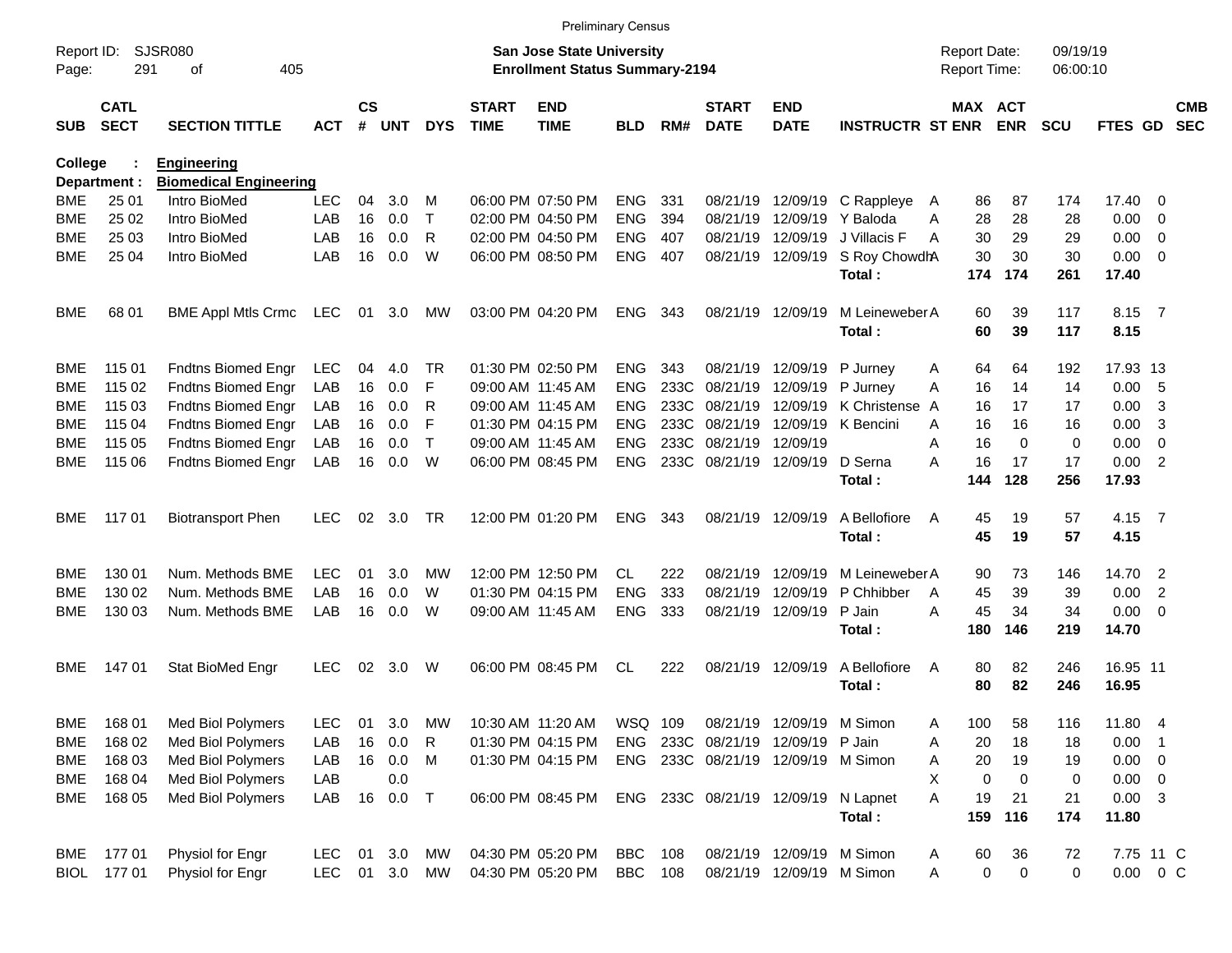|                     |                            |                                    |                |                       |                |            |                             | <b>Preliminary Census</b>                                                 |            |     |                             |                           |                                  |                                     |                              |                      |                        |                          |            |
|---------------------|----------------------------|------------------------------------|----------------|-----------------------|----------------|------------|-----------------------------|---------------------------------------------------------------------------|------------|-----|-----------------------------|---------------------------|----------------------------------|-------------------------------------|------------------------------|----------------------|------------------------|--------------------------|------------|
| Report ID:<br>Page: | <b>SJSR080</b><br>292      | 405<br>оf                          |                |                       |                |            |                             | <b>San Jose State University</b><br><b>Enrollment Status Summary-2194</b> |            |     |                             |                           |                                  | <b>Report Date:</b><br>Report Time: |                              | 09/19/19<br>06:00:10 |                        |                          |            |
| <b>SUB</b>          | <b>CATL</b><br><b>SECT</b> | <b>SECTION TITTLE</b>              | <b>ACT</b>     | $\mathsf{cs}$<br>$\#$ | <b>UNT</b>     | <b>DYS</b> | <b>START</b><br><b>TIME</b> | <b>END</b><br><b>TIME</b>                                                 | <b>BLD</b> | RM# | <b>START</b><br><b>DATE</b> | <b>END</b><br><b>DATE</b> | <b>INSTRUCTR ST ENR</b>          |                                     | <b>MAX ACT</b><br><b>ENR</b> | <b>SCU</b>           | <b>FTES GD</b>         | <b>SEC</b>               | <b>CMB</b> |
| <b>BME</b>          | 17702                      | Physiol for Engr                   | LAB            | 16                    | 0.0            | м          | 06:00 PM 08:45 PM           |                                                                           | <b>ENG</b> | 221 | 08/21/19                    | 12/09/19                  | N Lapnet                         | 20<br>Α                             | 19                           | 19                   | 0.00                   | 9 C                      |            |
| <b>BIOL</b>         | 17702                      | Physiol for Engr                   | LAB            | 16                    | 0.0            | M          | 06:00 PM 08:45 PM           |                                                                           | <b>ENG</b> | 221 | 08/21/19                    | 12/09/19                  | N Lapnet                         | Α                                   | $\mathbf 0$<br>0             | 0                    | 0.00                   | 0 <sup>o</sup>           |            |
| <b>BME</b>          | 17703                      | Physiol for Engr                   | LAB            | 16                    | 0.0            | F          |                             | 06:00 PM 08:45 PM                                                         | <b>ENG</b> | 221 | 08/21/19                    | 12/09/19                  | M Keceli                         | 20<br>Α                             | 6                            | 6                    | 0.00                   | 1 C                      |            |
| <b>BIOL</b>         | 17703                      | Physiol for Engr                   | LAB            | 16                    | 0.0            | F          |                             | 06:00 PM 08:45 PM                                                         | <b>ENG</b> | 221 | 08/21/19                    | 12/09/19                  | M Keceli                         | Α                                   | 0<br>0                       | 0                    | 0.00                   | 0 <sup>o</sup>           |            |
| BME                 | 17704                      | Physiol for Engr                   | LAB            | 16                    | 0.0            | F          |                             | 10:30 AM 01:15 PM                                                         | <b>ENG</b> | 221 | 08/21/19                    | 12/09/19                  | N Gulkaya                        | 20<br>Α                             | 11                           | 11                   | 0.00                   | 1 C                      |            |
| <b>BIOL</b>         | 17704                      | Physiol for Engr                   | LAB            | 16                    | 0.0            | F          |                             | 10:30 AM 01:15 PM                                                         | <b>ENG</b> | 221 |                             | 08/21/19 12/09/19         | N Gulkaya                        | Α                                   | $\mathbf 0$<br>0             | 0                    | 0.00                   | 0 <sup>o</sup>           |            |
|                     |                            |                                    |                |                       |                |            |                             |                                                                           |            |     |                             |                           | Total:                           | 120                                 | 72                           | 108                  | 7.75                   |                          |            |
| <b>BME</b>          | 180 01                     | <b>Individual Studies</b>          | <b>SUP</b>     | 36                    | 1.0            | TBA        |                             |                                                                           |            |     |                             | 08/21/19 12/09/19         | G Selvaduray A<br>Total:         | 30<br>30                            | 4<br>4                       | 0<br>0               | $0.32 \quad 3$<br>0.32 |                          |            |
| BME                 | 18801                      | Biomed Manufacturing SEM 05 3.0 TR |                |                       |                |            |                             | 04:30 PM 05:50 PM                                                         | SCI        | 142 |                             | 08/21/19 12/09/19         | H Bellucci<br>Total:             | A<br>90<br>90                       | 77<br>77                     | 231<br>231           | 16.70 26<br>16.70      |                          |            |
| <b>BME</b>          |                            | 198A 01 Senior Project I           | LEC.           | 02                    | 2.0            | F          | 09:30 AM 10:20 AM           |                                                                           | <b>ENG</b> | 341 | 08/21/19                    | 12/09/19                  | F Erogbogbo A                    | 75                                  | 61                           | 61                   | 8.13 0                 |                          |            |
| <b>BME</b>          |                            | 198A 02 Senior Project I           | LAB            | 16                    | 0.0            | F          |                             | 10:30 AM 01:15 PM                                                         | <b>ENG</b> | 341 | 08/21/19                    | 12/09/19                  | F Erogbogbo A                    | 75                                  | 61                           | 61                   | 0.00                   | $\overline{\phantom{0}}$ |            |
| <b>BME</b>          |                            | 198A 03 Senior Project I           | <b>LEC</b>     | 02                    | 2.0            | <b>TBA</b> |                             |                                                                           |            |     | 08/21/19                    | 12/09/19                  |                                  | 50<br>Α                             | 0                            | 0                    | 0.00                   | $\overline{\mathbf{0}}$  |            |
| <b>BME</b>          |                            | 198A 04 Senior Project I           | LAB            | 16                    | 0.0            | F          |                             | 10:00 AM 12:45 PM                                                         |            |     |                             | 08/21/19 12/09/19         |                                  | 50<br>Α                             | 0                            | 0                    | $0.00 \ 0$             |                          |            |
|                     |                            |                                    |                |                       |                |            |                             |                                                                           |            |     |                             |                           | Total:                           | 250                                 | 122                          | 122                  | 8.13                   |                          |            |
|                     |                            |                                    | <b>LEC</b>     |                       |                |            |                             |                                                                           |            |     |                             |                           |                                  |                                     |                              |                      |                        |                          |            |
| BME.                | 256 01                     | Nanoplatforms                      |                | 02                    | 3.0            | R          |                             | 06:00 PM 08:45 PM                                                         | <b>BBC</b> | 004 |                             | 08/21/19 12/09/19         | F Erogbogbo A<br>Total:          | 60<br>60                            | 53<br>53                     | 159<br>159           | 12.95 47<br>12.95      |                          |            |
| BME.                | 274 01                     | Med Dev Regs & ManuSEM 04 3.0 T    |                |                       |                |            | 06:00 PM 08:45 PM           |                                                                           | <b>BBC</b> | 004 |                             | 08/21/19 12/09/19         | F Erogbogbo A                    | 70                                  | 27                           | 81                   | 6.65 25                |                          |            |
|                     |                            |                                    |                |                       |                |            |                             |                                                                           |            |     |                             |                           | Total:                           | 70                                  | 27                           | 81                   | 6.65                   |                          |            |
| <b>BME</b>          | 291 01                     | Thesis Proj Prep                   | LAB            | 16                    | 1.0            | -F         |                             | 03:00 PM 05:50 PM                                                         | <b>ENG</b> | 339 |                             | 08/21/19 12/09/19         | A Aryaei                         | 50<br>Α                             | 25                           | 25                   | 2.08 25                |                          |            |
|                     |                            |                                    |                |                       |                |            |                             |                                                                           |            |     |                             |                           | Total:                           | 50                                  | 25                           | 25                   | 2.08                   |                          |            |
| BME                 | 298 01                     | <b>MS Project</b>                  | <b>LEC</b>     |                       | $02 \quad 2.0$ | TBA        |                             |                                                                           |            |     |                             | 08/21/19 12/09/19 R Duque |                                  | 25<br>Α                             | 0                            | 0                    | $0.00 \t 0$            |                          |            |
|                     |                            | BME 298 02 MS Project              | LEC 02 2.0 TBA |                       |                |            |                             |                                                                           |            |     |                             | 08/21/19 12/09/19         |                                  | 25<br>Α                             | 0                            | 0                    | $0.00 \t 0$            |                          |            |
|                     | BME 298 03                 | <b>MS Project</b>                  | LEC 02 2.0 F   |                       |                |            |                             | 06:00 PM 08:00 PM ENG 331                                                 |            |     |                             | 08/21/19 12/09/19 R Duque |                                  | 50<br>Α                             | 10                           | 20                   | 1.67 10                |                          |            |
|                     |                            |                                    |                |                       |                |            |                             |                                                                           |            |     |                             |                           | Total:                           | 100                                 | 10                           | 20                   | 1.67                   |                          |            |
| BME                 | 299 01                     | <b>MS Thesis</b>                   | LEC 02 3.0 TBA |                       |                |            |                             |                                                                           |            |     |                             |                           | 08/21/19 12/09/19 G Selvaduray A | 20                                  | 2                            | 6                    | $0.50$ 2               |                          |            |
|                     |                            | BME 299 02 MS Thesis               | LEC 02 3.0 TBA |                       |                |            |                             |                                                                           |            |     |                             | 08/21/19 12/09/19         |                                  | A<br>20                             | 0                            | 0                    | $0.00 \t 0$            |                          |            |
|                     |                            |                                    |                |                       |                |            |                             |                                                                           |            |     |                             |                           | Total:                           |                                     | 40<br>$\mathbf{2}$           | 6                    | 0.50                   |                          |            |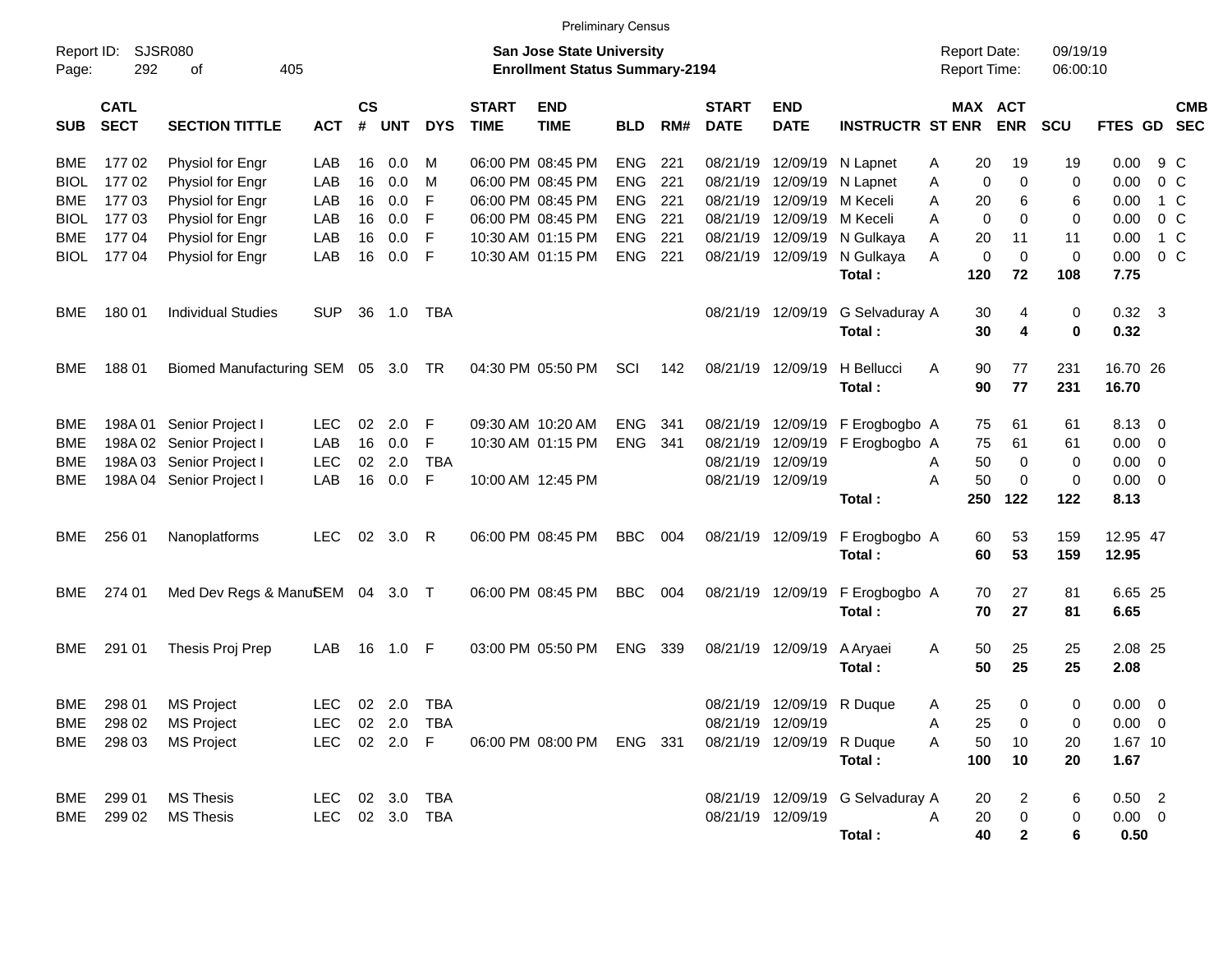|                                          |                                     |                                     |                      | <b>Preliminary Census</b>                                                 |     |                             |                           |                         |                                            |             |                      |                 |            |
|------------------------------------------|-------------------------------------|-------------------------------------|----------------------|---------------------------------------------------------------------------|-----|-----------------------------|---------------------------|-------------------------|--------------------------------------------|-------------|----------------------|-----------------|------------|
| Report ID: SJSR080<br>293<br>Page:       | 405<br>of                           |                                     |                      | <b>San Jose State University</b><br><b>Enrollment Status Summary-2194</b> |     |                             |                           |                         | <b>Report Date:</b><br><b>Report Time:</b> |             | 09/19/19<br>06:00:10 |                 |            |
| <b>CATL</b><br><b>SECT</b><br><b>SUB</b> | <b>SECTION TITTLE</b><br><b>ACT</b> | СS<br><b>UNT</b><br><b>DYS</b><br># | <b>START</b><br>TIME | <b>END</b><br><b>TIME</b><br><b>BLD</b>                                   | RM# | <b>START</b><br><b>DATE</b> | <b>END</b><br><b>DATE</b> | <b>INSTRUCTR ST ENR</b> | MAX ACT                                    | <b>ENR</b>  | <b>SCU</b>           | FTES GD SEC     | <b>CMB</b> |
| Department :                             | <b>Biomedical Engineering</b>       |                                     |                      |                                                                           |     |                             | <b>Lower Division:</b>    | Department Total:       | 1652<br>234                                | 1096<br>213 | 2082<br>378          | 147.83<br>25.55 |            |

**Upper Division : 1098 766 1413 98.43 Graduate Division : 320 117 291 23.85**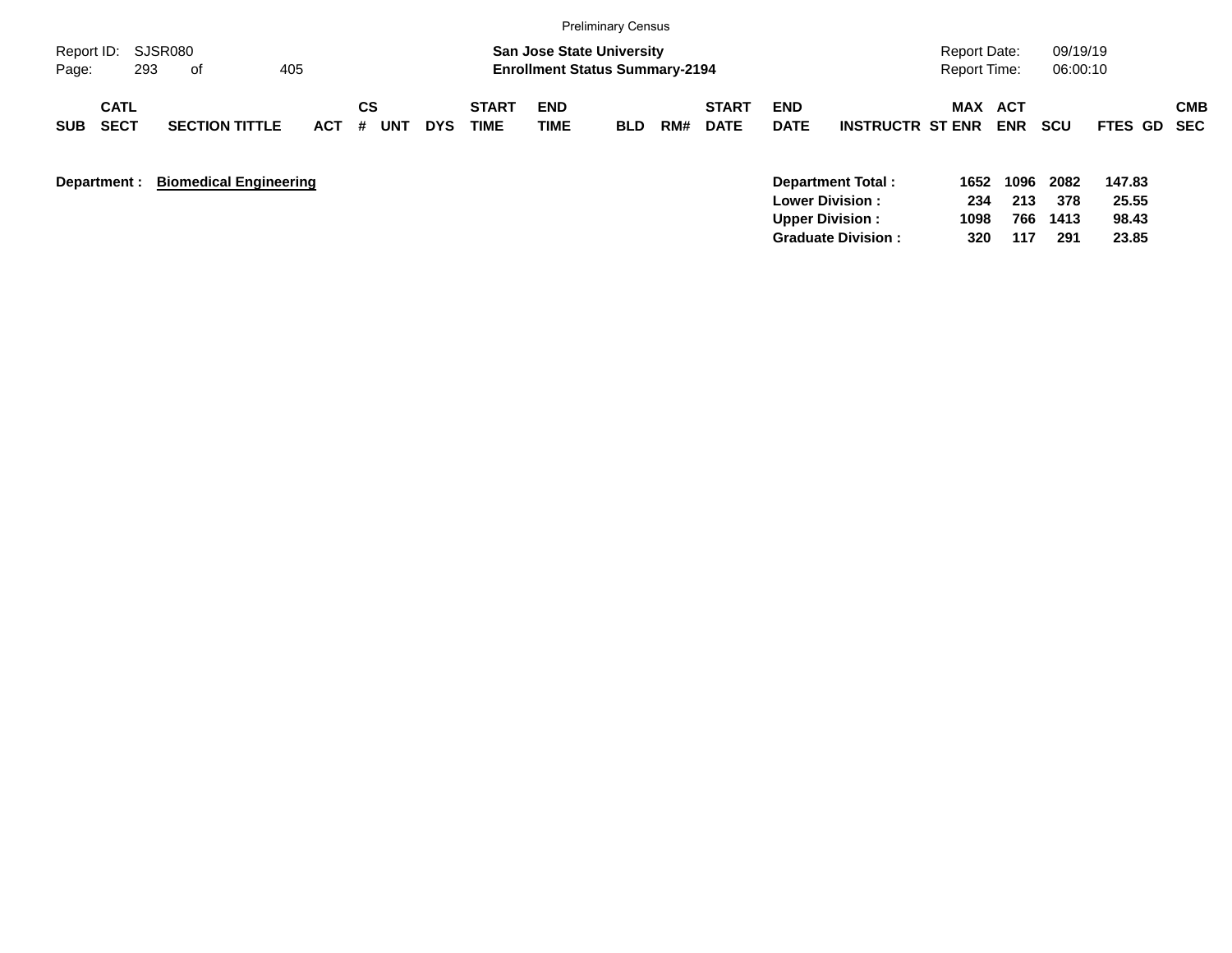|                     |                            |                               |            |                 |          |            |                             | <b>Preliminary Census</b>                                                 |                |     |                             |                           |                                |                                     |                       |                      |                 |                          |                          |
|---------------------|----------------------------|-------------------------------|------------|-----------------|----------|------------|-----------------------------|---------------------------------------------------------------------------|----------------|-----|-----------------------------|---------------------------|--------------------------------|-------------------------------------|-----------------------|----------------------|-----------------|--------------------------|--------------------------|
| Report ID:<br>Page: | 294                        | SJSR080<br>405<br>οf          |            |                 |          |            |                             | <b>San Jose State University</b><br><b>Enrollment Status Summary-2194</b> |                |     |                             |                           |                                | <b>Report Date:</b><br>Report Time: |                       | 09/19/19<br>06:00:10 |                 |                          |                          |
| <b>SUB</b>          | <b>CATL</b><br><b>SECT</b> | <b>SECTION TITTLE</b>         | <b>ACT</b> | $\mathsf{cs}$   | # UNT    | <b>DYS</b> | <b>START</b><br><b>TIME</b> | <b>END</b><br><b>TIME</b>                                                 | <b>BLD</b>     | RM# | <b>START</b><br><b>DATE</b> | <b>END</b><br><b>DATE</b> | <b>INSTRUCTR ST ENR</b>        |                                     | MAX ACT<br><b>ENR</b> | <b>SCU</b>           | FTES GD         |                          | <b>CMB</b><br><b>SEC</b> |
| <b>College</b>      |                            | <b>Engineering</b>            |            |                 |          |            |                             |                                                                           |                |     |                             |                           |                                |                                     |                       |                      |                 |                          |                          |
|                     | Department :               | <b>Electrical Engineering</b> |            |                 |          |            |                             |                                                                           |                |     |                             |                           |                                |                                     |                       |                      |                 |                          |                          |
| EE                  | 30 01                      | Intr PRGM MC EE               | <b>LEC</b> | 01              | 3.0      | TR.        |                             | 12:00 PM 12:50 PM                                                         | <b>ENG</b>     | 345 | 08/21/19                    | 12/09/19                  | <b>B</b> Harsh                 | 80<br>A                             | 70                    | 140                  | 14.00           | 0                        |                          |
| EE                  | 30 02                      | Intr PRGM MC EE               | LAB        | 16              | 0.0      | Т          |                             | 06:00 PM 08:45 PM                                                         | <b>ENG</b>     | 307 | 08/21/19                    | 12/09/19                  | <b>B</b> Harsh                 | 40<br>A                             | 40                    | 40                   | 0.00            | $\overline{0}$           |                          |
| EE                  | 30 03                      | Intr PRGM MC EE               | LAB        | 16              | 0.0      | R          |                             | 06:00 PM 08:45 PM                                                         | <b>ENG</b>     | 307 | 08/21/19                    | 12/09/19                  | <b>B</b> Harsh                 | 40<br>A                             | 30                    | 30                   | 0.00            | - 0                      |                          |
|                     |                            |                               |            |                 |          |            |                             |                                                                           |                |     |                             |                           | Total:                         | 160                                 | 140                   | 210                  | 14.00           |                          |                          |
| EE                  | 97 01                      | Intro EE Lab                  | LAB        | 17              | 1.0      | т          |                             | 09:00 AM 11:45 AM                                                         | ENG.           | 249 | 08/21/19                    | 12/09/19                  | K Ghadiri                      | A                                   | 20<br>17              | 17                   | 1.13            | - 0                      |                          |
| EE                  | 9702                       | Intro EE Lab                  | LAB        | 17              | 1.0      | R          |                             | 09:00 AM 11:45 AM                                                         | <b>ENG</b>     | 249 | 08/21/19                    | 12/09/19                  | K Ghadiri                      | A                                   | 10<br>20              | 10                   | 0.67            | $\overline{\mathbf{0}}$  |                          |
| EE                  | 97 03                      | Intro EE Lab                  | LAB        | 17              | 1.0      | т          |                             | 01:30 PM 04:15 PM                                                         | <b>ENG</b>     | 249 | 08/21/19                    |                           | 12/09/19 K Ghadiri             | 20<br>A                             | 20                    | 20                   | 1.33            | 0                        |                          |
| EE                  | 97 04                      | Intro EE Lab                  | LAB        | 17              | 1.0      | R          |                             | 01:30 PM 04:15 PM                                                         | <b>ENG</b>     | 249 | 08/21/19                    |                           | 12/09/19 K Ghadiri             | A                                   | 20<br>18              | 18                   | 1.20            | - 0                      |                          |
| EE                  | 97 05                      | Intro EE Lab                  | LAB        | 17              | 1.0      | F          |                             | 09:00 AM 11:45 AM                                                         | <b>ENG</b>     | 249 | 08/21/19                    |                           | 12/09/19 K Ghadiri             | 20<br>A                             | 20                    | 20                   | 1.33            | $\overline{0}$           |                          |
| EE                  | 97 06                      | Intro EE Lab                  | LAB        | 17 <sup>7</sup> | 1.0      | $\top$     |                             | 06:00 PM 08:45 PM                                                         | <b>ENG</b>     | 249 | 08/21/19                    | 12/09/19                  | K Ghadiri                      | А                                   | 20<br>19              | 19                   | $1.27 \t 0$     |                          |                          |
|                     |                            |                               |            |                 |          |            |                             |                                                                           |                |     |                             |                           | Total:                         | 120                                 | 104                   | 104                  | 6.93            |                          |                          |
| EE                  | 98 01                      | Intro Ckt Analysis            | SEM        | 04              | 3.0      | <b>MW</b>  |                             | 01:30 PM 02:45 PM                                                         | ENG.           | 341 | 08/21/19                    | 12/09/19                  | M Zand                         | 60<br>Α                             | 58                    | 174                  | 11.60 0         |                          |                          |
| EE                  | 98 02                      | Intro Ckt Analysis            | <b>SEM</b> | 04              | 3.0      | TR.        |                             | 01:30 PM 02:45 PM                                                         | <b>ENG</b>     | 345 | 08/21/19                    | 12/09/19                  | <b>B</b> Mantha                | A<br>60                             | 50                    | 150                  | 10.05           | -1                       |                          |
| EE                  | 98 03                      | Intro Ckt Analysis            | <b>SEM</b> | 04              | 3.0      | МW         |                             | 12:00 PM 01:15 PM                                                         | <b>ENG</b>     | 345 | 08/21/19                    | 12/09/19                  | E Bellegarda                   | 60<br>A                             | 58                    | 174                  | 11.65           | -1                       |                          |
| EE                  | 98 04                      | Intro Ckt Analysis            | SEM        | 04              | 3.0      | TR.        |                             | 10:30 AM 11:45 AM                                                         | <b>ENG</b>     | 343 | 08/21/19                    | 12/09/19                  | B Mantha                       | Α                                   | 50<br>44              | 132                  | 8.80            | $\overline{\phantom{0}}$ |                          |
|                     |                            |                               |            |                 |          |            |                             |                                                                           |                |     |                             |                           | Total:                         | 230                                 | 210                   | 630                  | 42.10           |                          |                          |
| EE                  | 102 01                     | Prob/Stat in EE               | LEC        | 04              | 3.0      | <b>MW</b>  |                             | 09:00 AM 10:15 AM                                                         | <b>ENG</b>     | 345 | 08/21/19                    | 12/09/19                  | J Zhao                         | 45<br>A                             | 45                    | 135                  | 9.00            | $\overline{\mathbf{0}}$  |                          |
| EE                  | 102 02                     | Prob/Stat in EE               | <b>LEC</b> | 04              | 3.0      | <b>MW</b>  |                             | 09:00 AM 10:15 AM                                                         | <b>ENG</b>     | 329 | 08/21/19                    | 12/09/19                  | E Bellegarda A                 | 45                                  | 27                    | 81                   | 5.40            | $\overline{\mathbf{0}}$  |                          |
|                     |                            |                               |            |                 |          |            |                             |                                                                           |                |     |                             |                           | Total:                         |                                     | 90<br>72              | 216                  | 14.40           |                          |                          |
| EE                  | 104 01                     | Num Methods in EE             | <b>LEC</b> |                 | 02 3.0   | MW         |                             | 04:30 PM 05:45 PM                                                         | ENG            | 232 | 08/21/19 12/09/19           |                           | M Jones                        | A                                   | 35<br>34              | 102                  | $6.80$ 0        |                          |                          |
|                     |                            |                               |            |                 |          |            |                             |                                                                           |                |     |                             |                           | Total:                         |                                     | 35<br>34              | 102                  | 6.80            |                          |                          |
| EE                  | 110 01                     | <b>Circuits and Systems</b>   | SEM 04 3.0 |                 |          | МW         |                             | 03:00 PM 04:15 PM                                                         | <b>ENG</b>     | 331 | 08/21/19 12/09/19           |                           | D Parent                       | A                                   | 90<br>93              | 279                  | 18.80 4         |                          |                          |
|                     |                            |                               |            |                 |          |            |                             |                                                                           |                |     |                             |                           | Total:                         |                                     | 90<br>93              | 279                  | 18.80           |                          |                          |
| EE                  |                            | 110L 01 C and D Sys Lab       | LAB        | 16              | $1.0$ F  |            |                             | 09:00 AM 11:45 AM                                                         | <b>ENG 290</b> |     |                             | 08/21/19 12/09/19 S Vogel |                                | A                                   | 20<br>21              | 21                   | $1.40 \ 0$      |                          |                          |
| EE                  |                            | 110L 02 C and D Sys Lab       | LAB        | 16              | 1.0      | - F        |                             | 09:00 AM 11:45 AM                                                         | <b>ENG 258</b> |     |                             | 08/21/19 12/09/19 N Shah  |                                | A                                   | 21<br>20              | 21                   | $1.40 \ 0$      |                          |                          |
| EE                  |                            | 110L 03 C and D Sys Lab       | LAB        | 16              | $1.0$ F  |            |                             | 01:30 PM 04:15 PM                                                         | <b>ENG 290</b> |     |                             |                           | 08/21/19 12/09/19 T Tarihalkar | A                                   | 20<br>20              | 20                   | $1.33 \ 0$      |                          |                          |
| EE                  |                            | 110L 04 C and D Sys Lab       | LAB        |                 | 16 1.0 F |            |                             | 01:30 PM 04:15 PM                                                         | <b>ENG 258</b> |     |                             |                           | 08/21/19 12/09/19 N Pudota     | A                                   | 20<br>19              | 19                   | $1.28$ 1        |                          |                          |
|                     |                            |                               |            |                 |          |            |                             |                                                                           |                |     |                             |                           | Total:                         |                                     | 80<br>81              | 81                   | 5.42            |                          |                          |
| EE                  | 112 01                     | Signal Processing             | SEM 04 3.0 |                 |          | MW         |                             | 04:30 PM 05:45 PM                                                         | <b>BBC</b> 107 |     |                             |                           | 08/21/19 12/09/19 J Ponniah    | A                                   | 50<br>50              | 150                  | $10.15 \quad 3$ |                          |                          |
| EE                  | 112 02                     | Signal Processing             | SEM 04 3.0 |                 |          | MW         |                             | 04:30 PM 05:45 PM                                                         | ENG 329        |     |                             |                           | 08/21/19 12/09/19 T Nguyen     | A                                   | 50<br>43              | 129                  | 8.80 4          |                          |                          |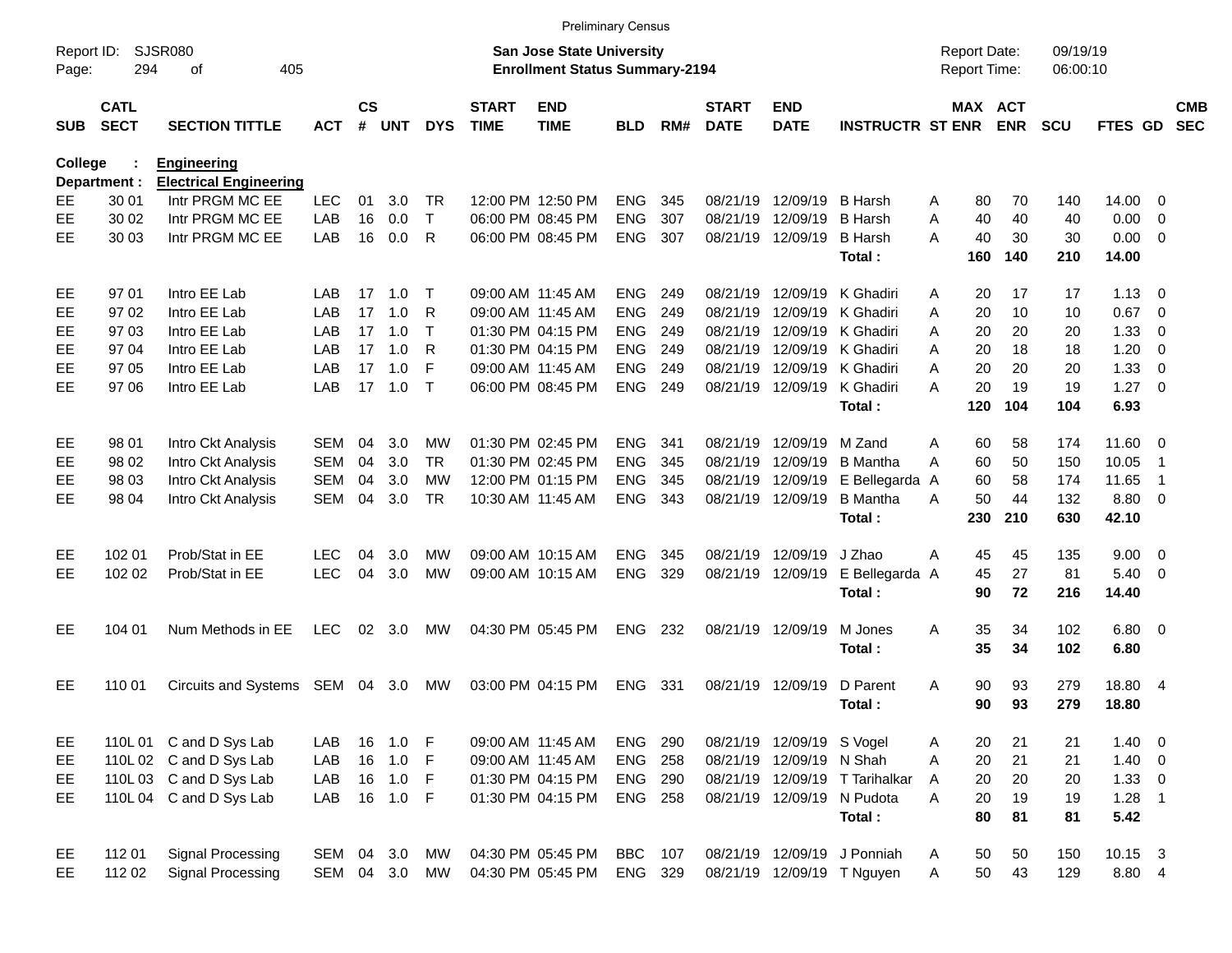|                     |                            |                         |               |                    |            |              |                             |                                                                           | <b>Preliminary Census</b> |     |                             |                           |                                  |                                     |            |                      |             |                          |                          |
|---------------------|----------------------------|-------------------------|---------------|--------------------|------------|--------------|-----------------------------|---------------------------------------------------------------------------|---------------------------|-----|-----------------------------|---------------------------|----------------------------------|-------------------------------------|------------|----------------------|-------------|--------------------------|--------------------------|
| Report ID:<br>Page: | 295                        | SJSR080<br>405<br>οf    |               |                    |            |              |                             | <b>San Jose State University</b><br><b>Enrollment Status Summary-2194</b> |                           |     |                             |                           |                                  | <b>Report Date:</b><br>Report Time: |            | 09/19/19<br>06:00:10 |             |                          |                          |
| <b>SUB</b>          | <b>CATL</b><br><b>SECT</b> | <b>SECTION TITTLE</b>   | <b>ACT</b>    | $\mathsf{cs}$<br># | <b>UNT</b> | <b>DYS</b>   | <b>START</b><br><b>TIME</b> | <b>END</b><br><b>TIME</b>                                                 | <b>BLD</b>                | RM# | <b>START</b><br><b>DATE</b> | <b>END</b><br><b>DATE</b> | <b>INSTRUCTR ST ENR</b>          | MAX ACT                             | <b>ENR</b> | <b>SCU</b>           | FTES GD     |                          | <b>CMB</b><br><b>SEC</b> |
|                     |                            |                         |               |                    |            |              |                             |                                                                           |                           |     |                             |                           | Total:                           | 100                                 | 93         | 279                  | 18.95       |                          |                          |
| EE                  | 11801                      | Dig Lgc Crt Dsgn        | <b>SEM</b>    | 04                 | 4.0        | МW           |                             | 10:30 AM 11:45 AM                                                         | <b>ENG</b>                | 345 | 08/21/19                    | 12/09/19                  | C Choo                           | 80<br>A                             | 80         | 240                  | 21.60 4     |                          |                          |
| EE                  | 118 02                     | Dig Lgc Crt Dsgn        | LAB           | 16                 | 0.0        | $\mathsf{T}$ |                             | 09:00 AM 11:45 AM                                                         | <b>ENG</b>                | 305 | 08/21/19                    | 12/09/19                  | N Shiva Murt A                   | 20                                  | 19         | 19                   | 0.00        | $\overline{\mathbf{1}}$  |                          |
| EE                  | 118 03                     | Dig Lgc Crt Dsgn        | LAB           | 16                 | 0.0        | R            |                             | 09:00 AM 11:45 AM                                                         | <b>ENG</b>                | 305 | 08/21/19                    | 12/09/19                  | A Dave                           | 20<br>A                             | 19         | 19                   | 0.00        | $\overline{1}$           |                          |
| EE                  | 118 04                     | Dig Lgc Crt Dsgn        | LAB           | 16                 | 0.0        | W            |                             | 12:00 PM 02:45 PM                                                         | <b>ENG</b>                | 305 | 08/21/19                    | 12/09/19                  | P Bhangle                        | 20<br>A                             | 23         | 23                   | 0.00        | - 0                      |                          |
| EE                  | 118 05                     | Dig Lgc Crt Dsgn        | LAB           | 16                 | 0.0        | $\top$       |                             | 01:30 PM 04:15 PM                                                         | <b>ENG</b>                | 305 | 08/21/19                    | 12/09/19                  | N Chandraiah A                   | 20                                  | 19         | 19                   | 0.00        | $\overline{2}$           |                          |
|                     |                            |                         |               |                    |            |              |                             |                                                                           |                           |     |                             |                           | Total:                           | 160                                 | 160        | 320                  | 21.60       |                          |                          |
| EE                  | 120 01                     | Microp Sys Design       | <b>SEM</b>    | 04                 | 4.0        | МW           |                             | 01:30 PM 02:45 PM                                                         | <b>ENG</b>                | 345 | 08/21/19                    | 12/09/19                  | <b>B</b> Le                      | 35<br>Α                             | 35         | 105                  | 9.40        | - 1                      |                          |
| EE                  | 120 02                     | Microp Sys Design       | LAB           | 16                 | 0.0        | $\mathsf{T}$ |                             | 01:30 PM 04:15 PM                                                         | <b>ENG</b>                | 307 | 08/21/19                    | 12/09/19                  | A Naidu                          | A<br>20                             | 20         | 20                   | 0.00        | $\overline{\phantom{0}}$ |                          |
| EE                  | 120 03                     | Microp Sys Design       | LAB           | 16                 | 0.0        | R            |                             | 01:30 PM 04:15 PM                                                         | <b>ENG</b>                | 307 | 08/21/19                    | 12/09/19                  | A Coimbatore A                   | 20                                  | 20         | 20                   | 0.00        | $\overline{\phantom{0}}$ |                          |
| EE                  | 120 04                     | Microp Sys Design       | LAB           | 16                 | 0.0        | M            |                             | 09:00 AM 11:45 AM                                                         | <b>ENG</b>                | 307 | 08/21/19                    | 12/09/19                  | V Lakshmi Na A                   | 20                                  | 15         | 15                   | 0.00        | $\overline{1}$           |                          |
| EE                  | 120 05                     | Microp Sys Design       | <b>SEM</b>    | 04                 | 4.0        | <b>MW</b>    |                             | 01:30 PM 02:45 PM                                                         | <b>SH</b>                 | 434 | 08/21/19                    | 12/09/19                  | J Kim                            | 35<br>А                             | 20         | 60                   | 5.40        | $\overline{\phantom{1}}$ |                          |
|                     |                            |                         |               |                    |            |              |                             |                                                                           |                           |     |                             |                           | Total:                           | 130                                 | 110        | 220                  | 14.80       |                          |                          |
| EE                  | 122 01                     | Electr Design I         | <b>SEM</b>    | 04                 | 4.0        | <b>TR</b>    |                             | 09:00 AM 10:15 AM                                                         | <b>ENG</b>                | 345 | 08/21/19                    | 12/09/19                  | S Lee                            | 65<br>Α                             | 68         | 204                  | 18.33       | -3                       |                          |
| EE                  | 122 02                     | Electr Design I         | LAB           | 16                 | 0.0        | $\mathsf{T}$ |                             | 10:30 AM 01:15 PM                                                         | <b>ENG</b>                | 290 | 08/21/19                    | 12/09/19                  | A Jhawar                         | 20<br>Α                             | 23         | 23                   | 0.00        | $\overline{2}$           |                          |
| EE                  | 122 03                     | Electr Design I         | LAB           | 16                 | 0.0        | W            |                             | 10:30 AM 01:15 PM                                                         | <b>ENG</b>                | 290 | 08/21/19                    | 12/09/19                  | N Iver                           | 20<br>A                             | 24         | 24                   | 0.00        | $\overline{0}$           |                          |
| EE                  | 122 04                     | Electr Design I         | LAB           | 16                 | 0.0        | R            |                             | 01:30 PM 04:15 PM                                                         | <b>ENG</b>                | 290 |                             | 08/21/19 12/09/19         | S Gautam                         | A<br>20                             | 21         | 21                   | 0.00        | $\overline{\phantom{1}}$ |                          |
|                     |                            |                         |               |                    |            |              |                             |                                                                           |                           |     |                             |                           | Total:                           | 125                                 | 136        | 272                  | 18.33       |                          |                          |
| EE                  | 124 01                     | Electr Design II        | <b>SEM</b>    | 04                 | 4.0        | МW           |                             | 10:30 AM 11:45 AM                                                         | <b>ENG</b>                | 341 | 08/21/19                    | 12/09/19                  | H Wong                           | 65<br>A                             | 56         | 168                  | 15.00       | $\blacksquare$ 1         |                          |
| EE                  | 124 02                     | Electr Design II        | LAB           | 16                 | 0.0        | $\mathsf{T}$ |                             | 10:30 AM 01:15 PM                                                         | <b>ENG</b>                | 258 | 08/21/19                    | 12/09/19                  | A Fossito Te                     | 20<br>A                             | 20         | 20                   | $0.00 \t 0$ |                          |                          |
| EE                  | 124 03                     | Electr Design II        | LAB           | 16                 | 0.0        | R            |                             | 10:30 AM 01:15 PM                                                         | <b>ENG</b>                | 258 | 08/21/19                    | 12/09/19                  | S Gubbi                          | 20<br>Α                             | 21         | 21                   | 0.00        | $\overline{\phantom{0}}$ |                          |
| EE                  | 124 04                     | Electr Design II        | LAB           | 16                 | 0.0        | $\top$       |                             | 01:30 PM 04:15 PM                                                         | <b>ENG</b>                | 258 | 08/21/19                    | 12/09/19                  | V Kanchi                         | 20<br>А                             | 15         | 15                   | 0.00        | $\overline{\phantom{0}}$ |                          |
|                     |                            |                         |               |                    |            |              |                             |                                                                           |                           |     |                             |                           | Total:                           | 125                                 | 112        | 224                  | 15.00       |                          |                          |
| EE                  | 127 01                     | Elec Biomed Appl        | <b>LEC</b>    | 02                 | 3.0        | F            |                             | 06:30 PM 09:15 PM                                                         | <b>ENG</b>                | 345 | 08/21/19                    | 12/09/19                  | N Nguyen                         | 40<br>A                             | 23         | 69                   | 4.90 6      |                          |                          |
|                     |                            |                         |               |                    |            |              |                             |                                                                           |                           |     |                             |                           | Total:                           | 40                                  | 23         | 69                   | 4.90        |                          |                          |
| EE                  | 128 01                     | <b>Phys Electronics</b> |               |                    |            |              |                             | SEM 04 3.0 TR 10:30 AM 11:45 AM ENG 345                                   |                           |     |                             | 08/21/19 12/09/19 LHe     |                                  | 80<br>A                             | 53         | 159                  | 10.60 0     |                          |                          |
|                     |                            |                         |               |                    |            |              |                             |                                                                           |                           |     |                             |                           | Total:                           | 80                                  | 53         | 159                  | 10.60       |                          |                          |
| EE                  | 132 01                     | Theo Auto Controls      | SEM 04 3.0    |                    |            |              |                             |                                                                           |                           |     |                             | 08/21/19 12/09/19         |                                  | 0<br>X                              | 0          | 0                    | $0.00 \t 0$ |                          |                          |
| EE                  | 132 02                     | Theo Auto Controls      | SEM 04 3.0 TR |                    |            |              |                             | 04:30 PM 05:45 PM                                                         | <b>BBC</b> 108            |     |                             |                           | 08/21/19 12/09/19 A Bhattachar A | 55                                  | 55         | 165                  | 11.00 0     |                          |                          |
|                     |                            |                         |               |                    |            |              |                             |                                                                           |                           |     |                             |                           | Total:                           | 55                                  | 55         | 165                  | 11.00       |                          |                          |
| EE                  | 134 01                     | Power Systems           | LEC 02 3.0 F  |                    |            |              |                             | 03:30 PM 06:15 PM ENG 341                                                 |                           |     |                             |                           | 08/21/19 12/09/19 A Shahsiah A   | 60                                  | 15         | 45                   | $3.00 \ 0$  |                          |                          |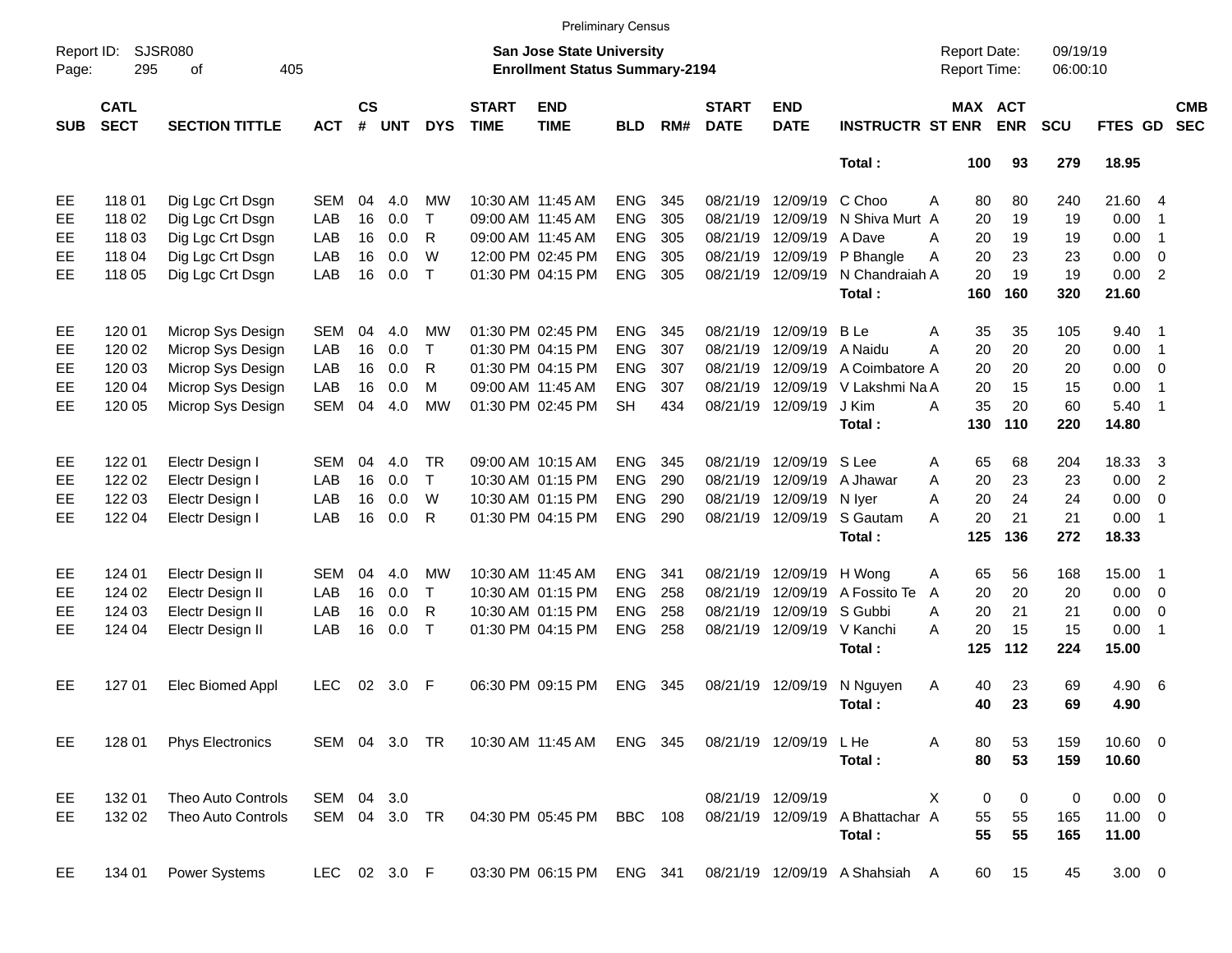|                     |                            |                                                                            |                                        |                       |                        |            |                             | <b>Preliminary Census</b>                                          |                    |     |                             |                                                    |                          |                                               |                     |                      |                                           |                          |            |
|---------------------|----------------------------|----------------------------------------------------------------------------|----------------------------------------|-----------------------|------------------------|------------|-----------------------------|--------------------------------------------------------------------|--------------------|-----|-----------------------------|----------------------------------------------------|--------------------------|-----------------------------------------------|---------------------|----------------------|-------------------------------------------|--------------------------|------------|
| Report ID:<br>Page: | <b>SJSR080</b><br>296      | 405<br>οf                                                                  |                                        |                       |                        |            |                             | San Jose State University<br><b>Enrollment Status Summary-2194</b> |                    |     |                             |                                                    |                          | <b>Report Date:</b><br>Report Time:           |                     | 09/19/19<br>06:00:10 |                                           |                          |            |
| <b>SUB</b>          | <b>CATL</b><br><b>SECT</b> | <b>SECTION TITTLE</b>                                                      | <b>ACT</b>                             | $\mathsf{cs}$<br>#    | <b>UNT</b>             | <b>DYS</b> | <b>START</b><br><b>TIME</b> | <b>END</b><br><b>TIME</b>                                          | <b>BLD</b>         | RM# | <b>START</b><br><b>DATE</b> | <b>END</b><br><b>DATE</b>                          | <b>INSTRUCTR ST ENR</b>  | MAX ACT                                       | <b>ENR</b>          | <b>SCU</b>           | FTES GD SEC                               |                          | <b>CMB</b> |
|                     |                            |                                                                            |                                        |                       |                        |            |                             |                                                                    |                    |     |                             |                                                    | Total:                   | 60                                            | 15                  | 45                   | 3.00                                      |                          |            |
| EE                  | 136 01                     | <b>Power Electronics</b>                                                   | <b>LEC</b>                             | 04                    | 3.0                    | <b>TR</b>  |                             | 01:30 PM 02:45 PM                                                  | ENG 301            |     | 08/21/19 12/09/19           |                                                    | M Badawy<br>Total:       | 35<br>Α<br>35                                 | 39<br>39            | 117<br>117           | $7.85$ 1<br>7.85                          |                          |            |
| EE                  | 140 01                     | Prin E & M Fields                                                          | <b>LEC</b>                             | 04                    | 3.0                    | <b>TR</b>  |                             | 09:00 AM 10:15 AM                                                  | ENG 331            |     |                             | 08/21/19 12/09/19                                  | R Kwok<br>Total:         | 80<br>Α<br>80                                 | 67<br>67            | 201<br>201           | 13.50 2<br>13.50                          |                          |            |
| EE<br>EE<br>EE      | 153 01<br>153 02<br>153 03 | Intro DIg Sig Proc<br>Intro DIg Sig Proc<br>Intro DIg Sig Proc             | <b>SEM</b><br><b>SEM</b><br><b>SEM</b> |                       | 3.0<br>3.0<br>3.0      |            |                             |                                                                    |                    |     |                             |                                                    |                          | 0<br>X<br>X<br>0<br>X<br>$\mathbf 0$          | 0<br>0<br>0         | 0<br>0<br>0          | $0.00 \t 0$<br>$0.00 \t 0$<br>$0.00 \t 0$ |                          |            |
|                     |                            |                                                                            |                                        |                       |                        |            |                             |                                                                    |                    |     |                             |                                                    | Total:                   | $\bf{0}$                                      | 0                   | 0                    | 0.00                                      |                          |            |
| EE<br>EE<br>EE      | 160 01<br>160 02<br>160 03 | Princ Comm Systems LEC<br>Princ Comm Systems LAB<br>Princ Comm Systems LAB |                                        | 02 <sub>o</sub><br>16 | 3.0<br>0.0<br>0.0      | M          |                             | 03:00 PM 05:45 PM                                                  | ENG                | 238 | 08/21/19 12/09/19           | 08/21/19 12/09/19 S Nair                           |                          | $\mathbf 0$<br>X.<br>Α<br>18<br>X<br>$\Omega$ | 0<br>18<br>$\Omega$ | 0<br>18<br>0         | $0.00 \t 0$<br>$0.00 \t 0$<br>0.00        | $\overline{\phantom{0}}$ |            |
| EE                  | 160 04                     | Princ Comm Systems LEC                                                     |                                        | 02                    | 3.0                    | <b>TR</b>  |                             | 03:00 PM 03:50 PM                                                  | DMH 160            |     |                             | 08/21/19 12/09/19                                  | R Morelos-Za A<br>Total: | 35<br>53                                      | 18<br>36            | 36<br>54             | 3.60 0<br>3.60                            |                          |            |
| EE                  | 166 01                     | <b>CMOS Dgtl Circuits</b>                                                  | <b>SEM</b>                             |                       | 3.0                    |            |                             |                                                                    |                    |     |                             |                                                    | Total:                   | Χ<br>0<br>$\bf{0}$                            | 0<br>$\mathbf 0$    | 0<br>0               | $0.00 \t 0$<br>0.00                       |                          |            |
| EE                  | 172 01                     | Intr Microwave Eng                                                         | LEC                                    |                       | 3.0                    |            |                             |                                                                    |                    |     |                             |                                                    | Total:                   | Χ<br>0<br>$\bf{0}$                            | 0<br>$\bf{0}$       | 0<br>0               | $0.00 \t 0$<br>0.00                       |                          |            |
| EE                  | 174 01                     | INT ALG PR EBD SYS SEM 04 3.0                                              |                                        |                       |                        | МW         |                             | 06:00 PM 07:15 PM                                                  | ENG 345            |     | 08/21/19 12/09/19           |                                                    | T Nguyen<br>Total:       | 35<br>Α<br>35                                 | 27<br>27            | 81<br>81             | $5.40 \ 0$<br>5.40                        |                          |            |
| EE                  | 178 01                     | Dig Design w FPGAS SEM 04 3.0                                              |                                        |                       |                        | TR         |                             | 07:30 PM 08:45 PM                                                  | ENG                | 345 |                             | 08/21/19 12/09/19                                  | C Pham<br>Total:         | 55<br>Α<br>55                                 | 16<br>16            | 48<br>48             | 3.25<br>3.25                              | - 1                      |            |
| EE                  | 180 01                     | <b>Indiv Studies</b>                                                       | SUP 36 3.0 TBA                         |                       |                        |            |                             |                                                                    |                    |     |                             | 08/21/19 12/09/19 TLe                              | Total:                   | Α<br>5<br>5                                   | 0<br>$\mathbf 0$    | 0<br>0               | $0.00 \t 0$<br>0.00                       |                          |            |
| EE                  | 181 01                     | Fund-Internetwork                                                          | LEC 02 3.0 MW                          |                       |                        |            |                             | 10:30 AM 11:45 AM                                                  | ENG 331            |     |                             | 08/21/19 12/09/19                                  | N Mir<br>Total:          | 60<br>Α<br>60                                 | 28<br>28            | 84<br>84             | 5.60 0<br>5.60                            |                          |            |
| EE<br>EE            |                            | 198A 01 EE Sr Dsgn Proj I<br>198A 02 EE Sr Dsgn Proj I                     | LAB<br>LAB                             |                       | 16 1.0 F<br>16  1.0  F |            |                             | 10:00 AM 12:45 PM<br>10:00 AM 12:45 PM                             | ENG 244<br>ENG 386 |     |                             | 08/21/19 12/09/19 P Hsu<br>08/21/19 12/09/19 P Hsu |                          | 15<br>A<br>15<br>Α                            | 13<br>14            | 13<br>14             | $0.87$ 0<br>$0.93$ 0                      |                          |            |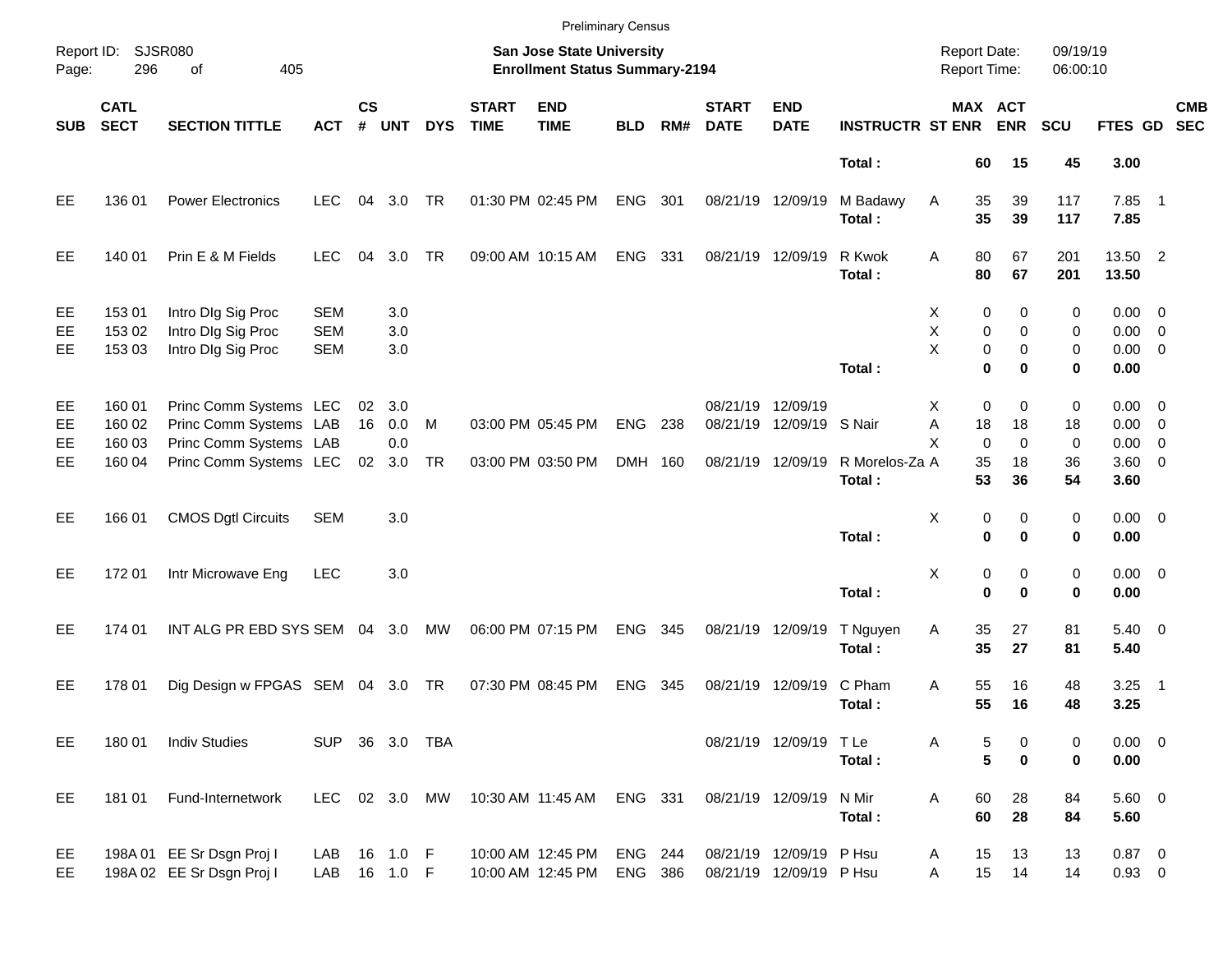|                     |                            |                                                                                               |            |                    |            |              |                             |                                                                           | <b>Preliminary Census</b> |     |                             |                            |                                                                                     |                                            |                       |                      |                     |                           |
|---------------------|----------------------------|-----------------------------------------------------------------------------------------------|------------|--------------------|------------|--------------|-----------------------------|---------------------------------------------------------------------------|---------------------------|-----|-----------------------------|----------------------------|-------------------------------------------------------------------------------------|--------------------------------------------|-----------------------|----------------------|---------------------|---------------------------|
| Report ID:<br>Page: | 297                        | SJSR080<br>405<br>оf                                                                          |            |                    |            |              |                             | <b>San Jose State University</b><br><b>Enrollment Status Summary-2194</b> |                           |     |                             |                            |                                                                                     | <b>Report Date:</b><br><b>Report Time:</b> |                       | 09/19/19<br>06:00:10 |                     |                           |
| <b>SUB</b>          | <b>CATL</b><br><b>SECT</b> | <b>SECTION TITTLE</b>                                                                         | <b>ACT</b> | $\mathsf{cs}$<br># | <b>UNT</b> | <b>DYS</b>   | <b>START</b><br><b>TIME</b> | <b>END</b><br><b>TIME</b>                                                 | <b>BLD</b>                | RM# | <b>START</b><br><b>DATE</b> | <b>END</b><br><b>DATE</b>  | <b>INSTRUCTR ST ENR</b>                                                             |                                            | MAX ACT<br><b>ENR</b> | <b>SCU</b>           |                     | <b>CMB</b><br>FTES GD SEC |
| EE                  |                            | 198A 03 EE Sr Dsgn Proj I                                                                     | LAB        | 16                 | 1.0        | -F           |                             | 10:00 AM 12:45 PM                                                         | <b>ENG</b>                | 387 | 08/21/19                    | 12/09/19                   | P Hsu                                                                               | Α<br>15                                    | 11                    | 11                   | $0.73 \ 0$          |                           |
| EE                  |                            | 198A 04 EE Sr Dsgn Proj I                                                                     | LAB        | 16                 | 1.0        | - F          |                             | 10:00 AM 12:45 PM                                                         | <b>ENG</b>                | 389 |                             | 08/21/19 12/09/19          | P Hsu<br>Total:                                                                     | 15<br>A<br>60                              | 9<br>47               | 9<br>47              | 0.60 0<br>3.13      |                           |
| EE                  |                            | 198B 01 EE Sr Dsgn Proj II                                                                    | LAB        | 16                 | 3.0        | .S           |                             | 09:00 AM 06:00 PM                                                         | <b>ENG</b>                | 244 |                             | 08/21/19 12/09/19          | P Hsu                                                                               | 15<br>A                                    | 15                    | 45                   | $3.00 \ 0$          |                           |
| EE                  |                            | 198B 02 EE Sr Dsgn Proj II                                                                    | LAB        | 16                 | 3.0        | <sub>S</sub> |                             | 09:00 AM 06:00 PM                                                         | <b>ENG</b>                | 376 | 08/21/19                    | 12/09/19                   | P Hsu                                                                               | A<br>15                                    | 15                    | 45                   | $3.00 \ 0$          |                           |
| EE                  |                            | 198B 03 EE Sr Dsgn Proj II                                                                    | LAB        | 16                 | 3.0        | S            |                             | 09:00 AM 06:00 PM                                                         | <b>ENG</b>                | 376 |                             | 08/21/19 12/09/19          | P Hsu                                                                               | A<br>15                                    | 15                    | 45                   | $3.00 \ 0$          |                           |
| EE.                 |                            | 198B 04 EE Sr Dsgn Proj II                                                                    | LAB        | 16                 | 3.0        | S            |                             | 09:00 AM 06:00 PM                                                         | <b>ENG</b>                | 386 |                             | 08/21/19 12/09/19          | P Hsu<br>Total:                                                                     | A<br>15<br>60                              | $\overline{7}$<br>52  | 21<br>156            | $1.40 \ 0$<br>10.40 |                           |
| EE                  | 210 01                     | <b>Linear Systems</b>                                                                         | <b>SEM</b> |                    | 3.0        |              |                             |                                                                           |                           |     |                             |                            |                                                                                     | Χ<br>0                                     | 0                     | 0                    | $0.00 \t 0$         |                           |
| EE.                 | 210 02                     | Linear Systems                                                                                | <b>SEM</b> | 05                 | 3.0        | TR           |                             | 06:00 PM 07:15 PM                                                         | <b>ENG</b>                | 345 |                             | 08/21/19 12/09/19          | J Kim<br>Total:                                                                     | A<br>90<br>90                              | 86<br>86              | 258<br>258           | 21.50 86<br>21.50   |                           |
| EE                  | 221 01                     | Prin of Semi Dev I                                                                            | <b>SEM</b> | 05                 | 3.0        | <b>TR</b>    |                             | 03:00 PM 04:15 PM                                                         | <b>ENG</b>                | 343 |                             | 08/21/19 12/09/19          | B Mantha                                                                            | 55<br>A                                    | 51                    | 153                  | 12.75 51            |                           |
| EE                  | 221 02                     | Prin of Semi Dev I                                                                            | <b>SEM</b> |                    | 3.0        |              |                             |                                                                           |                           |     |                             |                            |                                                                                     | Χ<br>$\pmb{0}$                             | $\mathbf 0$           | 0                    | $0.00 \t 0$         |                           |
| EЕ                  | 221 03                     | Prin of Semi Dev I                                                                            | <b>SEM</b> | 05                 | 3.0        | <b>TR</b>    |                             | 03:00 PM 04:15 PM                                                         | ENG 331                   |     |                             | 08/21/19 12/09/19          | I Tyukhov<br>Total:                                                                 | A<br>55<br>110                             | 43<br>94              | 129<br>282           | 10.75 43<br>23.50   |                           |
| EE                  | 223 01                     | Analog Int Ckts                                                                               | SEM        | 05                 | 3.0        | MW           |                             | 07:30 PM 08:45 PM                                                         | <b>ENG</b>                | 301 |                             | 08/21/19 12/09/19          | S Lee<br>Total:                                                                     | 35<br>Α<br>35                              | 28<br>28              | 84<br>84             | 6.90 26<br>6.90     |                           |
| EE                  | 224 01                     | Hi Speed CMOS Ckts SEM 05 3.0                                                                 |            |                    |            | MW           |                             | 03:00 PM 04:15 PM                                                         | <b>ENG</b>                | 401 |                             | 08/21/19 12/09/19          | H Wong<br>Total:                                                                    | 35<br>Α<br>35                              | 18<br>18              | 54<br>54             | 4.50 18<br>4.50     |                           |
| EE                  | 230 01                     | <b>RFIC II</b>                                                                                | SEM        | 05                 | 3.0        | MW           |                             | 06:00 PM 07:15 PM                                                         | <b>ENG</b>                | 340 |                             | 08/21/19 12/09/19          | S Lee<br>Total:                                                                     | 35<br>A<br>35                              | 22<br>22              | 66<br>66             | 5.50 22<br>5.50     |                           |
| EЕ                  | 231 01                     | <b>Automat Contr Theo</b>                                                                     | <b>SEM</b> | 05                 | 3.0        | MW           |                             | 03:00 PM 04:15 PM                                                         | <b>ENG</b>                | 303 |                             | 08/21/19 12/09/19          | P Hsu<br>Total:                                                                     | 35<br>A<br>35                              | 17<br>17              | 51<br>51             | 4.15 15<br>4.15     |                           |
| EE.                 | 239 01                     | Sel Top in Sys & C                                                                            |            |                    |            |              |                             |                                                                           |                           |     |                             |                            | SEM 05 3.0 TR  06:00 PM 07:15 PM  ENG  339  08/21/19  12/09/19  M  Badawy<br>Total: | 35<br>A<br>35                              | 21<br>21              | 63<br>63             | 5.25 21<br>5.25     |                           |
| EE                  | 250 01                     | Prob Ran Vari & St P SEM 05 3.0                                                               |            |                    |            |              |                             |                                                                           |                           |     |                             | 08/21/19 12/09/19          |                                                                                     | 0<br>X                                     | 0                     | 0                    | $0.00 \t 0$         |                           |
| EE                  | 250 02                     | Prob Ran Vari & St P SEM 05 3.0 MW 07:30 PM 08:45 PM ENG 345                                  |            |                    |            |              |                             |                                                                           |                           |     |                             | 08/21/19 12/09/19 J Kamali |                                                                                     | A<br>65<br>65                              | 52                    | 156                  | 13.00 52            |                           |
| EE                  | 251 01                     | Digital Comm Systems LEC 02 3.0 MW 04:30 PM 05:45 PM ENG 303 08/21/19 12/09/19 R Morelos-Za A |            |                    |            |              |                             |                                                                           |                           |     |                             |                            | Total:                                                                              | 35                                         | 52<br>8               | 156<br>24            | 13.00<br>2.00 8     |                           |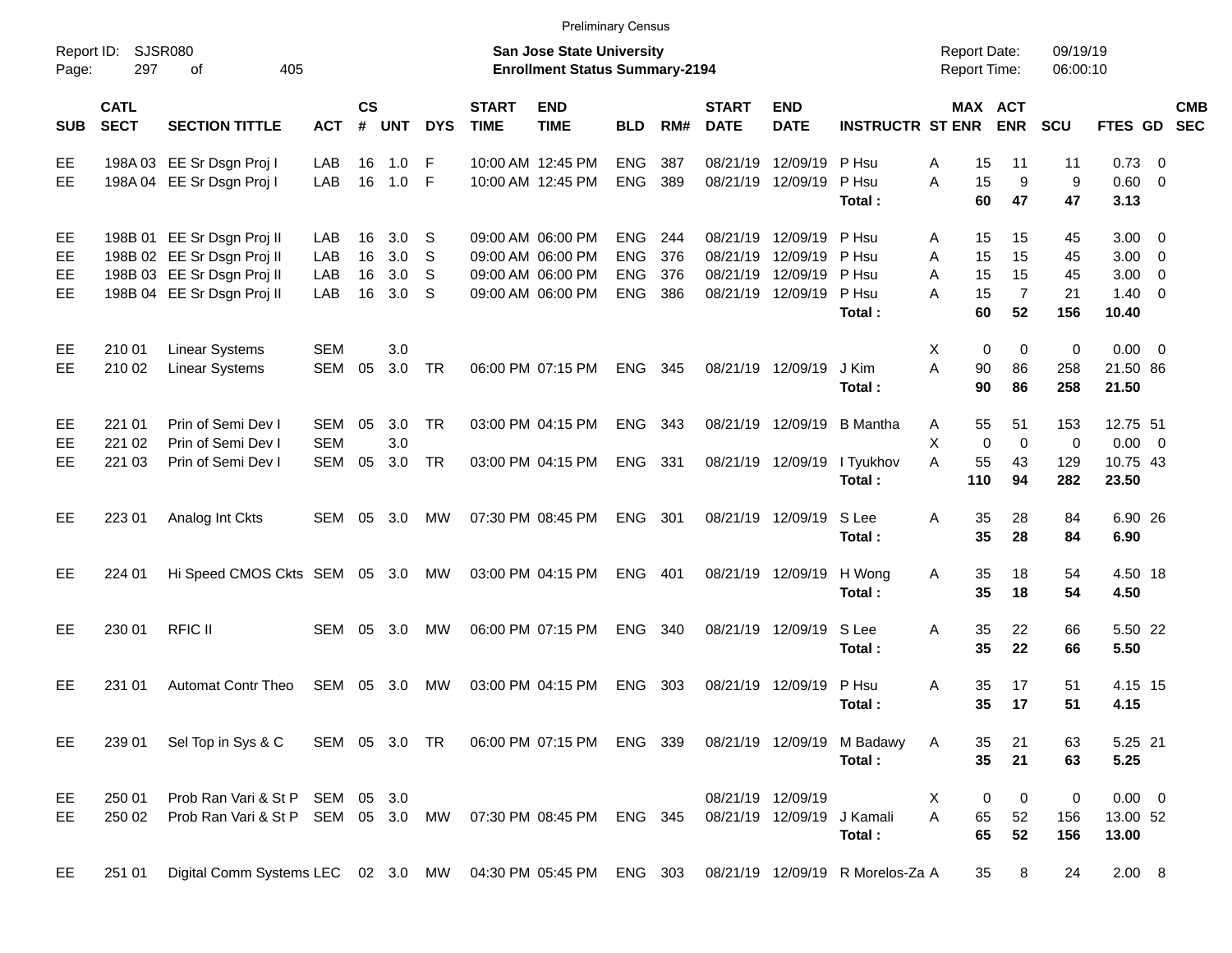|                |                            |                                                                             |                          |                    |                   |               |                             | <b>Preliminary Census</b>                                          |                    |     |                               |                           |                                                                    |                                             |                              |                         |                                               |                          |
|----------------|----------------------------|-----------------------------------------------------------------------------|--------------------------|--------------------|-------------------|---------------|-----------------------------|--------------------------------------------------------------------|--------------------|-----|-------------------------------|---------------------------|--------------------------------------------------------------------|---------------------------------------------|------------------------------|-------------------------|-----------------------------------------------|--------------------------|
| Page:          | Report ID: SJSR080<br>298  | 405<br>of                                                                   |                          |                    |                   |               |                             | San Jose State University<br><b>Enrollment Status Summary-2194</b> |                    |     |                               |                           |                                                                    | <b>Report Date:</b><br><b>Report Time:</b>  |                              | 09/19/19<br>06:00:10    |                                               |                          |
| <b>SUB</b>     | <b>CATL</b><br><b>SECT</b> | <b>SECTION TITTLE</b>                                                       | <b>ACT</b>               | $\mathsf{cs}$<br># | <b>UNT</b>        | <b>DYS</b>    | <b>START</b><br><b>TIME</b> | <b>END</b><br><b>TIME</b>                                          | <b>BLD</b>         | RM# | <b>START</b><br><b>DATE</b>   | <b>END</b><br><b>DATE</b> | <b>INSTRUCTR ST ENR</b>                                            |                                             | MAX ACT<br><b>ENR</b>        | <b>SCU</b>              | <b>FTES GD</b>                                | <b>CMB</b><br><b>SEC</b> |
|                |                            |                                                                             |                          |                    |                   |               |                             |                                                                    |                    |     |                               |                           | Total:                                                             | 35                                          | 8                            | 24                      | 2.00                                          |                          |
| EE             | 258 01                     | <b>Neural Networks</b>                                                      | SEM                      | 05                 | 3.0               | MW            |                             | 03:00 PM 04:15 PM                                                  | <b>ENG</b>         | 345 | 08/21/19 12/09/19             |                           | <b>B</b> Sirkeci<br>Total:                                         | 80<br>A<br>80                               | 50<br>50                     | 150<br>150              | 12.10 42<br>12.10                             |                          |
| EE             | 265 01                     | Software-Def. Comm LEC                                                      |                          |                    | $02 \quad 3.0$    | МW            |                             | 06:00 PM 07:15 PM                                                  | DMH 227            |     | 08/21/19 12/09/19             |                           | R Morelos-Za A<br>Total:                                           | 55<br>55                                    | 15<br>15                     | 45<br>45                | 3.65 13<br>3.65                               |                          |
| EE<br>EE       | 271 01<br>271 02           | Digital Sys Design<br>Digital Sys Design                                    | SEM<br>SEM               | 05<br>05           | 3.0<br>3.0        | <b>TR</b>     |                             | 04:30 PM 05:45 PM                                                  | <b>ENG</b>         | 345 | 08/21/19 12/09/19<br>08/21/19 | 12/09/19                  | <b>B</b> Le<br>Total:                                              | $\mathbf 0$<br>Х<br>55<br>A<br>55           | $\mathbf 0$<br>57<br>57      | $\pmb{0}$<br>171<br>171 | $0.00 \t 0$<br>14.25 57<br>14.25              |                          |
| EE             | 272 01                     | <b>SOC DESIGN</b>                                                           | SEM                      | 05                 | 3.0               | <b>TR</b>     |                             | 07:30 PM 08:45 PM                                                  | <b>ENG</b>         | 329 | 08/21/19 12/09/19             |                           | M Jones<br>Total:                                                  | 60<br>A<br>60                               | 47<br>47                     | 141<br>141              | 11.75 47<br>11.75                             |                          |
| EE             | 273 01                     | Log Verif UVM                                                               | SEM 05                   |                    | 3.0               | MW            |                             | 07:30 PM 08:45 PM                                                  | <b>ENG</b>         | 303 | 08/21/19 12/09/19             |                           | M Jones<br>Total:                                                  | 35<br>A<br>35                               | 32<br>32                     | 96<br>96                | 8.00 32<br>8.00                               |                          |
| EE<br>EE       | 275 01<br>275 02           | Adv Comp Architect<br>Adv Comp Architect                                    | <b>SEM</b><br><b>SEM</b> |                    | 3.0<br>3.0        |               |                             |                                                                    |                    |     |                               |                           | Total:                                                             | 0<br>Х<br>X<br>0<br>$\bf{0}$                | 0<br>0<br>$\bf{0}$           | 0<br>0<br>0             | $0.00 \t 0$<br>$0.00 \t 0$<br>0.00            |                          |
| EE<br>EE<br>EE | 277A 01                    | Embedded SoC Des.<br>277A 02 Embedded SoC Des.<br>277A 03 Embedded SoC Des. | SEM<br><b>SEM</b><br>SEM | 05                 | 3.0<br>3.0<br>3.0 | -F            |                             | 12:30 PM 03:15 PM                                                  | <b>ENG</b>         | 301 | 08/21/19 12/09/19             |                           | A Rahimi<br>Total:                                                 | 0<br>Х<br>X<br>$\mathbf 0$<br>A<br>35<br>35 | 0<br>$\mathbf 0$<br>16<br>16 | 0<br>0<br>48<br>48      | $0.00 \t 0$<br>$0.00 \t 0$<br>4.00 16<br>4.00 |                          |
| EE             | 278 01                     | Dig Design AI/DSP                                                           | SEM 05                   |                    | 3.0               | - F           |                             | 03:30 PM 06:15 PM                                                  | <b>ENG</b>         | 345 |                               | 08/21/19 12/09/19         | C Choo<br>Total:                                                   | 55<br>Α<br>55                               | 38<br>38                     | 114<br>114              | 9.45 37<br>9.45                               |                          |
| EE             | 281 01                     | Internetworking                                                             |                          |                    |                   | SEM 04 3.0 TR |                             | 04:30 PM 05:45 PM ENG 401                                          |                    |     |                               |                           | 08/21/19 12/09/19 J Ponniah<br>Total:                              | Α<br>40<br>40                               | 32<br>32                     | 96<br>96                | 8.00 32<br>8.00                               |                          |
| EE             | 284 01                     | Voice & Data Net                                                            |                          |                    |                   | SEM 05 3.0 MW |                             | 04:30 PM 05:45 PM                                                  | ENG 345            |     | 08/21/19 12/09/19             |                           | N Mir<br>Total:                                                    | 80<br>Α<br>80                               | 67<br>67                     | 201<br>201              | 16.70 66<br>16.70                             |                          |
| EE<br>EE       | 295 01<br>295 02           | <b>Technical Writing</b><br><b>Technical Writing</b>                        | LEC.<br>LEC 03 3.0 TR    |                    | 03 3.0 TR         |               |                             | 04:30 PM 05:45 PM<br>07:30 PM 08:45 PM                             | ENG 339<br>ENG 339 |     |                               |                           | 08/21/19 12/09/19 T Wrappe<br>08/21/19 12/09/19 T Wrappe<br>Total: | 55<br>A<br>A<br>40<br>95                    | 47<br>30<br>77               | 141<br>90<br>231        | 11.75 47<br>7.50 30<br>19.25                  |                          |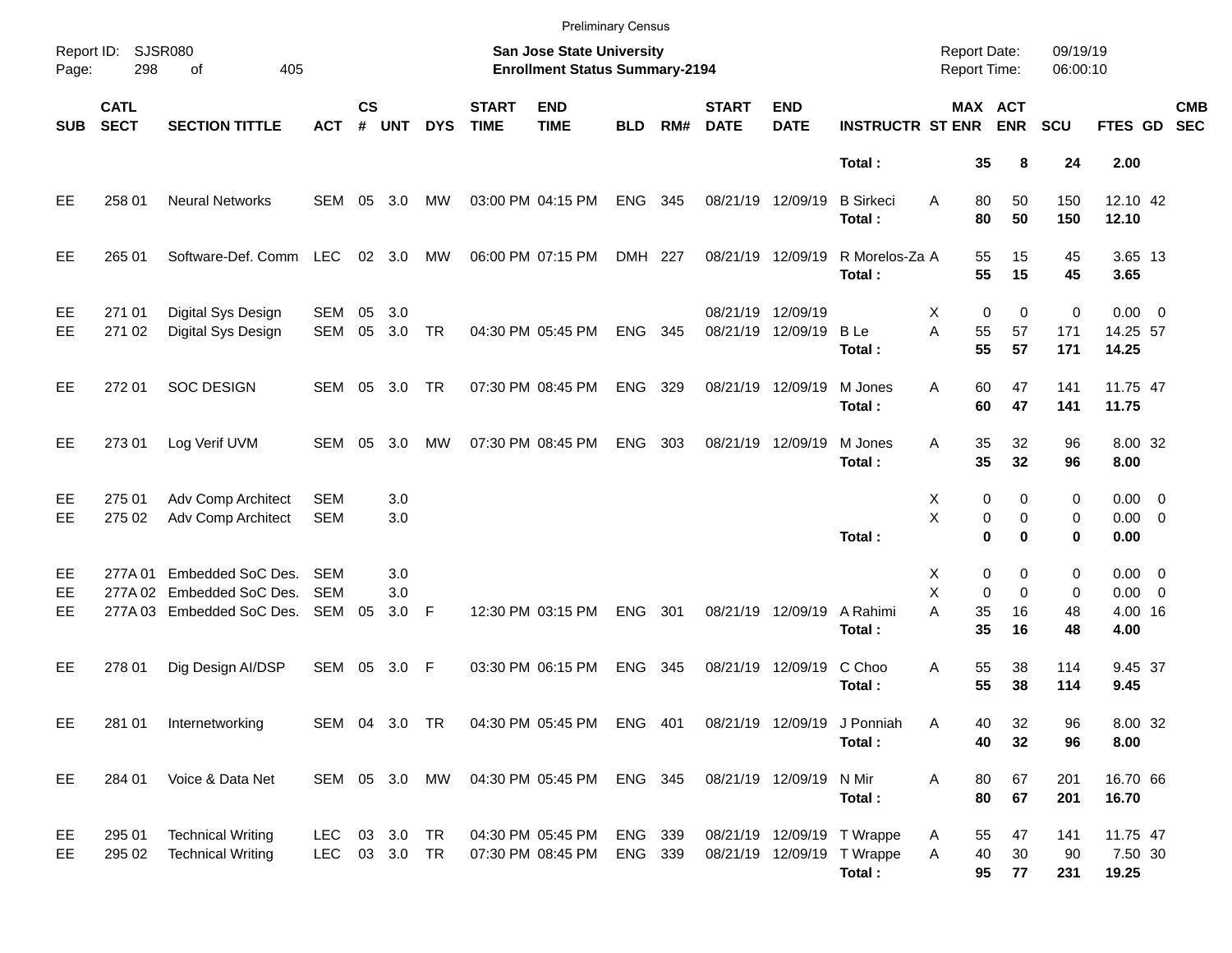|                                          | <b>Preliminary Census</b><br>Report ID: SJSR080<br><b>San Jose State University</b><br><b>Report Date:</b> |                                                                                                                                                                                  |                                        |                                  |                                        |                                        |                             |                                                                                                                            |                                                                           |                                        |                                              |                                                                                        |                                                                                                                                |                            |                                        |                                                    |                                              |                                                                         |                                       |                          |
|------------------------------------------|------------------------------------------------------------------------------------------------------------|----------------------------------------------------------------------------------------------------------------------------------------------------------------------------------|----------------------------------------|----------------------------------|----------------------------------------|----------------------------------------|-----------------------------|----------------------------------------------------------------------------------------------------------------------------|---------------------------------------------------------------------------|----------------------------------------|----------------------------------------------|----------------------------------------------------------------------------------------|--------------------------------------------------------------------------------------------------------------------------------|----------------------------|----------------------------------------|----------------------------------------------------|----------------------------------------------|-------------------------------------------------------------------------|---------------------------------------|--------------------------|
| Page:                                    | 299                                                                                                        | 405<br>οf                                                                                                                                                                        |                                        |                                  |                                        |                                        |                             | <b>Enrollment Status Summary-2194</b>                                                                                      |                                                                           |                                        |                                              |                                                                                        |                                                                                                                                |                            | <b>Report Time:</b>                    |                                                    | 09/19/19<br>06:00:10                         |                                                                         |                                       |                          |
| <b>SUB</b>                               | <b>CATL</b><br><b>SECT</b>                                                                                 | <b>SECTION TITTLE</b>                                                                                                                                                            | <b>ACT</b>                             | <b>CS</b><br>#                   | <b>UNT</b>                             | <b>DYS</b>                             | <b>START</b><br><b>TIME</b> | <b>END</b><br><b>TIME</b>                                                                                                  | <b>BLD</b>                                                                | RM#                                    | <b>START</b><br><b>DATE</b>                  | <b>END</b><br><b>DATE</b>                                                              | <b>INSTRUCTR ST ENR</b>                                                                                                        |                            | MAX ACT                                | <b>ENR</b>                                         | SCU                                          | <b>FTES GD</b>                                                          |                                       | <b>CMB</b><br><b>SEC</b> |
| EE<br>EE<br><b>EE</b><br>EE<br>EE.<br>EE |                                                                                                            | 297A 01 MSEE Proj Proposal<br>297A 02 MSEE Proj Proposal<br>297A 03 MSEE Proj Proposal<br>297A 04 MSEE Proj Proposal<br>297A 05 MSEE Proj Proposal<br>297A 06 MSEE Proj Proposal | LAB<br>LAB<br>LAB<br>LAB<br>LAB<br>LAB | 16<br>16<br>16<br>16<br>16<br>16 | 3.0<br>3.0<br>3.0<br>3.0<br>3.0<br>3.0 | S<br>S<br>S<br>S<br>S<br>S             |                             | 09:00 AM 06:00 PM<br>09:00 AM 06:00 PM<br>09:00 AM 06:00 PM<br>09:00 AM 06:00 PM<br>09:00 AM 06:00 PM<br>09:00 AM 06:00 PM | <b>ENG</b><br><b>ENG</b><br><b>ENG</b><br>ENG<br><b>ENG</b><br><b>ENG</b> | 238<br>238<br>289<br>289<br>238<br>289 | 08/21/19<br>08/21/19<br>08/21/19<br>08/21/19 | 12/09/19<br>12/09/19<br>12/09/19<br>12/09/19<br>08/21/19 12/09/19<br>08/21/19 12/09/19 | <b>B</b> Sirkeci<br><b>B</b> Sirkeci<br><b>B</b> Sirkeci<br><b>B</b> Sirkeci<br><b>B</b> Sirkeci<br><b>B</b> Sirkeci<br>Total: | A<br>A<br>A<br>A<br>A<br>A | 15<br>15<br>15<br>15<br>15<br>15<br>90 | 18<br>18<br>18<br>18<br>18<br>17<br>107            | 54<br>54<br>54<br>54<br>54<br>51<br>321      | 4.50 18<br>4.50 18<br>4.50 18<br>4.50 18<br>4.50 18<br>4.25 17<br>26.75 |                                       |                          |
| EE<br>EE<br>EE.<br>EE                    | 298 01                                                                                                     | 297B 01 MSEE Project<br>297B 02 MSEE Project<br>297B 03 MSEE Project<br>Spec Prob                                                                                                | LAB<br>LAB<br>LAB<br><b>SUP</b>        | 16<br>16<br>16                   | 3.0<br>3.0<br>3.0<br>25 1.0            | S<br>S<br>S<br><b>TBA</b>              |                             | 09:00 AM 06:00 PM<br>09:00 AM 06:00 PM<br>09:00 AM 06:00 PM                                                                | ENG<br>ENG<br><b>ENG</b>                                                  | 291<br>295<br>317                      | 08/21/19                                     | 08/21/19 12/09/19<br>12/09/19<br>08/21/19 12/09/19<br>08/21/19 12/09/19                | <b>B</b> Sirkeci<br><b>B</b> Sirkeci<br><b>B</b> Sirkeci<br>Total:<br>T Le                                                     | A<br>A<br>A<br>Α           | 15<br>15<br>15<br>45<br>5              | 15<br>15<br>8<br>38<br>0                           | 45<br>45<br>24<br>114<br>0                   | 3.75 15<br>3.75 15<br>2.00<br>9.50<br>0.00                              | $_{\rm 8}$<br>$\overline{\mathbf{0}}$ |                          |
| EE<br>EE<br>EE.                          | 298I01<br>298I02<br>298103                                                                                 | EE Internship Experi<br><b>EE Internship Experi</b><br>EE Internship Experi                                                                                                      | <b>SUP</b><br><b>SUP</b><br><b>SUP</b> | 48<br>48                         | 1.0<br>2.0<br>48 3.0                   | <b>TBA</b><br><b>TBA</b><br><b>TBA</b> |                             |                                                                                                                            |                                                                           |                                        | 08/21/19                                     | 08/21/19 12/09/19<br>12/09/19<br>08/21/19 12/09/19                                     | Total:<br>TLe<br>TLe<br>TLe<br>Total:                                                                                          | A<br>A<br>A                | 5<br>5<br>5<br>60<br>70                | $\bf{0}$<br>$\Omega$<br>$\overline{1}$<br>35<br>36 | $\mathbf 0$<br>0<br>$\mathbf{1}$<br>35<br>36 | 0.00<br>0.00<br>0.13<br>8.60 32<br>8.73                                 | $\overline{0}$<br>$\overline{0}$      |                          |
| EE                                       |                                                                                                            | 299A 01 MSEE Thesis Proposal SUP                                                                                                                                                 |                                        |                                  | 25 3.0                                 | TBA                                    |                             |                                                                                                                            |                                                                           |                                        |                                              | 08/21/19 12/09/19                                                                      | <b>B</b> Sirkeci<br>Total:                                                                                                     | A                          | 5<br>5                                 | 3<br>3                                             | 0<br>$\mathbf{0}$                            | 0.75<br>0.75                                                            | $\overline{\mathbf{3}}$               |                          |
| EE.                                      |                                                                                                            | 299B 01 MSEE Thesis                                                                                                                                                              | <b>SUP</b>                             |                                  | 25 3.0                                 | <b>TBA</b>                             |                             |                                                                                                                            |                                                                           |                                        |                                              | 08/21/19 12/09/19                                                                      | <b>B</b> Sirkeci<br>Total:                                                                                                     | A                          | 5<br>5                                 | $\mathbf{1}$<br>$\mathbf{1}$                       | 3<br>3                                       | 0.25<br>0.25<br>518.80                                                  | $\overline{\phantom{0}}$ 1            |                          |
|                                          | Department :                                                                                               | <b>Electrical Engineering</b>                                                                                                                                                    |                                        |                                  |                                        |                                        |                             |                                                                                                                            |                                                                           |                                        |                                              | <b>Lower Division:</b><br><b>Upper Division:</b>                                       | <b>Department Total:</b>                                                                                                       |                            | 3408<br>510<br>1613                    | 2765<br>454<br>1349                                | 6968<br>944<br>3219                          | 63.03<br>216.33                                                         |                                       |                          |

**Graduate Division : 1285 962 2805 239.43**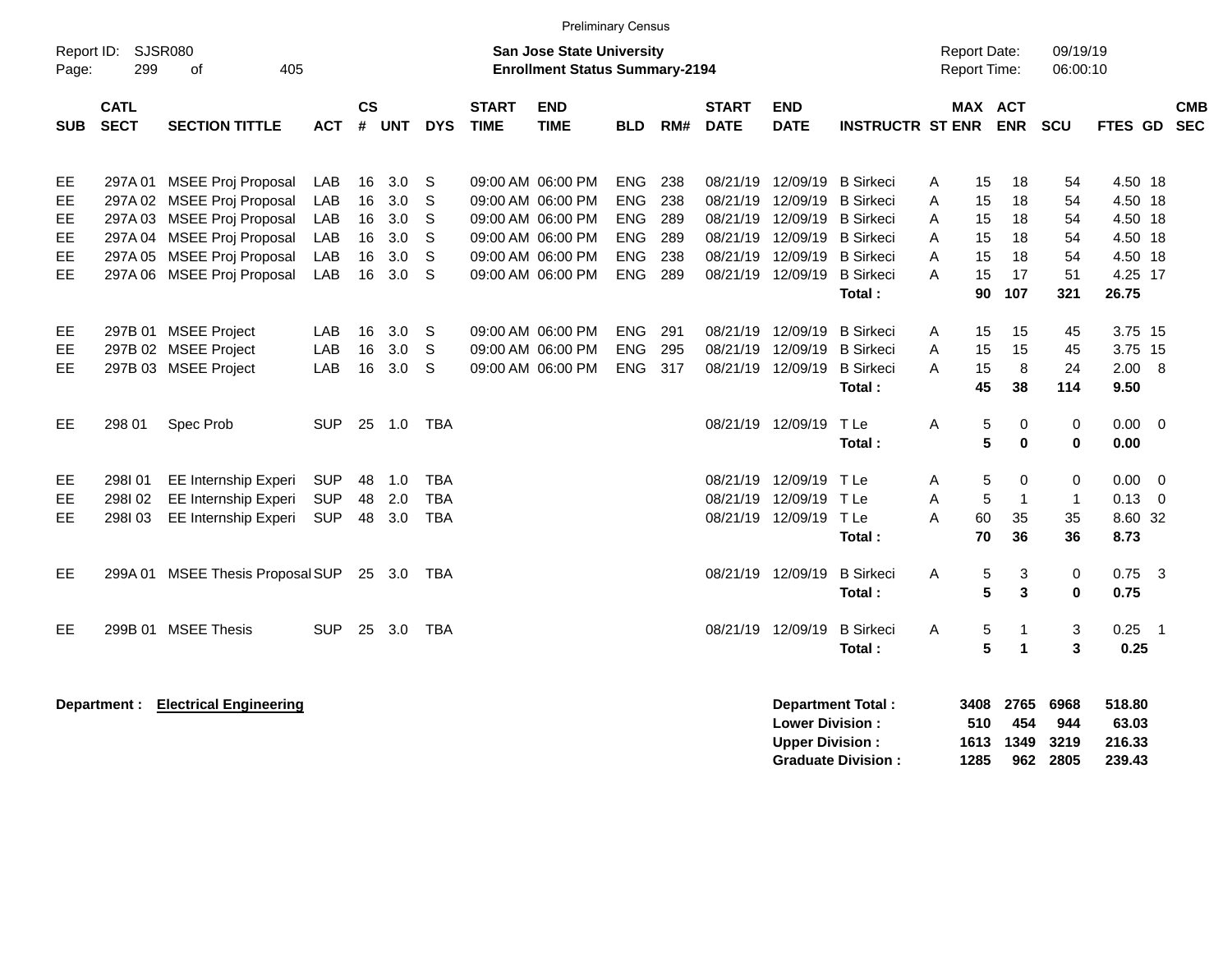|                                |                            |                                                  |            |                             |            |            |                             | <b>Preliminary Census</b>                                                 |            |     |                             |                           |                         |   |                                            |                  |                      |                |             |                          |
|--------------------------------|----------------------------|--------------------------------------------------|------------|-----------------------------|------------|------------|-----------------------------|---------------------------------------------------------------------------|------------|-----|-----------------------------|---------------------------|-------------------------|---|--------------------------------------------|------------------|----------------------|----------------|-------------|--------------------------|
| Report ID:<br>Page:            | 300                        | <b>SJSR080</b><br>405<br>οf                      |            |                             |            |            |                             | <b>San Jose State University</b><br><b>Enrollment Status Summary-2194</b> |            |     |                             |                           |                         |   | <b>Report Date:</b><br><b>Report Time:</b> |                  | 09/19/19<br>06:00:10 |                |             |                          |
| <b>SUB</b>                     | <b>CATL</b><br><b>SECT</b> | <b>SECTION TITTLE</b>                            | <b>ACT</b> | $\mathbf{c}\mathbf{s}$<br># | <b>UNT</b> | <b>DYS</b> | <b>START</b><br><b>TIME</b> | <b>END</b><br><b>TIME</b>                                                 | <b>BLD</b> | RM# | <b>START</b><br><b>DATE</b> | <b>END</b><br><b>DATE</b> | <b>INSTRUCTR ST ENR</b> |   | MAX ACT                                    | <b>ENR</b>       | <b>SCU</b>           | <b>FTES GD</b> |             | <b>CMB</b><br><b>SEC</b> |
| <b>College</b><br>Department : |                            | <b>Engineering</b><br><b>General Engineering</b> |            |                             |            |            |                             |                                                                           |            |     |                             |                           |                         |   |                                            |                  |                      |                |             |                          |
| <b>ENGR</b>                    | 8Q 01                      | <b>Engineering Success</b>                       | ACT        |                             | 1.0        |            |                             |                                                                           |            |     |                             |                           |                         | X | 0                                          | 0                | 0                    | 0.00           | 0           |                          |
| <b>ENGR</b>                    | 8Q 02                      | <b>Engineering Success</b>                       | ACT        | 13                          | 1.0        | <b>MW</b>  | 12:00 PM 12:40 PM           |                                                                           | ENG        | 340 | 08/21/19                    | 12/09/19                  | R Trocio                | Α | 30                                         | 20               | 20                   | 1.33           | 0           |                          |
| <b>ENGR</b>                    | 8Q 03                      | <b>Engineering Success</b>                       | ACT        |                             | 1.0        |            |                             |                                                                           |            |     |                             |                           |                         | X | 0                                          | 0                | 0                    | 0.00           | 0           |                          |
|                                |                            |                                                  |            |                             |            |            |                             |                                                                           |            |     |                             |                           | Total:                  |   | 30                                         | 20               | 20                   | 1.33           |             |                          |
| ENGR 1001                      |                            | Intro to Engr                                    | SEM        | 05                          | 3.0        | MW         | 08:00 AM 08:50 AM           |                                                                           | MD         | 101 | 08/21/19                    | 12/09/19                  | J Warecki               | A | 250                                        | 262              | 524                  | 52.40          | 0           |                          |
| ENGR 1002                      |                            | Intro to Engr                                    | SEM        | 05                          | 3.0        | MW         | 01:30 PM 02:20 PM           |                                                                           | MD         | 101 | 08/21/19                    | 12/09/19                  | K Youssefi              | Α | 250                                        | 227              | 454                  | 45.40          | 0           |                          |
| ENGR 1003                      |                            | Intro to Engr                                    | LAB        | 16                          | 0.0        | R          | 09:00 AM 11:45 AM           |                                                                           | <b>ENG</b> | 391 | 08/21/19                    | 12/09/19                  | S Duorah                | A | 22                                         | 23               | 23                   | 0.00           | 0           |                          |
| ENGR 1004                      |                            | Intro to Engr                                    | LAB        | 16                          | 0.0        | Т          | 03:00 PM 05:45 PM           |                                                                           | <b>ENG</b> | 391 | 08/21/19                    | 12/09/19                  | F Marbouti              | A | 22                                         | 24               | 24                   | 0.00           | 0           |                          |
| ENGR 1005                      |                            | Intro to Engr                                    | LAB        | 16                          | 0.0        | R          | 03:00 PM 05:45 PM           |                                                                           | <b>ENG</b> | 391 | 08/21/19                    | 12/09/19                  | S Ananthaiah A          |   | 22                                         | 24               | 24                   | 0.00           | 0           |                          |
| ENGR 1006                      |                            | Intro to Engr                                    | LAB        | 16                          | 0.0        | W          | 09:00 AM 11:45 AM           |                                                                           | <b>ENG</b> | 391 | 08/21/19                    | 12/09/19                  | S Duorah                | A | 22                                         | 24               | 24                   | 0.00           | 0           |                          |
| ENGR 1007                      |                            | Intro to Engr                                    | LAB        | 16                          | 0.0        | W          | 03:00 PM 05:45 PM           |                                                                           | <b>ENG</b> | 391 | 08/21/19                    | 12/09/19                  | S Rafati                | A | 22                                         | 24               | 24                   | 0.00           | 0           |                          |
| ENGR 1008                      |                            | Intro to Engr                                    | LAB        | 16                          | 0.0        | F          | 09:00 AM 11:45 AM           |                                                                           | <b>ENG</b> | 391 | 08/21/19                    | 12/09/19                  | G Friedman              | A | 22                                         | 22               | 22                   | 0.00           | 0           |                          |
| ENGR 10 09                     |                            | Intro to Engr                                    | LAB        | 16                          | 0.0        | F          | 12:30 PM 03:15 PM           |                                                                           | <b>ENG</b> | 391 | 08/21/19                    | 12/09/19                  | G Friedman              | A | 22                                         | 24               | 24                   | 0.00           | 0           |                          |
| ENGR 1010                      |                            | Intro to Engr                                    | LAB        | 16                          | 0.0        | Т          | 12:00 PM 02:45 PM           |                                                                           | <b>ENG</b> | 391 | 08/21/19                    | 12/09/19                  | A Banafa                | A | 22                                         | 24               | 24                   | 0.00           | 0           |                          |
| <b>ENGR 1011</b>               |                            | Intro to Engr                                    | LAB        | 16                          | 0.0        | Т          | 06:00 PM 08:45 PM           |                                                                           | ENG        | 391 | 08/21/19                    | 12/09/19 S Sepka          |                         | Α | 22                                         | 23               | 23                   | 0.00           | 0           |                          |
| ENGR 1012                      |                            | Intro to Engr                                    | LAB        | 16                          | 0.0        | R          | 12:00 PM 02:45 PM           |                                                                           | <b>ENG</b> | 391 | 08/21/19                    | 12/09/19                  | S Ananthaiah A          |   | 22                                         | 22               | 22                   | 0.00           | 0           |                          |
| <b>ENGR 1013</b>               |                            | Intro to Engr                                    | LAB        | 16                          | 0.0        | F          | 09:00 AM 11:45 AM           |                                                                           | <b>ENG</b> | 393 | 08/21/19                    | 12/09/19                  | S Sepka                 | Α | 22                                         | 21               | 21                   | 0.00           | 0           |                          |
| ENGR 1014                      |                            | Intro to Engr                                    | LAB        | 16                          | 0.0        | W          | 03:00 PM 05:45 PM           |                                                                           | <b>ENG</b> | 393 | 08/21/19                    | 12/09/19                  | K Youssefi              | Α | 22                                         | 23               | 23                   | 0.00           | 0           |                          |
| <b>ENGR 1015</b>               |                            | Intro to Engr                                    | LAB        | 16                          | 0.0        | F          | 12:30 PM 03:15 PM           |                                                                           | <b>ENG</b> | 393 | 08/21/19                    | 12/09/19                  | S Rafati                | A | 22                                         | 22               | 22                   | 0.00           | 0           |                          |
| <b>ENGR 1016</b>               |                            | Intro to Engr                                    | LAB        | 16                          | 0.0        | Т          | 09:00 AM 11:45 AM           |                                                                           | <b>ENG</b> | 393 | 08/21/19                    | 12/09/19                  | S Duorah                | Α | 22                                         | 24               | 24                   | 0.00           | 0           |                          |
| ENGR 1017                      |                            | Intro to Engr                                    | LAB        | 16                          | 0.0        | Т          | 03:00 PM 05:45 PM           |                                                                           | <b>ENG</b> | 393 | 08/21/19                    | 12/09/19                  | V Bhatia                | Α | 22                                         | 25               | 25                   | 0.00           | 0           |                          |
| <b>ENGR 1018</b>               |                            | Intro to Engr                                    | LAB        | 16                          | 0.0        | R          | 06:00 PM 08:45 PM           |                                                                           | <b>ENG</b> | 393 | 08/21/19                    | 12/09/19                  | J Valencia              | Α | 22                                         | 22               | 22                   | 0.00           | 0           |                          |
| ENGR 1019                      |                            | Intro to Engr                                    | LAB        | 16                          | 0.0        | R          | 12:00 PM 02:45 PM           |                                                                           | <b>ENG</b> | 393 | 08/21/19                    | 12/09/19                  | A Banafa                | A | 22                                         | 23               | 23                   | 0.00           | 0           |                          |
| ENGR 10 20                     |                            | Intro to Engr                                    | LAB        | 16                          | 0.0        | W          | 09:00 AM 11:45 AM           |                                                                           | <b>ENG</b> | 393 | 08/21/19                    | 12/09/19                  | J Huynh                 | Α | 22                                         | 24               | 24                   | 0.00           | 0           |                          |
| <b>ENGR 1021</b>               |                            | Intro to Engr                                    | LAB        | 16                          | 0.0        | R          | 03:00 PM 05:45 PM           |                                                                           | <b>ENG</b> | 393 | 08/21/19                    | 12/09/19                  | V Bhatia                | A | 22                                         | 24               | 24                   | 0.00           | 0           |                          |
| <b>ENGR 1022</b>               |                            | Intro to Engr                                    | LAB        | 16                          | 0.0        | T          | 12:00 PM 02:45 PM           |                                                                           | <b>ENG</b> | 393 | 08/21/19                    | 12/09/19                  | M Hambaba               | A | 22                                         | 23               | 23                   | 0.00           | 0           |                          |
| ENGR 1023                      |                            | Intro to Engr                                    | LAB        | 16                          | 0.0        | W          | 06:00 PM 08:45 PM           |                                                                           | <b>ENG</b> | 393 | 08/21/19                    | 12/09/19                  | J Valencia              | A | 22                                         | 24               | 24                   | 0.00           | 0           |                          |
|                                |                            |                                                  |            |                             |            |            |                             |                                                                           |            |     |                             |                           | Total:                  |   |                                            | 962 978          | 1467                 | 97.80          |             |                          |
| ENGR 25 01                     |                            | <b>Digital World</b>                             | <b>LEC</b> |                             | 3.0        |            |                             |                                                                           |            |     |                             |                           |                         | X | 0                                          | $\pmb{0}$        | 0                    | 0.00           | 0           |                          |
| CS                             | 25 01                      | Digital World                                    | <b>LEC</b> |                             | 3.0        |            |                             |                                                                           |            |     |                             |                           |                         | X | 0                                          | $\,0\,$          | 0                    | 0.00           | $\mathbf 0$ |                          |
| ENGR 25 02                     |                            | <b>Digital World</b>                             | <b>LEC</b> |                             | 3.0        |            |                             |                                                                           |            |     |                             |                           |                         | X | 0                                          | $\pmb{0}$        | 0                    | 0.00           | 0           |                          |
| CS                             | 25 02                      | Digital World                                    | <b>LEC</b> |                             | 3.0        |            |                             |                                                                           |            |     |                             |                           |                         | X | 0                                          | $\boldsymbol{0}$ | 0                    | 0.00           | 0           |                          |
|                                |                            |                                                  |            |                             |            |            |                             |                                                                           |            |     |                             |                           | Total:                  |   | 0                                          | $\bf{0}$         | 0                    | 0.00           |             |                          |
|                                |                            | ENGR 100W 01 Engr Reports                        | <b>SEM</b> |                             | 3.0        |            |                             |                                                                           |            |     |                             |                           |                         | X | 0                                          | 0                | 0                    | $0.00 \t 0$    |             |                          |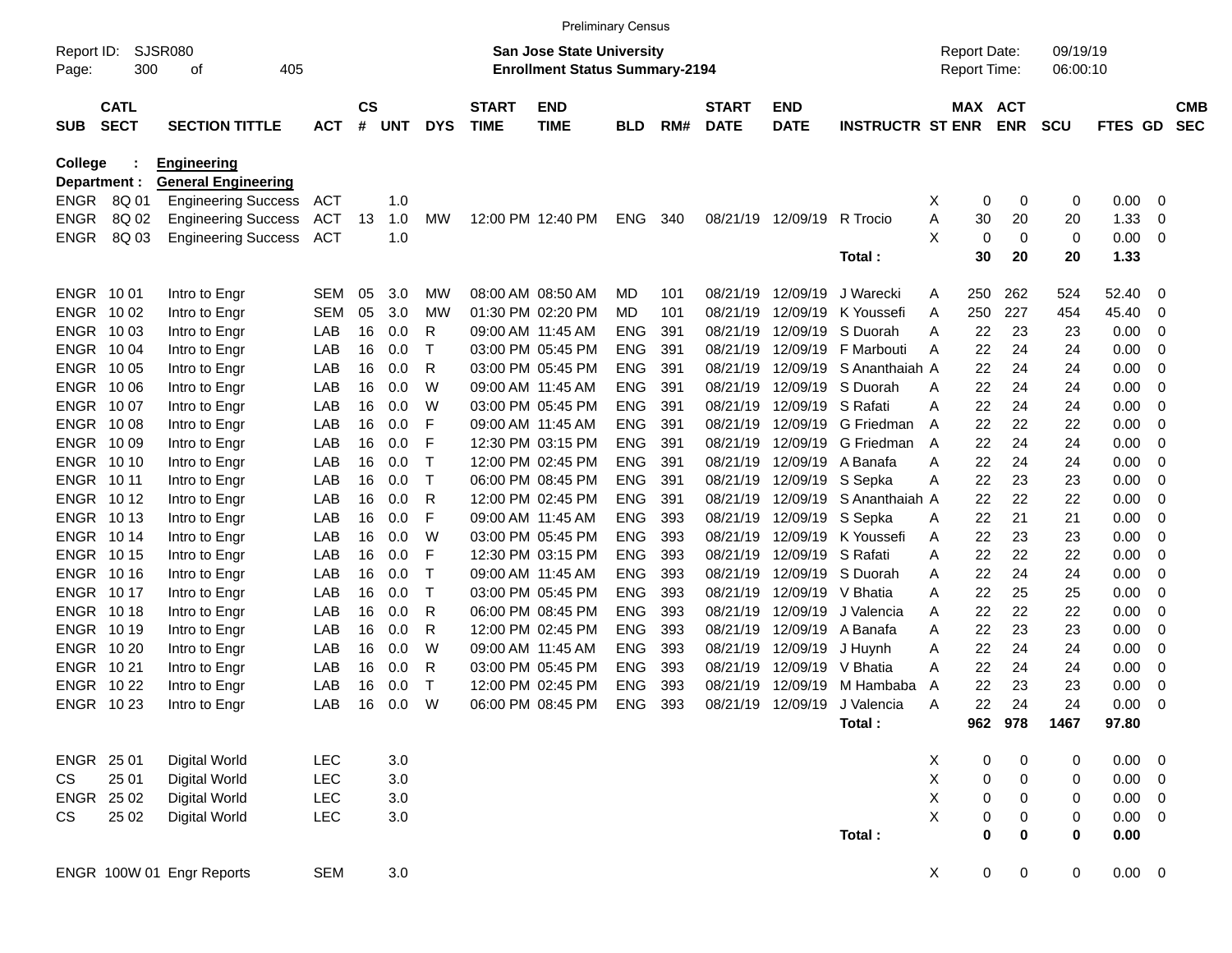|                     |                            |                           |            |               |         |            |                             |                                                                           | <b>Preliminary Census</b> |     |                             |                           |                                |                                     |                       |                      |             |                          |                          |
|---------------------|----------------------------|---------------------------|------------|---------------|---------|------------|-----------------------------|---------------------------------------------------------------------------|---------------------------|-----|-----------------------------|---------------------------|--------------------------------|-------------------------------------|-----------------------|----------------------|-------------|--------------------------|--------------------------|
| Report ID:<br>Page: | SJSR080<br>301             | of                        | 405        |               |         |            |                             | <b>San Jose State University</b><br><b>Enrollment Status Summary-2194</b> |                           |     |                             |                           |                                | <b>Report Date:</b><br>Report Time: |                       | 09/19/19<br>06:00:10 |             |                          |                          |
| <b>SUB</b>          | <b>CATL</b><br><b>SECT</b> | <b>SECTION TITTLE</b>     | <b>ACT</b> | $\mathsf{cs}$ | # UNT   | <b>DYS</b> | <b>START</b><br><b>TIME</b> | <b>END</b><br><b>TIME</b>                                                 | <b>BLD</b>                | RM# | <b>START</b><br><b>DATE</b> | <b>END</b><br><b>DATE</b> | <b>INSTRUCTR ST ENR</b>        |                                     | MAX ACT<br><b>ENR</b> | <b>SCU</b>           | FTES GD     |                          | <b>CMB</b><br><b>SEC</b> |
|                     |                            | ENGR 100W 02 Engr Reports | LAB        |               | 0.0     |            |                             |                                                                           |                           |     |                             |                           |                                | X                                   | 0<br>0                | 0                    | $0.00 \t 0$ |                          |                          |
|                     |                            | ENGR 100W 03 Engr Reports | <b>SEM</b> |               | 3.0     |            |                             |                                                                           |                           |     |                             |                           |                                | X                                   | 0<br>0                | 0                    | 0.00        | $\overline{\phantom{0}}$ |                          |
|                     |                            | ENGR 100W 04 Engr Reports | LAB        |               | 0.0     |            |                             |                                                                           |                           |     |                             |                           |                                | X<br>0                              | 0                     | 0                    | 0.00        | $\overline{\phantom{0}}$ |                          |
|                     |                            | ENGR 100W 05 Engr Reports | <b>SEM</b> | 05            | 3.0     | MW         |                             | 09:30 AM 10:20 AM                                                         | <b>ENG</b>                | 392 | 08/21/19                    | 12/09/19                  | B Hsia                         | 22<br>A                             | 23                    | 46                   | 4.60        | $\overline{\phantom{0}}$ |                          |
|                     |                            | ENGR 100W 06 Engr Reports | LAB        | 16            | 0.0     | W          |                             | 12:00 PM 01:15 PM                                                         | <b>ENG</b>                | 189 | 08/21/19                    | 12/09/19                  |                                | 22<br>A                             | 23                    | 23                   | 0.00        | $\overline{\phantom{0}}$ |                          |
|                     |                            | ENGR 100W 07 Engr Reports | <b>SEM</b> | 05            | 3.0     | МW         |                             | 09:30 AM 10:20 AM                                                         | <b>ENG</b>                | 394 | 08/21/19                    |                           | 12/09/19 C Cordero             | 22<br>A                             | 21                    | 42                   | 4.25        | - 1                      |                          |
|                     |                            | ENGR 100W 08 Engr Reports | LAB        | 16            | 0.0     | W          |                             | 12:00 PM 01:15 PM                                                         | <b>ENG</b>                | 189 | 08/21/19                    | 12/09/19                  | C Cordero                      | 22<br>A                             | 21                    | 21                   | 0.00        | - 1                      |                          |
|                     |                            | ENGR 100W 09 Engr Reports | <b>SEM</b> | 05            | 3.0     | МW         |                             | 09:30 AM 10:20 AM                                                         | <b>ENG</b>                | 388 | 08/21/19                    | 12/09/19 D Haley          |                                | 22<br>Α                             | 26                    | 52                   | 5.20        | $\overline{\phantom{0}}$ |                          |
|                     |                            | ENGR 100W 10 Engr Reports | LAB        | 16            | 0.0     | W          |                             | 12:00 PM 01:15 PM                                                         | <b>ENG</b>                | 189 | 08/21/19                    | 12/09/19                  |                                | 22<br>A                             | 26                    | 26                   | 0.00        | $\overline{\phantom{0}}$ |                          |
|                     |                            | ENGR 100W 11 Engr Reports | <b>SEM</b> | 05            | 3.0     | МW         |                             | 01:30 PM 02:20 PM                                                         | <b>ENG</b>                | 392 | 08/21/19                    | 12/09/19                  | V Sansome                      | 22<br>A                             | 21                    | 42                   | 4.20        | $\overline{\phantom{0}}$ |                          |
|                     |                            | ENGR 100W 12 Engr Reports | LAB        | 16            | 0.0     | W          |                             | 12:00 PM 01:15 PM                                                         | <b>ENG</b>                | 189 | 08/21/19                    | 12/09/19                  | V Sansome                      | 22<br>A                             | 21                    | 21                   | 0.00        | $\overline{\phantom{0}}$ |                          |
|                     |                            | ENGR 100W 13 Engr Reports | <b>SEM</b> | 05            | 3.0     | МW         |                             | 01:30 PM 02:20 PM                                                         | <b>ENG</b>                | 394 | 08/21/19                    | 12/09/19                  | B Hsia                         | 22<br>A                             | 22                    | 44                   | 4.40        | $\overline{\phantom{0}}$ |                          |
|                     |                            | ENGR 100W 14 Engr Reports | LAB        | 16            | 0.0     | W          |                             | 12:00 PM 01:15 PM                                                         | <b>ENG</b>                | 189 | 08/21/19                    | 12/09/19                  | B Hsia                         | 22<br>Α                             | 22                    | 22                   | 0.00        | $\overline{\phantom{0}}$ |                          |
|                     |                            | ENGR 100W 15 Engr Reports | <b>SEM</b> | 05            | 3.0     | МW         |                             | 01:30 PM 02:20 PM                                                         | <b>ENG</b>                | 388 | 08/21/19                    |                           | 12/09/19 C Cordero             | 22<br>A                             | 21                    | 42                   | 4.20        | $\overline{\phantom{0}}$ |                          |
|                     |                            | ENGR 100W 16 Engr Reports | LAB        | 16            | 0.0     | W          |                             | 12:00 PM 01:15 PM                                                         | <b>ENG</b>                | 189 | 08/21/19                    |                           | 12/09/19 C Cordero             | 22<br>Α                             | 21                    | 21                   | 0.00        | $\overline{\phantom{0}}$ |                          |
|                     |                            | ENGR 100W 17 Engr Reports | <b>SEM</b> |               | 3.0     |            |                             |                                                                           |                           |     |                             |                           |                                | х                                   | 0<br>0                | 0                    | 0.00        | $\overline{\phantom{0}}$ |                          |
|                     |                            | ENGR 100W 18 Engr Reports | LAB        |               | 0.0     |            |                             |                                                                           |                           |     |                             |                           |                                | X<br>0                              | 0                     | 0                    | 0.00        | $\overline{\phantom{0}}$ |                          |
|                     |                            | ENGR 100W 19 Engr Reports | <b>SEM</b> | 05            | 3.0     | <b>MW</b>  |                             | 03:30 PM 04:20 PM                                                         | <b>ENG</b>                | 392 | 08/21/19                    | 12/09/19                  | V Sansome                      | 22<br>A                             | 21                    | 42                   | 4.20        | - 0                      |                          |
|                     |                            | ENGR 100W 20 Engr Reports | LAB        | 16            | 0.0     | W          |                             | 12:00 PM 01:15 PM                                                         | <b>ENG</b>                | 189 | 08/21/19                    | 12/09/19 J Melvin         |                                | 22.<br>A                            | 21                    | 21                   | 0.00        | $\overline{\phantom{0}}$ |                          |
|                     |                            | ENGR 100W 21 Engr Reports | <b>SEM</b> |               | 3.0     |            |                             |                                                                           |                           |     |                             |                           |                                | 0<br>х                              | 0                     | 0                    | 0.00        | $\overline{\phantom{0}}$ |                          |
|                     |                            | ENGR 100W 22 Engr Reports | LAB        |               | 0.0     |            |                             |                                                                           |                           |     |                             |                           |                                | X<br>0                              | 0                     | 0                    | 0.00        | $\overline{\phantom{0}}$ |                          |
|                     |                            | ENGR 100W 23 Engr Reports | <b>SEM</b> | 05            | 3.0     | <b>MW</b>  |                             | 06:00 PM 06:50 PM                                                         | <b>ENG</b>                | 392 | 08/21/19                    |                           | 12/09/19 V Sansome             | 22<br>A                             | 23                    | 46                   | 4.60        | $\overline{\phantom{0}}$ |                          |
|                     |                            | ENGR 100W 24 Engr Reports | LAB        | 16            | 0.0     | <b>MW</b>  |                             | 06:50 PM 08:20 PM                                                         | <b>ENG</b>                | 392 | 08/21/19                    |                           | 12/09/19 V Sansome             | 22<br>A                             | 23                    | 23                   | 0.00        | $\overline{\phantom{0}}$ |                          |
|                     |                            | ENGR 100W 25 Engr Reports | <b>SEM</b> |               | 3.0     |            |                             |                                                                           |                           |     |                             |                           |                                | х<br>0                              | 0                     | 0                    | 0.00        | $\overline{\phantom{0}}$ |                          |
|                     |                            | ENGR 100W 26 Engr Reports | LAB        |               | 0.0     |            |                             |                                                                           |                           |     |                             |                           |                                | х<br>0                              | 0                     | 0                    | 0.00        | $\overline{\mathbf{0}}$  |                          |
|                     |                            | ENGR 100W 27 Engr Reports | <b>SEM</b> | 05            | 3.0     | TR         |                             | 08:00 AM 08:50 AM                                                         | <b>ENG</b>                | 392 | 08/21/19                    | 12/09/19 C Peters         |                                | 22<br>A                             | 24                    | 48                   | 4.80        | - 0                      |                          |
|                     |                            | ENGR 100W 28 Engr Reports | LAB        | 16            | 0.0     | TR         |                             | 08:50 AM 10:20 AM                                                         | <b>ENG</b>                | 392 | 08/21/19                    | 12/09/19                  | C Peters                       | 22<br>A                             | 24                    | 24                   | 0.00        | - 0                      |                          |
|                     |                            | ENGR 100W 29 Engr Reports | <b>SEM</b> | 05            | 3.0     | <b>TR</b>  |                             | 08:00 AM 08:50 AM                                                         | <b>ENG</b>                | 394 | 08/21/19                    | 12/09/19 S Tran           |                                | 22<br>A                             | 21                    | 42                   | 4.20        | - 0                      |                          |
|                     |                            | ENGR 100W 30 Engr Reports | LAB        | 16            | 0.0     | <b>TR</b>  |                             | 08:50 AM 10:20 AM                                                         | <b>ENG</b>                | 394 | 08/21/19                    | 12/09/19                  | S Tran                         | 22<br>A                             | 21                    | 21                   | 0.00        | $\overline{\phantom{0}}$ |                          |
|                     |                            | ENGR 100W 31 Engr Reports | <b>SEM</b> | 05            | 3.0     | <b>TR</b>  |                             | 11:00 AM 11:50 AM                                                         | <b>ENG</b>                | 392 | 08/21/19                    | 12/09/19 J Leih           |                                | 22.<br>A                            | 25                    | 50                   | 5.00        | $\overline{\phantom{0}}$ |                          |
|                     |                            | ENGR 100W 32 Engr Reports | LAB        |               | 16  0.0 | TR         |                             | 11:50 AM 01:20 PM                                                         | ENG 392                   |     |                             | 08/21/19 12/09/19 J Leih  |                                | 22<br>Α                             | 25                    | 25                   | $0.00 \t 0$ |                          |                          |
|                     |                            | ENGR 100W 35 Engr Reports | SEM 05 3.0 |               |         | R          |                             | 11:00 AM 12:50 PM                                                         |                           |     |                             | 08/21/19 12/09/19 S Tran  |                                | 22<br>A                             | 19                    | 38                   | $3.80\ 0$   |                          |                          |
|                     |                            | ENGR 100W 36 Engr Reports | LAB        |               | 16 0.0  | $\top$     |                             | 11:00 AM 01:50 PM                                                         | ENG 394                   |     |                             | 08/21/19 12/09/19 S Tran  |                                | 22<br>A                             | 19                    | 19                   | $0.00 \t 0$ |                          |                          |
|                     |                            | ENGR 100W 39 Engr Reports | SEM 05 3.0 |               |         | R          |                             | 02:00 PM 03:50 PM                                                         |                           |     |                             | 08/21/19 12/09/19 S Knapp |                                | 22<br>A                             | 23                    | 46                   | $4.60$ 0    |                          |                          |
|                     |                            | ENGR 100W 40 Engr Reports | LAB        |               | 16 0.0  | $\top$     |                             | 02:00 PM 04:50 PM                                                         | ENG 392                   |     |                             | 08/21/19 12/09/19 S Knapp |                                | 22<br>A                             | 23                    | 23                   | $0.00 \t 0$ |                          |                          |
|                     |                            | ENGR 100W 41 Engr Reports | SEM        |               | 05 3.0  | TR         |                             | 05:00 PM 05:50 PM                                                         | ENG 392                   |     |                             | 08/21/19 12/09/19 J Leih  |                                | 22<br>Α                             | 22                    | 44                   | 4.40 0      |                          |                          |
|                     |                            | ENGR 100W 42 Engr Reports | LAB        |               | 16 0.0  | TR         |                             | 05:50 PM 07:20 PM                                                         | ENG 392                   |     |                             | 08/21/19 12/09/19 J Leih  |                                | 22<br>Α                             | 22                    | 22                   | $0.00 \t 0$ |                          |                          |
|                     |                            | ENGR 100W 43 Engr Reports | SEM 05 3.0 |               |         | TR         |                             | 06:00 PM 06:50 PM                                                         | ENG 394                   |     |                             |                           | 08/21/19 12/09/19 S Evans-WemA | 22                                  | 25                    | 50                   | $5.00 \t 0$ |                          |                          |
|                     |                            | ENGR 100W 44 Engr Reports | LAB 16 0.0 |               |         | <b>TR</b>  |                             | 06:50 PM 08:20 PM                                                         | ENG 394                   |     |                             |                           | 08/21/19 12/09/19 S Evans-WemA | 22                                  | 25                    | 25                   | $0.00 \t 0$ |                          |                          |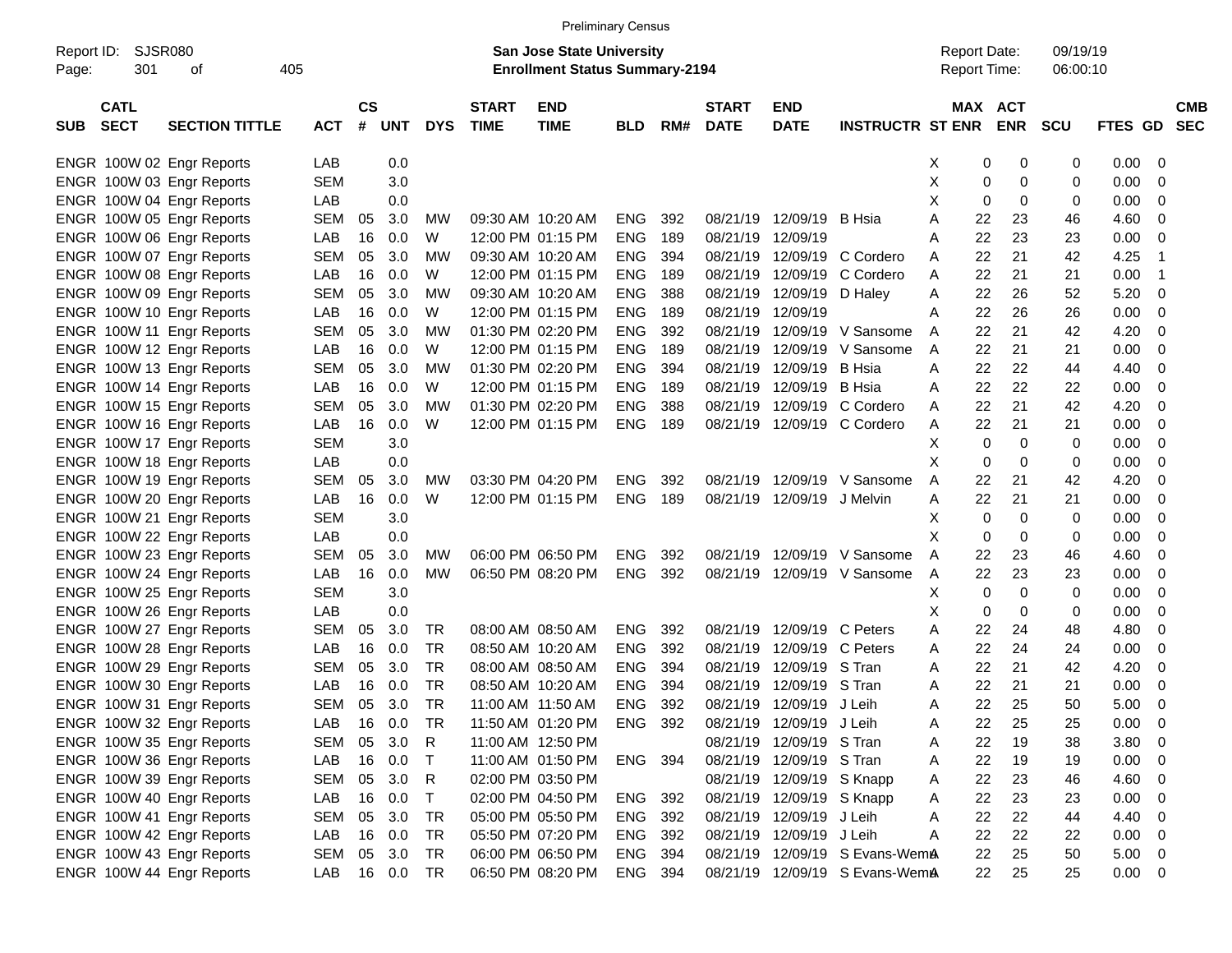|                     |                            |                           |                |                |            |            |                             | <b>Preliminary Census</b>                                                 |            |     |                             |                               |                         |   |                                     |             |                      |                |                |                          |
|---------------------|----------------------------|---------------------------|----------------|----------------|------------|------------|-----------------------------|---------------------------------------------------------------------------|------------|-----|-----------------------------|-------------------------------|-------------------------|---|-------------------------------------|-------------|----------------------|----------------|----------------|--------------------------|
| Report ID:<br>Page: | <b>SJSR080</b><br>302      | оf                        | 405            |                |            |            |                             | <b>San Jose State University</b><br><b>Enrollment Status Summary-2194</b> |            |     |                             |                               |                         |   | <b>Report Date:</b><br>Report Time: |             | 09/19/19<br>06:00:10 |                |                |                          |
| <b>SUB</b>          | <b>CATL</b><br><b>SECT</b> | <b>SECTION TITTLE</b>     | <b>ACT</b>     | <b>CS</b><br># | <b>UNT</b> | <b>DYS</b> | <b>START</b><br><b>TIME</b> | <b>END</b><br><b>TIME</b>                                                 | <b>BLD</b> | RM# | <b>START</b><br><b>DATE</b> | <b>END</b><br><b>DATE</b>     | <b>INSTRUCTR ST ENR</b> |   | MAX ACT                             | <b>ENR</b>  | SCU                  | <b>FTES GD</b> |                | <b>CMB</b><br><b>SEC</b> |
|                     |                            | ENGR 100W 45 Engr Reports | <b>SEM</b>     | 05             | 3.0        | F          |                             | 09:30 AM 11:10 AM                                                         | <b>ENG</b> | 394 | 08/21/19                    | 12/09/19                      | J Leih                  | A | 22                                  | 23          | 46                   | 4.60           | - 0            |                          |
|                     |                            | ENGR 100W 46 Engr Reports | LAB            | 16             | 0.0        | F          |                             | 01:00 PM 02:40 PM                                                         | <b>ENG</b> | 394 | 08/21/19                    | 12/09/19                      |                         | A | 22                                  | 23          | 23                   | 0.00           | $\mathbf 0$    |                          |
|                     |                            | ENGR 100W 47 Engr Reports | <b>SEM</b>     | 05             | 3.0        | F          |                             | 09:30 AM 11:10 AM                                                         | <b>ENG</b> | 392 | 08/21/19                    | 12/09/19                      | <b>B Murphy-WesA</b>    |   | 22                                  | 28          | 56                   | 5.60           | - 0            |                          |
|                     |                            | ENGR 100W 48 Engr Reports | LAB            | 16             | 0.0        | F          |                             | 01:00 PM 02:40 PM                                                         | <b>ENG</b> | 392 | 08/21/19                    | 12/09/19                      |                         | A | 22                                  | 28          | 28                   | 0.00           | - 0            |                          |
|                     |                            | ENGR 100W 49 Engr Reports | <b>SEM</b>     | 05             | 3.0        | F          |                             | 09:30 AM 11:10 AM                                                         | <b>ENG</b> | 388 | 08/21/19                    | 12/09/19                      | A Petrosyan A           |   | 22                                  | 25          | 50                   | 5.00           | - 0            |                          |
|                     |                            | ENGR 100W 50 Engr Reports | LAB            | 16             | 0.0        | F          |                             | 01:00 PM 02:40 PM                                                         | <b>ENG</b> | 388 | 08/21/19                    | 12/09/19                      |                         | A | 22                                  | 25          | 25                   | 0.00           | $\overline{0}$ |                          |
|                     |                            | ENGR 100W 51 Engr Reports | <b>SEM</b>     | 05             | 3.0        | Τ          | 10:00 AM 11:50 AM           |                                                                           |            |     | 08/21/19                    | 12/09/19                      | S Knapp                 | A | 22                                  | 22          | 44                   | 4.40           | - 0            |                          |
|                     |                            | ENGR 100W 52 Engr Reports | LAB            | 16             | 0.0        | R          |                             | 11:00 AM 01:50 PM                                                         | <b>ENG</b> | 394 | 08/21/19                    | 12/09/19                      | S Knapp                 | A | 22                                  | 22          | 22                   | 0.00           | - 0            |                          |
|                     |                            | ENGR 100W 53 Engr Reports | <b>SEM</b>     | 05             | 3.0        | Τ          |                             | 02:00 PM 03:50 PM                                                         |            |     | 08/21/19                    | 12/09/19                      | B Murphy-WesA           |   | 22                                  | 23          | 46                   | 4.60           | $\overline{0}$ |                          |
|                     |                            | ENGR 100W 54 Engr Reports | LAB            | 16             | 0.0        | R          |                             | 02:00 PM 04:50 PM                                                         | <b>ENG</b> | 392 | 08/21/19                    | 12/09/19                      | <b>B Murphy-WesA</b>    |   | 22                                  | 23          | 23                   | 0.00           | - 0            |                          |
|                     |                            | ENGR 100W 55 Engr Reports | <b>SEM</b>     | 05             | 3.0        | MW         |                             | 06:00 PM 06:50 PM                                                         | <b>ENG</b> | 388 | 08/21/19                    | 12/09/19                      | S Evans-WemA            |   | 22                                  | 25          | 50                   | 5.00           | - 0            |                          |
|                     |                            | ENGR 100W 56 Engr Reports | LAB            | 16             | 0.0        | <b>MW</b>  |                             | 06:50 PM 08:20 PM                                                         | ENG        | 388 | 08/21/19                    | 12/09/19                      | S Evans-WemA            |   | 22                                  | 25          | 25                   | 0.00           | $\overline{0}$ |                          |
|                     |                            | ENGR 100W 57 Engr Reports | <b>SEM</b>     |                | 3.0        |            |                             |                                                                           |            |     |                             |                               |                         | X | $\mathbf 0$                         | $\mathbf 0$ | 0                    | 0.00           | - 0            |                          |
|                     |                            | ENGR 100W 58 Engr Reports | LAB            |                | 0.0        |            |                             |                                                                           |            |     |                             |                               |                         | X | $\mathbf 0$                         | $\mathbf 0$ | 0                    | 0.00           | - 0            |                          |
|                     |                            | ENGR 100W 59 Engr Reports | <b>SEM</b>     | 05             | 3.0        | MW         |                             | 06:00 PM 06:50 PM                                                         | <b>ENG</b> | 394 |                             | 08/21/19 12/09/19             | D Haley                 | A | 22                                  | 29          | 58                   | 5.80           | - 0            |                          |
|                     |                            | ENGR 100W 60 Engr Reports | LAB            | 16             | 0.0        | МW         |                             | 06:50 PM 08:20 PM                                                         | ENG        | 394 | 08/21/19                    | 12/09/19                      | D Haley                 | A | 22                                  | 29          | 29                   | 0.00           | $\overline{0}$ |                          |
|                     |                            | ENGR 100W 61 Engr Reports | <b>SEM</b>     | 05             | 3.0        | T.         |                             | 02:00 PM 03:50 PM                                                         |            |     | 08/21/19                    | 12/09/19                      | S Knapp                 | A | 24                                  | 14          | 28                   | 2.80           | $\overline{0}$ |                          |
|                     |                            | ENGR 100W 62 Engr Reports | LAB            | 16             | 0.0        | R          |                             | 02:00 PM 04:50 PM                                                         | <b>ENG</b> | 394 |                             | 08/21/19 12/09/19             | S Knapp                 | A | 24                                  | 14          | 14                   | 0.00           | - 0            |                          |
|                     |                            |                           |                |                |            |            |                             |                                                                           |            |     |                             |                               | Total:                  |   |                                     | 1016 1052   | 1578                 | 105.25         |                |                          |
|                     | ENGR 102 01                | Renew Energy EngineeLEC   |                | 02             | 3.0        | TR         |                             | 04:30 PM 05:45 PM                                                         | <b>ENG</b> | 303 |                             | 08/21/19 12/09/19             | I Tyukhov               | A | 25                                  | 5           | 15                   | 1.00           | - 0            |                          |
|                     |                            |                           |                |                |            |            |                             |                                                                           |            |     |                             |                               | Total:                  |   | 25                                  | 5           | 15                   | 1.00           |                |                          |
|                     | ENGR 120 01                | Prog for Soc Sci          | <b>LEC</b>     | 02             | 3.0        | <b>TR</b>  |                             | 12:00 PM 01:15 PM                                                         | <b>ENG</b> | 339 | 08/21/19                    | 12/09/19                      | V Carr                  | A | 40                                  | 40          | 120                  | 8.35           | $\overline{7}$ |                          |
|                     | ENGR 120 02                | Prog for Soc Sci          | <b>LEC</b>     | 02             | 3.0        | МW         |                             | 09:00 AM 10:15 AM                                                         | <b>ENG</b> | 303 | 08/21/19                    | 12/09/19                      | R Liu                   | A | 40                                  | 30          | 90                   | 6.15           | 3              |                          |
|                     |                            |                           |                |                |            |            |                             |                                                                           |            |     |                             |                               | Total:                  |   | 80                                  | 70          | 210                  | 14.50          |                |                          |
|                     | ENGR 121 01                | Algo. for Soc Sci         | <b>LEC</b>     | 02             | 3.0        | <b>TR</b>  |                             | 01:30 PM 02:45 PM                                                         | <b>ENG</b> | 303 | 08/21/19                    | 12/09/19                      | F Marbouti<br>Total:    | A | 30<br>30                            | 16<br>16    | 48<br>48             | 3.50<br>3.50   | - 6            |                          |
|                     | ENGR 122 01                | R for Soc Sci             | LEC            |                | 3.0        |            |                             |                                                                           |            |     |                             |                               |                         | Χ | 0                                   | 0           | 0                    | $0.00 \t 0$    |                |                          |
|                     | ENGR 122 02                | R for Soc Sci             | <b>LEC</b>     |                | 02 3.0 MW  |            |                             | 03:00 PM 04:15 PM CL                                                      |            |     |                             | 310 08/21/19 12/09/19 M Jones |                         | A | 30                                  | 14          | 42                   | $3.05$ 5       |                |                          |
|                     |                            |                           |                |                |            |            |                             |                                                                           |            |     |                             |                               | Total:                  |   | 30                                  | 14          | 42                   | 3.05           |                |                          |
|                     |                            | ENGR 160SL 01 EPICS UD    | LAB            |                | 15  1.0  W |            |                             | 06:00 PM 08:45 PM ENG 329 08/21/19 12/09/19 K Perry                       |            |     |                             |                               |                         | A | 15                                  | 11          | 11                   | $0.73 \quad 0$ |                |                          |
|                     |                            | ENGR 160SL 02 EPICS UD    | LAB            |                | 1.0        |            |                             |                                                                           |            |     |                             |                               |                         | X | $\mathbf 0$                         | $\mathbf 0$ | 0                    | $0.00 \t 0$    |                |                          |
|                     |                            |                           |                |                |            |            |                             |                                                                           |            |     |                             |                               | Total:                  |   | 15                                  | 11          | 11                   | 0.73           |                |                          |
|                     |                            |                           |                |                |            |            |                             |                                                                           |            |     |                             |                               |                         |   |                                     |             |                      |                |                |                          |
|                     | ENGR 180 01                | <b>Indiv Studies</b>      | SUP 36 3.0 TBA |                |            |            |                             |                                                                           |            |     |                             | 08/21/19 12/09/19 P Hsu       |                         | A | 36                                  | $\mathbf 0$ | 0                    | $0.00 \t 0$    |                |                          |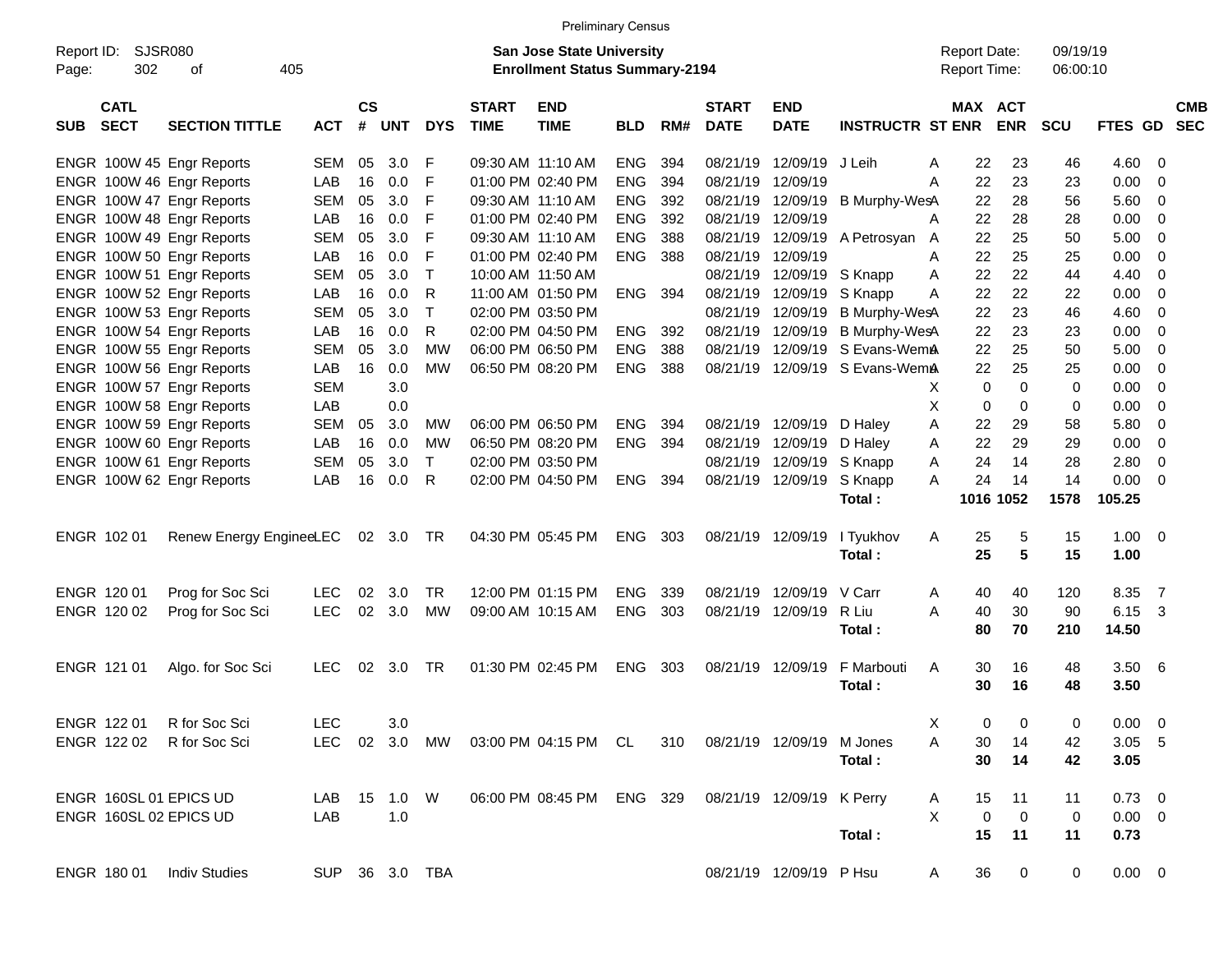|                     |                            |                                |              |                |            |            |                             |                                                                           | <b>Preliminary Census</b> |     |                             |                           |                         |                                     |                  |                      |                |                          |                          |
|---------------------|----------------------------|--------------------------------|--------------|----------------|------------|------------|-----------------------------|---------------------------------------------------------------------------|---------------------------|-----|-----------------------------|---------------------------|-------------------------|-------------------------------------|------------------|----------------------|----------------|--------------------------|--------------------------|
| Report ID:<br>Page: | <b>SJSR080</b><br>303      | 405<br>of                      |              |                |            |            |                             | <b>San Jose State University</b><br><b>Enrollment Status Summary-2194</b> |                           |     |                             |                           |                         | <b>Report Date:</b><br>Report Time: |                  | 09/19/19<br>06:00:10 |                |                          |                          |
| <b>SUB</b>          | <b>CATL</b><br><b>SECT</b> | <b>SECTION TITTLE</b>          | <b>ACT</b>   | <b>CS</b><br># | <b>UNT</b> | <b>DYS</b> | <b>START</b><br><b>TIME</b> | <b>END</b><br><b>TIME</b>                                                 | <b>BLD</b>                | RM# | <b>START</b><br><b>DATE</b> | <b>END</b><br><b>DATE</b> | <b>INSTRUCTR ST ENR</b> | MAX ACT                             | <b>ENR</b>       | SCU                  | <b>FTES GD</b> |                          | <b>CMB</b><br><b>SEC</b> |
|                     | ENGR 180 02                | <b>Indiv Studies</b>           | <b>SUP</b>   | 36             | 2.0        | <b>TBA</b> |                             |                                                                           |                           |     | 08/21/19                    | 12/09/19                  | P Hsu                   | 20<br>A                             | $\Omega$         | 0                    | 0.00           | - 0                      |                          |
|                     | ENGR 180 03                | <b>Indiv Studies</b>           | <b>SUP</b>   | 36             | 1.0        | F          |                             | 01:00 PM 03:00 PM                                                         |                           |     | 08/21/19                    | 12/09/19                  | P Hsu                   | 35<br>A                             | 0                | 0                    | 0.00           | $\mathbf 0$              |                          |
|                     | ENGR 180 04                | <b>Indiv Studies</b>           | <b>SUP</b>   | 36             | 1.0        | F          |                             | 01:00 PM 03:00 PM                                                         |                           |     | 08/21/19                    | 12/09/19                  | P Hsu                   | 10<br>A                             | $\Omega$         | 0                    | 0.00           | - 0                      |                          |
|                     | ENGR 180 05                | <b>Indiv Studies</b>           | <b>SUP</b>   | 36             | 1.0        | F          |                             | 01:00 PM 03:00 PM                                                         |                           |     | 08/21/19                    | 12/09/19                  | P Hsu                   | A<br>10                             | $\Omega$         | 0                    | 0.00           | $\overline{0}$           |                          |
|                     | ENGR 180 06                | <b>Indiv Studies</b>           | <b>SUP</b>   | 36             | 1.0        | F          |                             | 01:00 PM 03:00 PM                                                         |                           |     |                             | 08/21/19 12/09/19         | P Hsu                   | A<br>35                             | $\Omega$         | 0                    | 0.00           | $\overline{0}$           |                          |
|                     |                            |                                |              |                |            |            |                             |                                                                           |                           |     |                             |                           | Total:                  | 146                                 | $\bf{0}$         | $\bf{0}$             | 0.00           |                          |                          |
|                     |                            | ENGR 195A 01 Glob/Soc Iss Engr | <b>LEC</b>   | 01             | 1.0        | F          |                             | 10:30 AM 11:45 AM                                                         | <b>ENG</b>                | 189 |                             | 08/21/19 12/09/19         | L Zou                   | 150<br>A                            | 150              | 150                  | 10.00          | - 0                      |                          |
|                     |                            | ENGR 195A 02 Glob/Soc Iss Engr | <b>LEC</b>   | 01             | 1.0        | F          |                             | 12:00 PM 01:15 PM                                                         | ENG                       | 189 | 08/21/19                    | 12/09/19                  | L Zou                   | 150<br>A                            | 141              | 141                  | 9.40           | $\overline{0}$           |                          |
|                     |                            | ENGR 195A 03 Glob/Soc Iss Engr | <b>LEC</b>   | 01             | 1.0        | F          |                             | 01:30 PM 02:45 PM                                                         | ENG                       | 189 |                             | 08/21/19 12/09/19         | L Zou                   | A<br>150                            | 156              | 156                  | 10.40          | $\overline{\mathbf{0}}$  |                          |
|                     |                            |                                |              |                |            |            |                             |                                                                           |                           |     |                             |                           | Total:                  | 450                                 | 447              | 447                  | 29.80          |                          |                          |
|                     |                            | ENGR 195B 01 Glob/Soc Iss Engr | <b>LEC</b>   | 01             | 1.0        | F          |                             | 01:00 PM 02:15 PM                                                         | WSQ 109                   |     |                             | 08/21/19 12/09/19         | K Yrigoyen              | 150<br>A                            | 96               | 96                   | 6.40           | $\overline{\phantom{0}}$ |                          |
|                     |                            |                                |              |                |            |            |                             |                                                                           |                           |     |                             |                           | Total:                  | 150                                 | 96               | 96                   | 6.40           |                          |                          |
|                     |                            |                                |              |                |            |            |                             |                                                                           |                           |     |                             |                           |                         |                                     |                  |                      |                |                          |                          |
|                     |                            | ENGR 195C 01 Inter Sr Proj I   | <b>SEM</b>   | 05             | 3.0        | W          |                             | 06:00 PM 08:45 PM                                                         | <b>ENG</b>                | 329 |                             | 08/21/19 12/09/19         | K Perry                 | 15<br>A                             | 13               | 39                   | 2.60           | $\overline{\mathbf{0}}$  |                          |
|                     |                            | ENGR 195C 02 Inter Sr Proj I   | <b>SEM</b>   |                | 3.0        |            |                             |                                                                           |                           |     |                             |                           |                         | X<br>$\mathbf 0$                    | $\mathbf 0$      | $\mathbf 0$          | 0.00           | $\overline{0}$           |                          |
|                     |                            |                                |              |                |            |            |                             |                                                                           |                           |     |                             |                           | Total:                  | 15                                  | 13               | 39                   | 2.60           |                          |                          |
|                     |                            | ENGR 200W 02 Engr Grad Reports | <b>LEC</b>   |                | 3.0        |            |                             |                                                                           |                           |     |                             |                           |                         | X<br>0                              | $\mathbf 0$      | 0                    | 0.00           | $\overline{\phantom{0}}$ |                          |
|                     |                            | ENGR 200W 03 Engr Grad Reports | <b>LEC</b>   | 02             | 3.0        | $\top$     |                             | 07:00 PM 09:45 PM                                                         | <b>ENG</b>                | 395 |                             | 08/21/19 12/09/19         | M Highby                | A<br>22                             | 23               | 69                   | 5.75 23        |                          |                          |
|                     |                            |                                |              |                |            |            |                             |                                                                           |                           |     |                             |                           | Total:                  | 22                                  | 23               | 69                   | 5.75           |                          |                          |
|                     |                            |                                |              |                |            |            |                             |                                                                           |                           |     |                             |                           |                         |                                     |                  |                      |                |                          |                          |
|                     | ENGR 201 01                | <b>Engr Analysis</b>           | SEM          | 05             | 3.0        | M          |                             | 06:00 PM 08:45 PM                                                         | <b>ENG</b>                | 395 |                             | 08/21/19 12/09/19         | M Khosravi              | 25<br>A                             | 12               | 36                   | 3.00 12        |                          |                          |
|                     |                            |                                |              |                |            |            |                             |                                                                           |                           |     |                             |                           | Total:                  | 25                                  | 12               | 36                   | 3.00           |                          |                          |
|                     | ENGR 202 01                | <b>Systems Engr</b>            | <b>LEC</b>   | 01             | 3.0        |            |                             |                                                                           |                           |     | 08/21/19 12/09/19           |                           |                         | X<br>$\mathbf 0$                    | $\mathbf 0$      | 0                    | 0.00           | $\overline{\mathbf{0}}$  |                          |
|                     | ENGR 202 02                | <b>Systems Engr</b>            | <b>LEC</b>   | 01             | 3.0        | Т          |                             | 04:30 PM 07:15 PM                                                         | <b>SH</b>                 | 348 | 08/21/19                    | 12/09/19                  | M Hambaba               | 15<br>A                             | 15               | 45                   | 3.75 15        |                          |                          |
|                     |                            |                                |              |                |            |            |                             |                                                                           |                           |     |                             |                           | Total:                  | 15                                  | 15               | 45                   | 3.75           |                          |                          |
|                     |                            | ENGR 265 01 Bat. Ctl. Sys.     | LEC          |                | 3.0        |            |                             |                                                                           |                           |     |                             |                           |                         | X<br>$\pmb{0}$                      | $\boldsymbol{0}$ | 0                    | $0.00 \t 0$    |                          |                          |
|                     |                            |                                |              |                |            |            |                             |                                                                           |                           |     |                             |                           | Total:                  | 0                                   | $\bf{0}$         | 0                    | 0.00           |                          |                          |
|                     |                            |                                |              |                |            |            |                             |                                                                           |                           |     |                             |                           |                         |                                     |                  |                      |                |                          |                          |
|                     |                            | ENGR 281 01 Master's Project   | LAB 16 1.0   |                |            |            |                             |                                                                           |                           |     |                             | 08/21/19 12/09/19         |                         | $\times$<br>0                       | $\boldsymbol{0}$ | $\boldsymbol{0}$     | $0.00 \t 0$    |                          |                          |
|                     |                            |                                |              |                |            |            |                             |                                                                           |                           |     |                             |                           | Total:                  | 0                                   | $\bf{0}$         | $\pmb{0}$            | 0.00           |                          |                          |
|                     |                            | ENGR 295A 01 Master Project I  | LEC 02 3.0 F |                |            |            |                             | 05:00 PM 07:50 PM ENG 403                                                 |                           |     |                             | 08/21/19 12/09/19         | M Hambaba A             | 25                                  | 16               | 48                   | 4.00 16        |                          |                          |
|                     |                            |                                |              |                |            |            |                             |                                                                           |                           |     |                             |                           | Total:                  | 25                                  | 16               | 48                   | 4.00           |                          |                          |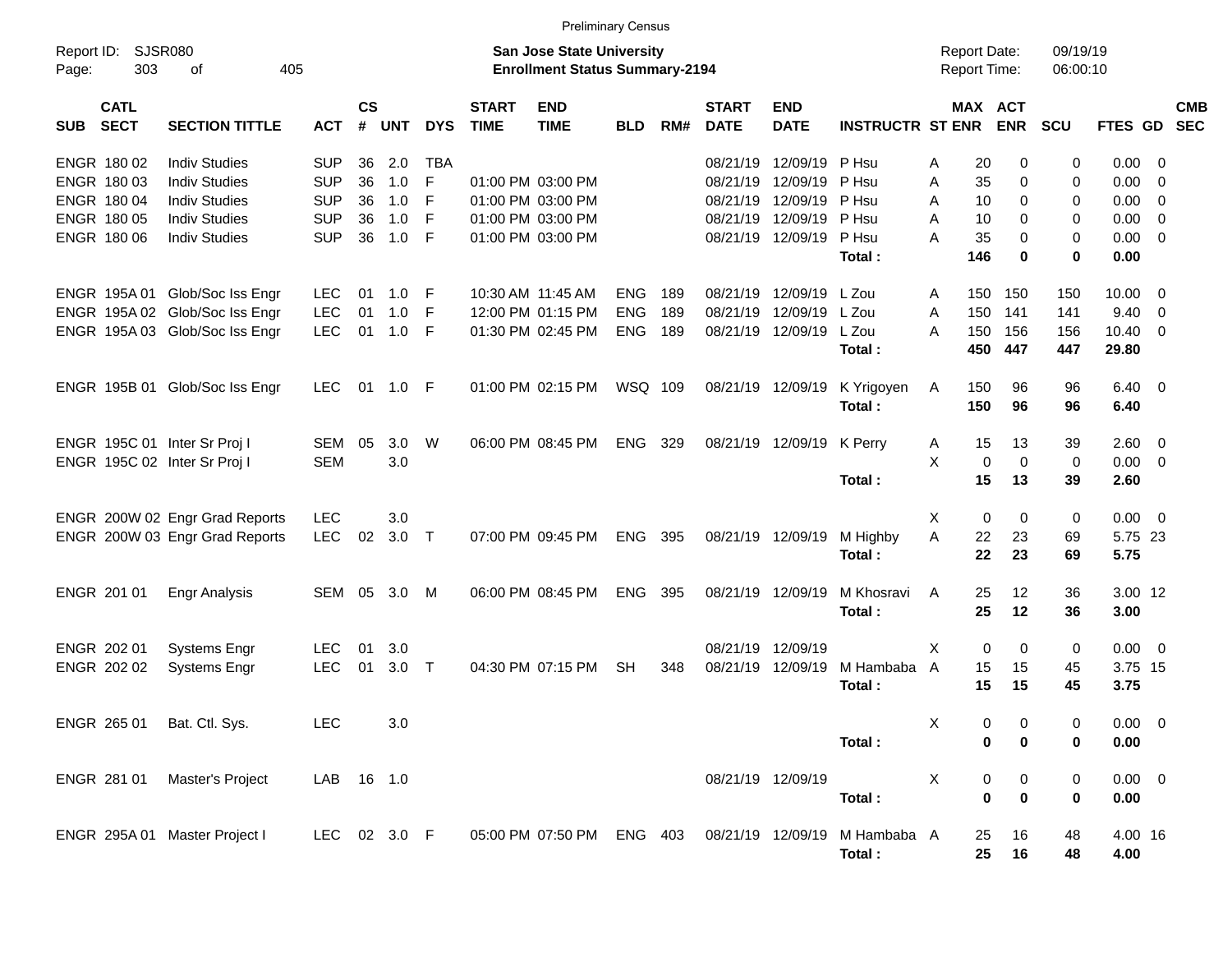|                                           |                            |                                                                                  |                          |                    |                   |                                        |                             | Preliminary Census                                                        |            |     |                                           |                                                  |                                                       |                            |                                           |                             |                                    |                                                                       |                          |
|-------------------------------------------|----------------------------|----------------------------------------------------------------------------------|--------------------------|--------------------|-------------------|----------------------------------------|-----------------------------|---------------------------------------------------------------------------|------------|-----|-------------------------------------------|--------------------------------------------------|-------------------------------------------------------|----------------------------|-------------------------------------------|-----------------------------|------------------------------------|-----------------------------------------------------------------------|--------------------------|
| Report ID:<br>Page:                       | 304                        | <b>SJSR080</b><br>405<br>0f                                                      |                          |                    |                   |                                        |                             | <b>San Jose State University</b><br><b>Enrollment Status Summary-2194</b> |            |     |                                           |                                                  |                                                       |                            | <b>Report Date:</b><br>Report Time:       | 09/19/19<br>06:00:10        |                                    |                                                                       |                          |
| <b>SUB</b>                                | <b>CATL</b><br><b>SECT</b> | <b>SECTION TITTLE</b>                                                            | <b>ACT</b>               | $\mathsf{cs}$<br># | <b>UNT</b>        | <b>DYS</b>                             | <b>START</b><br><b>TIME</b> | <b>END</b><br><b>TIME</b>                                                 | <b>BLD</b> | RM# | <b>START</b><br><b>DATE</b>               | <b>END</b><br><b>DATE</b>                        | <b>INSTRUCTR ST ENR</b>                               |                            | <b>MAX ACT</b><br><b>ENR</b>              | SCU                         | <b>FTES GD</b>                     |                                                                       | <b>CMB</b><br><b>SEC</b> |
| ENGR 295B 01                              |                            | Master Project II                                                                | <b>LEC</b>               | 01                 | 3.0               | E                                      |                             | 01:00 PM 03:45 PM                                                         | <b>ENG</b> | 401 | 08/21/19                                  | 12/09/19                                         | M Hambaba A<br>Total:                                 |                            | 25<br>25<br>$\blacktriangleleft$          | 3<br>$\mathbf{3}$           | $0.25$ 1<br>0.25                   |                                                                       |                          |
| ENGR 298 01                               |                            | Master's Project                                                                 | LAB                      | 16                 | 2.0               | TBA                                    |                             |                                                                           |            |     | 08/21/19 12/09/19                         |                                                  | Total:                                                | A                          | 30<br>3<br>30<br>3                        | 6<br>$6\phantom{1}$         | $0.50$ 3<br>0.50                   |                                                                       |                          |
| ENGR 298101<br>ENGR 298102<br>ENGR 298103 |                            | MSE Internship Exper SUP<br>MSE Internship Exper SUP<br>MSE Internship Exper SUP |                          | 48<br>48<br>48     | 3.0<br>2.0<br>1.0 | <b>TBA</b><br><b>TBA</b><br><b>TBA</b> |                             |                                                                           |            |     | 08/21/19<br>08/21/19<br>08/21/19 12/09/19 | 12/09/19<br>12/09/19                             | P Hsu<br>P Hsu<br>P Hsu                               | A<br>A<br>A                | 24<br>0<br>20<br>0<br>20<br>0             | 0<br>0<br>0                 | 0.00<br>0.00<br>0.00               | $\overline{\phantom{0}}$<br>$\overline{0}$<br>$\overline{\mathbf{0}}$ |                          |
| ENGR 299 01<br>ENGR 299 02                |                            | <b>Masters Thesis</b><br><b>Masters Thesis</b>                                   | <b>SUP</b><br><b>SUP</b> | 25<br>25           | 1.0<br>2.0        | <b>TBA</b><br><b>TBA</b>               |                             |                                                                           |            |     | 08/21/19<br>08/21/19                      | 12/09/19<br>12/09/19                             | Total:<br>P Hsu<br>P Hsu                              | Α<br>A                     | 64<br>0<br>30<br>0<br>25<br>0             | 0<br>0<br>0                 | 0.00<br>$0.00 \t 0$<br>0.00        | $\overline{\mathbf{0}}$                                               |                          |
| ENGR 299 03                               |                            | <b>Masters Thesis</b>                                                            | <b>SUP</b>               | 25                 | 3.0               | <b>TBA</b>                             |                             |                                                                           |            |     | 08/21/19                                  | 12/09/19                                         | P Hsu<br>Total:                                       | A                          | 25<br>0<br>80<br>$\bf{0}$                 | 0<br>0                      | 0.00<br>0.00                       | - 0                                                                   |                          |
|                                           |                            | ENGR 1081W 03 Basic Writ Wrkshp                                                  | LAB                      |                    | 1.0               |                                        |                             |                                                                           |            |     |                                           |                                                  | Total:                                                | X                          | $\pmb{0}$<br>0<br>$\mathbf 0$<br>$\bf{0}$ | 0<br>$\mathbf 0$            | $0.00 \ 0$<br>0.00                 |                                                                       |                          |
| Department :                              |                            | <b>General Engineering</b>                                                       |                          |                    |                   |                                        |                             |                                                                           |            |     |                                           | <b>Lower Division:</b><br><b>Upper Division:</b> | <b>Department Total:</b><br><b>Graduate Division:</b> | 3235<br>992<br>1979<br>264 | 2792<br>998<br>1747<br>47                 | 4180<br>1487<br>2555<br>138 | 283.22<br>99.13<br>172.58<br>11.50 |                                                                       |                          |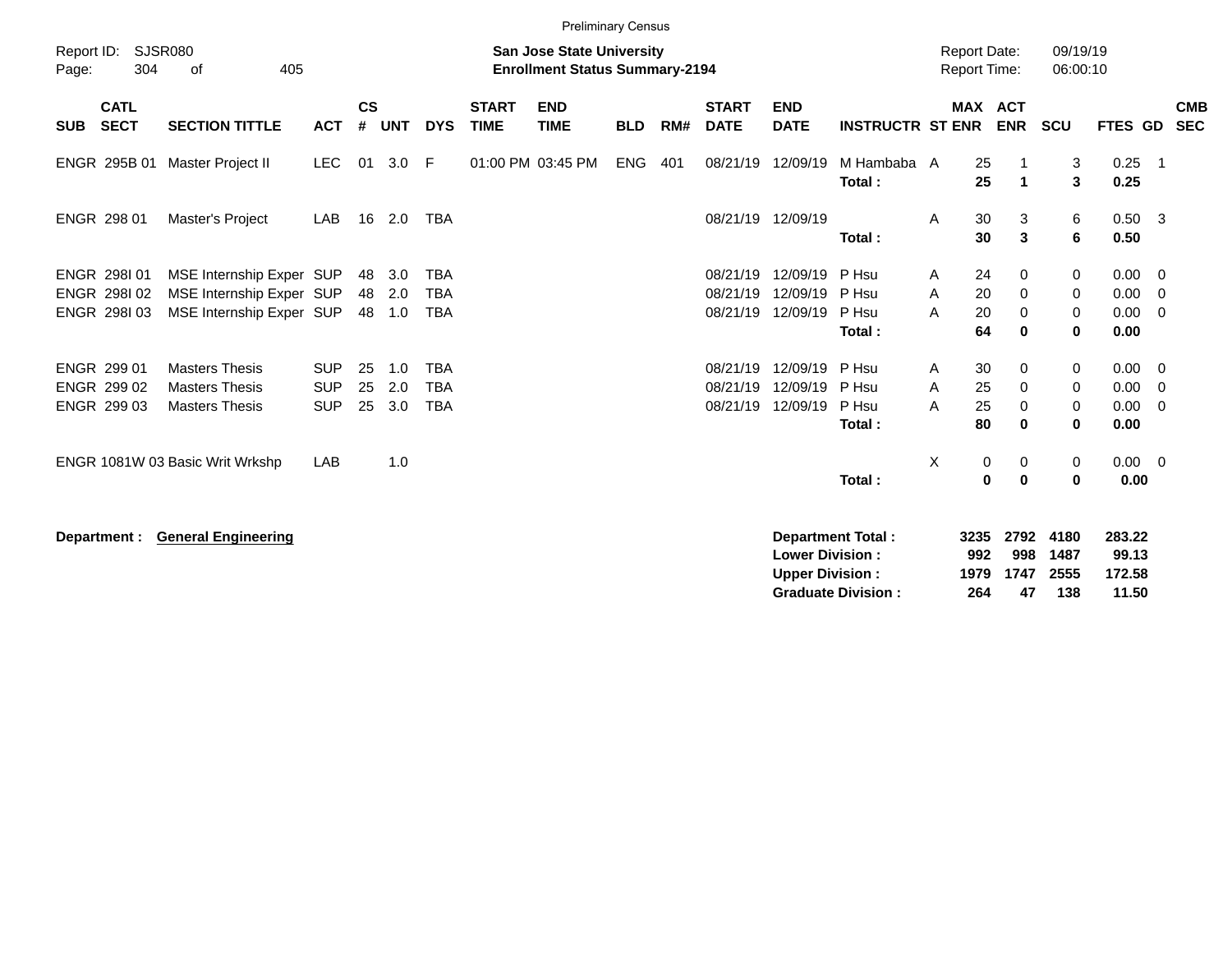|                                        |                            |                                                                         |                   |               |                         |             |                             | <b>Preliminary Census</b>                                                 |                                      |       |                             |                                                             |                                     |                                            |                                          |                      |                                  |                          |
|----------------------------------------|----------------------------|-------------------------------------------------------------------------|-------------------|---------------|-------------------------|-------------|-----------------------------|---------------------------------------------------------------------------|--------------------------------------|-------|-----------------------------|-------------------------------------------------------------|-------------------------------------|--------------------------------------------|------------------------------------------|----------------------|----------------------------------|--------------------------|
| Report ID:<br>Page:                    | 305                        | SJSR080<br>405<br>of                                                    |                   |               |                         |             |                             | <b>San Jose State University</b><br><b>Enrollment Status Summary-2194</b> |                                      |       |                             |                                                             |                                     | <b>Report Date:</b><br><b>Report Time:</b> |                                          | 09/19/19<br>06:00:10 |                                  |                          |
| <b>SUB</b>                             | <b>CATL</b><br><b>SECT</b> | <b>SECTION TITTLE</b>                                                   | ACT               | $\mathsf{cs}$ | # UNT                   | <b>DYS</b>  | <b>START</b><br><b>TIME</b> | <b>END</b><br><b>TIME</b>                                                 | <b>BLD</b>                           | RM#   | <b>START</b><br><b>DATE</b> | <b>END</b><br><b>DATE</b>                                   | <b>INSTRUCTR ST ENR ENR</b>         |                                            | <b>MAX ACT</b>                           | <b>SCU</b>           | FTES GD                          | <b>CMB</b><br><b>SEC</b> |
| College                                |                            | <b>Engineering</b>                                                      |                   |               |                         |             |                             |                                                                           |                                      |       |                             |                                                             |                                     |                                            |                                          |                      |                                  |                          |
| <b>ISE</b>                             | Department :<br>102 01     | <b>Industrial &amp; Systems Engineering</b><br>Engr Econ Systems        | SEM 04 3.0        |               |                         | TR          |                             | 01:30 PM 02:45 PM                                                         | <b>ENG</b>                           | 189   |                             | 08/21/19 12/09/19                                           | D Nathan-RobA<br>Total:             | 110<br>110                                 | 79<br>79                                 | 237<br>237           | 15.80 0<br>15.80                 |                          |
| <b>ISE</b>                             | 112 01                     | Occup Health Engr                                                       | SEM 04            |               | 3.0                     | $\top$      |                             | 06:00 PM 08:45 PM                                                         | ENG                                  | - 343 |                             | 08/21/19 12/09/19                                           | C Foster<br>Total:                  | A                                          | 65<br>33<br>65<br>33                     | 99<br>99             | $6.65$ 1<br>6.65                 |                          |
| <b>ISE</b><br><b>ISE</b>               | 115 01<br>115 02           | Lean Intgr Mfg<br>Lean Intgr Mfg                                        | SEM<br>LAB        | 04<br>16      | 3.0<br>0.0              | TR.<br>T    |                             | 06:00 PM 06:55 PM<br>07:00 PM 09:45 PM                                    | DMH 166<br><b>ENG</b>                | 194   |                             | 08/21/19 12/09/19<br>08/21/19 12/09/19                      | T Pham<br>T Pham                    | A<br>A                                     | 12<br>40<br>20<br>9                      | 24<br>9              | $2.40 \ 0$<br>$0.00 \t 0$        |                          |
| <b>ISE</b>                             | 115 03                     | Lean Intgr Mfg                                                          | LAB               | 16            | 0.0                     | R           |                             | 07:00 PM 09:45 PM                                                         | <b>ENG</b>                           | 194   |                             | 08/21/19 12/09/19                                           | T Pham<br>Total:                    | A                                          | 3<br>20<br>80<br>24                      | 3<br>36              | $0.00 \t 0$<br>2.40              |                          |
| <b>ISE</b>                             | 130 01                     | <b>Engr Statistics</b>                                                  | <b>LEC</b>        | 04            | 3.0                     | TR          |                             | 09:00 AM 10:15 AM                                                         | <b>ENG</b>                           | 189   | 08/21/19 12/09/19           |                                                             | N Patel<br>Total:                   | 180<br>A<br>180                            | 186<br>186                               | 558<br>558           | 38.65 29<br>38.65                |                          |
| <b>ISE</b><br><b>ISE</b>               | 135 01<br>135 02           | Design of Expmts<br>Design of Expmts                                    | <b>SEM</b><br>SEM | 04            | 3.0<br>3.0              | TR          |                             | 12:00 PM 01:15 PM                                                         | CL.                                  | 222   | 08/21/19 12/09/19           |                                                             | S Erdogan<br>Total:                 | Χ<br>A                                     | 0<br>$\mathbf 0$<br>90<br>67<br>90<br>67 | 0<br>201<br>201      | $0.00 \t 0$<br>13.60 4<br>13.60  |                          |
| <b>ISE</b>                             | 140 01                     | Oper Plan & Control                                                     | SEM 04 3.0        |               |                         | TR          |                             | 04:30 PM 05:45 PM                                                         | <b>ENG</b>                           | 189   |                             | 08/21/19 12/09/19                                           | A Kumar<br>Total:                   | A                                          | 170 171<br>170 171                       | 513<br>513           | 39.30102<br>39.30                |                          |
| <b>ISE</b>                             | 142 01                     | Svc Sys Engrg & Mgmt SEM 04 3.0 W                                       |                   |               |                         |             |                             | 06:00 PM 08:45 PM                                                         | WSQ 207                              |       |                             | 08/21/19 12/09/19                                           | P Tam<br>Total:                     | Α                                          | 77<br>90<br>77<br>90                     | 231<br>231           | 15.40 0<br>15.40                 |                          |
| <b>ISE</b>                             | 151 01                     | Intro Engr Mgmt                                                         | SEM               | 02            | 3.0                     | МW          |                             | 04:30 PM 05:45 PM                                                         | CL.                                  | 222   |                             | 08/21/19 12/09/19                                           | J Flahaux<br>Total:                 | A                                          | 76<br>90<br>76<br>90                     | 228<br>228           | 15.30 2<br>15.30                 |                          |
| <b>ISE</b>                             | 161 01                     | Med Err Sfty Engr                                                       | LEC               |               | 02 3.0                  | W           |                             | 06:00 PM 08:45 PM                                                         | <b>ENG</b>                           | 488   |                             | 08/21/19 12/09/19 A James                                   | Total:                              | Α                                          | $\overline{7}$<br>20<br>20<br>7          | 21<br>21             | $1.45$ 1<br>1.45                 |                          |
| <b>ISE</b>                             | 164 01                     | Comp & Hum Interact SEM 04 3.0 M                                        |                   |               |                         |             |                             | 06:00 PM 08:45 PM                                                         | CL                                   | 222   | 08/21/19 12/09/19           |                                                             | A Moallem<br>Total:                 | A                                          | 90<br>85<br>90<br>85                     | 255<br>255           | 17.05 1<br>17.05                 |                          |
| <b>ISE</b><br><b>ISE</b><br><b>ISE</b> | 167 01<br>167 02<br>167 03 | <b>Sys Simulation</b><br><b>Sys Simulation</b><br><b>Sys Simulation</b> | SEM<br>LAB<br>LAB | 04            | 3.0<br>16 0.0<br>16 0.0 | M<br>M<br>M |                             | 01:00 PM 02:45 PM<br>09:00 AM 11:45 AM<br>03:00 PM 05:45 PM               | <b>ENG 189</b><br>ENG 333<br>ENG 333 |       |                             | 08/21/19 12/09/19<br>08/21/19 12/09/19<br>08/21/19 12/09/19 | K Mabrouk<br>K Mabrouk<br>K Mabrouk | A<br>Α<br>A                                | 90<br>69<br>45<br>35<br>45<br>34         | 138<br>35<br>34      | 14.20 8<br>$0.00 \t 0$<br>0.00 8 |                          |
|                                        |                            |                                                                         |                   |               |                         |             |                             |                                                                           |                                      |       |                             |                                                             | Total:                              |                                            | 180<br>138                               | 207                  | 14.20                            |                          |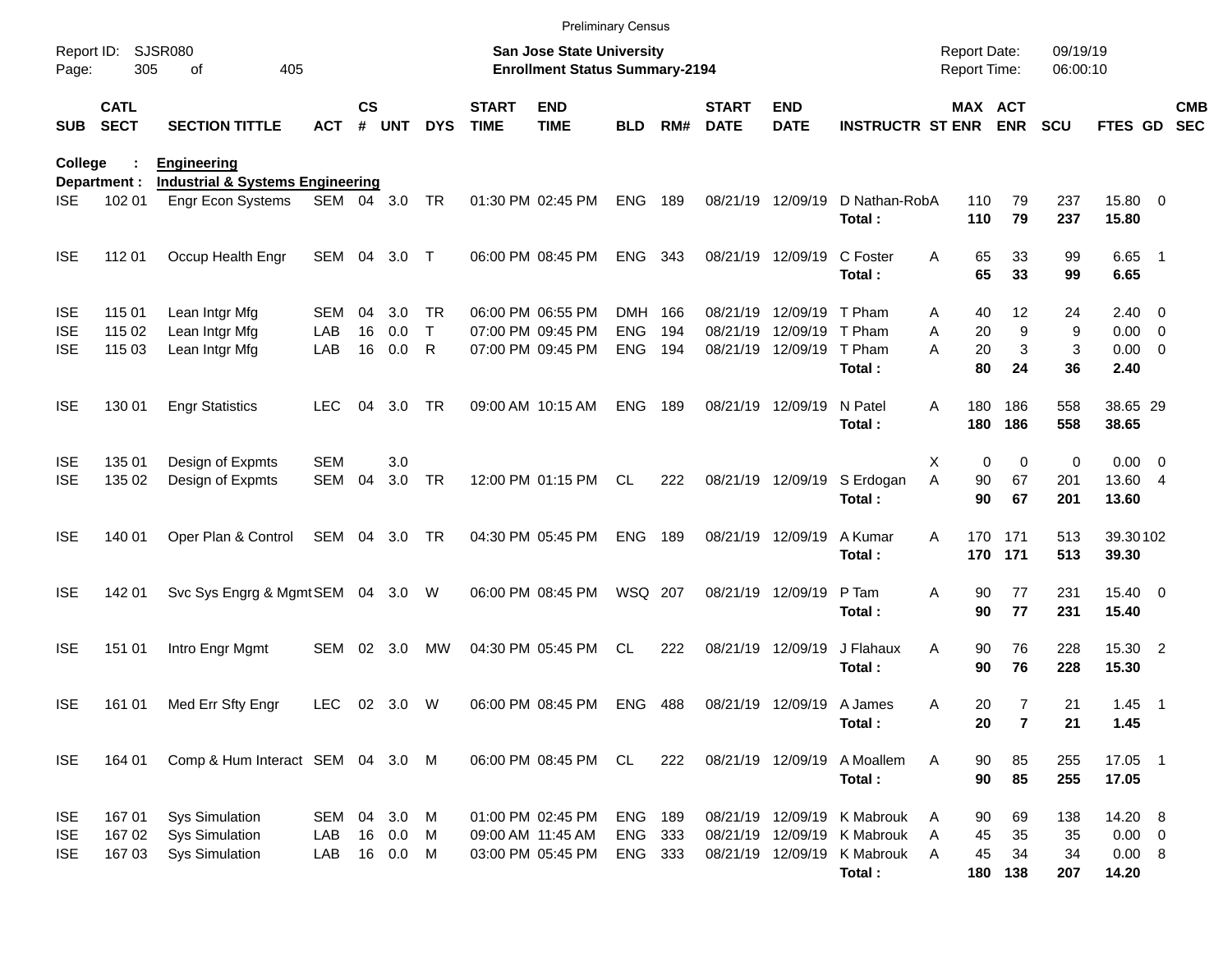|                          |                            |                                                  |                          |                    |               |                          |                             | <b>Preliminary Census</b>                                          |                |            |                             |                               |                                                            |                                            |                                  |                      |                             |                          |                          |
|--------------------------|----------------------------|--------------------------------------------------|--------------------------|--------------------|---------------|--------------------------|-----------------------------|--------------------------------------------------------------------|----------------|------------|-----------------------------|-------------------------------|------------------------------------------------------------|--------------------------------------------|----------------------------------|----------------------|-----------------------------|--------------------------|--------------------------|
| Page:                    | Report ID: SJSR080<br>306  | 405<br>of                                        |                          |                    |               |                          |                             | San Jose State University<br><b>Enrollment Status Summary-2194</b> |                |            |                             |                               |                                                            | <b>Report Date:</b><br><b>Report Time:</b> |                                  | 09/19/19<br>06:00:10 |                             |                          |                          |
| <b>SUB</b>               | <b>CATL</b><br><b>SECT</b> | <b>SECTION TITTLE</b>                            | <b>ACT</b>               | $\mathsf{cs}$<br># | <b>UNT</b>    | <b>DYS</b>               | <b>START</b><br><b>TIME</b> | <b>END</b><br><b>TIME</b>                                          | <b>BLD</b>     | RM#        | <b>START</b><br><b>DATE</b> | <b>END</b><br><b>DATE</b>     | <b>INSTRUCTR ST ENR</b>                                    |                                            | MAX ACT<br><b>ENR</b>            | <b>SCU</b>           | <b>FTES GD</b>              |                          | <b>CMB</b><br><b>SEC</b> |
| <b>ISE</b>               | 180 01                     | <b>Individ Studies</b>                           | <b>SUP</b>               | 36                 | 1.0           | <b>TBA</b>               |                             |                                                                    |                |            | 08/21/19                    | 12/09/19 L Freund             |                                                            | 35<br>Α                                    | 1                                | 0                    | $0.07$ 0                    |                          |                          |
| <b>ISE</b><br><b>ISE</b> | 180 02<br>180 03           | <b>Individ Studies</b><br><b>Individ Studies</b> | <b>SUP</b><br><b>SUP</b> | 36<br>36           | 2.0<br>3.0    | <b>TBA</b><br><b>TBA</b> |                             |                                                                    |                |            | 08/21/19                    | 12/09/19<br>08/21/19 12/09/19 | Total:                                                     | 35<br>Α<br>35<br>А<br>105                  | 0<br>$\mathbf 0$<br>$\mathbf{1}$ | 0<br>0<br>0          | 0.00<br>$0.00 \t 0$<br>0.07 | $\overline{\phantom{0}}$ |                          |
| <b>ISE</b>               | 194 01                     | Analytics Workshop                               | LAB                      |                    | 16  1.0       | W                        |                             | 10:30 AM 01:15 PM                                                  | <b>ENG</b>     | 488        |                             | 08/21/19 12/09/19             | <b>B</b> Saeed                                             | 50<br>Α<br>50                              | 27<br>27                         | 27<br>27             | $1.80 \ 0$                  |                          |                          |
| <b>ISE</b>               |                            | 195A 01 Sr ISE Design I                          | LAB                      |                    | 16 1.0 F      |                          |                             | 09:30 AM 12:15 PM                                                  | <b>ENG</b>     | 488        |                             | 08/21/19 12/09/19             | Total:<br><b>B</b> Saeed                                   | 50<br>Α                                    | 42                               | 42                   | 1.80<br>$2.80 \t 0$         |                          |                          |
|                          |                            |                                                  |                          |                    |               |                          |                             |                                                                    |                |            |                             |                               | Total:                                                     | 50                                         | 42                               | 42                   | 2.80                        |                          |                          |
| <b>ISE</b>               |                            | 195B 01 Sr ISE Design II                         | LAB                      |                    | 16 3.0 F      |                          |                             | 01:30 PM 04:15 PM                                                  | <b>ENG</b>     | 488        |                             | 08/21/19 12/09/19             | <b>B</b> Saeed<br>Total:                                   | 50<br>A<br>50                              | 32<br>32                         | 96<br>96             | $6.40 \quad 0$<br>6.40      |                          |                          |
| <b>ISE</b><br><b>ISE</b> | 201 01<br>201 02           | <b>Engr Stat</b><br><b>Engr Stat</b>             | <b>SEM</b><br><b>SEM</b> |                    | 3.0<br>3.0    |                          |                             |                                                                    |                |            |                             |                               |                                                            | 0<br>X<br>X<br>0                           | 0<br>$\mathbf 0$                 | 0<br>0               | $0.00 \t 0$<br>$0.00 \t 0$  |                          |                          |
| <b>ISE</b>               | 201 03                     | Engr Stat                                        | <b>SEM</b>               | 04                 | 3.0           | - F                      |                             | 12:30 PM 03:15 PM                                                  | <b>ENG</b>     | 343        |                             | 08/21/19 12/09/19             | S Amin<br>Total:                                           | A<br>80<br>80                              | 61<br>61                         | 183<br>183           | 15.25 61<br>15.25           |                          |                          |
| <b>ISE</b>               | 210 01                     | Hum Factors Des                                  | SEM                      | 05                 | 3.0           | $\top$                   |                             | 06:00 PM 08:45 PM                                                  | <b>ENG</b>     | 488        |                             | 08/21/19 12/09/19             | D Nathan-RobA<br>Total:                                    | 50<br>50                                   | 40<br>40                         | 120<br>120           | 10.00 40<br>10.00           |                          |                          |
| <b>ISE</b>               | 212 01                     | Hum Factors Exp                                  | SEM                      | 05                 | 3.0           | R                        |                             | 06:00 PM 08:45 PM                                                  | <b>ENG</b>     | 488        |                             | 08/21/19 12/09/19             | A Kumar<br>Total:                                          | 50<br>A<br>50                              | 34<br>34                         | 102<br>102           | 8.50 34<br>8.50             |                          |                          |
| <b>ISE</b>               | 214 80                     | <b>Enterp Engr</b>                               | <b>LEC</b>               |                    | 02 3.0        | TBA                      |                             |                                                                    |                |            |                             | 08/21/19 12/09/19             | J Barjis<br>Total:                                         | 40<br>Α<br>40                              | 30<br>30                         | 90<br>90             | 7.50 30<br>7.50             |                          |                          |
| <b>ISE</b>               | 217 01<br>CMPE 217 01      | Hum Cmptr Int<br>Hum Cmptr Int                   | SEM 04<br>SEM            |                    | 3.0<br>04 3.0 | W<br>W                   |                             | 06:00 PM 08:45 PM<br>06:00 PM 08:45 PM                             | BBC<br>BBC     | 324<br>324 |                             |                               | 08/21/19 12/09/19 A Moallem<br>08/21/19 12/09/19 A Moallem | 60<br>Α<br>0<br>Α                          | 19<br>20                         | 57<br>60             | 4.75 19 C<br>5.00 20 C      |                          |                          |
| <b>ISE</b>               | 21702                      | Hum Cmptr Int                                    | SEM                      | 04                 | 3.0           | R                        |                             | 06:00 PM 08:45 PM                                                  | <b>BBC</b>     | 201        |                             | 08/21/19 12/09/19             | A Moallem                                                  | Α<br>60                                    | 10                               | 30                   | 2.50 10 C                   |                          |                          |
|                          | CMPE 217 02                | Hum Cmptr Int                                    | SEM                      |                    | 04 3.0 R      |                          |                             | 06:00 PM 08:45 PM                                                  | BBC 201        |            |                             | 08/21/19 12/09/19             | A Moallem                                                  | 0<br>A                                     | 44                               | 132                  | 11.00 44 C                  |                          |                          |
|                          |                            |                                                  |                          |                    |               |                          |                             |                                                                    |                |            |                             |                               | Total:                                                     | 120                                        | 93                               | 279                  | 23.25                       |                          |                          |
| <b>ISE</b>               | 220 01                     | Int. Design II                                   | LEC 02 3.0 M             |                    |               |                          |                             | 06:00 PM 08:45 PM                                                  | <b>ENG 488</b> |            |                             | 08/21/19 12/09/19             | D Rosenberg A<br>Total:                                    | 40<br>40                                   | 14<br>14                         | 42<br>42             | 3.50 14<br>3.50             |                          |                          |
| <b>ISE</b>               | 222 01                     | Adv Sys Engr                                     | SEM 05 3.0 W             |                    |               |                          |                             | 06:00 PM 08:45 PM                                                  | ENG 331        |            |                             |                               | 08/21/19 12/09/19 R Srinivasan A                           | 80                                         | 79                               | 237                  | 19.75 79                    |                          |                          |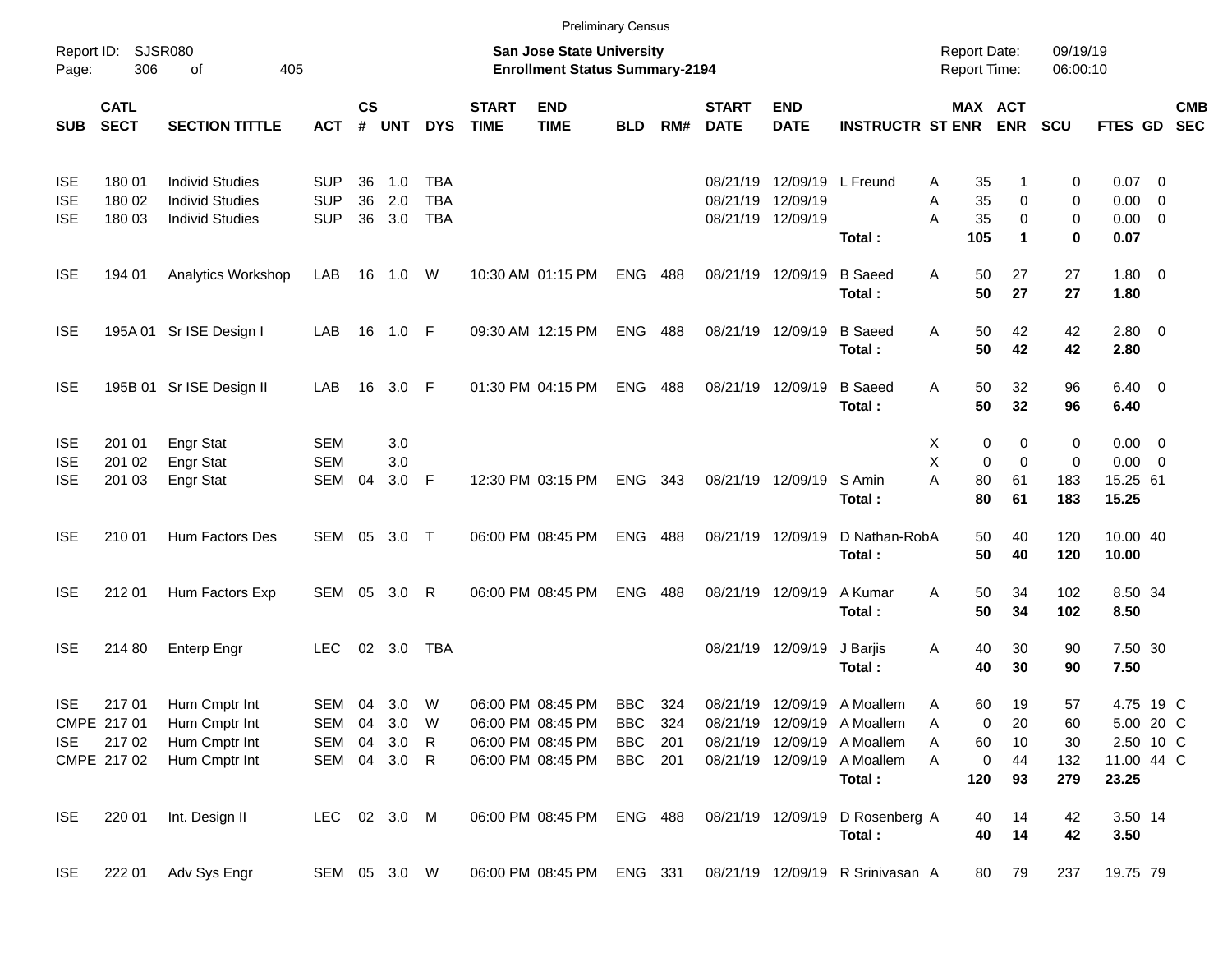|                                                      |                                      |                                                                         |                                                      |                    |                            |                                   |                             |                                                                    | <b>Preliminary Census</b> |     |                             |                                                             |                                                                                                             |                                            |                                           |                        |                                                         |            |
|------------------------------------------------------|--------------------------------------|-------------------------------------------------------------------------|------------------------------------------------------|--------------------|----------------------------|-----------------------------------|-----------------------------|--------------------------------------------------------------------|---------------------------|-----|-----------------------------|-------------------------------------------------------------|-------------------------------------------------------------------------------------------------------------|--------------------------------------------|-------------------------------------------|------------------------|---------------------------------------------------------|------------|
| Page:                                                | Report ID: SJSR080<br>307            | 405<br>of                                                               |                                                      |                    |                            |                                   |                             | San Jose State University<br><b>Enrollment Status Summary-2194</b> |                           |     |                             |                                                             |                                                                                                             | <b>Report Date:</b><br><b>Report Time:</b> |                                           | 09/19/19<br>06:00:10   |                                                         |            |
| <b>SUB</b>                                           | <b>CATL</b><br><b>SECT</b>           | <b>SECTION TITTLE</b>                                                   | <b>ACT</b>                                           | $\mathsf{cs}$<br># | <b>UNT</b>                 | <b>DYS</b>                        | <b>START</b><br><b>TIME</b> | <b>END</b><br><b>TIME</b>                                          | <b>BLD</b>                | RM# | <b>START</b><br><b>DATE</b> | <b>END</b><br><b>DATE</b>                                   | <b>INSTRUCTR ST ENR</b>                                                                                     |                                            | MAX ACT<br><b>ENR</b>                     | <b>SCU</b>             | FTES GD SEC                                             | <b>CMB</b> |
|                                                      |                                      |                                                                         |                                                      |                    |                            |                                   |                             |                                                                    |                           |     |                             |                                                             | Total:                                                                                                      | 80                                         | 79                                        | 237                    | 19.75                                                   |            |
| <b>ISE</b>                                           | 230 01                               | Adv Oper Resrch                                                         | SEM                                                  | 05                 | 3.0                        | W                                 |                             | 03:00 PM 05:45 PM                                                  | <b>BBC</b>                | 102 |                             | 08/21/19 12/09/19                                           | S Erdogan<br>Total:                                                                                         | 60<br>Α<br>60                              | 62<br>62                                  | 186<br>186             | 15.50 62<br>15.50                                       |            |
| <b>ISE</b><br><b>ISE</b>                             | 235 01<br>235 02                     | Qual Assur & Relia<br>Qual Assur & Relia                                | <b>SEM</b><br>SEM                                    | 05                 | 3.0<br>3.0                 | $\mathsf{R}$                      |                             | 06:00 PM 08:45 PM                                                  | <b>ENG</b>                | 343 |                             | 08/21/19 12/09/19                                           | H Tsao<br>Total:                                                                                            | X<br>A<br>70<br>70                         | 0<br>$\mathbf 0$<br>53<br>53              | 0<br>159<br>159        | $0.00 \t 0$<br>13.25 53<br>13.25                        |            |
| <b>ISE</b><br><b>ISE</b>                             | 243 01<br>243 02                     | Adv SC Analytics<br>Adv SC Analytics                                    | <b>LEC</b><br><b>LEC</b>                             | 01                 | 3.0<br>3.0                 | W                                 |                             | 06:00 PM 08:45 PM                                                  | <b>ENG</b>                | 343 |                             | 08/21/19 12/09/19                                           | H Liu<br>Total:                                                                                             | X<br>A<br>60<br>60                         | 0<br>0<br>3<br>$\mathbf{3}$               | 0<br>9<br>9            | $0.00 \t 0$<br>$0.75$ 3<br>0.75                         |            |
| <b>ISE</b><br><b>ISE</b>                             | 245 01<br>245 02                     | Adv Sply Chain Engr<br>Adv Sply Chain Engr                              | LEC<br>LEC                                           | 04                 | 3.0<br>3.0 M               |                                   |                             | 03:00 PM 05:45 PM                                                  | CL.                       | 226 |                             | 08/21/19 12/09/19                                           | H Liu<br>Total:                                                                                             | X<br>A<br>80<br>80                         | 0<br>$\mathbf 0$<br>46<br>46              | 0<br>138<br>138        | $0.00 \t 0$<br>11.50 46<br>11.50                        |            |
| <b>ISE</b>                                           | 251 01                               | Mang Lean Imprvmnt PSEM 04 3.0 T                                        |                                                      |                    |                            |                                   |                             | 06:00 PM 08:45 PM                                                  | <b>ENG</b>                | 189 |                             | 08/21/19 12/09/19                                           | D Steele<br>Total:                                                                                          | A<br>150<br>150                            | 120<br>120                                | 360<br>360             | 30.00120<br>30.00                                       |            |
| <b>ISE</b>                                           | 261 01                               | <b>Med Errors Reduct</b>                                                | <b>LEC</b>                                           |                    | 02 3.0                     | W                                 |                             | 06:00 PM 08:45 PM                                                  | CL.                       | 117 |                             | 08/21/19 12/09/19                                           | A James<br>Total:                                                                                           | 60<br>A<br>60                              | 13<br>13                                  | 39<br>39               | 3.25 13<br>3.25                                         |            |
| <b>ISE</b>                                           | 290 01                               | HF/Ergo Prof Sem                                                        | SEM                                                  |                    | 05 2.0                     | $\mathsf{R}$                      |                             | 03:00 PM 04:40 PM                                                  | <b>ENG</b>                | 488 |                             | 08/21/19 12/09/19                                           | A Andre<br>Total:                                                                                           | 50<br>A<br>50                              | 31<br>31                                  | 62<br>62               | 5.17 31<br>5.17                                         |            |
| <b>ISE</b><br><b>ISE</b>                             | 297 01<br>297 03                     | Sp Topics IE<br>Sp Topics IE                                            | SEM<br>SEM                                           | 05<br>05           | 1.0<br>3.0                 | TBA<br><b>TBA</b>                 |                             |                                                                    |                           |     | 08/21/19<br>08/21/19        | 12/09/19<br>12/09/19                                        | D Nathan-RobA<br>Total:                                                                                     | 15<br>A<br>25<br>40                        | 0<br>$\mathbf{1}$<br>$\blacktriangleleft$ | 0<br>$\mathbf{1}$<br>1 | $0.00 \t 0$<br>0.25<br>$\overline{\phantom{1}}$<br>0.25 |            |
| <b>ISE</b><br><b>ISE</b><br><b>ISE</b><br><b>ISE</b> | 298 01<br>298 02<br>298 03<br>298 04 | Spec Prob<br>Spec Prob<br>Spec Prob<br>Spec Prob                        | <b>SUP</b><br><b>SUP</b><br><b>SUP</b><br><b>SUP</b> |                    | 25 1.0<br>25 2.0<br>25 3.0 | TBA<br>TBA<br>TBA<br>25  4.0  TBA |                             |                                                                    |                           |     |                             | 08/21/19 12/09/19 L Freund                                  | 08/21/19 12/09/19 D Nathan-RobA<br>08/21/19 12/09/19 D Rosenberg A<br>08/21/19 12/09/19 S Erdogan<br>Total: | 45<br>25<br>40<br>A<br>25<br>A<br>135      | 33<br>13<br>26<br>3<br>75                 | 0<br>0<br>0<br>0<br>0  | 2.75 33<br>2.17 13<br>6.50 26<br>$1.00 \t3$<br>12.42    |            |
| <b>ISE</b><br><b>ISE</b><br><b>ISE</b>               | 299 01<br>299 02<br>299 03           | <b>Masters Thesis</b><br><b>Masters Thesis</b><br><b>Masters Thesis</b> | <b>SUP</b><br><b>SUP</b><br><b>SUP</b>               |                    | 25 2.0                     | 25 1.0 TBA<br>TBA<br>25 3.0 TBA   |                             |                                                                    |                           |     |                             | 08/21/19 12/09/19<br>08/21/19 12/09/19<br>08/21/19 12/09/19 |                                                                                                             | 25<br>Α<br>25<br>Α<br>25<br>A              | 0<br>0<br>0                               | 0<br>0<br>0            | $0.00 \t 0$<br>$0.00 \t 0$<br>$0.00 \t 0$               |            |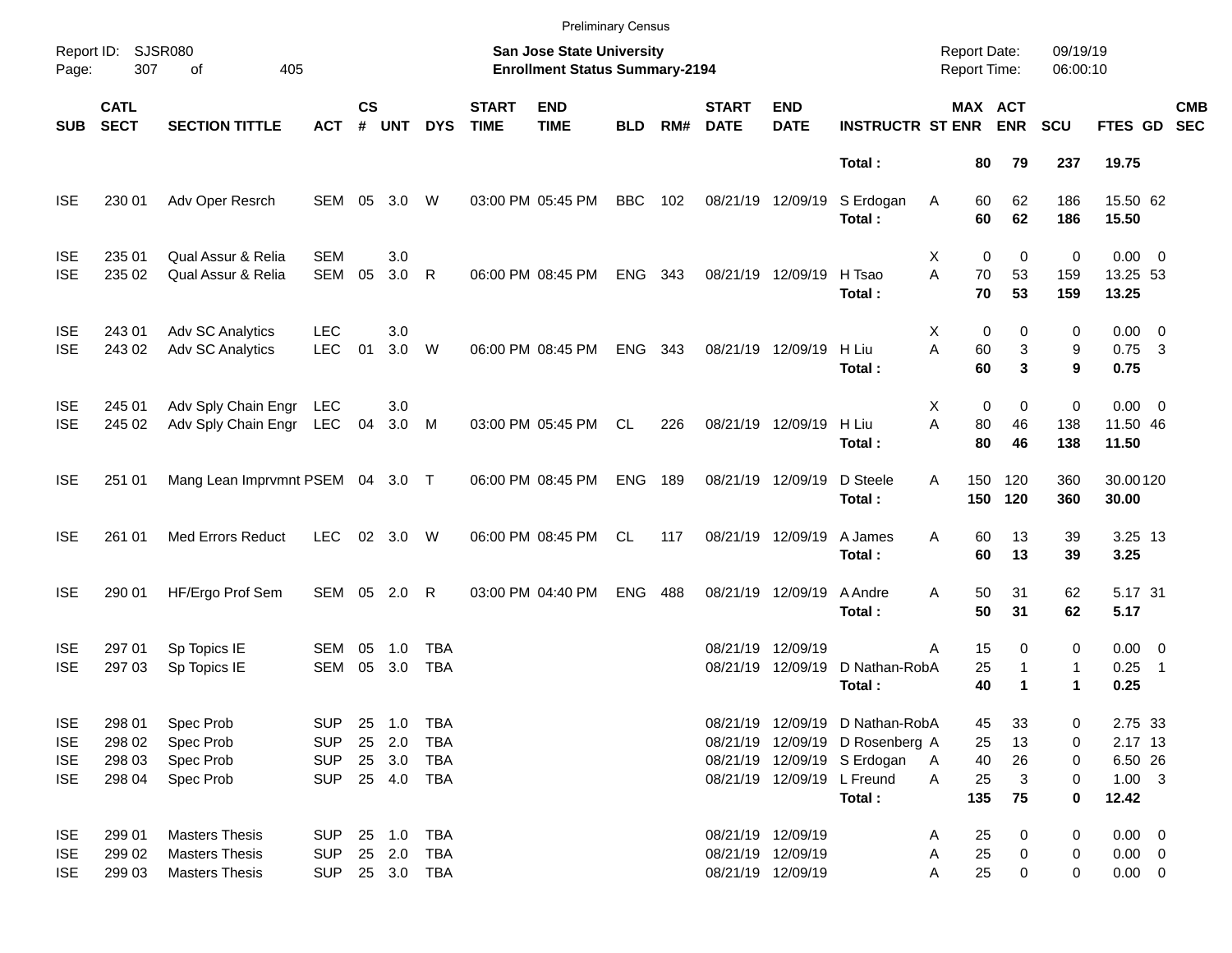|                     |                            |                                             |            |                              |            |                             |                                                                           | <b>Preliminary Census</b> |     |                             |                                                  |                         |     |                                            |                                      |                          |                          |
|---------------------|----------------------------|---------------------------------------------|------------|------------------------------|------------|-----------------------------|---------------------------------------------------------------------------|---------------------------|-----|-----------------------------|--------------------------------------------------|-------------------------|-----|--------------------------------------------|--------------------------------------|--------------------------|--------------------------|
| Report ID:<br>Page: | 308                        | <b>SJSR080</b><br>405<br>of                 |            |                              |            |                             | <b>San Jose State University</b><br><b>Enrollment Status Summary-2194</b> |                           |     |                             |                                                  |                         |     | <b>Report Date:</b><br><b>Report Time:</b> | 09/19/19<br>06:00:10                 |                          |                          |
| <b>SUB</b>          | <b>CATL</b><br><b>SECT</b> | <b>SECTION TITTLE</b>                       | <b>ACT</b> | <b>CS</b><br><b>UNT</b><br># | <b>DYS</b> | <b>START</b><br><b>TIME</b> | <b>END</b><br>TIME                                                        | <b>BLD</b>                | RM# | <b>START</b><br><b>DATE</b> | <b>END</b><br><b>DATE</b>                        | <b>INSTRUCTR ST ENR</b> | MAX | ACT<br><b>ENR</b>                          | <b>SCU</b>                           | FTES GD                  | <b>CMB</b><br><b>SEC</b> |
| <b>ISE</b>          | 299 04                     | <b>Masters Thesis</b>                       | <b>SUP</b> | 25<br>4.0                    | <b>TBA</b> |                             |                                                                           |                           |     | 08/21/19                    | 12/09/19                                         | Total:                  | A   | 25<br>$\Omega$<br>100<br>$\bf{0}$          | 0<br>0                               | 0.00<br>0.00             | $\overline{\mathbf{0}}$  |
|                     | Department :               | <b>Industrial &amp; Systems Engineering</b> |            |                              |            |                             |                                                                           |                           |     |                             | <b>Lower Division:</b><br><b>Upper Division:</b> | Department Total:       |     | 1800<br>2685<br>0<br>1420<br>1045          | 4758<br>$\bf{0}$<br>$\bf{0}$<br>2751 | 370.70<br>0.00<br>190.87 |                          |

**Graduate Division : 1265 755 2007 179.83**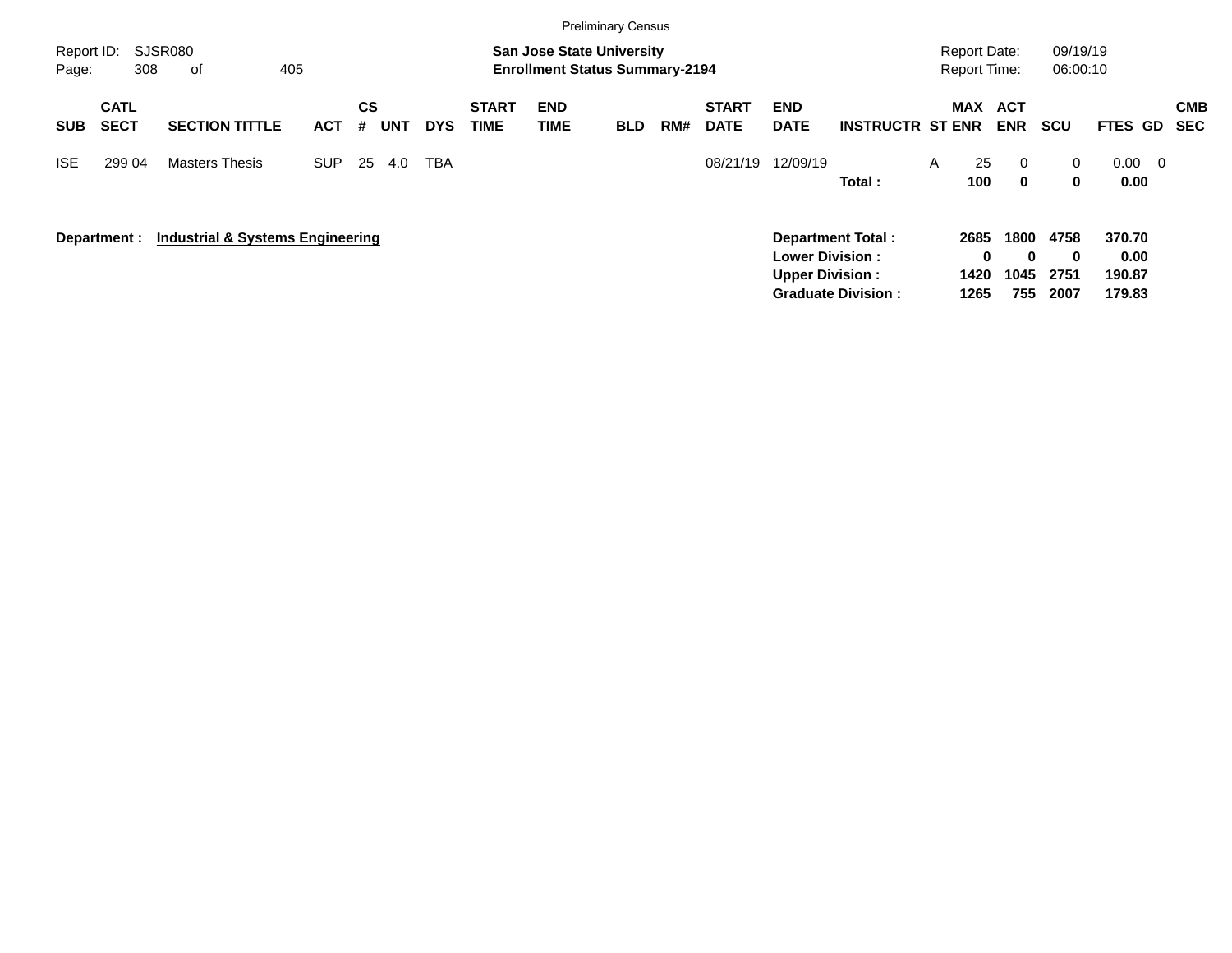|                     |                            |                       |            |                    |            |            |                             |                                                                           | <b>Preliminary Census</b> |     |                             |                           |                         |                     |             |                       |                      |                |                         |                          |
|---------------------|----------------------------|-----------------------|------------|--------------------|------------|------------|-----------------------------|---------------------------------------------------------------------------|---------------------------|-----|-----------------------------|---------------------------|-------------------------|---------------------|-------------|-----------------------|----------------------|----------------|-------------------------|--------------------------|
| Report ID:<br>Page: | 309                        | SJSR080<br>405<br>οf  |            |                    |            |            |                             | <b>San Jose State University</b><br><b>Enrollment Status Summary-2194</b> |                           |     |                             |                           |                         | <b>Report Date:</b> |             | Report Time:          | 09/19/19<br>06:00:10 |                |                         |                          |
| <b>SUB</b>          | <b>CATL</b><br><b>SECT</b> | <b>SECTION TITTLE</b> | <b>ACT</b> | $\mathsf{cs}$<br># | <b>UNT</b> | <b>DYS</b> | <b>START</b><br><b>TIME</b> | <b>END</b><br><b>TIME</b>                                                 | <b>BLD</b>                | RM# | <b>START</b><br><b>DATE</b> | <b>END</b><br><b>DATE</b> | <b>INSTRUCTR ST ENR</b> |                     |             | MAX ACT<br><b>ENR</b> | <b>SCU</b>           | <b>FTES GD</b> |                         | <b>CMB</b><br><b>SEC</b> |
| College             |                            | <b>Engineering</b>    |            |                    |            |            |                             |                                                                           |                           |     |                             |                           |                         |                     |             |                       |                      |                |                         |                          |
| Department :        |                            | <b>Technology</b>     |            |                    |            |            |                             |                                                                           |                           |     |                             |                           |                         |                     |             |                       |                      |                |                         |                          |
| <b>TECH</b>         | 20A 01                     | Comp Aid Graphics     | LEC        | 02                 | 2.0        | Т          |                             | 12:00 PM 12:50 PM                                                         | IS.                       | 117 | 08/21/19                    | 12/09/19                  | S Effati                | A                   | 30          | 21                    | 21                   | 2.80           | - 0                     |                          |
| <b>TECH</b>         | 20A 11                     | Comp Aid Graphics     | LAB        | 16                 | 0.0        | R          |                             | 12:00 PM 02:45 PM                                                         | IS                        | 117 | 08/21/19                    | 12/09/19                  | S Effati<br>Total:      | A                   | 30<br>60    | 21<br>42              | 21<br>42             | 0.00<br>2.80   | $\overline{\mathbf{0}}$ |                          |
| TECH                | 30 01                      | Intro Python Prog     | <b>LEC</b> | 02                 | 3.0        | TR         |                             | 09:00 AM 10:15 AM                                                         | ENG                       | 490 |                             | 08/21/19 12/09/19         | A Saeidi Ash A          |                     | 30          | 38                    | 114                  | 7.60 0         |                         |                          |
|                     |                            |                       |            |                    |            |            |                             |                                                                           |                           |     |                             |                           | Total:                  |                     | 30          | 38                    | 114                  | 7.60           |                         |                          |
| <b>TECH</b>         | 31 01                      | Qual Assur & Control  | <b>LEC</b> |                    | 3.0        |            |                             |                                                                           |                           |     |                             |                           |                         | X                   | 0           | 0                     | 0                    | 0.00           | $\overline{\mathbf{0}}$ |                          |
| <b>TECH</b>         | 31 02                      | Qual Assur & Control  | <b>LEC</b> | 01                 | 3.0        | <b>TR</b>  |                             | 10:30 AM 11:45 AM                                                         | IS.                       | 216 |                             | 08/21/19 12/09/19         | S Obi                   | A                   | 40          | 27                    | 81                   | 5.40           | $\overline{\mathbf{0}}$ |                          |
|                     |                            |                       |            |                    |            |            |                             |                                                                           |                           |     |                             |                           | Total:                  |                     | 40          | 27                    | 81                   | 5.40           |                         |                          |
| <b>TECH</b>         | 41 11                      | Mach Shop Safety      | LAB        | 16                 | 1.0        | <b>TBA</b> |                             |                                                                           | IS                        | 120 | 08/21/19                    | 12/09/19                  |                         | Α                   | 24          | 4                     | 4                    | 0.27           | 0 <sup>C</sup>          |                          |
| ME.                 | 41 11                      | Mach Shop Safety      | LAB        | 16                 | 1.0        | <b>TBA</b> |                             |                                                                           | IS                        | 120 | 08/21/19                    | 12/09/19                  |                         | Α                   | $\mathbf 0$ | 20                    | 20                   | 1.33           | $0\,C$                  |                          |
| <b>TECH</b>         | 41 12                      | Mach Shop Safety      | LAB        | 16                 | 1.0        | <b>TBA</b> |                             |                                                                           | IS                        | 120 | 08/21/19                    | 12/09/19                  |                         | A                   | 24          | $\overline{4}$        | $\overline{4}$       | 0.27           | 0 <sup>C</sup>          |                          |
| ME.                 | 41 12                      | Mach Shop Safety      | LAB        | 16                 | 1.0        | <b>TBA</b> |                             |                                                                           | IS                        | 120 | 08/21/19                    | 12/09/19                  |                         | Α                   | $\mathbf 0$ | 13                    | 13                   | 0.87           | $0\,C$                  |                          |
| <b>TECH</b>         | 41 13                      | Mach Shop Safety      | LAB        | 16                 | 1.0        | <b>TBA</b> |                             |                                                                           | IS                        | 120 | 08/21/19                    | 12/09/19                  |                         | Α                   | 24          | $\overline{1}$        | $\mathbf{1}$         | 0.07           | 0 <sup>C</sup>          |                          |
| ME.                 | 41 13                      | Mach Shop Safety      | LAB        | 16                 | 1.0        | <b>TBA</b> |                             |                                                                           | IS                        | 120 | 08/21/19                    | 12/09/19                  |                         | A                   | $\mathbf 0$ | 17                    | 17                   | 1.13           | $0\,C$                  |                          |
| <b>TECH</b>         | 41 14                      | Mach Shop Safety      | LAB        | 16                 | 1.0        | <b>TBA</b> |                             |                                                                           | IS                        | 120 | 08/21/19                    | 12/09/19                  |                         | A                   | 24          | $\overline{2}$        | 2                    | 0.13           | $0\,C$                  |                          |
| ME.                 | 41 14                      | Mach Shop Safety      | LAB        | 16                 | 1.0        | <b>TBA</b> |                             |                                                                           | IS                        | 120 | 08/21/19                    | 12/09/19                  |                         | Α                   | $\mathbf 0$ | 17                    | 17                   | 1.13           | $0\,C$                  |                          |
| <b>TECH</b>         | 41 15                      | Mach Shop Safety      | LAB        | 16                 | 1.0        | <b>TBA</b> |                             |                                                                           | IS                        | 120 | 08/21/19                    | 12/09/19                  |                         | A                   | 24          | 3                     | 3                    | 0.20           | 0 <sup>C</sup>          |                          |
| ME.                 | 41 15                      | Mach Shop Safety      | LAB        | 16                 | 1.0        | <b>TBA</b> |                             |                                                                           | IS                        | 120 | 08/21/19                    | 12/09/19                  |                         | A                   | $\mathbf 0$ | 16                    | 16                   | 1.07           | 0 <sup>C</sup>          |                          |
| <b>TECH</b>         | 41 16                      | Mach Shop Safety      | LAB        | 16                 | 1.0        | <b>TBA</b> |                             |                                                                           | IS                        | 120 | 08/21/19                    | 12/09/19                  |                         | A                   | 24          | $\overline{c}$        | $\overline{c}$       | 0.13           | 0 <sup>C</sup>          |                          |
| ME                  | 41 16                      | Mach Shop Safety      | LAB        | 16                 | 1.0        | <b>TBA</b> |                             |                                                                           | IS                        | 120 |                             | 08/21/19 12/09/19         |                         | А                   | $\mathbf 0$ | 16                    | 16                   | 1.07           | 0 <sup>C</sup>          |                          |
|                     |                            |                       |            |                    |            |            |                             |                                                                           |                           |     |                             |                           | Total:                  |                     | 144         | 115                   | 115                  | 7.67           |                         |                          |
| <b>TECH</b>         | 42 11                      | Mfg Mach Shop Proj    | LAB        | 16                 | 1.0        | <b>TBA</b> |                             |                                                                           | IS                        | 120 |                             | 08/21/19 12/09/19         |                         | A                   | 24          | $\overline{c}$        | $\overline{c}$       | 0.13           | 0 <sup>C</sup>          |                          |
| ME                  | 42 11                      | Mfg Mach Shop Proj    | LAB        | 16                 | 1.0        | <b>TBA</b> |                             |                                                                           | IS                        | 120 |                             | 08/21/19 12/09/19         |                         | A                   | $\mathbf 0$ | 12                    | 12                   | 0.80           | 0 <sup>C</sup>          |                          |
|                     |                            |                       |            |                    |            |            |                             |                                                                           |                           |     |                             |                           | Total:                  |                     | 24          | 14                    | 14                   | 0.93           |                         |                          |
| TECH 46 01          |                            | Mach Oper & Mgmt      | LEC.       |                    | 02 3.0     | МW         |                             | 04:30 PM 05:20 PM                                                         | IS.                       | 121 |                             | 08/21/19 12/09/19 D Muntz |                         | Α                   | 24          | 18                    | 36                   | 3.60 0         |                         |                          |
| TECH 46 11          |                            | Mach Oper & Mgmt      | LAB        |                    | 16  0.0    | TBA        |                             |                                                                           | IS                        | 119 |                             | 08/21/19 12/09/19         |                         | Α                   | 24          | 18                    | 18                   | $0.00 \t 0$    |                         |                          |
|                     |                            |                       |            |                    |            |            |                             |                                                                           |                           |     |                             |                           | Total:                  |                     | 48          | 36                    | 54                   | 3.60           |                         |                          |
| TECH 60 01          |                            | Intro Electronics     | <b>LEC</b> |                    | 02 3.0     | TR         |                             | 07:30 AM 08:20 AM                                                         | ENG                       | 343 |                             | 08/21/19 12/09/19 M Zand  |                         | A                   | 50          | 55                    | 110                  | 11.00 0        |                         |                          |
| <b>TECH</b>         | 60 02                      | Intro Electronics     | <b>LEC</b> |                    | 02 3.0     | MW         |                             | 03:00 PM 03:50 PM                                                         | IS                        | 216 |                             | 08/21/19 12/09/19 M Zand  |                         | Α                   | 30          | 41                    | 82                   | $8.20 \ 0$     |                         |                          |
| <b>TECH</b>         | 60 11                      | Intro Electronics     | LAB        |                    | 16 0.0     | F          |                             | 10:30 AM 01:15 PM                                                         | IS.                       | 117 |                             | 08/21/19 12/09/19 M Zand  |                         | A                   | 25          | 24                    | 24                   | $0.00 \t 0$    |                         |                          |
| TECH 60 12          |                            | Intro Electronics     | LAB        |                    | 16  0.0  F |            |                             | 01:30 PM 04:15 PM                                                         | IS                        | 117 |                             | 08/21/19 12/09/19 M Zand  |                         | A                   | 25          | 23                    | 23                   | $0.00 \t 0$    |                         |                          |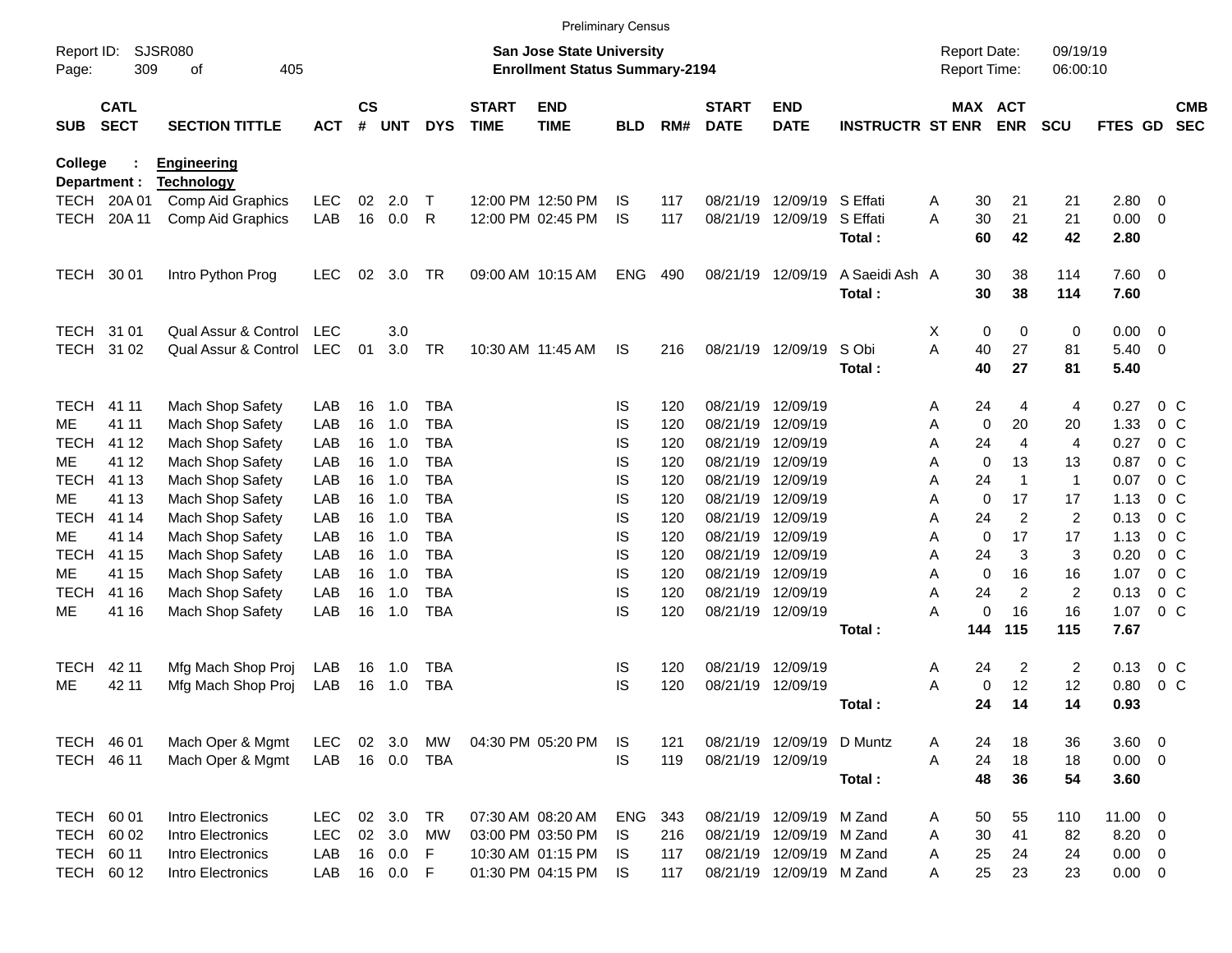|                     |                            |                               |            |                |            |            |                             |                                                                    | <b>Preliminary Census</b> |     |                             |                           |                               |                                     |                       |                      |             |                          |                          |
|---------------------|----------------------------|-------------------------------|------------|----------------|------------|------------|-----------------------------|--------------------------------------------------------------------|---------------------------|-----|-----------------------------|---------------------------|-------------------------------|-------------------------------------|-----------------------|----------------------|-------------|--------------------------|--------------------------|
| Report ID:<br>Page: | 310                        | SJSR080<br>405<br>οf          |            |                |            |            |                             | San Jose State University<br><b>Enrollment Status Summary-2194</b> |                           |     |                             |                           |                               | <b>Report Date:</b><br>Report Time: |                       | 09/19/19<br>06:00:10 |             |                          |                          |
| <b>SUB</b>          | <b>CATL</b><br><b>SECT</b> | <b>SECTION TITTLE</b>         | <b>ACT</b> | <b>CS</b><br># | <b>UNT</b> | <b>DYS</b> | <b>START</b><br><b>TIME</b> | <b>END</b><br><b>TIME</b>                                          | <b>BLD</b>                | RM# | <b>START</b><br><b>DATE</b> | <b>END</b><br><b>DATE</b> | <b>INSTRUCTR ST ENR</b>       |                                     | MAX ACT<br><b>ENR</b> | <b>SCU</b>           | FTES GD     |                          | <b>CMB</b><br><b>SEC</b> |
| <b>TECH</b>         | 60 13                      | Intro Electronics             | LAB        | 16             | 0.0        | F          |                             | 04:30 PM 07:15 PM                                                  | IS                        | 117 |                             | 08/21/19 12/09/19 M Zand  |                               | Α<br>30                             | 28                    | 28                   | 0.00        | - 0                      |                          |
| <b>TECH</b>         | 60 14                      | Intro Electronics             | LAB        | 16             | 0.0        | F          |                             | 07:30 AM 10:15 AM                                                  | IS                        | 117 |                             | 08/21/19 12/09/19         | M Zand                        | A<br>25                             | 21                    | 21                   | 0.00        | - 0                      |                          |
|                     |                            |                               |            |                |            |            |                             |                                                                    |                           |     |                             |                           | Total:                        | 185                                 | 192                   | 288                  | 19.20       |                          |                          |
| <b>TECH</b>         | 63 01                      | Analog Digital Circ           | <b>LEC</b> | 02             | 3.0        | TR         |                             | 04:30 PM 05:20 PM                                                  | IS                        | 216 |                             |                           | 08/21/19 12/09/19 P Ostovari  | 50<br>A                             | 45                    | 90                   | $9.00 \t 0$ |                          |                          |
| <b>TECH</b>         | 63 11                      | Analog Digital Circ           | LAB        | 16             | 0.0        | M          |                             | 06:00 PM 08:45 PM                                                  | IS                        | 117 |                             |                           | 08/21/19 12/09/19 T Brown Jr. | 25<br>A                             | 18                    | 18                   | 0.00        | - 0                      |                          |
| TECH                | 63 12                      | Analog Digital Circ           | LAB        | 16             | 0.0        | $\top$     |                             | 06:00 PM 08:45 PM                                                  | IS                        | 117 |                             | 08/21/19 12/09/19         | A Saeidi Ash A                | 25                                  | 27                    | 27                   | 0.00        | - 0                      |                          |
|                     |                            |                               |            |                |            |            |                             |                                                                    |                           |     |                             |                           | Total:                        | 100                                 | 90                    | 135                  | 9.00        |                          |                          |
| <b>TECH</b>         | 65 01                      | Netwrk Theory/Appl            | <b>LEC</b> | 01             | 3.0        | TR         |                             | 09:00 AM 09:50 AM                                                  | ENG.                      | 103 |                             |                           | 08/21/19 12/09/19 P Ostovari  | 40<br>A                             | 35                    | 70                   | 7.00        | $\overline{\phantom{0}}$ |                          |
| <b>TECH</b>         | 65 02                      | Netwrk Theory/Appl            | LEC        | 01             | 3.0        | <b>MW</b>  |                             | 09:00 AM 09:50 AM                                                  | <b>ENG</b>                | 490 | 08/21/19                    |                           | 12/09/19 R Grotegut           | 30<br>A                             | 36                    | 72                   | 7.20        | - 0                      |                          |
| <b>TECH</b>         | 65 03                      | Netwrk Theory/Appl            | LEC        | 01             | 3.0        | МW         |                             | 10:30 AM 11:20 AM                                                  | <b>ENG</b>                | 490 |                             |                           | 08/21/19 12/09/19 R Grotegut  | 30<br>Α                             | 31                    | 62                   | 6.20        | - 0                      |                          |
| <b>TECH</b>         | 65 11                      | Netwrk Theory/Appl            | LAB        | 15             | 0.0        | R          |                             | 12:00 PM 02:45 PM                                                  | <b>ENG</b>                | 103 |                             |                           | 08/21/19 12/09/19 P Ostovari  | A<br>40                             | 35                    | 35                   | 0.00        | - 0                      |                          |
| <b>TECH</b>         | 65 12                      | Netwrk Theory/Appl            | LAB        | 15             | 0.0        | м          |                             | 12:00 PM 02:45 PM                                                  | <b>ENG</b>                | 490 |                             |                           | 08/21/19 12/09/19 R Grotegut  | 30<br>A                             | 36                    | 36                   | 0.00        | - 0                      |                          |
| TECH                | 65 13                      | Netwrk Theory/Appl            | LAB        | 15             | 0.0        | M          |                             | 03:00 PM 05:45 PM                                                  | <b>ENG</b>                | 490 |                             | 08/21/19 12/09/19         | R Grotegut                    | 30<br>A                             | 31                    | 31                   | 0.00        | - 0                      |                          |
|                     |                            |                               |            |                |            |            |                             |                                                                    |                           |     |                             |                           | Total:                        | 200                                 | 204                   | 306                  | 20.40       |                          |                          |
| <b>TECH</b>         | 66 01                      | Network Admin                 | LEC        | 02             | 3.0        | TR         |                             | 12:00 PM 12:50 PM                                                  | <b>ENG</b>                | 490 |                             | 08/21/19 12/09/19         | W Abdeljabba A                | 30                                  | 32                    | 64                   | 6.40        | $\overline{\phantom{0}}$ |                          |
| <b>TECH</b>         | 66 11                      | Network Admin                 | LAB        | 16             | 0.0        | F          |                             | 09:00 AM 11:45 AM                                                  | <b>ENG</b>                | 490 |                             | 08/21/19 12/09/19         | W Abdeljabba A                | 30                                  | 32                    | 32                   | 0.00        | $\overline{\phantom{0}}$ |                          |
|                     |                            |                               |            |                |            |            |                             |                                                                    |                           |     |                             |                           | Total:                        | 60                                  | 64                    | 96                   | 6.40        |                          |                          |
| TECH                | 6701                       | Intro to IoT                  | LEC        | 02             | 3.0        | <b>TR</b>  |                             | 03:00 PM 03:50 PM                                                  | <b>ENG</b>                | 490 | 08/21/19                    | 12/09/19 M Zand           |                               | 30<br>A                             | 31                    | 62                   | 6.20        | $\overline{\phantom{0}}$ |                          |
| TECH                | 67 11                      | Intro to IoT                  | LAB        | 16             | 0.0        | $\top$     |                             | 06:00 PM 08:45 PM                                                  | <b>ENG</b>                | 490 |                             | 08/21/19 12/09/19         | M Zand                        | A<br>30                             | 31                    | 31                   | 0.00        | $\overline{\phantom{0}}$ |                          |
|                     |                            |                               |            |                |            |            |                             |                                                                    |                           |     |                             |                           | Total:                        | 60                                  | 62                    | 93                   | 6.20        |                          |                          |
| <b>TECH</b>         | 68 01                      | <b>IoT</b> Systems            | LEC.       | 02             | 3.0        | TR         |                             | 01:30 PM 02:20 PM                                                  | ENG.                      | 490 | 08/21/19                    | 12/09/19                  | W Abdeljabba A                | 30                                  | 20                    | 40                   | $4.00 \ 0$  |                          |                          |
| <b>TECH</b>         | 68 11                      | <b>IoT</b> Systems            | LAB        | 16             | 0.0        | F          |                             | 03:00 PM 05:45 PM                                                  | <b>ENG</b>                | 490 | 08/21/19                    | 12/09/19                  | W Abdeljabba A                | 30                                  | 20                    | 20                   | 0.00        | $\overline{\phantom{0}}$ |                          |
|                     |                            |                               |            |                |            |            |                             |                                                                    |                           |     |                             |                           | Total:                        | 60                                  | 40                    | 60                   | 4.00        |                          |                          |
|                     | TECH 115 01                | <b>Automation &amp; Cntrl</b> | <b>LEC</b> | 02             | 3.0        | M          |                             | 06:00 PM 07:45 PM                                                  | IS                        | 216 |                             |                           | 08/21/19 12/09/19 R Werkman A | 30                                  | 28                    | 56                   | 5.60 0      |                          |                          |
|                     | TECH 115 11                | Automation & Cntrl            | LAB        | 16             | $0.0$ T    |            |                             | 07:30 AM 10:15 AM IS                                               |                           | 117 |                             |                           | 08/21/19 12/09/19 R Werkman   | $\mathsf{A}$<br>30                  | 28                    | 28                   | $0.00 \t 0$ |                          |                          |
|                     | TECH 115 12                | Automation & Cntrl            | LAB        |                | 0.0        |            |                             |                                                                    |                           |     |                             |                           |                               | X<br>0                              | 0                     | 0                    | $0.00 \t 0$ |                          |                          |
|                     |                            |                               |            |                |            |            |                             |                                                                    |                           |     |                             |                           | Total:                        | 60                                  | 56                    | 84                   | 5.60        |                          |                          |
|                     | TECH 140 01                | Green Prod Design             | LEC        |                | 02 3.0 R   |            |                             | 03:00 PM 04:45 PM                                                  | ENG 103                   |     |                             | 08/21/19 12/09/19 D Yan   |                               | 40<br>A                             | 34                    | 68                   |             | 6.80 0 C                 |                          |
| ME                  | 140 01                     | Green Prod Design             | LEC        |                | 02 3.0 R   |            |                             | 03:00 PM 04:45 PM                                                  | ENG 103                   |     |                             | 08/21/19 12/09/19 D Yan   |                               | $\mathbf 0$<br>Α                    | $\mathbf{1}$          | $\overline{c}$       | 0.20        | $0\,$ C                  |                          |
|                     | TECH 140 11                | Green Prod Design             | LAB        |                | 16  0.0  R |            |                             | 06:00 PM 08:45 PM                                                  | ENG 103                   |     |                             | 08/21/19 12/09/19 D Patel |                               | 20<br>A                             | 20                    | 20                   | 0.00        | 0 C                      |                          |
| ME                  | 140 11                     | Green Prod Design             | LAB        |                | 16 0.0     | R          |                             | 06:00 PM 08:45 PM                                                  | ENG 103                   |     |                             | 08/21/19 12/09/19 D Patel |                               | 0<br>A                              | 0                     | 0                    | 0.00        | 0 C                      |                          |
|                     | TECH 140 12                | Green Prod Design             | LAB        |                | 16 0.0     | W          |                             | 09:00 AM 11:45 AM                                                  | IS.                       | 117 |                             |                           | 08/21/19 12/09/19 R Chilukuri | 20<br>Α                             | 14                    | 14                   |             | $0.00 \t 0 C$            |                          |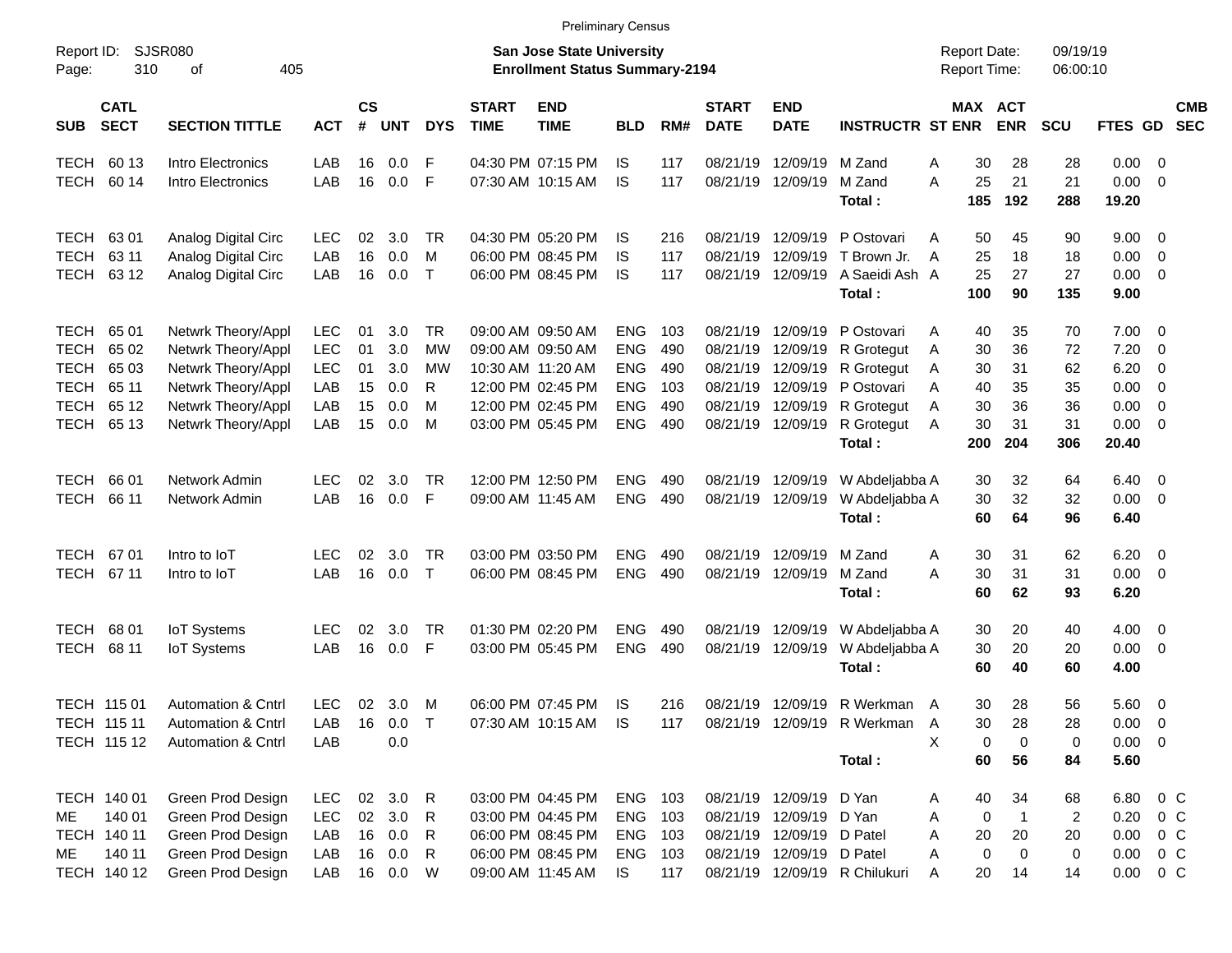|                     |                                           |                                                                            |                                 |                |                   |                           |                             |                                                                           | <b>Preliminary Census</b> |            |                             |                                                          |                                                                      |                                            |                                   |                      |                                          |            |
|---------------------|-------------------------------------------|----------------------------------------------------------------------------|---------------------------------|----------------|-------------------|---------------------------|-----------------------------|---------------------------------------------------------------------------|---------------------------|------------|-----------------------------|----------------------------------------------------------|----------------------------------------------------------------------|--------------------------------------------|-----------------------------------|----------------------|------------------------------------------|------------|
| Report ID:<br>Page: | 311                                       | SJSR080<br>405<br>οf                                                       |                                 |                |                   |                           |                             | <b>San Jose State University</b><br><b>Enrollment Status Summary-2194</b> |                           |            |                             |                                                          |                                                                      | <b>Report Date:</b><br><b>Report Time:</b> |                                   | 09/19/19<br>06:00:10 |                                          |            |
| <b>SUB</b>          | <b>CATL</b><br><b>SECT</b>                | <b>SECTION TITTLE</b>                                                      | <b>ACT</b>                      | <b>CS</b><br># | <b>UNT</b>        | <b>DYS</b>                | <b>START</b><br><b>TIME</b> | <b>END</b><br><b>TIME</b>                                                 | <b>BLD</b>                | RM#        | <b>START</b><br><b>DATE</b> | <b>END</b><br><b>DATE</b>                                | <b>INSTRUCTR ST ENR</b>                                              |                                            | <b>MAX ACT</b><br><b>ENR</b>      | <b>SCU</b>           | FTES GD SEC                              | <b>CMB</b> |
| ME                  | 140 12                                    | Green Prod Design                                                          | LAB                             | 16             | 0.0               | W                         |                             | 09:00 AM 11:45 AM                                                         | IS.                       | 117        | 08/21/19                    | 12/09/19                                                 | R Chilukuri<br>Total:                                                | A<br>80                                    | 0<br>-1<br>70                     | 1<br>105             | $0.00 \t 0 C$<br>7.00                    |            |
|                     | TECH 145 01                               | Lean Manufacturing                                                         | LEC                             |                | 03 3.0            | TR                        |                             | 07:30 PM 08:45 PM                                                         | IS                        | 216        |                             | 08/21/19 12/09/19                                        | K Suleman<br>Total:                                                  | 50<br>A<br>50                              | 50<br>50                          | 150<br>150           | $10.00 \t 0$<br>10.00                    |            |
|                     | TECH 146 01                               | 3D Printing & App                                                          | <b>LEC</b>                      | 04             | 3.0               | TBA                       |                             |                                                                           | <b>ENG</b>                | 101        |                             | 08/21/19 12/09/19                                        | Total:                                                               | 30<br>Α<br>30                              | 39<br>39                          | 117<br>117           | 7.90 2<br>7.90                           |            |
|                     | TECH 147 01<br>TECH 147 11                | Green Mfg Managemt LEC<br>Green Mfg Managemt LAB                           |                                 |                | 02 3.0<br>16 0.0  | M<br><b>TBA</b>           |                             | 06:00 PM 07:45 PM                                                         | <b>ENG</b><br><b>ENG</b>  | 103<br>101 | 08/21/19                    | 12/09/19 S Obi<br>08/21/19 12/09/19                      | Total:                                                               | 40<br>A<br>40<br>A<br>80                   | 34<br>34<br>68                    | 68<br>34<br>102      | $6.80$ 0<br>$0.00 \t 0$<br>6.80          |            |
|                     | TECH 163 01<br>TECH 163 02                | Telecomm Systems<br><b>Telecomm Systems</b>                                | <b>LEC</b><br>LEC               | 02             | 3.0<br>3.0        | TR                        |                             | 06:00 PM 07:15 PM                                                         | IS.                       | 216        |                             | 08/21/19 12/09/19                                        | A Sanei<br>Total:                                                    | 0<br>Х<br>A<br>35<br>35                    | 0<br>13<br>13                     | 0<br>39<br>39        | $0.00 \t 0$<br>2.60 0<br>2.60            |            |
|                     | TECH 165 01<br>TECH 165 02<br>TECH 165 11 | Wireless Comm Tech<br>Wireless Comm Tech<br>Wireless Comm Tech             | <b>LEC</b><br><b>LEC</b><br>LAB | 02<br>16       | 3.0<br>3.0<br>0.0 | <b>TR</b><br>$\mathsf{T}$ |                             | 10:30 AM 11:20 AM<br>01:30 PM 04:15 PM                                    | <b>ENG</b><br><b>ENG</b>  | 103<br>103 |                             | 08/21/19 12/09/19 O Rashel<br>08/21/19 12/09/19 O Rashel |                                                                      | 40<br>A<br>X<br>$\mathbf 0$<br>Α<br>40     | 26<br>0<br>26                     | 52<br>0<br>26        | $5.20 \ 0$<br>$0.00 \t 0$<br>$0.00 \t 0$ |            |
|                     | TECH 165 12                               | Wireless Comm Tech                                                         | LAB                             |                | 0.0               |                           |                             |                                                                           |                           |            |                             |                                                          | Total:                                                               | X<br>$\mathbf 0$<br>80                     | $\mathbf 0$<br>52                 | $\mathbf 0$<br>78    | $0.00 \t 0$<br>5.20                      |            |
|                     | TECH 167 01<br>TECH 167 02<br>TECH 167 11 | <b>Control Systems</b><br><b>Control Systems</b><br><b>Control Systems</b> | <b>LEC</b><br>LEC<br>LAB        | 02             | 3.0<br>3.0<br>0.0 | <b>TR</b>                 |                             | 03:00 PM 03:50 PM                                                         | IS                        | 216        |                             | 08/21/19 12/09/19                                        | M Mortezaie                                                          | 0<br>х<br>30<br>A<br>X<br>$\mathbf 0$      | 0<br>12<br>0                      | 0<br>24<br>0         | $0.00 \t 0$<br>$2.40 \ 0$<br>$0.00 \t 0$ |            |
|                     | TECH 167 12                               | <b>Control Systems</b>                                                     | LAB                             | 16             | 0.0               | R                         |                             | 04:30 PM 07:15 PM                                                         | IS                        | 117        |                             | 08/21/19 12/09/19                                        | M Mortezaie<br>Total:                                                | 30<br>A<br>60                              | 12<br>24                          | 12<br>36             | $0.00 \t 0$<br>2.40                      |            |
|                     | TECH 169 01<br>TECH 16911                 | Applied Elec Desgn<br>Applied Elec Desgn                                   | LEC<br>LAB 16 0.0 T             |                | 02 3.0 TR         |                           |                             | 12:00 PM 12:50 PM<br>01:30 PM 04:15 PM IS                                 | IS                        | 216<br>117 |                             | 08/21/19 12/09/19                                        | 08/21/19 12/09/19 T Brown Jr.<br>T Brown Jr.<br>Total:               | 30<br>A<br>A<br>30<br>60                   | 25<br>25<br>50                    | 50<br>25<br>75       | $5.00 \t 0$<br>$0.00 \ 0$<br>5.00        |            |
|                     | TECH 170 01<br>TECH 170 11                | Conn Products Apps<br>Conn Products Apps                                   | <b>LEC</b><br>LAB               |                | 3.0<br>0.0        |                           |                             |                                                                           |                           |            |                             |                                                          | Total:                                                               | X<br>X                                     | 0<br>0<br>0<br>0<br>$\bf{0}$<br>0 | 0<br>0<br>0          | $0.00 \t 0$<br>$0.00 \t 0$<br>0.00       |            |
|                     | TECH 171 01<br>TECH 171 11                | Netwk Sec & Prev<br>Netwk Sec & Prev                                       | <b>LEC</b><br>LAB               |                |                   | 02 3.0 MW<br>16  0.0  TBA |                             | 07:30 PM 08:45 PM                                                         | MH                        | 523        |                             |                                                          | 08/21/19 12/09/19 B Venkatrama A<br>08/21/19 12/09/19 B Venkatrama A | 30<br>30                                   | 38<br>38                          | 76<br>114            | $7.60$ 0<br>$0.00 \t 0$                  |            |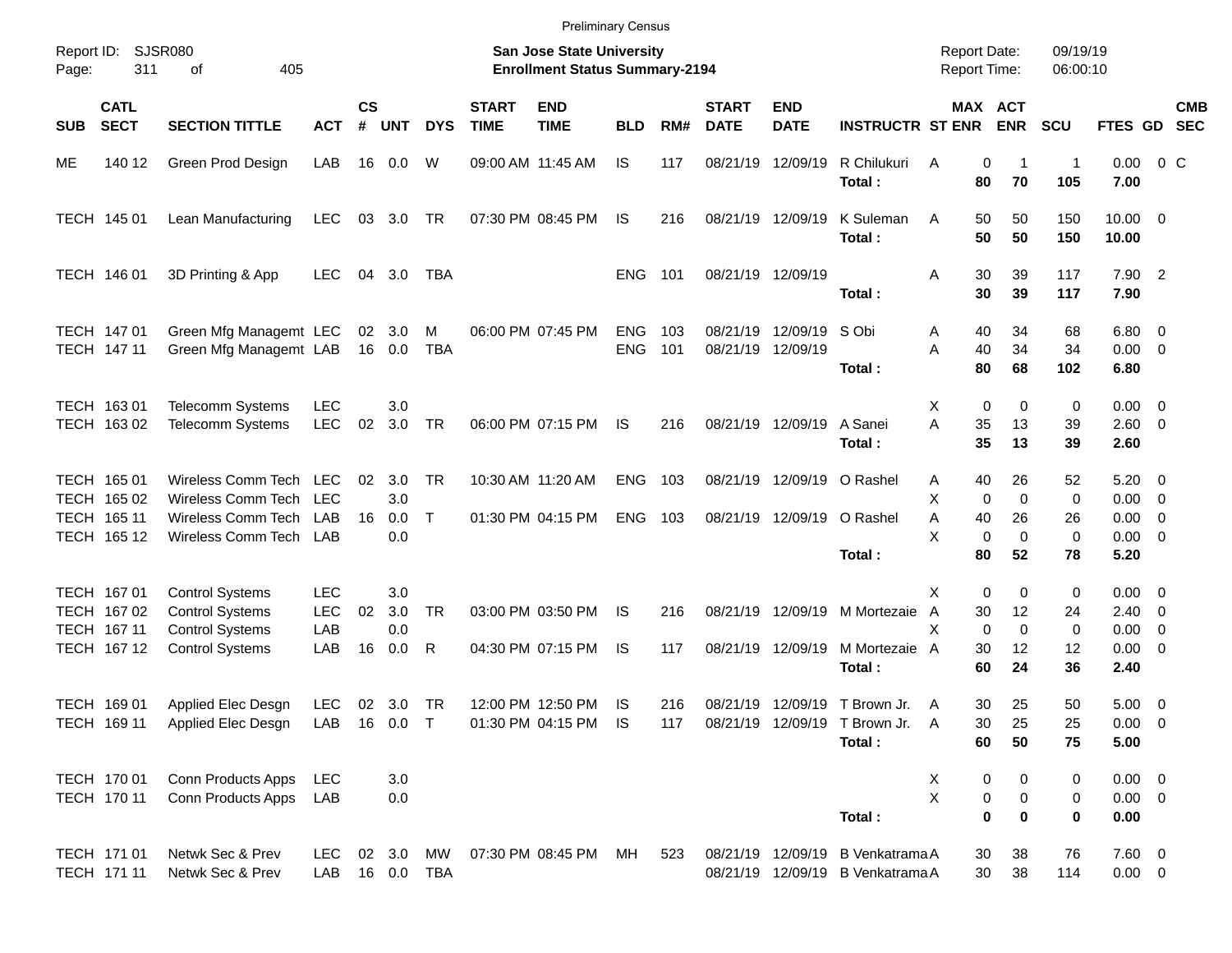|       |                                                                   |                                                                                                                                  |                                                      |                    |                                          |                                 |                             | <b>Preliminary Census</b>                                          |                                 |                   |                             |                                                                                        |                                 |                                                   |                                           |                      |                                                                |                               |            |
|-------|-------------------------------------------------------------------|----------------------------------------------------------------------------------------------------------------------------------|------------------------------------------------------|--------------------|------------------------------------------|---------------------------------|-----------------------------|--------------------------------------------------------------------|---------------------------------|-------------------|-----------------------------|----------------------------------------------------------------------------------------|---------------------------------|---------------------------------------------------|-------------------------------------------|----------------------|----------------------------------------------------------------|-------------------------------|------------|
| Page: | Report ID: SJSR080<br>312                                         | 405<br>οf                                                                                                                        |                                                      |                    |                                          |                                 |                             | San Jose State University<br><b>Enrollment Status Summary-2194</b> |                                 |                   |                             |                                                                                        |                                 | <b>Report Date:</b><br><b>Report Time:</b>        |                                           | 09/19/19<br>06:00:10 |                                                                |                               |            |
| SUB   | <b>CATL</b><br><b>SECT</b><br><b>SECTION TITTLE</b><br><b>ACT</b> |                                                                                                                                  |                                                      | $\mathsf{cs}$<br># | <b>UNT</b>                               | <b>DYS</b>                      | <b>START</b><br><b>TIME</b> | <b>END</b><br><b>TIME</b>                                          | <b>BLD</b>                      | RM#               | <b>START</b><br><b>DATE</b> | <b>END</b><br><b>DATE</b>                                                              | <b>INSTRUCTR ST ENR</b>         |                                                   | MAX ACT<br><b>ENR</b>                     | <b>SCU</b>           | FTES GD SEC                                                    |                               | <b>CMB</b> |
|       |                                                                   |                                                                                                                                  |                                                      |                    |                                          |                                 |                             |                                                                    |                                 |                   |                             |                                                                                        | Total:                          | 60                                                | 76                                        | 190                  | 7.60                                                           |                               |            |
|       | TECH 173 01                                                       | <b>Cloud Computing</b>                                                                                                           | <b>LEC</b>                                           |                    | $02 \quad 3.0$                           | MW                              |                             | 06:00 PM 07:15 PM                                                  | <b>ENG</b>                      | 490               | 08/21/19 12/09/19           |                                                                                        | R Grotegut<br>Total:            | 30<br>A<br>30                                     | 34<br>34                                  | 102<br>102           | $6.80$ 0<br>6.80                                               |                               |            |
|       | TECH 179 01                                                       | <b>Cyber Security</b>                                                                                                            | <b>LEC</b>                                           |                    | 02 3.0                                   | MW                              |                             | 06:00 PM 07:15 PM                                                  | МH                              | 324               | 08/21/19 12/09/19           |                                                                                        | <b>B</b> Venkatrama A<br>Total: | 30<br>30                                          | 47<br>47                                  | 141<br>141           | $9.40 \quad 0$<br>9.40                                         |                               |            |
|       |                                                                   | TECH 180A 01 Indiv St El Comtec                                                                                                  | <b>SUP</b>                                           | 36                 | 3.0                                      | TBA                             |                             |                                                                    |                                 |                   |                             | 08/21/19 12/09/19                                                                      | S Obi<br>Total:                 | Α<br>20<br>20                                     | 0<br>0                                    | 0<br>0               | $0.00 \t 0$<br>0.00                                            |                               |            |
|       |                                                                   | TECH 180B 01 Indiv St Manufactg<br>TECH 180B 02 Indiv St Manufactg                                                               | <b>SUP</b><br><b>SUP</b>                             | 36<br>36           | 3.0<br>1.0                               | TBA<br><b>TBA</b>               |                             |                                                                    |                                 |                   | 08/21/19                    | 12/09/19<br>08/21/19 12/09/19                                                          | S Obi<br>S Obi<br>Total:        | 20<br>A<br>A<br>20<br>40                          | 0<br>$\mathbf{1}$<br>$\blacktriangleleft$ | 0<br>0<br>0          | $0.00 \t 0$<br>$0.07$ 0<br>0.07                                |                               |            |
|       | <b>TECH 180J01</b>                                                | Indiv St Tech Issu                                                                                                               | <b>SUP</b>                                           |                    | 3.0                                      |                                 |                             |                                                                    |                                 |                   |                             |                                                                                        | Total:                          | X                                                 | 0<br>0<br>$\mathbf 0$<br>$\bf{0}$         | 0<br>0               | $0.00 \t 0$<br>0.00                                            |                               |            |
|       |                                                                   | TECH 190A 01 Senior Project I<br>TECH 190A 02 Senior Project I<br>TECH 190A 03 Senior Project I<br>TECH 190A 04 Senior Project I | SEM<br><b>SEM</b><br>SEM<br><b>SEM</b>               | 05<br>05<br>05     | 3.0<br>3.0<br>3.0<br>3.0                 | W<br>W<br>W                     |                             | 01:30 PM 04:15 PM<br>01:30 PM 04:15 PM<br>01:30 PM 04:15 PM        | <b>ENG</b><br><b>ENG</b><br>IS. | 103<br>490<br>117 | 08/21/19<br>08/21/19        | 12/09/19<br>12/09/19<br>08/21/19 12/09/19 A Zargar                                     | P Ostovari<br>D Yan             | 30<br>A<br>A<br>30<br>30<br>A<br>X<br>$\mathbf 0$ | 36<br>30<br>32<br>$\mathbf 0$             | 108<br>90<br>96<br>0 | $7.20 \t 0$<br>$6.00 \quad 0$<br>$6.40 \quad 0$<br>$0.00 \t 0$ |                               |            |
|       | TECH 195 01                                                       | Cooperative Intern                                                                                                               | <b>SUP</b>                                           | 36                 | 3.0                                      | TBA                             |                             |                                                                    |                                 |                   |                             | 08/21/19 12/09/19                                                                      | Total:<br>S Obi<br>Total:       | 90<br>22<br>Α<br>22                               | 98<br>2<br>$\mathbf{2}$                   | 294<br>0<br>0        | 19.60<br>$0.40 \quad 0$<br>0.40                                |                               |            |
|       | TECH 198 80<br>CMPE 198 80                                        | Technology & Civil<br>Technology & Civil                                                                                         | <b>LEC</b><br><b>LEC</b>                             | 02<br>02           | 3.0<br>3.0                               | TBA<br><b>TBA</b>               |                             |                                                                    |                                 |                   | 08/21/19<br>08/21/19        | 12/09/19<br>12/09/19                                                                   | L Zou<br>L Zou                  | 40<br>A<br>Α                                      | 36<br>3<br>0                              | 108<br>9             | 7.20<br>0.60                                                   | 0 C<br>0 <sup>o</sup>         |            |
| ME    | 198 80<br>ENGR 198 80<br>TECH 198 81                              | Technology & Civil<br>Technology & Civil<br>Technology & Civil                                                                   | <b>LEC</b><br><b>LEC</b><br><b>LEC</b>               | $02\,$<br>$02\,$   | 02 3.0<br>3.0<br>3.0                     | TBA<br>TBA<br>TBA               |                             |                                                                    |                                 |                   |                             | 08/21/19 12/09/19 L Zou<br>08/21/19 12/09/19 L Zou<br>08/21/19 12/09/19 L Zou          |                                 | Α<br>A<br>40<br>Α                                 | 0<br>$\Omega$<br>0<br>0<br>36             | 0<br>0<br>108        | 0.00<br>0.00<br>7.20                                           | 0 <sup>o</sup><br>0 C<br>0 C  |            |
| ME    | CMPE 198 81<br>19881<br>ENGR 198 81                               | Technology & Civil<br>Technology & Civil<br>Technology & Civil                                                                   | <b>LEC</b><br><b>LEC</b><br><b>LEC</b>               |                    | 02 3.0<br>02 3.0<br>02 3.0               | <b>TBA</b><br>TBA<br><b>TBA</b> |                             |                                                                    |                                 |                   |                             | 08/21/19 12/09/19 L Zou<br>08/21/19 12/09/19 L Zou<br>08/21/19 12/09/19 L Zou          |                                 | Α<br>А<br>Α                                       | 0<br>3<br>0<br>0<br>0                     | 9<br>3<br>0          | 0.60<br>0.20<br>0.00                                           | $0\,$ C<br>$0\,$ C<br>0 C     |            |
| ME    | TECH 198 82<br>CMPE 198 82<br>19882<br>ENGR 198 82                | Technology & Civil<br>Technology & Civil<br>Technology & Civil<br>Technology & Civil                                             | <b>LEC</b><br><b>LEC</b><br><b>LEC</b><br><b>LEC</b> |                    | 02 3.0<br>02 3.0<br>02 3.0<br>02 3.0 TBA | TBA<br>TBA<br><b>TBA</b>        |                             |                                                                    |                                 |                   | 08/21/19                    | 08/21/19 12/09/19 P Backer<br>08/21/19 12/09/19 P Backer<br>08/21/19 12/09/19 P Backer | 12/09/19 P Backer               | 40<br>Α<br>Α<br>Α<br>Α                            | 20<br>0<br>8<br>0<br>0<br>5               | 60<br>24<br>3<br>15  | 4.00<br>1.60<br>0.20<br>1.00 0 C                               | $0\,$ C<br>$0\,$ C<br>$0\,$ C |            |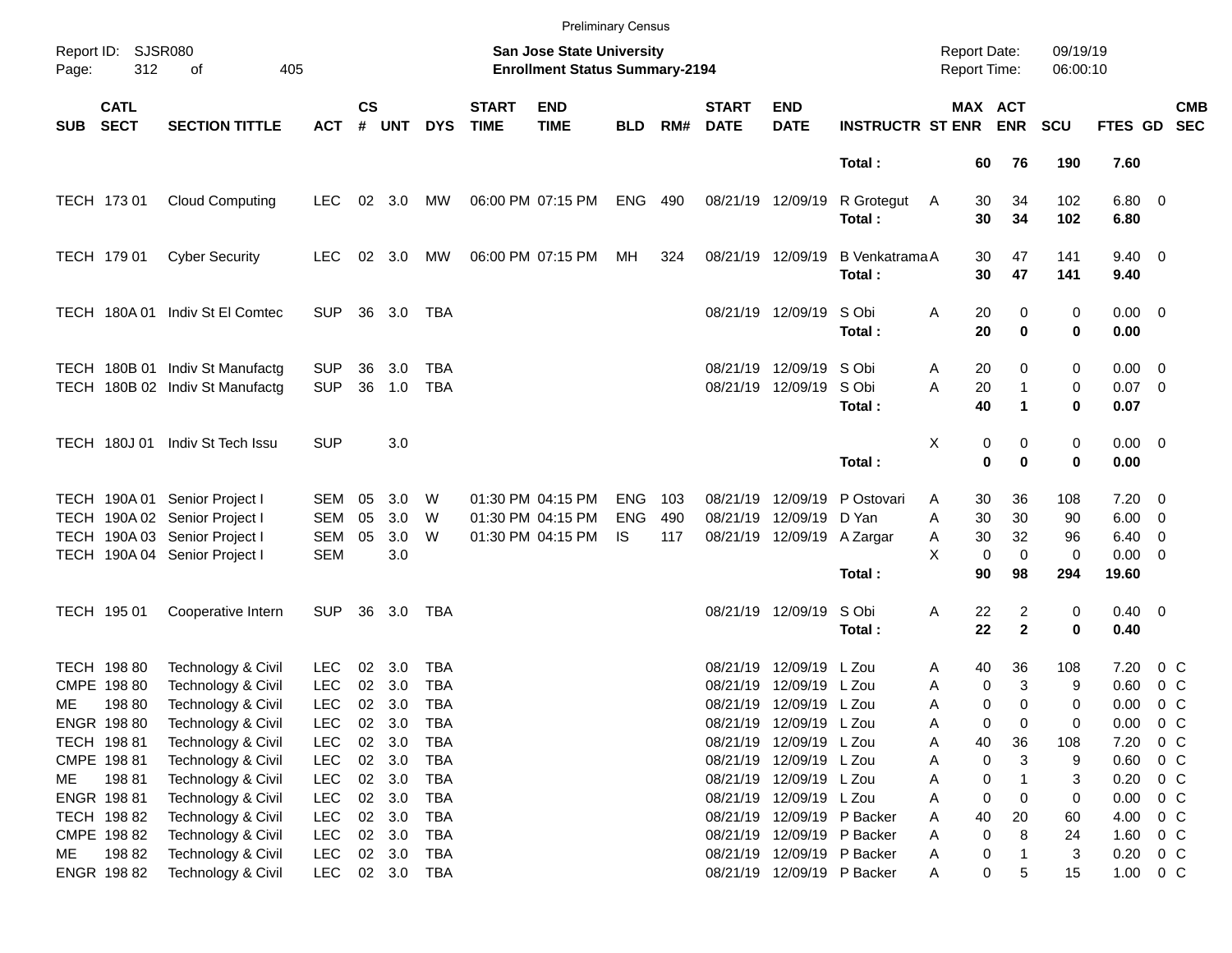|                                          |                                                                                                          |                                 |                    |                   |                |                             | <b>Preliminary Census</b>              |                         |            |                             |                                                  |                                                       |                                              |                                           |                                 |                                     |                                           |
|------------------------------------------|----------------------------------------------------------------------------------------------------------|---------------------------------|--------------------|-------------------|----------------|-----------------------------|----------------------------------------|-------------------------|------------|-----------------------------|--------------------------------------------------|-------------------------------------------------------|----------------------------------------------|-------------------------------------------|---------------------------------|-------------------------------------|-------------------------------------------|
| Report ID:<br>Page:                      | SJSR080<br><b>San Jose State University</b><br>313<br>405<br><b>Enrollment Status Summary-2194</b><br>of |                                 |                    |                   |                |                             |                                        |                         |            |                             |                                                  |                                                       | <b>Report Date:</b><br>Report Time:          |                                           | 09/19/19<br>06:00:10            |                                     |                                           |
| <b>CATL</b><br><b>SECT</b><br><b>SUB</b> | <b>SECTION TITTLE</b>                                                                                    | <b>ACT</b>                      | $\mathsf{cs}$<br># | <b>UNT</b>        | <b>DYS</b>     | <b>START</b><br><b>TIME</b> | <b>END</b><br><b>TIME</b>              | <b>BLD</b>              | RM#        | <b>START</b><br><b>DATE</b> | <b>END</b><br><b>DATE</b>                        | <b>INSTRUCTR ST ENR</b>                               | <b>MAX ACT</b>                               | <b>ENR</b>                                | SCU                             | <b>FTES GD</b>                      | <b>CMB</b><br><b>SEC</b>                  |
|                                          |                                                                                                          |                                 |                    |                   |                |                             |                                        |                         |            |                             |                                                  | Total:                                                |                                              | 120 113                                   | 339                             | 22.60                               |                                           |
|                                          | TECH 199A 01 SpecialTopics CNSM<br>TECH 199A 02 SpecialTopics CNSM<br>TECH 199A 03 SpecialTopics CNSM    | SEM<br><b>SEM</b><br><b>SEM</b> | 05<br>05           | 3.0<br>3.0<br>3.0 | R<br><b>TR</b> |                             | 03:00 PM 05:45 PM<br>03:00 PM 04:15 PM | <b>IS</b><br><b>HGH</b> | 133<br>122 | 08/21/19                    | 08/21/19 12/09/19<br>12/09/19                    | F Barez<br>A Banafa<br>Total:                         | 24<br>A<br>30<br>Α<br>X<br>$\mathbf 0$<br>54 | 36<br>$\overline{7}$<br>$\mathbf 0$<br>43 | 108<br>21<br>$\mathbf 0$<br>129 | $7.20 \t 0$<br>1.40<br>0.00<br>8.60 | $\overline{0}$<br>$\overline{\mathbf{0}}$ |
| TECH 199B 01                             | Special Topics Mfg S                                                                                     | SEM                             |                    | 3.0               |                |                             |                                        |                         |            |                             |                                                  | Total:                                                | X<br>0<br>$\mathbf 0$                        | 0<br>$\bf{0}$                             | 0<br>$\mathbf 0$                | $0.00 \t 0$<br>0.00                 |                                           |
| TECH 200 01                              | Research for Engr                                                                                        | SEM                             | 05                 | 3.0               | M              |                             | 06:00 PM 08:45 PM                      | <b>SH</b>               | 314        |                             | 08/21/19 12/09/19                                | F Davoudi Ka A<br>Total:                              | 20<br>20                                     | 4<br>4                                    | 12<br>12                        | 1.004<br>1.00                       |                                           |
| TECH 230 01                              | Cont Impr Syst Mgt                                                                                       | SEM                             | 05                 | 3.0               | W              |                             | 06:00 PM 08:45 PM                      | IS.                     | 216        |                             | 08/21/19 12/09/19                                | F Davoudi Ka A<br>Total:                              | 20<br>20                                     | 4<br>4                                    | 12<br>12                        | 1.004<br>1.00                       |                                           |
| TECH 231 01                              | Syst Rel & Maint                                                                                         | <b>SEM</b>                      |                    | 3.0               |                |                             |                                        |                         |            |                             |                                                  | Total:                                                | X<br>0<br>$\bf{0}$                           | 0<br>$\bf{0}$                             | 0<br>$\mathbf{0}$               | $0.00 \t 0$<br>0.00                 |                                           |
| TECH 232 01                              | Adv Stat Proc Cont                                                                                       | <b>SEM</b>                      |                    | 3.0               |                |                             |                                        |                         |            |                             |                                                  | Total:                                                | X<br>0<br>$\mathbf 0$                        | 0<br>$\bf{0}$                             | 0<br>0                          | $0.00 \quad 0$<br>0.00              |                                           |
| Department :                             | <b>Technology</b>                                                                                        |                                 |                    |                   |                |                             |                                        |                         |            |                             | <b>Lower Division:</b><br><b>Upper Division:</b> | <b>Department Total:</b><br><b>Graduate Division:</b> | 2052<br>1011<br>1021<br>20                   | 1768<br>924<br>840<br>4                   | 3403<br>1398<br>1993<br>12      | 222.77<br>93.20<br>128.57<br>1.00   |                                           |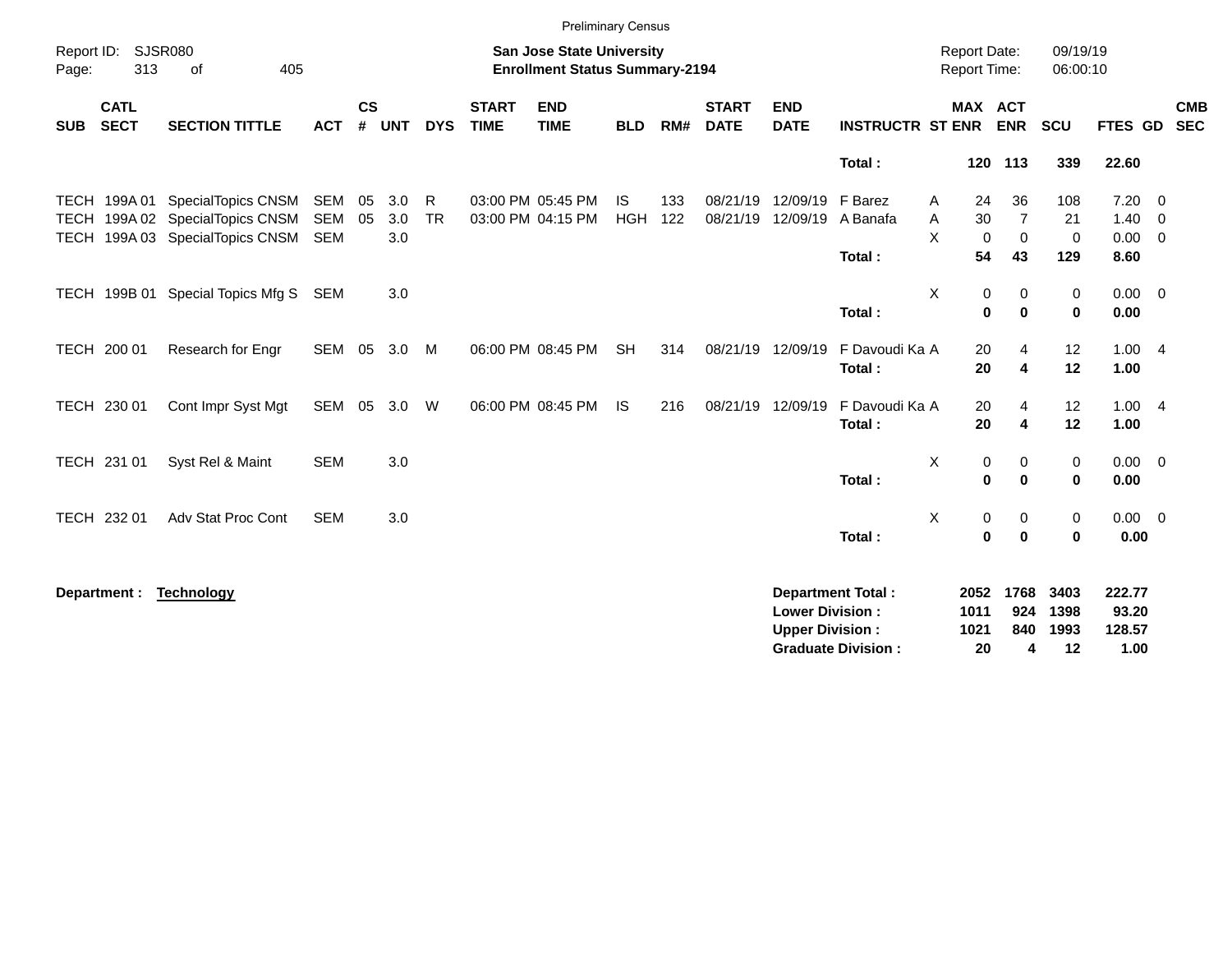|                     |                            |                              |            |               |        |            |                             | <b>Preliminary Census</b>                                                 |            |     |                             |                           |                                  |                                     |             |                       |                      |                |                            |                          |
|---------------------|----------------------------|------------------------------|------------|---------------|--------|------------|-----------------------------|---------------------------------------------------------------------------|------------|-----|-----------------------------|---------------------------|----------------------------------|-------------------------------------|-------------|-----------------------|----------------------|----------------|----------------------------|--------------------------|
| Report ID:<br>Page: | 314                        | SJSR080<br>405<br>οf         |            |               |        |            |                             | <b>San Jose State University</b><br><b>Enrollment Status Summary-2194</b> |            |     |                             |                           |                                  | <b>Report Date:</b><br>Report Time: |             |                       | 09/19/19<br>06:00:10 |                |                            |                          |
| <b>SUB</b>          | <b>CATL</b><br><b>SECT</b> | <b>SECTION TITTLE</b>        | <b>ACT</b> | $\mathsf{cs}$ | # UNT  | <b>DYS</b> | <b>START</b><br><b>TIME</b> | <b>END</b><br><b>TIME</b>                                                 | <b>BLD</b> | RM# | <b>START</b><br><b>DATE</b> | <b>END</b><br><b>DATE</b> | <b>INSTRUCTR ST ENR</b>          |                                     |             | MAX ACT<br><b>ENR</b> | <b>SCU</b>           | <b>FTES GD</b> |                            | <b>CMB</b><br><b>SEC</b> |
| <b>College</b>      |                            | <b>Engineering</b>           |            |               |        |            |                             |                                                                           |            |     |                             |                           |                                  |                                     |             |                       |                      |                |                            |                          |
|                     | Department :               | <b>Materials Engineering</b> |            |               |        |            |                             |                                                                           |            |     |                             |                           |                                  |                                     |             |                       |                      |                |                            |                          |
| MATE 25 01          |                            | Intro to Materials           | <b>LEC</b> | 01            | 3.0    | МW         |                             | 04:30 PM 05:45 PM                                                         | <b>ENG</b> | 331 | 08/21/19                    | 12/09/19                  | M Oye                            | A                                   | 60          | 60                    | 180                  | 12.20          | - 4                        |                          |
| MATE                | 25 02                      | Intro to Materials           | <b>LEC</b> | 01            | 3.0    | <b>TR</b>  |                             | 09:00 AM 10:15 AM                                                         | <b>CL</b>  | 222 | 08/21/19                    | 12/09/19                  | O Keles                          | Α                                   | 50          | 45                    | 135                  | 9.05           | -1                         |                          |
| MATE                | 25 03                      | Intro to Materials           | <b>LEC</b> | 01            | 3.0    | <b>MW</b>  |                             | 09:00 AM 10:15 AM                                                         | CL.        | 222 | 08/21/19                    | 12/09/19 SKC              |                                  | A                                   | 50          | 38                    | 114                  | 7.65           | $\overline{\phantom{0}}$ 1 |                          |
| MATE                | 25 04                      | Intro to Materials           | <b>LEC</b> |               | 3.0    |            |                             |                                                                           |            |     |                             |                           |                                  | X                                   | 0           | $\mathbf 0$           | $\mathbf 0$          | 0.00           | - 0                        |                          |
| MATE                | 25 05                      | Intro to Materials           | <b>LEC</b> | 01            | 3.0    | МW         |                             | 01:30 PM 02:45 PM                                                         | <b>BBC</b> | 104 | 08/21/19                    | 12/09/19                  | E Ishida                         | A                                   | 60          | 60                    | 180                  | 12.00          | 0                          |                          |
|                     | MATE 25 06                 | Intro to Materials           | <b>LEC</b> | 01            | 3.0    | <b>TR</b>  |                             | 04:30 PM 05:45 PM                                                         |            |     |                             | 08/21/19 12/09/19         | Total:                           | А                                   | 50<br>270   | $\mathbf 0$<br>203    | $\mathbf 0$<br>609   | 0.00<br>40.90  | - 0                        |                          |
|                     | MATE 115 01                | Struc/Prop Solids            | <b>LEC</b> | 02            | 3.0    | TR         |                             | 09:00 AM 10:15 AM                                                         | <b>ENG</b> | 303 |                             | 08/21/19 12/09/19         | S KC                             | Α                                   | 40          | 26                    | 78                   | 5.55 7         |                            |                          |
|                     |                            |                              |            |               |        |            |                             |                                                                           |            |     |                             |                           | Total:                           |                                     | 40          | 26                    | 78                   | 5.55           |                            |                          |
|                     | MATE 131 01                | AM & 3D Printing             | LEC        |               | 3.0    |            |                             |                                                                           |            |     |                             |                           |                                  | X                                   | 0           | 0                     | 0                    | 0.00           | $\overline{\phantom{0}}$   |                          |
|                     | MATE 131 02                | AM & 3D Printing             | <b>LEC</b> | 01            | 3.0    | MW         |                             | 10:30 AM 11:45 AM                                                         | <b>ENG</b> | 401 |                             | 08/21/19 12/09/19         | O Keles                          | A                                   | 40          | 26                    | 78                   | 5.50           | - 6                        |                          |
|                     |                            |                              |            |               |        |            |                             |                                                                           |            |     |                             |                           | Total:                           |                                     | 40          | 26                    | 78                   | 5.50           |                            |                          |
|                     | MATE 143 01                | Prin Scng Micrscpy           | LAB        | 16            | 1.0    | M          |                             | 01:30 PM 04:15 PM                                                         | <b>ENG</b> | 105 | 08/21/19                    | 12/09/19                  | C Peters                         | A                                   | 15          | 8                     | 8                    | 0.55           | - 1                        |                          |
|                     | MATE 143 02                | <b>Prin Scng Micrscpy</b>    | LAB        | 16            | 1.0    | $\top$     |                             | 10:30 AM 01:15 PM                                                         | <b>ENG</b> | 105 | 08/21/19                    | 12/09/19                  | C Peters                         | A                                   | 15          | 9                     | 9                    | 0.60 0         |                            |                          |
|                     |                            |                              |            |               |        |            |                             |                                                                           |            |     |                             |                           | Total:                           |                                     | 30          | 17                    | 17                   | 1.15           |                            |                          |
|                     | MATE 144 01                | <b>XRD Lab</b>               | LAB        |               | 1.0    |            |                             |                                                                           |            |     |                             |                           |                                  | X                                   | 0           | 0                     | 0                    | $0.00 \t 0$    |                            |                          |
|                     |                            |                              |            |               |        |            |                             |                                                                           |            |     |                             |                           | Total:                           |                                     | 0           | $\mathbf 0$           | 0                    | 0.00           |                            |                          |
|                     | MATE 145 01                | <b>Princ Scnng Probes</b>    | LAB        |               | 1.0    |            |                             |                                                                           |            |     |                             |                           |                                  | X                                   | 0           | 0                     | 0                    | $0.00 \t 0$    |                            |                          |
|                     |                            |                              |            |               |        |            |                             |                                                                           |            |     |                             |                           | Total:                           |                                     | 0           | $\bf{0}$              | 0                    | 0.00           |                            |                          |
|                     | MATE 153 01                | <b>EO&amp;M Props Solids</b> | <b>LEC</b> | 02            | 3.0    | MW         | 09:00 AM 09:50 AM           |                                                                           | <b>ENG</b> | 341 | 08/21/19                    | 12/09/19                  | T Pan                            | Α                                   | 55          | 52                    | 104                  | 10.50          | $\overline{\phantom{a}}$   |                          |
| MATE                | 153 02                     | <b>EO&amp;M Props Solids</b> | LAB        | 16            | 0.0    | M          |                             | 10:30 AM 01:15 PM                                                         | <b>ENG</b> | 105 | 08/21/19                    | 12/09/19                  | S Duorah                         | A                                   | 16          | 14                    | 14                   | 0.00           | $\overline{2}$             |                          |
|                     | MATE 153 03                | <b>EO&amp;M Props Solids</b> | LAB        | 16            | 0.0    | М          |                             | 06:00 PM 08:45 PM                                                         | <b>ENG</b> | 105 | 08/21/19                    |                           | 12/09/19 C England               | Α                                   | 16          | 14                    | 14                   | 0.00           | 0                          |                          |
|                     | MATE 153 04                | <b>EO&amp;M Props Solids</b> | LAB        |               | 16 0.0 | $\top$     |                             | 01:30 PM 04:15 PM                                                         | ENG 105    |     |                             | 08/21/19 12/09/19 D Oh    |                                  | Α                                   | 16          | 16                    | 16                   | 0.00           | $\overline{\mathbf{0}}$    |                          |
|                     | MATE 153 05                | <b>EO&amp;M Props Solids</b> | LAB        |               | 0.0    |            |                             |                                                                           |            |     |                             |                           |                                  | Χ                                   | $\mathbf 0$ | $\mathbf 0$           | 0                    | 0.00           | - 0                        |                          |
|                     | MATE 153 06                | <b>EO&amp;M Props Solids</b> | LAB        |               | 16 0.0 | F          |                             | 09:00 AM 11:45 AM                                                         | ENG 105    |     |                             |                           | 08/21/19 12/09/19 B Serrano      | Α                                   | 16          | 15                    | 15                   | 0.00           | $\overline{\mathbf{0}}$    |                          |
|                     | MATE 153 07                | <b>EO&amp;M Props Solids</b> | LAB        | 16            | 0.0    | F          |                             | 12:00 PM 02:45 PM                                                         | ENG        | 105 |                             |                           | 08/21/19 12/09/19 V Shankar      | Α                                   | 16          | 15                    | 15                   | 0.00           | $\overline{\phantom{0}}$   |                          |
|                     | MATE 153 08                | <b>EO&amp;M Props Solids</b> | <b>LEC</b> | 02            | 3.0    | TR         |                             | 04:30 PM 05:20 PM                                                         | ENG 341    |     |                             | 08/21/19 12/09/19 T Pan   |                                  | Α                                   | 55          | 46                    | 92                   | 9.20           | - 0                        |                          |
|                     | MATE 153 09                | <b>EO&amp;M Props Solids</b> | LAB        |               | 0.0    |            |                             |                                                                           |            |     |                             |                           |                                  | X                                   | $\mathbf 0$ | $\mathbf 0$           | 0                    | 0.00           | $\overline{\mathbf{0}}$    |                          |
|                     | MATE 153 10                | <b>EO&amp;M Props Solids</b> | LAB        |               | 16 0.0 | R          |                             | 06:00 PM 08:45 PM                                                         | ENG        | 105 |                             |                           | 08/21/19 12/09/19 A Termeh You A |                                     | 16          | 15                    | 15                   | 0.00           | $\overline{\mathbf{0}}$    |                          |
|                     | MATE 153 11                | <b>EO&amp;M Props Solids</b> | LAB        |               | 16 0.0 | W          |                             | 06:00 PM 08:45 PM                                                         | ENG 105    |     |                             |                           | 08/21/19 12/09/19 C England      | A                                   | 16          | 9                     | 9                    | $0.00 \t 0$    |                            |                          |
|                     | MATE 153 12                | <b>EO&amp;M Props Solids</b> | LAB        |               | 0.0    |            |                             |                                                                           |            |     |                             |                           |                                  | X                                   | $\mathbf 0$ | 0                     | 0                    | $0.00 \t 0$    |                            |                          |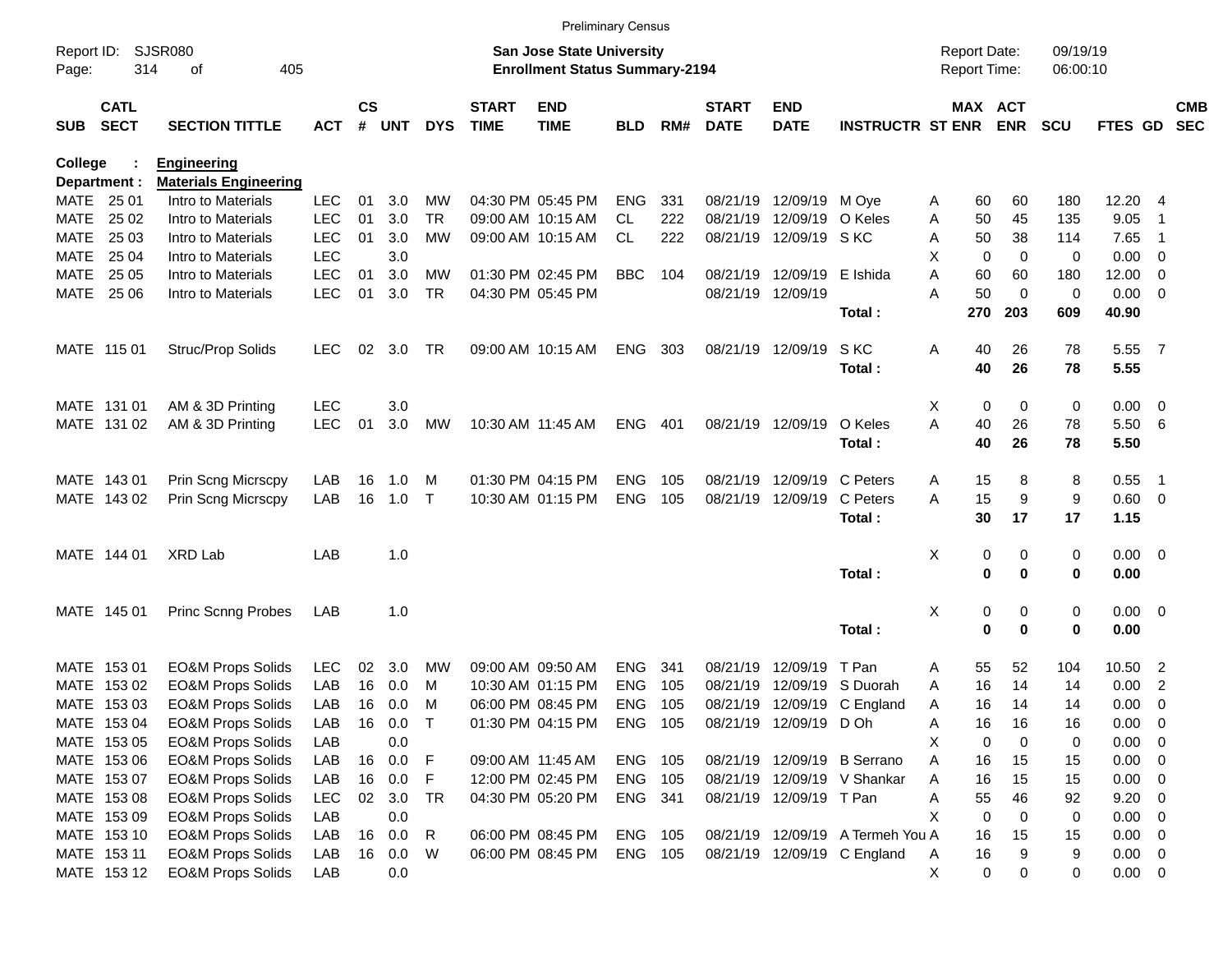|                          |                            |                                      |              |                |            |              |                             | <b>Preliminary Census</b>                                                 |            |     |                             |                           |                         |                                     |                   |                            |                      |                     |                                  |                          |
|--------------------------|----------------------------|--------------------------------------|--------------|----------------|------------|--------------|-----------------------------|---------------------------------------------------------------------------|------------|-----|-----------------------------|---------------------------|-------------------------|-------------------------------------|-------------------|----------------------------|----------------------|---------------------|----------------------------------|--------------------------|
| Report ID:<br>Page:      | 315                        | <b>SJSR080</b><br>405<br>of          |              |                |            |              |                             | <b>San Jose State University</b><br><b>Enrollment Status Summary-2194</b> |            |     |                             |                           |                         | <b>Report Date:</b><br>Report Time: |                   |                            | 09/19/19<br>06:00:10 |                     |                                  |                          |
| <b>SUB</b>               | <b>CATL</b><br><b>SECT</b> | <b>SECTION TITTLE</b>                | <b>ACT</b>   | <b>CS</b><br># | <b>UNT</b> | <b>DYS</b>   | <b>START</b><br><b>TIME</b> | <b>END</b><br><b>TIME</b>                                                 | <b>BLD</b> | RM# | <b>START</b><br><b>DATE</b> | <b>END</b><br><b>DATE</b> | <b>INSTRUCTR ST ENR</b> |                                     |                   | MAX ACT<br><b>ENR</b>      | SCU                  | FTES GD             |                                  | <b>CMB</b><br><b>SEC</b> |
|                          |                            |                                      |              |                |            |              |                             |                                                                           |            |     |                             |                           | Total:                  |                                     | 222               | 196                        | 294                  | 19.70               |                                  |                          |
| MATE                     | 165 01                     | Photovoltaic Lab                     | LAB          | 16             | 1.0        | $\top$       |                             | 06:00 PM 08:45 PM                                                         | <b>ENG</b> | 388 | 08/21/19                    | 12/09/19                  | E Lucow                 | A                                   | 16                | 6                          | 6                    | 0.40                | 0 C                              |                          |
| EE.<br><b>MATE</b>       | 165 01<br>165 02           | Photovoltaic Lab<br>Photovoltaic Lab | LAB<br>LAB   | 16             | 1.0<br>1.0 | $\mathsf{T}$ |                             | 06:00 PM 08:45 PM                                                         | <b>ENG</b> | 388 | 08/21/19                    | 12/09/19                  | E Lucow                 | Α<br>X                              | 0<br>0            | $\overline{c}$<br>$\Omega$ | $\overline{c}$<br>0  | 0.13<br>0.00        | $0\,C$<br>$\overline{0}$         |                          |
| <b>EE</b><br><b>MATE</b> | 165 02<br>165 03           | Photovoltaic Lab<br>Photovoltaic Lab | LAB<br>LAB   | 16             | 1.0<br>1.0 | R            |                             | 06:00 PM 08:45 PM                                                         |            |     | 08/21/19 12/09/19           |                           |                         | X<br>Α                              | 0<br>16           | $\Omega$<br>$\Omega$       | 0<br>0               | 0.00<br>0.00        | $\overline{0}$<br>0 <sup>o</sup> |                          |
| EE                       | 165 03                     | Photovoltaic Lab                     | LAB          | 16             | 1.0        | $\mathsf{R}$ |                             | 06:00 PM 08:45 PM                                                         |            |     | 08/21/19 12/09/19           |                           | Total:                  | Α                                   | $\mathbf 0$<br>32 | 0<br>8                     | 0<br>8               | 0.00<br>0.53        | $0\,C$                           |                          |
|                          | MATE 180 01                | Ind Studies                          | <b>SUP</b>   | 36             | 1.0        | <b>TBA</b>   |                             |                                                                           |            |     | 08/21/19                    | 12/09/19                  | W Chung                 | A                                   | 15                | $\overline{2}$             | 0                    | $0.13 \ 0$          |                                  |                          |
| MATE                     | 180 02                     | Ind Studies                          | <b>SUP</b>   | 36             | 2.0        | <b>TBA</b>   |                             |                                                                           |            |     | 08/21/19                    | 12/09/19                  | W Chung                 | A                                   | 15                | $\Omega$                   | 0                    | 0.00                | $\overline{0}$                   |                          |
|                          | MATE 180 03                | Ind Studies                          | <b>SUP</b>   | 36             | 3.0        | <b>TBA</b>   |                             |                                                                           |            |     |                             | 08/21/19 12/09/19         | W Chung<br>Total:       | A                                   | 15<br>45          | 0<br>$\mathbf{2}$          | 0<br>0               | $0.00 \t 0$<br>0.13 |                                  |                          |
|                          | MATE 185 01                | Ceramics                             | <b>SEM</b>   | 05             | 3.0        | MW           |                             | 09:00 AM 10:15 AM                                                         | <b>ENG</b> | 401 |                             | 08/21/19 12/09/19         | D Chafey                | Α                                   | 40                | 23                         | 69                   | $4.60 \ 0$          |                                  |                          |
|                          |                            |                                      |              |                |            |              |                             |                                                                           |            |     |                             |                           | Total:                  |                                     | 40                | 23                         | 69                   | 4.60                |                                  |                          |
|                          | MATE 186 01                | Polymers                             | <b>SEM</b>   | 05             | 3.0        | <b>TR</b>    |                             | 04:30 PM 05:45 PM                                                         | <b>ENG</b> | 327 |                             | 08/21/19 12/09/19         | Y Schneider A<br>Total: |                                     | 30<br>30          | 21<br>21                   | 63<br>63             | 4.25<br>4.25        | $\overline{\phantom{1}}$         |                          |
|                          | MATE 195 01                | <b>Mech Bhyr Matls</b>               | <b>SEM</b>   | 04             | 3.0        | MW           |                             | 12:00 PM 12:50 PM                                                         | <b>ENG</b> | 301 | 08/21/19                    | 12/09/19                  | O Keles                 | A                                   | 30                | 30                         | 60                   | 6.30 6              |                                  |                          |
| <b>MATE</b>              | 195 02                     | <b>Mech Bhyr Matls</b>               | LAB          | 16             | 0.0        | $\mathsf{T}$ |                             | 06:00 PM 08:45 PM                                                         | <b>ENG</b> | 105 | 08/21/19                    | 12/09/19                  | T Pan                   | A                                   | 15                | 15                         | 15                   | 0.00                | -5                               |                          |
| MATE                     | 195 03                     | Mech Bhyr Matls                      | LAB          | 16             | 0.0        | W            |                             | 01:30 PM 04:15 PM                                                         | <b>ENG</b> | 105 | 08/21/19                    | 12/09/19                  | T Pan<br>Total:         | A                                   | 15<br>60          | 15<br>60                   | 15<br>90             | 0.00<br>6.30        | $\overline{1}$                   |                          |
|                          |                            | MATE 198A 01 Sr Design Proj          | LEC.         | 02             | 2.0        | -F           |                             | 09:00 AM 09:50 AM                                                         | <b>ENG</b> | 340 | 08/21/19                    | 12/09/19                  | W Chung                 | Α                                   | 25                | 24                         | 24                   | 3.20                | $\overline{\phantom{0}}$         |                          |
| MATE                     |                            | 198A 02 Sr Design Proj               | LAB          | 16             | 0.0        | -F           |                             | 10:00 AM 12:45 PM                                                         | <b>ENG</b> | 340 | 08/21/19                    | 12/09/19                  | W Chung<br>Total:       | A                                   | 25<br>50          | 24<br>48                   | 24<br>48             | $0.00 \t 0$<br>3.20 |                                  |                          |
|                          |                            | MATE 215 01 Solid State Matls        | SEM 05 3.0 M |                |            |              |                             | 06:00 PM 08:45 PM ENG 343 08/21/19 12/09/19 M Oye                         |            |     |                             |                           | Total:                  |                                     | 30<br>30          | 14<br>14                   | 42<br>42             | 3.50 14<br>3.50     |                                  |                          |
|                          |                            | MATE 251 01 Adv Sld St Thermo        | SEM 05 3.0 W |                |            |              |                             | 06:00 PM 08:50 PM ENG 232 08/21/19 12/09/19                               |            |     |                             |                           | D Oh<br>Total:          | Α                                   | 30<br>30          | 14<br>14                   | 42<br>42             | 3.50 14<br>3.50     |                                  |                          |
|                          |                            | MATE 265 01 Nanomaterials            | <b>LEC</b>   |                | $3.0\,$    |              |                             |                                                                           |            |     |                             |                           |                         | Χ                                   | $\boldsymbol{0}$  | $\boldsymbol{0}$           | $\mathbf 0$          | $0.00 \t 0$         |                                  |                          |
|                          |                            |                                      |              |                |            |              |                             |                                                                           |            |     |                             |                           | Total:                  |                                     | 0                 | $\pmb{0}$                  | 0                    | 0.00                |                                  |                          |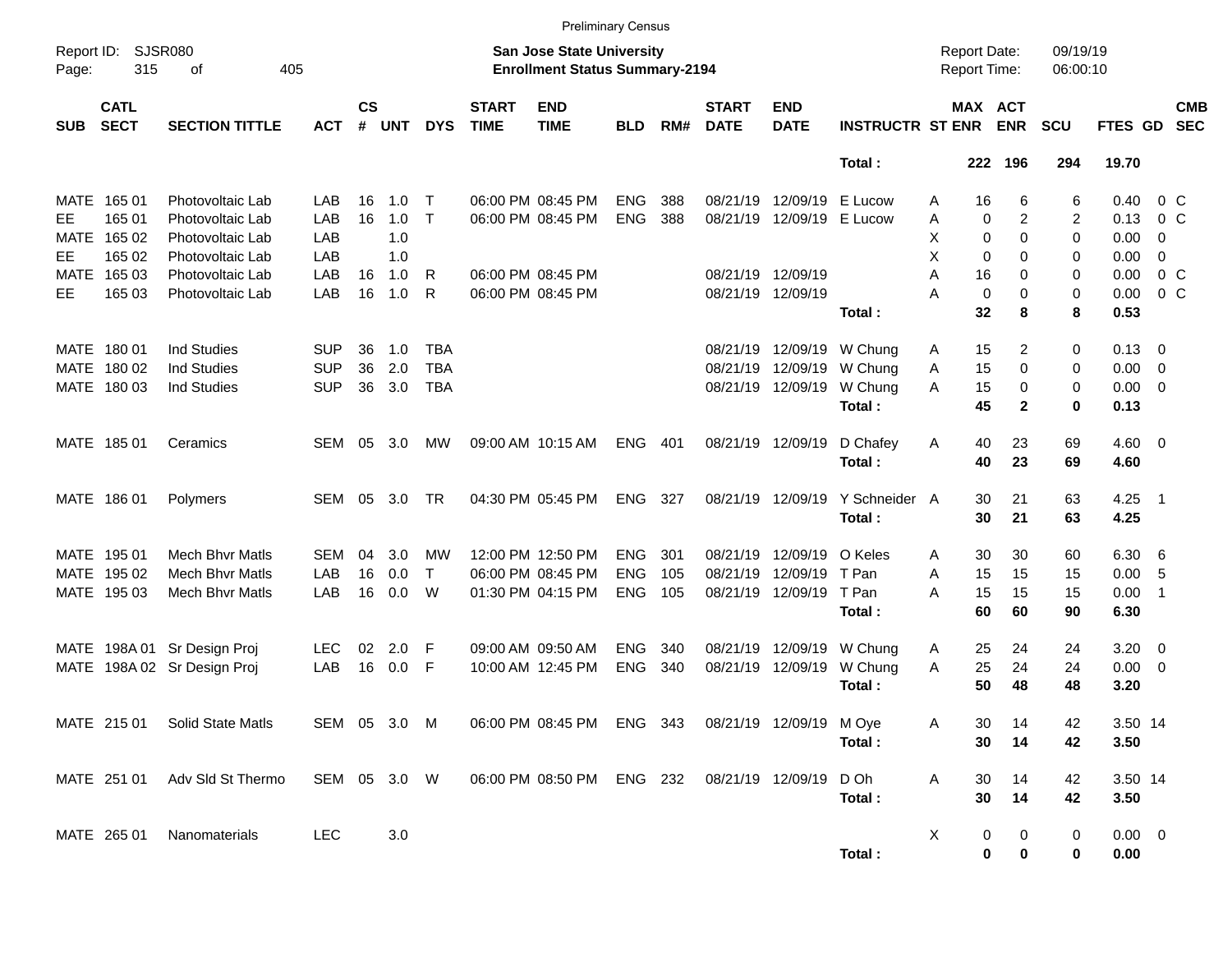| <b>Preliminary Census</b><br><b>Report Date:</b> |                            |                                                                                                                                                                                       |                                        |                |                   |                               |             |                                        |                          |            |                                  |                                  |                                      |                                     |                           |                           |                                    |                            |                          |
|--------------------------------------------------|----------------------------|---------------------------------------------------------------------------------------------------------------------------------------------------------------------------------------|----------------------------------------|----------------|-------------------|-------------------------------|-------------|----------------------------------------|--------------------------|------------|----------------------------------|----------------------------------|--------------------------------------|-------------------------------------|---------------------------|---------------------------|------------------------------------|----------------------------|--------------------------|
| Report ID:<br>Page:                              | 316                        | <b>SJSR080</b><br><b>San Jose State University</b><br><b>Enrollment Status Summary-2194</b><br>405<br>0f<br>$\mathsf{cs}$<br><b>START</b><br><b>END</b><br><b>START</b><br><b>END</b> |                                        |                |                   |                               |             |                                        |                          |            |                                  |                                  |                                      |                                     |                           | 09/19/19<br>06:00:10      |                                    |                            |                          |
| <b>SUB</b>                                       | <b>CATL</b><br><b>SECT</b> | <b>SECTION TITTLE</b>                                                                                                                                                                 | <b>ACT</b>                             | #              | <b>UNT</b>        | <b>DYS</b>                    | <b>TIME</b> | <b>TIME</b>                            | <b>BLD</b>               | RM#        | <b>DATE</b>                      | <b>DATE</b>                      | <b>INSTRUCTR ST ENR</b>              |                                     | MAX ACT<br><b>ENR</b>     | <b>SCU</b>                | FTES GD                            |                            | <b>CMB</b><br><b>SEC</b> |
| MATE                                             | 270 01                     | Meth Thin Flim Dep                                                                                                                                                                    | SEM                                    | 05             | 3.0               | -R                            |             | 06:00 PM 08:50 PM                      | <b>ENG</b>               | 401        | 08/21/19                         | 12/09/19                         | C England<br>Total:                  | 40<br>A<br>40                       | 10<br>10                  | 30<br>30                  | 2.50 10<br>2.50                    |                            |                          |
| MATE<br>CHE                                      | 281 01<br>281 01           | Thesis Prep Sem<br>Thesis Prep Sem                                                                                                                                                    | LAB<br>LAB                             | 16<br>16       | 1.0<br>1.0        | - F<br>-F                     |             | 03:00 PM 05:45 PM<br>03:00 PM 05:45 PM | <b>ENG</b><br><b>ENG</b> | 333<br>333 | 08/21/19<br>08/21/19             | 12/09/19<br>12/09/19             | C England<br>C England<br>Total:     | 40<br>A<br>A<br>40                  | 2<br>8<br>0<br>10         | $\overline{2}$<br>8<br>10 | 0.17<br>0.67<br>0.83               | 2 C<br>8 C                 |                          |
| MATE<br>MATE<br>MATE                             | 298 01<br>298 02<br>298 03 | <b>MS Res Project</b><br><b>MS Res Project</b><br><b>MS Res Project</b>                                                                                                               | <b>SUP</b><br><b>SUP</b><br><b>SUP</b> | 25<br>25<br>25 | 1.0<br>2.0<br>2.0 | <b>TBA</b><br><b>TBA</b><br>E |             | 03:00 PM 05:45 PM                      | <b>ENG</b>               | 329        | 08/21/19<br>08/21/19<br>08/21/19 | 12/09/19<br>12/09/19<br>12/09/19 | S Diaz<br>S Diaz<br>S Diaz<br>Total: | 20<br>A<br>A<br>20<br>A<br>40<br>80 | 4<br>6                    | 1<br>1<br>4<br>6          | $0.08$ 1<br>0.17<br>0.674<br>0.92  | $\overline{\phantom{0}}$ 1 |                          |
| MATE<br>MATE                                     | 299 01<br>299 02           | Master's Thesis<br>Master's Thesis                                                                                                                                                    | <b>SUP</b><br><b>SUP</b>               | 25<br>25       | 3.0<br>3.0        | <b>TBA</b><br>F               |             | 03:00 PM 05:45 PM                      | <b>ENG</b>               | 329        | 08/21/19<br>08/21/19             | 12/09/19<br>12/09/19             | S Diaz<br>S Diaz<br>Total:           | 20<br>A<br>20<br>A<br>40            | $\Omega$<br>$\Omega$<br>0 | 0<br>$\mathbf 0$<br>0     | $0.00 \t 0$<br>$0.00 \t 0$<br>0.00 |                            |                          |

**Department : Materials Engineering** 

| Department Total:         | 1119 | 684 | 1484 | 103.07 |
|---------------------------|------|-----|------|--------|
| <b>Lower Division:</b>    | 270  | 203 | 609  | 40.90  |
| <b>Upper Division:</b>    | 589  | 427 | 745  | 50.92  |
| <b>Graduate Division:</b> | 260  | 54  | 130  | 11.25  |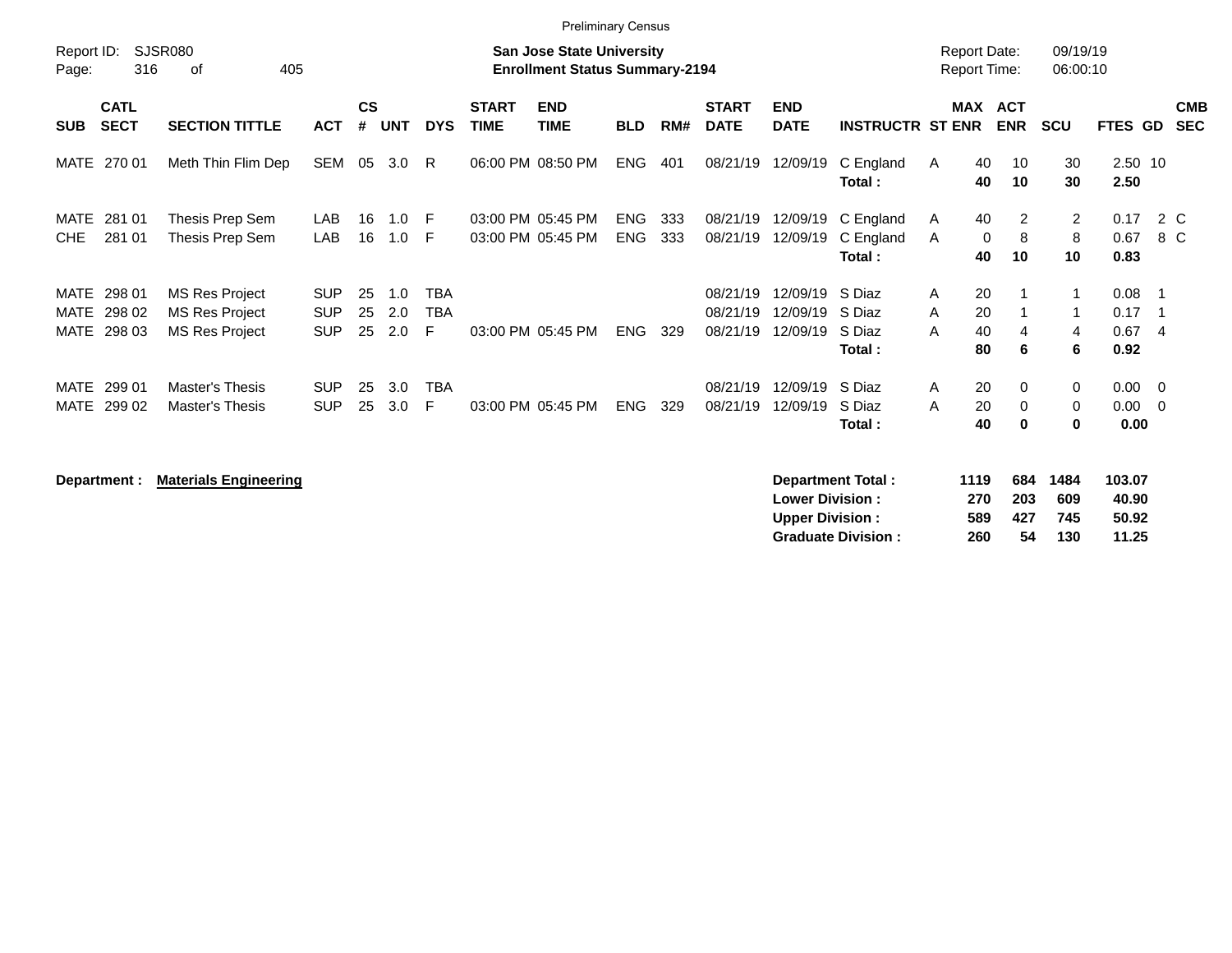|                     |                            |                                          |                          |                |                  |                        |                             | <b>Preliminary Census</b>                                                 |                          |            |                             |                           |                                |        |                                     |                         |                      |              |                |                          |
|---------------------|----------------------------|------------------------------------------|--------------------------|----------------|------------------|------------------------|-----------------------------|---------------------------------------------------------------------------|--------------------------|------------|-----------------------------|---------------------------|--------------------------------|--------|-------------------------------------|-------------------------|----------------------|--------------|----------------|--------------------------|
| Report ID:<br>Page: | 317                        | <b>SJSR080</b><br>405<br>οf              |                          |                |                  |                        |                             | <b>San Jose State University</b><br><b>Enrollment Status Summary-2194</b> |                          |            |                             |                           |                                |        | <b>Report Date:</b><br>Report Time: |                         | 09/19/19<br>06:00:10 |              |                |                          |
| <b>SUB</b>          | <b>CATL</b><br><b>SECT</b> | <b>SECTION TITTLE</b>                    | <b>ACT</b>               | <b>CS</b><br># | <b>UNT</b>       | <b>DYS</b>             | <b>START</b><br><b>TIME</b> | <b>END</b><br><b>TIME</b>                                                 | <b>BLD</b>               | RM#        | <b>START</b><br><b>DATE</b> | <b>END</b><br><b>DATE</b> | <b>INSTRUCTR ST ENR</b>        |        | MAX ACT                             | <b>ENR</b>              | <b>SCU</b>           | <b>FTES</b>  | <b>GD</b>      | <b>CMB</b><br><b>SEC</b> |
| <b>College</b>      |                            | Engineering                              |                          |                |                  |                        |                             |                                                                           |                          |            |                             |                           |                                |        |                                     |                         |                      |              |                |                          |
|                     | Department :               | <b>Mechanical Engineering</b>            |                          |                |                  |                        |                             |                                                                           |                          |            |                             |                           |                                |        |                                     |                         |                      |              |                |                          |
| ME.                 | 20 01                      | Design & Graphics                        | <b>SEM</b>               | 05             | 2.0              | м                      |                             | 09:00 AM 09:50 AM                                                         | <b>ENG</b>               | 189        | 08/21/19                    | 12/09/19                  | K Youssefi                     | A      | 150                                 | 133                     | 133                  | 17.73        | 0              |                          |
| <b>ME</b>           | 20 02                      | Design & Graphics                        | LAB                      | 16             | 0.0              | M                      |                             | 10:00 AM 12:45 PM                                                         | <b>ENG</b>               | 213        | 08/21/19                    | 12/09/19                  | V Mathur                       | A      | 25                                  | 23                      | 23                   | 0.00         | $\mathbf 0$    |                          |
| <b>ME</b>           | 20 03                      | Design & Graphics                        | LAB                      | 16             | 0.0              | M                      |                             | 01:30 PM 04:15 PM                                                         | <b>ENG</b>               | 407        | 08/21/19                    | 12/09/19                  | L Fahey                        | A      | 25                                  | 22                      | 22                   | 0.00         | 0              |                          |
| <b>ME</b>           | 20 04                      | Design & Graphics                        | LAB                      | 16             | 0.0              | $\mathsf{T}$           |                             | 09:00 AM 11:45 AM                                                         | <b>ENG</b>               | 213        | 08/21/19                    | 12/09/19                  | J Sim                          | A      | 25                                  | 21                      | 21                   | 0.00         | 0              |                          |
| <b>ME</b>           | 20 05                      | Design & Graphics                        | LAB                      | 16             | 0.0              | W                      |                             | 09:00 AM 11:45 AM                                                         | <b>ENG</b>               | 213        | 08/21/19                    | 12/09/19                  | V Reidling                     | Α      | 25                                  | 25                      | 25                   | 0.00         | 0              |                          |
| <b>ME</b>           | 20 06                      | Design & Graphics                        | LAB                      | 16             | 0.0              | $\mathsf{R}$           |                             | 01:30 PM 04:15 PM                                                         | <b>ENG</b>               | 213        | 08/21/19                    | 12/09/19                  | L Fahey                        | A      | 25                                  | 26                      | 26                   | 0.00         | $\mathbf 0$    |                          |
| <b>ME</b>           | 20 07                      | Design & Graphics                        | LAB                      | 16             | 0.0              | F                      |                             | 09:00 AM 11:45 AM                                                         | <b>ENG</b>               | 407        | 08/21/19                    | 12/09/19                  | Y Baloda                       | A      | 25                                  | 16                      | 16                   | 0.00         | $\mathbf 0$    |                          |
|                     |                            |                                          |                          |                |                  |                        |                             |                                                                           |                          |            |                             |                           | Total:                         |        | 300                                 | 266                     | 266                  | 17.73        |                |                          |
| ME.                 | 30 01                      | <b>Comp Applications</b>                 | <b>SEM</b>               | 05             | 2.0              | W                      |                             | 12:00 PM 12:50 PM                                                         | <b>ENG</b>               | 331        | 08/21/19                    | 12/09/19                  | S Ahsan                        | A      | 90                                  | 88                      | 88                   | 11.73        | 0              |                          |
| МE                  | 30 02                      | <b>Comp Applications</b>                 | LAB                      | 16             | 0.0              | $\top$                 |                             | 01:30 PM 04:15 PM                                                         | <b>ENG</b>               | 213        | 08/21/19                    | 12/09/19                  | T Vandra                       | A      | 25                                  | 25                      | 25                   | 0.00         | 0              |                          |
| МE                  | 30 03                      | <b>Comp Applications</b>                 | LAB                      | 16             | 0.0              | R                      |                             | 09:00 AM 11:45 AM                                                         | <b>ENG</b>               | 213        | 08/21/19                    | 12/09/19                  | S Waghela                      | Α      | 25                                  | 18                      | 18                   | 0.00         | 0              |                          |
| МE                  | 30 04                      | <b>Comp Applications</b>                 | LAB                      | 16             | 0.0              | F                      |                             | 09:00 AM 11:45 AM                                                         | <b>ENG</b>               | 213        | 08/21/19                    | 12/09/19                  | A Doshatti                     | A      | 25                                  | 21                      | 21                   | 0.00         | $\mathbf 0$    |                          |
| <b>ME</b>           | 30 05                      | <b>Comp Applications</b>                 | LAB                      | 16             | 0.0              | F                      |                             | 01:30 PM 04:15 PM                                                         | <b>ENG</b>               | 213        | 08/21/19                    | 12/09/19                  | S Waghela                      | A      | 25                                  | 24                      | 24                   | 0.00         | $\mathbf 0$    |                          |
|                     |                            |                                          |                          |                |                  |                        |                             |                                                                           |                          |            |                             |                           | Total:                         |        | 190                                 | 176                     | 176                  | 11.73        |                |                          |
| ME.                 | 100 01                     | ME Career Dev                            | <b>LEC</b>               |                | 1.0              |                        |                             |                                                                           |                          |            |                             |                           |                                | X      | 0                                   | 0                       | 0                    | 0.00         | $\mathbf 0$    |                          |
| <b>ME</b>           | 100 80                     | ME Career Dev                            | <b>LEC</b>               | 04             | 1.0              | M                      |                             | 03:00 PM 03:50 PM                                                         |                          |            | 08/21/19                    | 12/09/19                  | D Caires                       | A      | 50                                  | 15                      | 15                   | 1.00         | $\mathbf 0$    |                          |
|                     |                            |                                          |                          |                |                  |                        |                             |                                                                           |                          |            |                             |                           | Total:                         |        | 50                                  | 15                      | 15                   | 1.00         |                |                          |
|                     |                            |                                          |                          |                |                  |                        |                             |                                                                           |                          |            |                             |                           |                                |        |                                     |                         |                      |              |                |                          |
| ME.                 | 101 01                     | <b>Dynamics</b>                          | <b>SEM</b>               | 04             | 3.0              | <b>TR</b>              |                             | 01:30 PM 02:45 PM                                                         | <b>ENG</b>               | 327        | 08/21/19                    | 12/09/19                  | R Agarwal                      | A      | 25                                  | 24                      | 72                   | 4.85         | $\overline{1}$ |                          |
| МE                  | 101 02                     | <b>Dynamics</b>                          | <b>SEM</b>               | 04<br>04       | 3.0<br>3.0       | <b>TR</b><br><b>TR</b> |                             | 03:00 PM 04:15 PM<br>10:30 AM 11:45 AM                                    | <b>ENG</b>               | 327<br>327 | 08/21/19                    | 12/09/19<br>12/09/19      | R Agarwal                      | Α      | 25<br>25                            | 22<br>29                | 66                   | 4.50<br>5.80 | $\overline{2}$ |                          |
| МE<br>МE            | 101 03<br>101 04           | Dynamics<br><b>Dynamics</b>              | <b>SEM</b><br><b>SEM</b> | 04             | 3.0              | <b>MW</b>              |                             | 10:30 AM 11:45 AM                                                         | <b>ENG</b><br><b>ENG</b> | 327        | 08/21/19<br>08/21/19        | 12/09/19                  | V Cherickal<br><b>B</b> Furman | A<br>A | 25                                  | 28                      | 87<br>84             | 5.60         | 0<br>0         |                          |
| <b>ME</b>           | 101 05                     | Dynamics                                 | <b>SEM</b>               | 04             | 3.0              | <b>MW</b>              |                             | 12:00 PM 01:15 PM                                                         | <b>ENG</b>               | 327        | 08/21/19                    | 12/09/19                  | A Boylan-Ash A                 |        | 25                                  | 29                      | 87                   | 5.80         | 0              |                          |
| МE                  | 101 06                     | Dynamics                                 | <b>SEM</b>               | 04             | 3.0              | <b>MW</b>              |                             | 03:00 PM 04:15 PM                                                         | <b>ENG</b>               | 327        | 08/21/19                    | 12/09/19                  | A Boylan-Ash A                 |        | 25                                  | 26                      | 78                   | 5.20         | 0              |                          |
| <b>ME</b>           | 101 07                     | Dynamics                                 | <b>SEM</b>               | 04             | 3.0              | <b>TR</b>              |                             | 03:00 PM 04:15 PM                                                         | <b>ENG</b>               | 303        | 08/21/19                    | 12/09/19                  | R Tsou                         | A      | 25                                  | 23                      | 69                   | 4.65         | $\overline{1}$ |                          |
|                     |                            |                                          |                          |                |                  |                        |                             |                                                                           |                          |            |                             |                           | Total:                         |        | 175                                 | 181                     | 543                  | 36.40        |                |                          |
|                     |                            |                                          |                          |                |                  |                        |                             |                                                                           |                          |            |                             |                           |                                |        |                                     |                         |                      |              |                |                          |
| ME                  | 106 01                     | Fund Mechatro Engr                       | SEM                      | 04             | 3.0              | <b>TR</b>              |                             | 04:30 PM 05:20 PM                                                         | ENG                      | 331        |                             | 08/21/19 12/09/19         | <b>B</b> Furman                | A      | 90                                  | 65                      | 130                  | 13.40        | 8 C            |                          |
| EE                  | 106 01                     | Fund Mechatro Engr                       | SEM                      | 04             | 3.0              | <b>TR</b>              |                             | 04:30 PM 05:20 PM                                                         | ENG                      | 331        |                             | 08/21/19 12/09/19         | <b>B</b> Furman                | Α      | 0                                   | $\overline{7}$          | 14                   | 1.40         |                | 0 <sup>C</sup>           |
| ME                  | 106 02                     | Fund Mechatro Engr                       | LAB                      |                | 16 0.0           | T                      |                             | 01:30 PM 04:15 PM                                                         | <b>ENG 125</b>           |            | 08/21/19                    | 12/09/19                  |                                | A      | 20                                  | 15                      | 15                   | 0.00         |                | $0\quad C$               |
| EE                  | 106 02                     | Fund Mechatro Engr                       | LAB                      | 16             | 0.0              | $\mathsf{T}$           |                             | 01:30 PM 04:15 PM<br>06:00 PM 08:45 PM                                    | ENG                      | 125        | 08/21/19                    | 12/09/19                  |                                | Α      | 0                                   | $\overline{\mathbf{4}}$ | 4                    | 0.00         |                | $0\quad C$<br>$3\,C$     |
| ME                  | 106 03                     | Fund Mechatro Engr                       | LAB                      | 16             | 0.0              | W                      |                             |                                                                           | ENG<br>ENG 125           | 125        | 08/21/19                    | 12/09/19                  | N Nguyen                       | A      | 20                                  | 15                      | 15                   | 0.00         |                | $0\quad C$               |
| EE                  | 106 03<br>106 04           | Fund Mechatro Engr<br>Fund Mechatro Engr | LAB<br>LAB               |                | 16 0.0<br>16 0.0 | W<br>$\mathsf{R}$      |                             | 06:00 PM 08:45 PM<br>01:30 PM 04:15 PM                                    | ENG                      | 125        | 08/21/19<br>08/21/19        | 12/09/19<br>12/09/19      | N Nguyen<br>S Brisbois         | A<br>Α | 0<br>20                             | 3<br>18                 | 3<br>18              | 0.00<br>0.00 |                | $0\quad C$               |
| ME<br>EE            | 106 04                     | Fund Mechatro Engr                       | LAB                      |                | 16 0.0           | $\mathsf{R}$           |                             | 01:30 PM 04:15 PM                                                         | <b>ENG 125</b>           |            |                             |                           | 08/21/19 12/09/19 S Brisbois   | A      | 0                                   | $\mathbf 0$             | 0                    | 0.00         |                | $0\,C$                   |
|                     |                            |                                          |                          |                |                  |                        |                             |                                                                           |                          |            |                             |                           |                                |        |                                     |                         |                      |              |                |                          |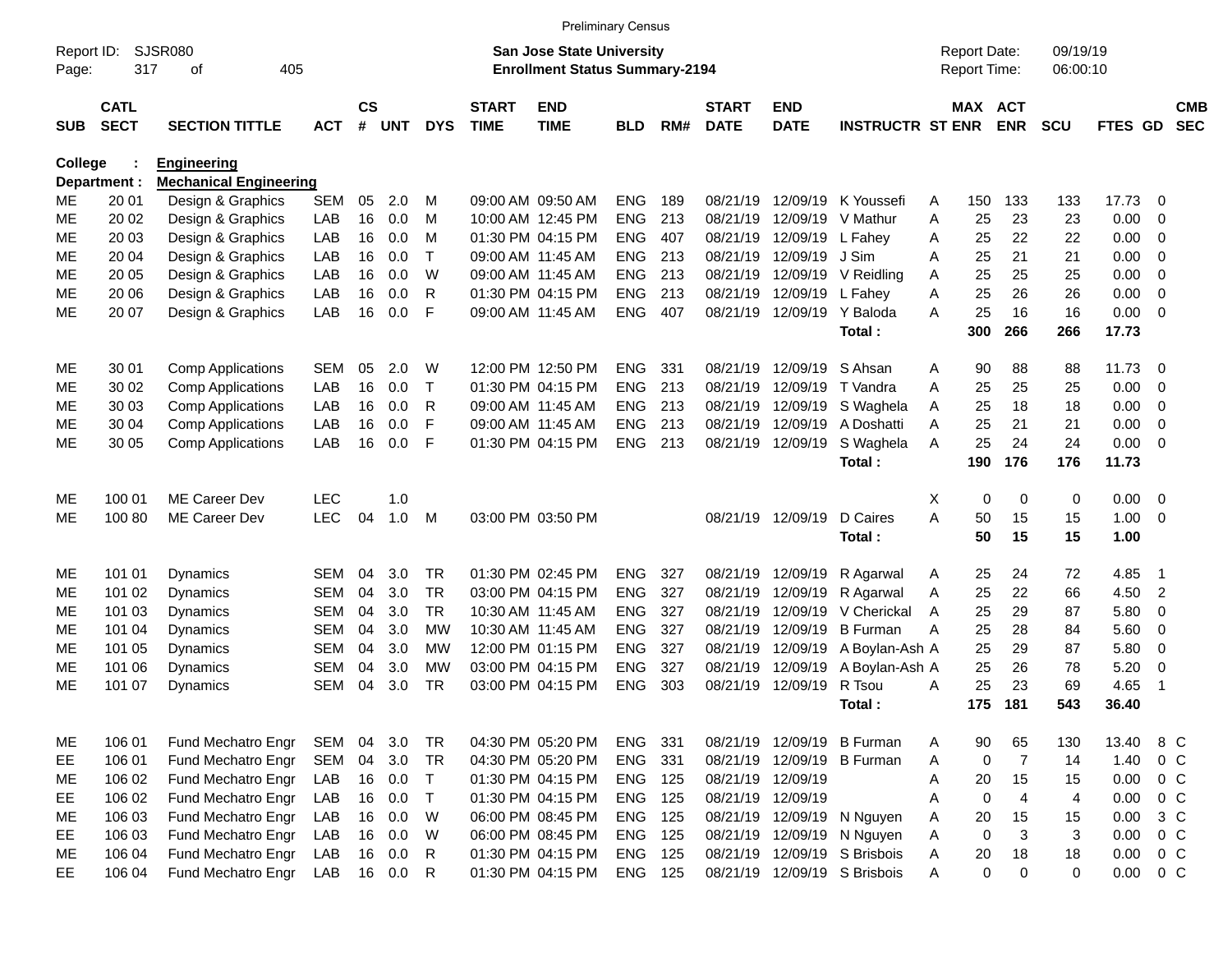|                     |                            |                             |            |                    |            |            |                             |                                                                           | <b>Preliminary Census</b> |     |                             |                            |                                 |   |                                     |                |                      |             |                          |                          |
|---------------------|----------------------------|-----------------------------|------------|--------------------|------------|------------|-----------------------------|---------------------------------------------------------------------------|---------------------------|-----|-----------------------------|----------------------------|---------------------------------|---|-------------------------------------|----------------|----------------------|-------------|--------------------------|--------------------------|
| Report ID:<br>Page: | 318                        | <b>SJSR080</b><br>405<br>of |            |                    |            |            |                             | <b>San Jose State University</b><br><b>Enrollment Status Summary-2194</b> |                           |     |                             |                            |                                 |   | <b>Report Date:</b><br>Report Time: |                | 09/19/19<br>06:00:10 |             |                          |                          |
| <b>SUB</b>          | <b>CATL</b><br><b>SECT</b> | <b>SECTION TITTLE</b>       | <b>ACT</b> | $\mathsf{cs}$<br># | <b>UNT</b> | <b>DYS</b> | <b>START</b><br><b>TIME</b> | <b>END</b><br><b>TIME</b>                                                 | <b>BLD</b>                | RM# | <b>START</b><br><b>DATE</b> | <b>END</b><br><b>DATE</b>  | <b>INSTRUCTR ST ENR</b>         |   | MAX ACT                             | <b>ENR</b>     | SCU                  | FTES GD     |                          | <b>CMB</b><br><b>SEC</b> |
| ME                  | 106 05                     | Fund Mechatro Engr          | LAB        | 16                 | 0.0        | F          |                             | 02:30 PM 05:15 PM                                                         | <b>ENG</b>                | 125 | 08/21/19                    | 12/09/19                   |                                 | Α | 20                                  | 6              | 6                    | 0.00        | $3\,C$                   |                          |
| EE                  | 106 05                     | Fund Mechatro Engr          | LAB        | 16                 | 0.0        | F          |                             | 02:30 PM 05:15 PM                                                         | <b>ENG</b>                | 125 | 08/21/19                    | 12/09/19                   |                                 | Α | 0                                   | 0              | 0                    | 0.00        | 0 <sup>o</sup>           |                          |
| ME                  | 106 06                     | Fund Mechatro Engr          | LAB        | 16                 | 0.0        | F          |                             | 09:00 AM 11:45 AM                                                         | <b>ENG</b>                | 125 | 08/21/19                    | 12/09/19                   |                                 | Α | 20                                  | 11             | 11                   | 0.00        | 2 C                      |                          |
| EE.                 | 106 06                     | Fund Mechatro Engr          | LAB        | 16                 | 0.0        | F          |                             | 09:00 AM 11:45 AM                                                         | <b>ENG</b>                | 125 | 08/21/19                    | 12/09/19                   |                                 | Α | 0                                   | $\mathbf 0$    | 0                    | 0.00        | 0 <sup>o</sup>           |                          |
|                     |                            |                             |            |                    |            |            |                             |                                                                           |                           |     |                             |                            | Total:                          |   | 190                                 | 144            | 216                  | 14.80       |                          |                          |
| ME                  | 110 01                     | Mfg Processes               | <b>LEC</b> | 04                 | 3.0        | MW         |                             | 07:30 PM 08:45 PM                                                         | DMH 227                   |     | 08/21/19                    | 12/09/19                   | E Cydzik                        | A | 70                                  | 57             | 171                  | 11.45       | 1 C                      |                          |
| <b>ISE</b>          | 110 01                     | Mfg Processes               | <b>LEC</b> | 04                 | 3.0        | <b>MW</b>  |                             | 07:30 PM 08:45 PM                                                         | <b>DMH</b>                | 227 | 08/21/19                    | 12/09/19                   | E Cydzik                        | Α | 0                                   | 0              | 0                    | 0.00        | 0 <sup>o</sup>           |                          |
| МE                  | 110 02                     | Mfg Processes               | <b>LEC</b> | 04                 | 3.0        | <b>TR</b>  |                             | 10:30 AM 11:45 AM                                                         | <b>ENG</b>                | 192 | 08/21/19                    | 12/09/19                   | S Lee                           | Α | 55                                  | 48             | 144                  | 9.60        | 0 <sup>o</sup>           |                          |
| <b>ISE</b>          | 110 02                     | Mfg Processes               | <b>LEC</b> | 04                 | 3.0        | <b>TR</b>  |                             | 10:30 AM 11:45 AM                                                         | <b>ENG</b>                | 192 | 08/21/19                    | 12/09/19                   | S Lee                           | Α | $\mathbf 0$                         | $\overline{c}$ | 6                    | 0.40        | 0 <sup>o</sup>           |                          |
| ME                  | 110 03                     | Mfg Processes               | <b>LEC</b> | 04                 | 3.0        | <b>TR</b>  |                             | 03:00 PM 04:15 PM                                                         | <b>ENG</b>                | 192 | 08/21/19                    | 12/09/19                   | S Lee                           | Α | 25                                  | 23             | 69                   | 4.60        | 0 <sup>o</sup>           |                          |
| <b>ISE</b>          | 110 03                     | Mfg Processes               | <b>LEC</b> | 04                 | 3.0        | <b>TR</b>  |                             | 03:00 PM 04:15 PM                                                         | <b>ENG</b>                | 192 | 08/21/19                    | 12/09/19                   | S Lee                           | Α | 0                                   | $\mathbf 0$    | 0                    | 0.00        | 0 <sup>o</sup>           |                          |
|                     |                            |                             |            |                    |            |            |                             |                                                                           |                           |     |                             |                            | Total:                          |   | 150                                 | 130            | 390                  | 26.05       |                          |                          |
| ME                  | 111 01                     | <b>Fluid Mech</b>           | <b>SEM</b> | 04                 | 3.0        | MW         |                             | 01:30 PM 02:45 PM                                                         | <b>ENG</b>                | 343 | 08/21/19                    | 12/09/19                   | D Abdollahia A                  |   | 50                                  | 48             | 144                  | 9.65        | $\overline{\phantom{1}}$ |                          |
| ME                  | 111 02                     | <b>Fluid Mech</b>           | <b>SEM</b> | 04                 | 3.0        | <b>MW</b>  |                             | 04:30 PM 05:45 PM                                                         | <b>ENG</b>                | 343 | 08/21/19                    | 12/09/19                   | D Abdollahia A                  |   | 50                                  | 44             | 132                  | 8.85        | $\overline{1}$           |                          |
| МE                  | 111 03                     | <b>Fluid Mech</b>           | <b>SEM</b> | 04                 | 3.0        | <b>TR</b>  |                             | 04:30 PM 05:45 PM                                                         | <b>BBC</b>                | 204 | 08/21/19                    | 12/09/19                   | P Kutler                        | Α | 75                                  | 71             | 213                  | 14.40 4     |                          |                          |
|                     |                            |                             |            |                    |            |            |                             |                                                                           |                           |     |                             |                            | Total:                          |   | 175                                 | 163            | 489                  | 32.90       |                          |                          |
| ME                  | 11301                      | Thermodynamics              | <b>SEM</b> | 04                 | 4.0        | TR         |                             | 08:40 AM 10:20 AM                                                         | <b>ENG</b>                | 339 | 08/21/19                    | 12/09/19                   | S Zaidi                         | Α | 60                                  | 63             | 252                  | 16.80 0     |                          |                          |
| ME                  | 113 02                     | Thermodynamics              | <b>SEM</b> | 04                 | 4.0        | <b>TR</b>  |                             | 08:00 AM 09:40 AM                                                         | <b>ENG</b>                | 329 | 08/21/19                    | 12/09/19                   | A Tabrizi                       | A | 40                                  | 38             | 152                  | 10.13       | $\overline{\phantom{0}}$ |                          |
| МE                  | 113 03                     | Thermodynamics              | <b>SEM</b> | 04                 | 4.0        | <b>MW</b>  |                             | 07:30 PM 09:10 PM                                                         | <b>ENG</b>                | 339 | 08/21/19                    | 12/09/19                   | Y Shabany                       | A | 40                                  | 23             | 92                   | 6.20        | $\overline{1}$           |                          |
|                     |                            |                             |            |                    |            |            |                             |                                                                           |                           |     |                             |                            | Total:                          |   | 140                                 | 124            | 496                  | 33.13       |                          |                          |
| МE                  | 114 01                     | <b>Heat Transfer</b>        | <b>SEM</b> | 04                 | 3.0        | МW         |                             | 03:00 PM 04:15 PM                                                         | <b>ENG</b>                | 341 | 08/21/19                    | 12/09/19                   | F Kazemifar A                   |   | 70                                  | 48             | 144                  | 9.702       |                          |                          |
|                     |                            |                             |            |                    |            |            |                             |                                                                           |                           |     |                             |                            | Total:                          |   | 70                                  | 48             | 144                  | 9.70        |                          |                          |
| ME                  | 115 01                     | Thermal Eng Lab             | LAB        | 16                 | 1.0        | M          |                             | 10:00 AM 12:45 PM                                                         | <b>ENG</b>                | 113 | 08/21/19                    | 12/09/19                   | I Tyukhov                       | A | 15                                  | 12             | 12                   | 0.80        | $\overline{\phantom{0}}$ |                          |
| ME                  | 115 02                     | Thermal Eng Lab             | LAB        | 16                 | 1.0        | м          |                             | 01:30 PM 04:15 PM                                                         | <b>ENG</b>                | 113 | 08/21/19                    | 12/09/19                   | I Tyukhov                       | A | 15                                  | 15             | 15                   | 1.00        | $\mathbf 0$              |                          |
| <b>ME</b>           | 115 03                     | Thermal Eng Lab             | LAB        | 16                 | 1.0        | $\top$     |                             | 10:30 AM 01:15 PM                                                         | <b>ENG</b>                | 113 | 08/21/19                    | 12/09/19                   | I Tyukhov                       | Α | 15                                  | 13             | 13                   | 0.87        | - 0                      |                          |
| ME                  | 115 04                     | Thermal Eng Lab             | LAB        | 16                 | $1.0$ T    |            |                             | 01:30 PM 04:15 PM                                                         | ENG 113                   |     |                             |                            | 08/21/19 12/09/19 F Kazemifar A |   | 15                                  | 15             | 15                   | $1.00 \t 0$ |                          |                          |
| ME                  | 115 05                     | Thermal Eng Lab             | LAB        |                    | 1.0        |            |                             |                                                                           |                           |     |                             |                            |                                 | X | 0                                   | $\mathbf 0$    | $\pmb{0}$            | $0.00 \t 0$ |                          |                          |
|                     |                            |                             |            |                    |            |            |                             |                                                                           |                           |     |                             |                            | Total:                          |   | 60                                  | 55             | 55                   | 3.67        |                          |                          |
| ME                  | 120 01                     | <b>Experimental Meths</b>   | SEM        | 04                 | 2.0        | W          |                             | 09:00 AM 09:50 AM                                                         | <b>ENG</b>                | 189 |                             | 08/21/19 12/09/19 A Mysore |                                 | A | 120                                 | 128            | 128                  | 17.07 0     |                          |                          |
| ME                  | 120 02                     | <b>Experimental Meths</b>   | LAB        | 16                 | 0.0        | M          |                             | 10:30 AM 01:15 PM                                                         | ENG                       | 133 |                             | 08/21/19 12/09/19          | A Mysore                        | A | 15                                  | 16             | 16                   | $0.00 \t 0$ |                          |                          |
| ME                  | 120 03                     | <b>Experimental Meths</b>   | LAB        | 16                 | 0.0        | M          |                             | 01:30 PM 04:15 PM                                                         | ENG 133                   |     |                             | 08/21/19 12/09/19 A Mysore |                                 | Α | 15                                  | 17             | 17                   | $0.00 \t 0$ |                          |                          |
| ME                  | 120 04                     | <b>Experimental Meths</b>   | LAB        | 16                 | 0.0        | M          |                             | 06:00 PM 08:45 PM                                                         | <b>ENG</b>                | 133 |                             | 08/21/19 12/09/19 A Mysore |                                 | Α | 15                                  | 16             | 16                   | $0.00 \t 0$ |                          |                          |
| ME                  | 120 05                     | <b>Experimental Meths</b>   | LAB        |                    | 16  0.0  T |            |                             | 09:00 AM 11:45 AM                                                         | ENG 133                   |     |                             | 08/21/19 12/09/19 A Mysore |                                 | Α | 15                                  | 16             | 16                   | $0.00 \t 0$ |                          |                          |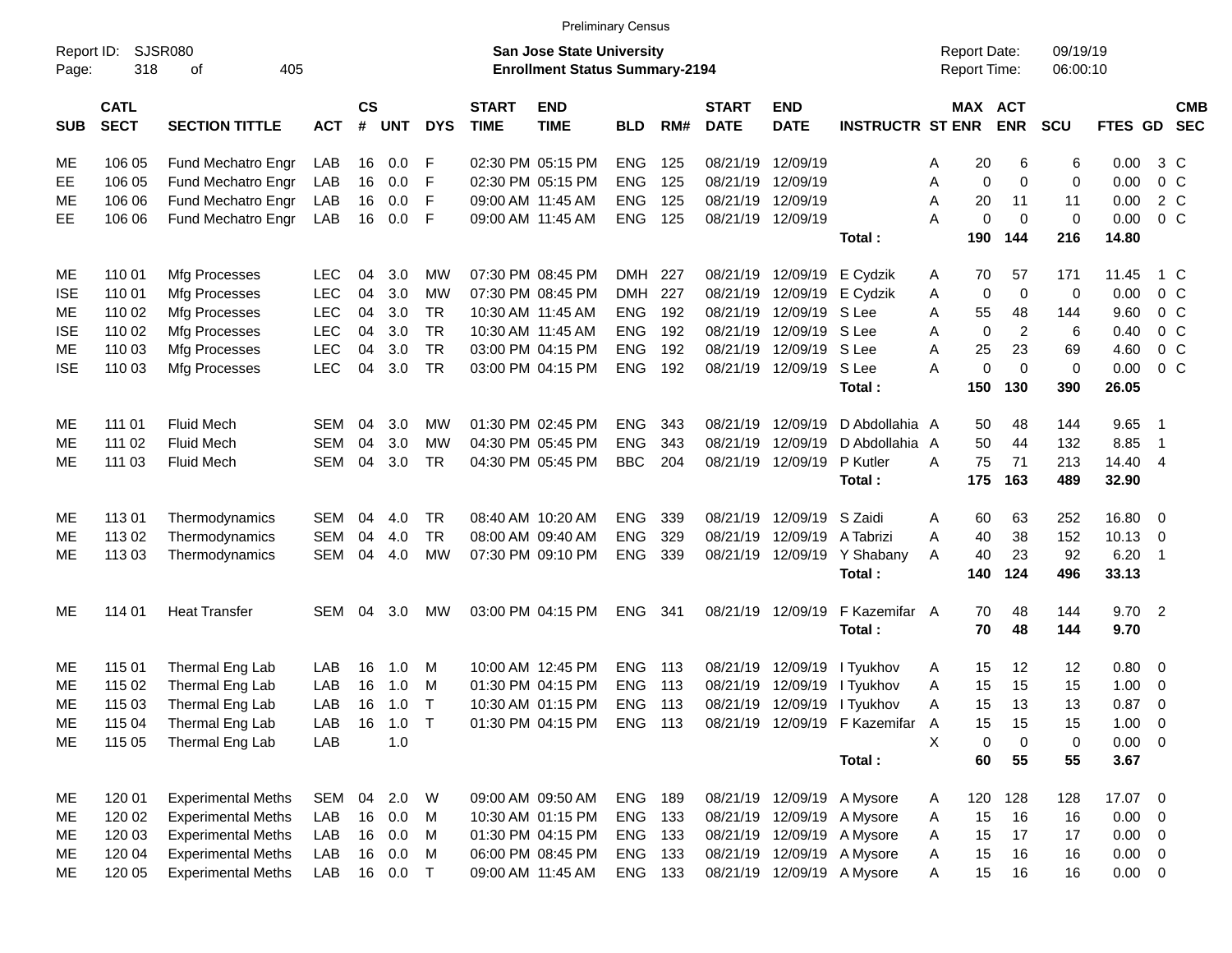|                     |                            |                                   |            |                    |            |                |                             |                                                                           | <b>Preliminary Census</b> |     |                             |                           |                                       |                                            |                       |                      |                |                          |            |
|---------------------|----------------------------|-----------------------------------|------------|--------------------|------------|----------------|-----------------------------|---------------------------------------------------------------------------|---------------------------|-----|-----------------------------|---------------------------|---------------------------------------|--------------------------------------------|-----------------------|----------------------|----------------|--------------------------|------------|
| Report ID:<br>Page: | 319                        | <b>SJSR080</b><br>405<br>0f       |            |                    |            |                |                             | <b>San Jose State University</b><br><b>Enrollment Status Summary-2194</b> |                           |     |                             |                           |                                       | <b>Report Date:</b><br><b>Report Time:</b> |                       | 09/19/19<br>06:00:10 |                |                          |            |
| <b>SUB</b>          | <b>CATL</b><br><b>SECT</b> | <b>SECTION TITTLE</b>             | <b>ACT</b> | $\mathsf{cs}$<br># | <b>UNT</b> | <b>DYS</b>     | <b>START</b><br><b>TIME</b> | <b>END</b><br><b>TIME</b>                                                 | <b>BLD</b>                | RM# | <b>START</b><br><b>DATE</b> | <b>END</b><br><b>DATE</b> | <b>INSTRUCTR ST ENR</b>               |                                            | MAX ACT<br><b>ENR</b> | <b>SCU</b>           | FTES GD SEC    |                          | <b>CMB</b> |
| ME                  | 120 06                     | <b>Experimental Meths</b>         | LAB        | 16                 | 0.0        | R              |                             | 09:00 AM 11:45 AM                                                         | <b>ENG</b>                | 133 | 08/21/19                    | 12/09/19 S Ahsan          |                                       | 15<br>Α                                    | 17                    | 17                   | $0.00 \t 0$    |                          |            |
| МE                  | 120 07                     | <b>Experimental Meths</b>         | LAB        | 16                 | 0.0        | R              |                             | 04:30 PM 07:15 PM                                                         | <b>ENG</b>                | 133 | 08/21/19                    | 12/09/19 S Ahsan          |                                       | 15<br>A                                    | 16                    | 16                   | 0.00           | - 0                      |            |
| ME                  | 120 08                     | <b>Experimental Meths</b>         | LAB        | 16                 | 0.0        | R              |                             | 01:30 PM 04:15 PM                                                         | <b>ENG</b>                | 133 |                             | 08/21/19 12/09/19 S Ahsan |                                       | A<br>15                                    | 15                    | 15                   | 0.00           | $\overline{\phantom{0}}$ |            |
| МE                  | 120 09                     | <b>Experimental Meths</b>         | LAB        |                    | 0.0        |                |                             |                                                                           |                           |     |                             |                           |                                       | X<br>$\Omega$                              | $\Omega$              | $\mathbf 0$          | 0.00           | $\overline{\phantom{0}}$ |            |
| ME                  | 120 10                     | <b>Experimental Meths</b>         | LAB        | 16                 | 0.0        | $\top$         |                             | 01:30 PM 04:15 PM                                                         | <b>ENG</b>                | 133 |                             | 08/21/19 12/09/19         | A Mysore                              | 15<br>A<br>240                             | 15<br>256             | 15<br>256            | $0.00 \t 0$    |                          |            |
|                     |                            |                                   |            |                    |            |                |                             |                                                                           |                           |     |                             |                           | Total:                                |                                            |                       |                      | 17.07          |                          |            |
| ME                  | 130 01                     | Appl Engr Analysis                | LEC        | 04                 | 3.0        | TR.            |                             | 09:00 AM 10:15 AM                                                         | <b>ENG</b>                | 341 | 08/21/19                    | 12/09/19                  | T Hsu                                 | 65<br>A                                    | 21                    | 63                   | 4.20           | $\overline{\phantom{0}}$ |            |
| ME                  | 130 02                     | Appl Engr Analysis                | <b>LEC</b> | 04                 | 3.0        | <b>MW</b>      |                             | 06:00 PM 07:15 PM                                                         | CL                        | 238 |                             | 08/21/19 12/09/19         | H Kabbani                             | 40<br>A                                    | 47                    | 141                  | 9.45           | $\overline{1}$           |            |
|                     |                            |                                   |            |                    |            |                |                             |                                                                           |                           |     |                             |                           | Total:                                | 105                                        | 68                    | 204                  | 13.65          |                          |            |
| ME                  | 147 01                     | Dyn Sys Vibs Cntrl                | SEM        | 04                 | 3.0        | МW             |                             | 12:00 PM 01:15 PM                                                         | <b>ENG</b>                | 339 | 08/21/19                    | 12/09/19                  | F Amirkulova A                        | 35                                         | 40                    | 120                  | 8.05           | - 1                      |            |
| ME                  | 147 02                     | Dyn Sys Vibs Cntrl                | <b>SEM</b> | 04                 | 3.0        | <b>MW</b>      |                             | 04:30 PM 05:45 PM                                                         | <b>ENG</b>                | 339 |                             | 08/21/19 12/09/19         | F Amirkulova A                        | 50                                         | 42                    | 126                  | 8.45           | $\overline{\phantom{1}}$ |            |
|                     |                            |                                   |            |                    |            |                |                             |                                                                           |                           |     |                             |                           | Total:                                | 85                                         | 82                    | 246                  | 16.50          |                          |            |
| ME                  | 154 01                     | Mech Engr Design                  | SEM        | 04                 | 4.0        | МW             |                             | 10:30 AM 12:10 PM                                                         | <b>ENG</b>                | 303 | 08/21/19                    | 12/09/19                  | K Youssefi                            | 35<br>Α                                    | 42                    | 168                  | $11.20 \t 0$   |                          |            |
| ME                  | 154 02                     | Mech Engr Design                  | <b>SEM</b> | 04                 | 4.0        | <b>TR</b>      |                             | 01:30 PM 03:10 PM                                                         | <b>ENG</b>                | 329 |                             | 08/21/19 12/09/19         | A Ghazanfari A                        | 35                                         | 26                    | 104                  | 7.40 7         |                          |            |
|                     |                            |                                   |            |                    |            |                |                             |                                                                           |                           |     |                             |                           | Total:                                | 70                                         | 68                    | 272                  | 18.60          |                          |            |
| ME                  | 157 01                     | Mech System Design SEM            |            |                    | 04 3.0     | МW             |                             | 10:30 AM 11:45 AM                                                         | <b>ENG</b>                | 329 | 08/21/19                    | 12/09/19                  | R Yee                                 | 45<br>Α                                    | 53                    | 159                  | $10.60 \t 0$   |                          |            |
| ME                  | 157 02                     | Mech System Design SEM            |            |                    | 04 3.0     | <b>TR</b>      |                             | 04:30 PM 05:45 PM                                                         | <b>ENG</b>                | 329 |                             | 08/21/19 12/09/19         | A Ghazanfari A                        | 45                                         | 47                    | 141                  | $9.40 \quad 0$ |                          |            |
|                     |                            |                                   |            |                    |            |                |                             |                                                                           |                           |     |                             |                           | Total:                                | 90                                         | 100                   | 300                  | 20.00          |                          |            |
| ME                  | 160 01                     | <b>Finite Ele Methods</b>         | <b>SEM</b> | 04                 | 3.0        | TR             |                             | 07:30 PM 08:45 PM                                                         | <b>ENG</b>                | 303 |                             | 08/21/19 12/09/19         | E Chan                                | Α<br>35                                    | 14                    | 42                   | $2.85$ 1       |                          |            |
|                     |                            |                                   |            |                    |            |                |                             |                                                                           |                           |     |                             |                           | Total:                                | 35                                         | 14                    | 42                   | 2.85           |                          |            |
| ME                  | 165 01                     | Com Aid Des in ME                 | <b>SEM</b> |                    | 3.0        |                |                             |                                                                           |                           |     |                             |                           |                                       | 0<br>X                                     | 0                     | 0                    | $0.00 \t 0$    |                          |            |
| ME                  | 165 80                     | Com Aid Des in ME                 | <b>SEM</b> | 04                 | 3.0        | M              |                             | 01:30 PM 04:15 PM                                                         |                           |     |                             | 08/21/19 12/09/19         | S Bowley                              | A<br>35                                    | 29                    | 87                   | 5.90 2         |                          |            |
|                     |                            |                                   |            |                    |            |                |                             |                                                                           |                           |     |                             |                           | Total:                                | 35                                         | 29                    | 87                   | 5.90           |                          |            |
|                     | 169 01                     | MEMS Fab & Design LAB             |            |                    | 1.0        |                |                             |                                                                           |                           |     |                             |                           |                                       | 0                                          | 0                     | 0                    | 0.00 0         |                          |            |
| ME<br>EE            | 169 01                     | MEMS Fab & Design LAB             |            |                    | 1.0        |                |                             |                                                                           |                           |     |                             |                           |                                       | Χ<br>X<br>0                                | 0                     | 0                    | $0.00 \t 0$    |                          |            |
|                     | MATE 169 01                | MEMS Fab & Design LAB             |            |                    | 1.0        |                |                             |                                                                           |                           |     |                             |                           |                                       | X<br>0                                     | 0                     | 0                    | $0.00 \t 0$    |                          |            |
|                     |                            |                                   |            |                    |            |                |                             |                                                                           |                           |     |                             |                           | Total:                                | 0                                          | 0                     | 0                    | 0.00           |                          |            |
|                     |                            |                                   |            |                    |            |                |                             |                                                                           |                           |     |                             |                           |                                       |                                            |                       |                      |                |                          |            |
| ME                  | 172 01                     | Alt Renew Energy Res SEM 04 3.0 F |            |                    |            |                |                             | 09:30 AM 12:15 PM ENG 301                                                 |                           |     |                             |                           | 08/21/19 12/09/19 F Rongere<br>Total: | A<br>40<br>40                              | 18<br>18              | 54<br>54             | 3.804<br>3.80  |                          |            |
|                     |                            |                                   |            |                    |            |                |                             |                                                                           |                           |     |                             |                           |                                       |                                            |                       |                      |                |                          |            |
| ME                  | 18001                      | <b>Indiv Studies</b>              |            |                    |            | SUP 36 1.0 TBA |                             |                                                                           |                           |     |                             |                           | 08/21/19 12/09/19 N Okamoto A         | 15                                         | $\overline{1}$        | $\mathbf 0$          | $0.07$ 0       |                          |            |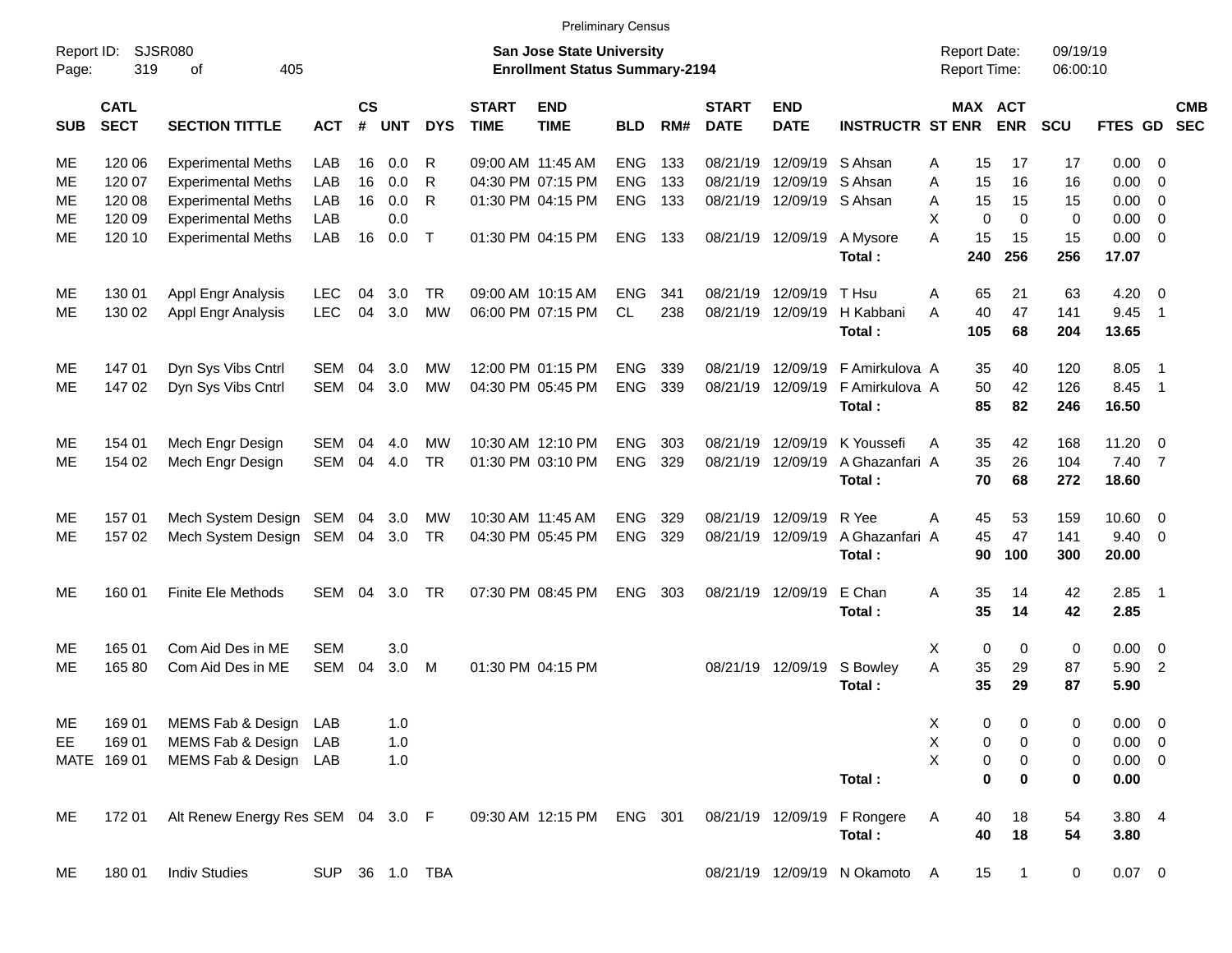| Report ID:<br>Page: | SJSR080<br>320             |                                  |               |                         |            |              | <b>San Jose State University</b><br><b>Enrollment Status Summary-2194</b> |                           |            |     |                             |                           |                             | <b>Report Date:</b><br><b>Report Time:</b> |          | 09/19/19<br>06:00:10  |            |                |                          |                          |
|---------------------|----------------------------|----------------------------------|---------------|-------------------------|------------|--------------|---------------------------------------------------------------------------|---------------------------|------------|-----|-----------------------------|---------------------------|-----------------------------|--------------------------------------------|----------|-----------------------|------------|----------------|--------------------------|--------------------------|
| <b>SUB</b>          | <b>CATL</b><br><b>SECT</b> | <b>SECTION TITTLE</b>            | <b>ACT</b>    | <b>CS</b><br>$\pmb{\#}$ | <b>UNT</b> | <b>DYS</b>   | <b>START</b><br><b>TIME</b>                                               | <b>END</b><br><b>TIME</b> | <b>BLD</b> | RM# | <b>START</b><br><b>DATE</b> | <b>END</b><br><b>DATE</b> | <b>INSTRUCTR ST ENR</b>     |                                            |          | MAX ACT<br><b>ENR</b> | <b>SCU</b> | FTES GD        |                          | <b>CMB</b><br><b>SEC</b> |
| ME                  | 180 02                     | <b>Indiv Studies</b>             | <b>SUP</b>    |                         | 2.0        |              |                                                                           |                           |            |     |                             |                           |                             | Χ                                          | 0        | 0                     | 0          | 0.00           | - 0                      |                          |
| ME                  | 180 03                     | <b>Indiv Studies</b>             | <b>SUP</b>    | 36                      | 3.0        | <b>TBA</b>   |                                                                           |                           |            |     | 08/21/19                    | 12/09/19                  | N Okamoto                   | A                                          | 15       | 0                     | 0          | 0.00           | $\overline{0}$           |                          |
| ME                  | 180 04                     | <b>Indiv Studies</b>             | <b>SUP</b>    | 36                      | 1.0        | W            |                                                                           | 05:00 PM 06:30 PM         | <b>ENG</b> | 135 | 08/21/19                    | 12/09/19                  | R Agarwal                   | Α                                          | 35       | 11                    | 0          | 0.73           | 0                        |                          |
| ME                  | 180 05                     | <b>Indiv Studies</b>             | <b>SUP</b>    | 36                      | 1.0        | $\mathsf{R}$ |                                                                           | 05:00 PM 06:30 PM         | <b>ENG</b> | 141 | 08/21/19                    | 12/09/19                  | R Agarwal                   | Α                                          | 25       | 3                     | 0          | 0.20           | $\overline{0}$           |                          |
| ME                  | 180 80                     | <b>Indiv Studies</b>             | <b>SUP</b>    |                         | 2.0        |              |                                                                           |                           |            |     |                             |                           |                             | X                                          | 0        | 0                     | 0          | 0.00           | $\overline{0}$           |                          |
|                     |                            |                                  |               |                         |            |              |                                                                           |                           |            |     |                             |                           | Total:                      |                                            | 90       | 15                    | 0          | 1.00           |                          |                          |
| ME                  | 182 01                     | Thermal System Desig SEM 04 3.0  |               |                         |            | TR.          |                                                                           | 12:00 PM 01:15 PM         | <b>ENG</b> | 329 | 08/21/19                    | 12/09/19                  | S Zaidi<br>Total:           | Α                                          | 60<br>60 | 48<br>48              | 144<br>144 | 9.80 4<br>9.80 |                          |                          |
|                     |                            |                                  |               |                         |            |              |                                                                           |                           |            |     |                             |                           |                             |                                            |          |                       |            |                |                          |                          |
| ME                  | 186 01                     | Automotive Engineeri SEM 04      |               |                         | 3.0        | W            |                                                                           | 06:00 PM 08:45 PM         | CL         | 234 | 08/21/19                    | 12/09/19                  | K Sawyer                    | Α                                          | 35       | 19                    | 57         | 4.10           | - 6                      |                          |
|                     |                            |                                  |               |                         |            |              |                                                                           |                           |            |     |                             |                           | Total:                      |                                            | 35       | 19                    | 57         | 4.10           |                          |                          |
| ME                  | 190 01                     | Mecha Sys Design                 | SEM           | 04                      | 3.0        | TR           |                                                                           | 01:30 PM 02:20 PM         | <b>ENG</b> | 331 | 08/21/19                    | 12/09/19                  | S Bashash                   | A                                          | 60       | 59                    | 118        | 11.90          | $\overline{2}$           |                          |
| ME                  | 190 02                     | Mecha Sys Design                 | LAB           | 16                      | 0.0        | $\mathsf{T}$ |                                                                           | 02:30 PM 05:15 PM         | <b>ENG</b> | 135 | 08/21/19                    | 12/09/19                  | V Tran                      | A                                          | 20       | 19                    | 19         | 0.00           | $\overline{1}$           |                          |
| ME                  | 190 03                     | Mecha Sys Design                 | LAB           | 16                      | 0.0        | R            |                                                                           | 02:30 PM 05:15 PM         | <b>ENG</b> | 135 | 08/21/19                    | 12/09/19                  | V Tran                      | Α                                          | 20       | 20                    | 20         | 0.00           | $\overline{1}$           |                          |
| ME                  | 190 04                     | Mecha Sys Design                 | LAB           | 16                      | 0.0        | F            |                                                                           | 01:30 PM 04:15 PM         | <b>ENG</b> | 135 | 08/21/19                    | 12/09/19                  | E Mateo                     | Α                                          | 20       | 20                    | 20         | 0.00           | $\overline{\mathbf{0}}$  |                          |
|                     |                            |                                  |               |                         |            |              |                                                                           |                           |            |     |                             |                           | Total:                      |                                            | 120      | 118                   | 177        | 11.90          |                          |                          |
| ME                  | 192 01                     | Robotics                         | SEM           | 04                      | 3.0        | МW           |                                                                           | 12:00 PM 12:50 PM         | <b>ENG</b> | 192 | 08/21/19                    | 12/09/19                  | W Du                        | Α                                          | 35       | 16                    | 32         | 3.25           | $\overline{\phantom{1}}$ |                          |
| ME                  | 192 02                     | Robotics                         | LAB           | 16                      | 0.0        | M            |                                                                           | 01:30 PM 04:15 PM         | <b>ENG</b> | 192 | 08/21/19                    | 12/09/19                  | H Bae                       | A                                          | 35       | 16                    | 16         | 0.00           | $\overline{1}$           |                          |
|                     |                            |                                  |               |                         |            |              |                                                                           |                           |            |     |                             |                           | Total:                      |                                            | 70       | 32                    | 48         | 3.25           |                          |                          |
| ME                  |                            | 195A 01 Sr Dsgn Project I        | SEM           | 05                      | 3.0        | W            |                                                                           | 01:30 PM 04:15 PM         | <b>ENG</b> | 135 | 08/21/19                    | 12/09/19                  | R Agarwal                   | A                                          | 30       | 25                    | 75         | 5.00           | $\overline{\mathbf{0}}$  |                          |
| ME                  |                            | 195A 02 Sr Dsgn Project I        | <b>SEM</b>    | 05                      | 3.0        | W            |                                                                           | 01:30 PM 04:15 PM         | <b>ENG</b> | 111 | 08/21/19                    | 12/09/19                  | R Yee                       | Α                                          | 30       | 18                    | 54         | 3.60           | 0                        |                          |
| ME                  |                            | 195A 03 Sr Dsgn Project I        | <b>SEM</b>    | 05                      | 3.0        | W            |                                                                           | 01:30 PM 04:15 PM         | <b>ENG</b> | 192 | 08/21/19                    | 12/09/19                  | W Du                        | A                                          | 30       | 26                    | 78         | 5.20           | 0                        |                          |
| ME                  |                            | 195A 04 Sr Dsgn Project I        | <b>SEM</b>    | 05                      | 3.0        | W            |                                                                           | 01:30 PM 04:15 PM         | <b>ENG</b> | 125 | 08/21/19                    | 12/09/19                  | <b>B</b> Furman             | Α                                          | 30       | 20                    | 60         | 4.00           | 0                        |                          |
| ME                  |                            | 195A 05 Sr Dsgn Project I        | SEM           | 05                      | 3.0        | W            |                                                                           | 01:30 PM 04:15 PM         | <b>ENG</b> | 213 | 08/21/19                    | 12/09/19                  | V Cherickal                 | Α                                          | 30       | 28                    | 84         | 5.60           | $\overline{0}$           |                          |
| ME                  |                            | 195A 06 Sr Dsgn Project I        | <b>SEM</b>    | 05                      | 3.0        | W            |                                                                           | 01:30 PM 04:15 PM         | <b>ENG</b> | 141 | 08/21/19                    | 12/09/19                  | J Mokri                     | Α                                          | 30       | 35                    | 105        | 7.00           | $\overline{0}$           |                          |
| ME                  |                            | 195A 07 Sr Dsgn Project I        | <b>SEM</b>    | 05                      | 3.0        | W            |                                                                           | 01:30 PM 04:15 PM         | <b>ENG</b> | 133 | 08/21/19                    | 12/09/19                  | S Zaidi                     | A                                          | 25       | 15                    | 45         | 3.00           | 0                        |                          |
|                     |                            |                                  |               |                         |            |              |                                                                           |                           |            |     |                             |                           | Total:                      |                                            | 205      | 167                   | 501        | 33.40          |                          |                          |
| ME                  | 201 01                     | Project Planning                 | LEC 02 3.0 MW |                         |            |              |                                                                           | 04:30 PM 05:45 PM         | ENG 141    |     |                             | 08/21/19 12/09/19         | S Lee                       | A                                          | 35       | 21                    | 63         | 5.25 21        |                          |                          |
|                     |                            |                                  |               |                         |            |              |                                                                           |                           |            |     |                             |                           | Total:                      |                                            | 35       | 21                    | 63         | 5.25           |                          |                          |
| ME                  | 221 01                     | Visc Flow Anyl Cmp               | SEM 05 3.0 TR |                         |            |              |                                                                           | 04:30 PM 05:45 PM         | ENG 301    |     |                             | 08/21/19 12/09/19         | C Han                       | Α                                          | 40       | 16                    | 48         | 3.95 15        |                          |                          |
|                     |                            |                                  |               |                         |            |              |                                                                           |                           |            |     |                             |                           | Total:                      |                                            | 40       | 16                    | 48         | 3.95           |                          |                          |
| ME                  | 230 01                     | Ad Mech Eng Analys SEM 05 3.0 MW |               |                         |            |              |                                                                           | 06:00 PM 07:15 PM         | ENG 339    |     |                             |                           | 08/21/19 12/09/19 Y Shabany | <b>A</b>                                   | 45       | 42                    | 126        | 10.45 41       |                          |                          |

Preliminary Census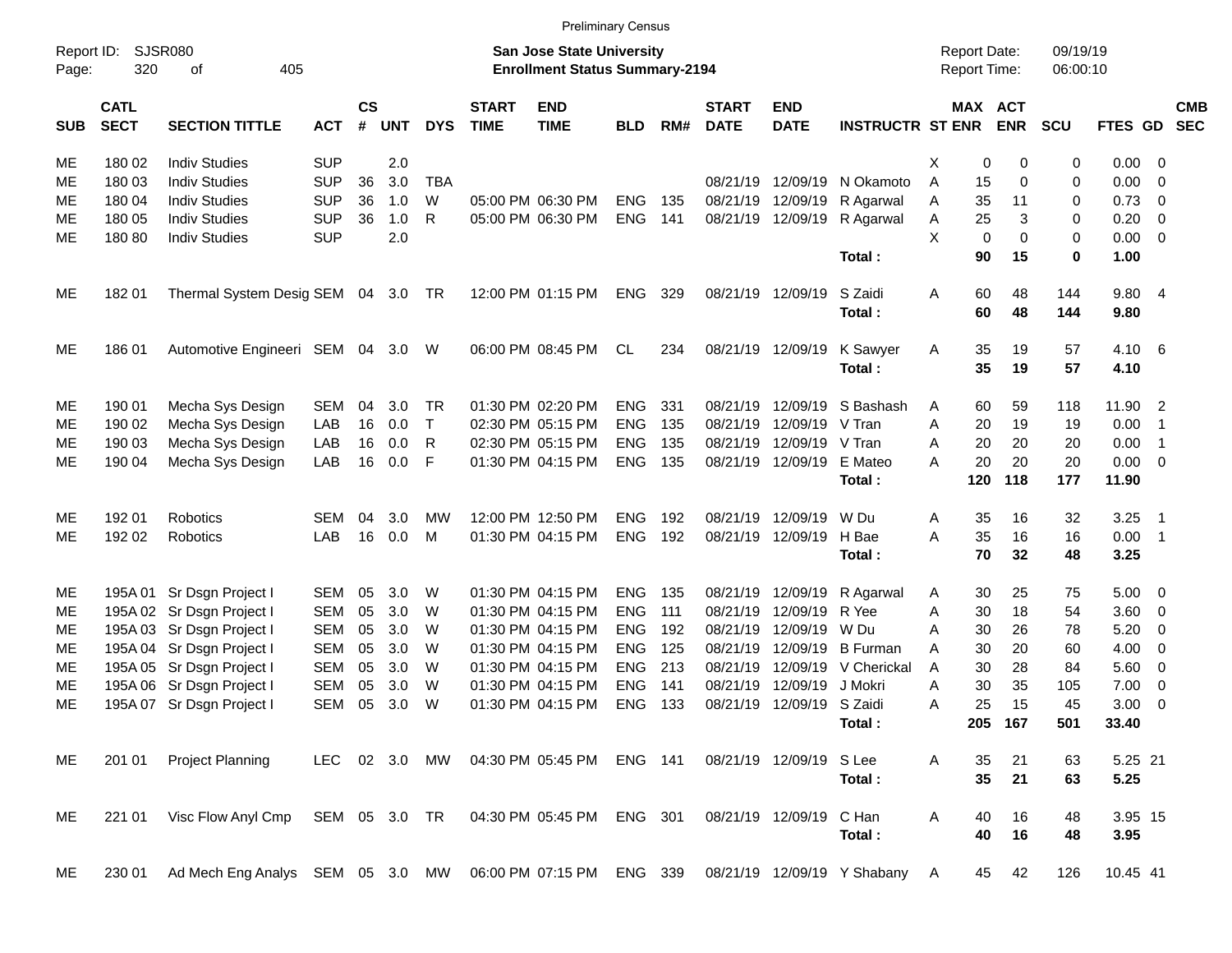|                                        |                                        |                                                                                                                                                                      |                                                                                                |                                        |                                                       |                                                                    |                             |                                                                    | <b>Preliminary Census</b> |            |                                                                                  |                                                                                             |                                                                                                                     |                                                                                  |                                                                   |                                      |                                                                                                |                                       |                          |
|----------------------------------------|----------------------------------------|----------------------------------------------------------------------------------------------------------------------------------------------------------------------|------------------------------------------------------------------------------------------------|----------------------------------------|-------------------------------------------------------|--------------------------------------------------------------------|-----------------------------|--------------------------------------------------------------------|---------------------------|------------|----------------------------------------------------------------------------------|---------------------------------------------------------------------------------------------|---------------------------------------------------------------------------------------------------------------------|----------------------------------------------------------------------------------|-------------------------------------------------------------------|--------------------------------------|------------------------------------------------------------------------------------------------|---------------------------------------|--------------------------|
| Page:                                  | Report ID: SJSR080<br>321<br>of<br>405 |                                                                                                                                                                      |                                                                                                |                                        |                                                       |                                                                    |                             | San Jose State University<br><b>Enrollment Status Summary-2194</b> |                           |            |                                                                                  |                                                                                             |                                                                                                                     | <b>Report Date:</b><br><b>Report Time:</b>                                       |                                                                   | 09/19/19<br>06:00:10                 |                                                                                                |                                       |                          |
| <b>SUB</b>                             | <b>CATL</b><br><b>SECT</b>             | <b>SECTION TITTLE</b>                                                                                                                                                | <b>ACT</b>                                                                                     | $\mathsf{cs}$<br>#                     | <b>UNT</b>                                            | <b>DYS</b>                                                         | <b>START</b><br><b>TIME</b> | <b>END</b><br><b>TIME</b>                                          | <b>BLD</b>                | RM#        | <b>START</b><br><b>DATE</b>                                                      | <b>END</b><br><b>DATE</b>                                                                   | <b>INSTRUCTR ST ENR</b>                                                                                             |                                                                                  | MAX ACT<br><b>ENR</b>                                             | <b>SCU</b>                           | <b>FTES GD</b>                                                                                 |                                       | <b>CMB</b><br><b>SEC</b> |
|                                        |                                        |                                                                                                                                                                      |                                                                                                |                                        |                                                       |                                                                    |                             |                                                                    |                           |            |                                                                                  |                                                                                             | Total:                                                                                                              | 45                                                                               | 42                                                                | 126                                  | 10.45                                                                                          |                                       |                          |
| ME                                     | 240 01                                 | Rigid Body Dynamic                                                                                                                                                   | SEM 05 3.0 TR                                                                                  |                                        |                                                       |                                                                    |                             | 07:30 PM 08:45 PM                                                  | ENG 232                   |            |                                                                                  | 08/21/19 12/09/19                                                                           | P Woytowitz A<br>Total:                                                                                             | 40<br>40                                                                         | 26<br>26                                                          | 78<br>78                             | 6.40 24<br>6.40                                                                                |                                       |                          |
| ME                                     | 250 01                                 | <b>Precision Mach Des</b>                                                                                                                                            | SEM                                                                                            |                                        | 05 3.0                                                | МW                                                                 |                             | 06:00 PM 07:15 PM                                                  | DMH 234                   |            |                                                                                  | 08/21/19 12/09/19                                                                           | M Pharand<br>Total:                                                                                                 | 50<br>A<br>50                                                                    | 31<br>31                                                          | 93<br>93                             | 7.75 31<br>7.75                                                                                |                                       |                          |
| ME                                     | 271 01                                 | Comp Fluid Dyn ME                                                                                                                                                    | <b>LEC</b>                                                                                     |                                        | 02 3.0                                                | МW                                                                 |                             | 07:30 PM 08:45 PM                                                  | ENG 213                   |            |                                                                                  | 08/21/19 12/09/19                                                                           | E Thurlow<br>Total:                                                                                                 | 45<br>Α<br>45                                                                    | 23<br>23                                                          | 69<br>69                             | 5.70 22<br>5.70                                                                                |                                       |                          |
| ME                                     | 273 01                                 | Finite El Meth Eng                                                                                                                                                   | SEM 04 3.0                                                                                     |                                        |                                                       | TR                                                                 |                             | 06:00 PM 07:15 PM                                                  | ENG 303                   |            |                                                                                  | 08/21/19 12/09/19                                                                           | E Chan<br>Total:                                                                                                    | 35<br>Α<br>35                                                                    | 36<br>36                                                          | 108<br>108                           | 9.00 36<br>9.00                                                                                |                                       |                          |
| ME                                     | 280 01                                 | Auto Control Engr                                                                                                                                                    | SEM                                                                                            |                                        | 05 3.0                                                | МW                                                                 |                             | 07:30 PM 08:45 PM                                                  | ENG 401                   |            |                                                                                  | 08/21/19 12/09/19                                                                           | N Hemati<br>Total:                                                                                                  | 35<br>A<br>35                                                                    | 28<br>28                                                          | 84<br>84                             | 7.00 28<br>7.00                                                                                |                                       |                          |
| ME<br>ME                               | 285 01<br>285 02                       | Mechatronic Sys En<br>Mechatronic Sys En                                                                                                                             | SEM<br>LAB                                                                                     | 05                                     | 3.0<br>16 0.0                                         | <b>TR</b><br>- F                                                   |                             | 06:00 PM 06:50 PM<br>04:30 PM 07:15 PM                             | <b>ENG</b><br><b>ENG</b>  | 135<br>135 | 08/21/19                                                                         | 12/09/19<br>08/21/19 12/09/19                                                               | S Bashash<br>S Bashash<br>Total:                                                                                    | 35<br>Α<br>35<br>A<br>70                                                         | 35<br>35<br>70                                                    | 70<br>35<br>105                      | 8.75 35<br>0.00 35<br>8.75                                                                     |                                       |                          |
| ME<br>ME<br>МE<br>МE<br>ME<br>MЕ<br>ME |                                        | 295A 01 ME Project I<br>295A 02 ME Project I<br>295A 03 ME Project I<br>295A 04 ME Project I<br>295A 05 ME Project I<br>295A 06 ME Project I<br>295A 07 ME Project I | <b>SUP</b><br><b>SUP</b><br><b>SUP</b><br><b>SUP</b><br><b>SUP</b><br><b>SUP</b><br><b>SUP</b> | 25<br>25<br>25<br>25<br>25<br>25<br>25 | 3.0<br>3.0<br>3.0<br>3.0<br>3.0<br>3.0<br>3.0         | TBA<br><b>TBA</b><br>TBA<br>TBA<br><b>TBA</b><br><b>TBA</b><br>TBA |                             |                                                                    |                           |            | 08/21/19<br>08/21/19<br>08/21/19<br>08/21/19<br>08/21/19<br>08/21/19<br>08/21/19 | 12/09/19 W Du<br>12/09/19 C Han                                                             | 12/09/19 R Agarwal<br>12/09/19 F Amirkulova A<br>12/09/19 A Ghazanfari A<br>12/09/19 S Bashash<br>12/09/19 B Furman | 10<br>Α<br>10<br>10<br>10<br>A<br>A<br>A<br>A<br>10                              | 0<br>$\Omega$<br>1<br>5<br>4<br>10<br>10<br>2<br>$\mathbf{1}$     | 0<br>0<br>0<br>0<br>0<br>0<br>0      | $0.00 \t 0$<br>$0.00 \t 0$<br>0.25<br>1.25<br>1.004<br>$0.50$ 2<br>0.25                        | $\overline{\phantom{1}}$<br>- 5<br>-1 |                          |
| ME<br>ME<br>ME<br>ME<br>ME<br>ME<br>ME |                                        | 295A 08 ME Project I<br>295A 09 ME Project I<br>295A 10 ME Project I<br>295A 11 ME Project I<br>295A 12 ME Project I<br>295A 13 ME Project I<br>295A 14 ME Project I | <b>SUP</b><br><b>SUP</b><br><b>SUP</b><br><b>SUP</b><br><b>SUP</b><br><b>SUP</b><br><b>SUP</b> | 25                                     | 3.0<br>25 3.0<br>25 3.0<br>25 3.0<br>25 3.0<br>25 3.0 | <b>TBA</b><br>TBA<br>TBA<br>TBA<br>TBA<br>TBA<br>25 3.0 TBA        |                             |                                                                    |                           |            | 08/21/19                                                                         | 12/09/19<br>08/21/19 12/09/19 S Lee<br>08/21/19 12/09/19 R Yee<br>08/21/19 12/09/19 F Barez | T Hsu<br>08/21/19 12/09/19 N Okamoto<br>08/21/19 12/09/19 V Cherickal<br>08/21/19 12/09/19 F Kazemifar<br>Total:    | A<br>10<br>10<br>A<br>10<br>A<br>10<br>Α<br>10<br>Α<br>10<br>A<br>10<br>A<br>140 | $\Omega$<br>$\Omega$<br>3<br>5<br>3<br>$\,6$<br>$\mathbf 0$<br>30 | 0<br>0<br>0<br>0<br>0<br>0<br>0<br>0 | $0.00 \t 0$<br>$0.00 \t 0$<br>$0.75$ 3<br>$1.25$ 5<br>$0.75$ 3<br>1.506<br>$0.00 \t 0$<br>7.50 |                                       |                          |
| ME<br>ME                               |                                        | 295B 01 ME Project II<br>295B 02 ME Project II                                                                                                                       | SUP 25 3.0 TBA<br><b>SUP</b>                                                                   |                                        |                                                       | 25 3.0 TBA                                                         |                             |                                                                    |                           |            |                                                                                  |                                                                                             | 08/21/19 12/09/19 R Agarwal<br>08/21/19 12/09/19 F Amirkulova A                                                     | 10<br>A                                                                          | 0<br>10<br>0                                                      | 0<br>0                               | $0.00 \t 0$<br>$0.00 \t 0$                                                                     |                                       |                          |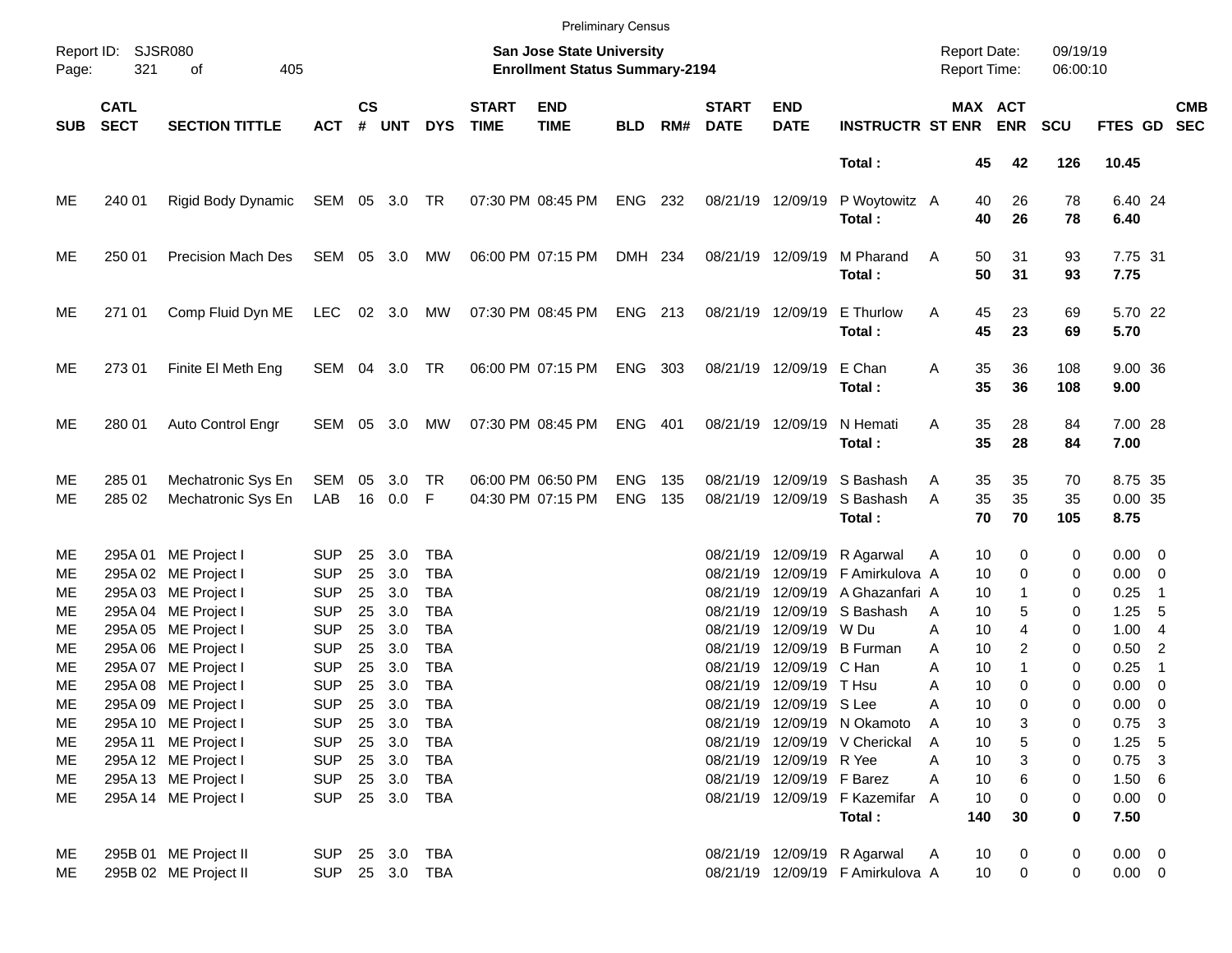|                                                                                              | <b>Preliminary Census</b> |                           |                        |            |               |     |                                       |              |             |            |     |              |                  |                         |                     |                |                |                |                          |
|----------------------------------------------------------------------------------------------|---------------------------|---------------------------|------------------------|------------|---------------|-----|---------------------------------------|--------------|-------------|------------|-----|--------------|------------------|-------------------------|---------------------|----------------|----------------|----------------|--------------------------|
| Report ID:<br>SJSR080<br>09/19/19<br><b>San Jose State University</b><br><b>Report Date:</b> |                           |                           |                        |            |               |     |                                       |              |             |            |     |              |                  |                         |                     |                |                |                |                          |
|                                                                                              |                           | 322<br>405<br>Page:<br>οf |                        |            |               |     | <b>Enrollment Status Summary-2194</b> |              |             |            |     |              |                  |                         | <b>Report Time:</b> |                | 06:00:10       |                |                          |
|                                                                                              |                           |                           |                        |            |               |     |                                       |              |             |            |     |              |                  |                         |                     |                |                |                |                          |
|                                                                                              | <b>CATL</b>               |                           |                        |            | $\mathsf{cs}$ |     |                                       | <b>START</b> | <b>END</b>  |            |     | <b>START</b> | <b>END</b>       |                         | <b>MAX</b>          | <b>ACT</b>     |                |                | <b>CMB</b>               |
|                                                                                              | <b>SUB</b>                | <b>SECT</b>               | <b>SECTION TITTLE</b>  | <b>ACT</b> | #             | UNT | <b>DYS</b>                            | <b>TIME</b>  | <b>TIME</b> | <b>BLD</b> | RM# | <b>DATE</b>  | <b>DATE</b>      | <b>INSTRUCTR ST ENR</b> |                     | <b>ENR</b>     | <b>SCU</b>     | FTES GD        | <b>SEC</b>               |
|                                                                                              |                           |                           |                        |            |               |     |                                       |              |             |            |     |              |                  |                         |                     |                |                |                |                          |
|                                                                                              | ME                        |                           | 295B 03 ME Project II  | <b>SUP</b> | 25            | 3.0 | <b>TBA</b>                            |              |             |            |     | 08/21/19     |                  | 12/09/19 A Ghazanfari A |                     | 2<br>10        | 0              | $0.50$ 2       |                          |
|                                                                                              | ME                        |                           | 295B 04 ME Project II  | <b>SUP</b> | 25            | 3.0 | <b>TBA</b>                            |              |             |            |     | 08/21/19     |                  | 12/09/19 S Bashash      | A                   | 2<br>10        | 0              | 0.50           | $\overline{2}$           |
|                                                                                              | ME                        |                           | 295B 05 ME Project II  | <b>SUP</b> | 25            | 3.0 | <b>TBA</b>                            |              |             |            |     | 08/21/19     | 12/09/19 W Du    |                         | A                   | 10<br>4        | $\mathbf 0$    | 1.004          |                          |
|                                                                                              | ME                        |                           | 295B 06 ME Project II  | <b>SUP</b> | 25            | 3.0 | <b>TBA</b>                            |              |             |            |     | 08/21/19     |                  | 12/09/19 B Furman       | A                   | 10             | 0              | 0.25           | $\overline{\phantom{0}}$ |
|                                                                                              | ME                        |                           | 295B 07 ME Project II  | <b>SUP</b> | 25            | 3.0 | <b>TBA</b>                            |              |             |            |     | 08/21/19     | 12/09/19 C Han   |                         | A                   | 10<br>$\Omega$ | 0              | $0.00 \t 0$    |                          |
|                                                                                              | ME                        |                           | 295B 08 ME Project II  | <b>SUP</b> | 25            | 3.0 | <b>TBA</b>                            |              |             |            |     | 08/21/19     | 12/09/19         | T Hsu                   | A                   | 10<br>0        | 0              | $0.00 \t 0$    |                          |
|                                                                                              | ME                        |                           | 295B 09 ME Project II  | <b>SUP</b> | 25            | 3.0 | <b>TBA</b>                            |              |             |            |     | 08/21/19     | 12/09/19 S Lee   |                         | A                   | 10<br>$\Omega$ | $\mathbf 0$    | $0.00 \t 0$    |                          |
|                                                                                              | ME                        |                           | 295B 10 ME Project II  | <b>SUP</b> | 25            | 3.0 | <b>TBA</b>                            |              |             |            |     | 08/21/19     |                  | 12/09/19 N Okamoto      | A                   | 10<br>$\Omega$ | 0              | $0.00 \quad 0$ |                          |
|                                                                                              | ME                        |                           | 295B 11 ME Project II  | <b>SUP</b> | 25            | 3.0 | <b>TBA</b>                            |              |             |            |     | 08/21/19     |                  | 12/09/19 V Cherickal    | A                   | 10<br>4        | 0              | 1.004          |                          |
|                                                                                              | ME                        |                           | 295B 12 ME Project II  | <b>SUP</b> | 25            | 3.0 | <b>TBA</b>                            |              |             |            |     | 08/21/19     | 12/09/19         | R Yee                   | Α                   | 3<br>10        | $\mathbf 0$    | 0.75           | -3                       |
|                                                                                              | ME                        |                           | 295B 13 ME Project II  | <b>SUP</b> | 25            | 3.0 | <b>TBA</b>                            |              |             |            |     | 08/21/19     | 12/09/19 F Barez |                         | A                   | 10             | 0              | 0.25           | - 1                      |
|                                                                                              |                           |                           |                        |            |               |     |                                       |              |             |            |     |              |                  | Total:                  | 130                 | 17             | 0              | 4.25           |                          |
|                                                                                              |                           |                           |                        |            |               |     |                                       |              |             |            |     |              |                  |                         |                     |                |                |                |                          |
|                                                                                              | ME                        | 298 01                    | Special Project ME     | <b>SUP</b> | 25            | 1.0 | <b>TBA</b>                            |              |             |            |     | 08/21/19     |                  | 12/09/19 N Okamoto      | A                   | 15<br>7        | $\overline{7}$ | $0.58$ 7       |                          |
|                                                                                              | ME                        | 298 02                    | Special Project ME     | <b>SUP</b> | 25            | 3.0 | <b>TBA</b>                            |              |             |            |     | 08/21/19     | 12/09/19         | N Okamoto               | A                   | 10<br>0        | $\mathbf 0$    | $0.00 \quad 0$ |                          |
|                                                                                              |                           |                           |                        |            |               |     |                                       |              |             |            |     |              |                  | Total:                  |                     | 25<br>7        | $\overline{7}$ | 0.58           |                          |
|                                                                                              |                           |                           |                        |            |               |     |                                       |              |             |            |     |              |                  |                         |                     |                |                |                |                          |
|                                                                                              | ME                        | 299 01                    | <b>Master's Thesis</b> | <b>SUP</b> | 25            | 3.0 | <b>TBA</b>                            |              |             |            |     | 08/21/19     | 12/09/19         | R Agarwal               | A                   | 10<br>3        | 0              | $0.75$ 3       |                          |
|                                                                                              |                           |                           |                        |            |               |     |                                       |              |             |            |     |              |                  | Total:                  |                     | 10<br>3        | 0              | 0.75           |                          |
|                                                                                              |                           |                           |                        |            |               |     |                                       |              |             |            |     |              |                  |                         |                     |                |                |                |                          |
|                                                                                              |                           |                           |                        |            |               |     |                                       |              |             |            |     |              |                  |                         |                     |                |                |                |                          |

**Department : Mechanical Engineering** 

| Department Total:         |     | 3480 2686      | 5959 | 426.27 |
|---------------------------|-----|----------------|------|--------|
| <b>Lower Division:</b>    | 490 | 442            | 442  | 29.47  |
| <b>Upper Division:</b>    |     | 2290 1894 4736 |      | 319.47 |
| <b>Graduate Division:</b> | 700 | 350            | 781  | 77.33  |